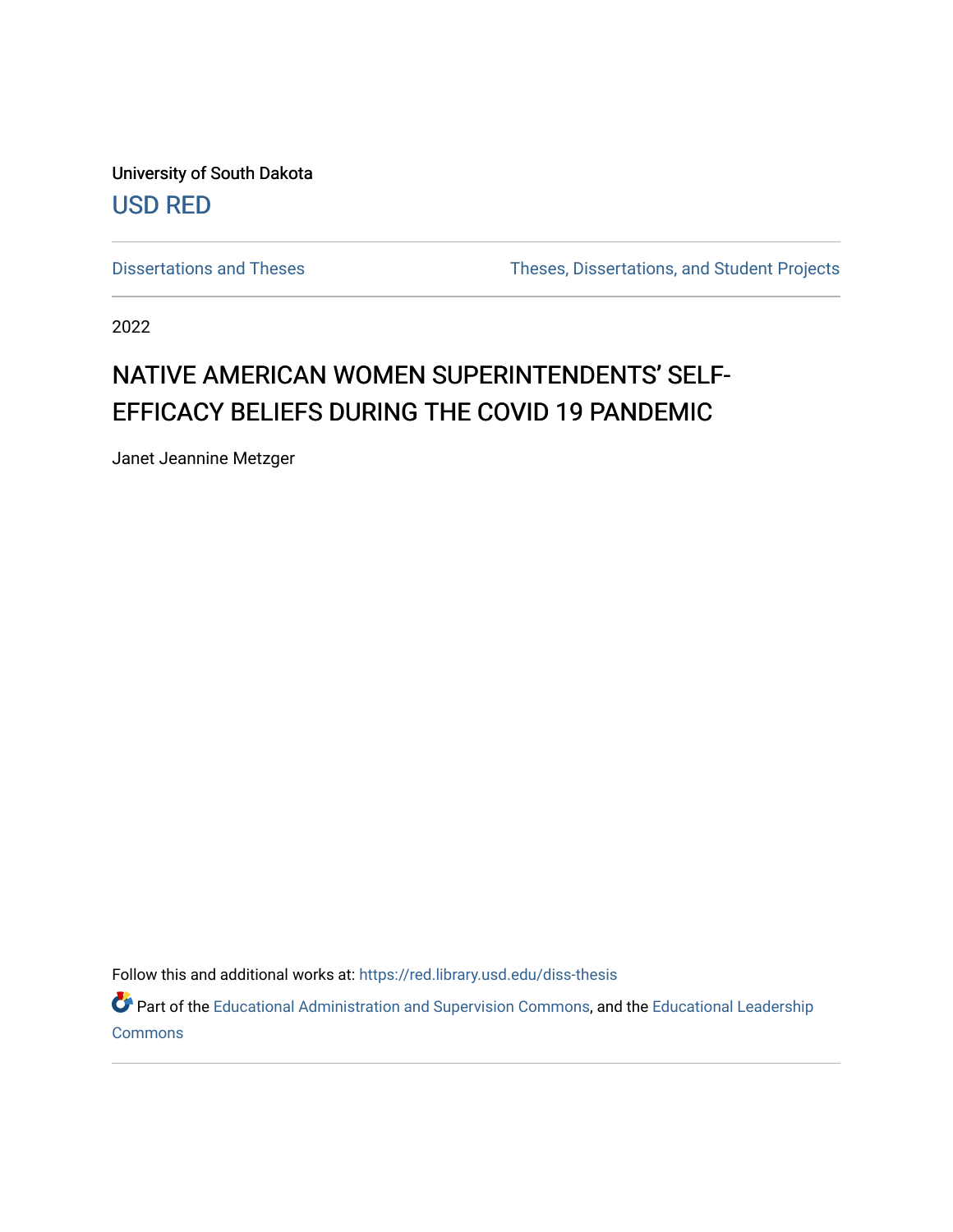# **NATIVE AMERICAN WOMEN SUPERINTENDENTS' SELF-EFFICACY BELIEFS DURING THE COVID 19 PANDEMIC**

By

Janet Jeannine Metzger

B.S., Chadron State College, 1988 M.A., University of South Dakota, 2013

A Dissertation Submitted in Partial Fulfillment of the Requirements for the Degree of Doctor of Education

Division of Educational Leadership

Educational Administration and Leadership Program In the Graduate School The University of South Dakota May 2022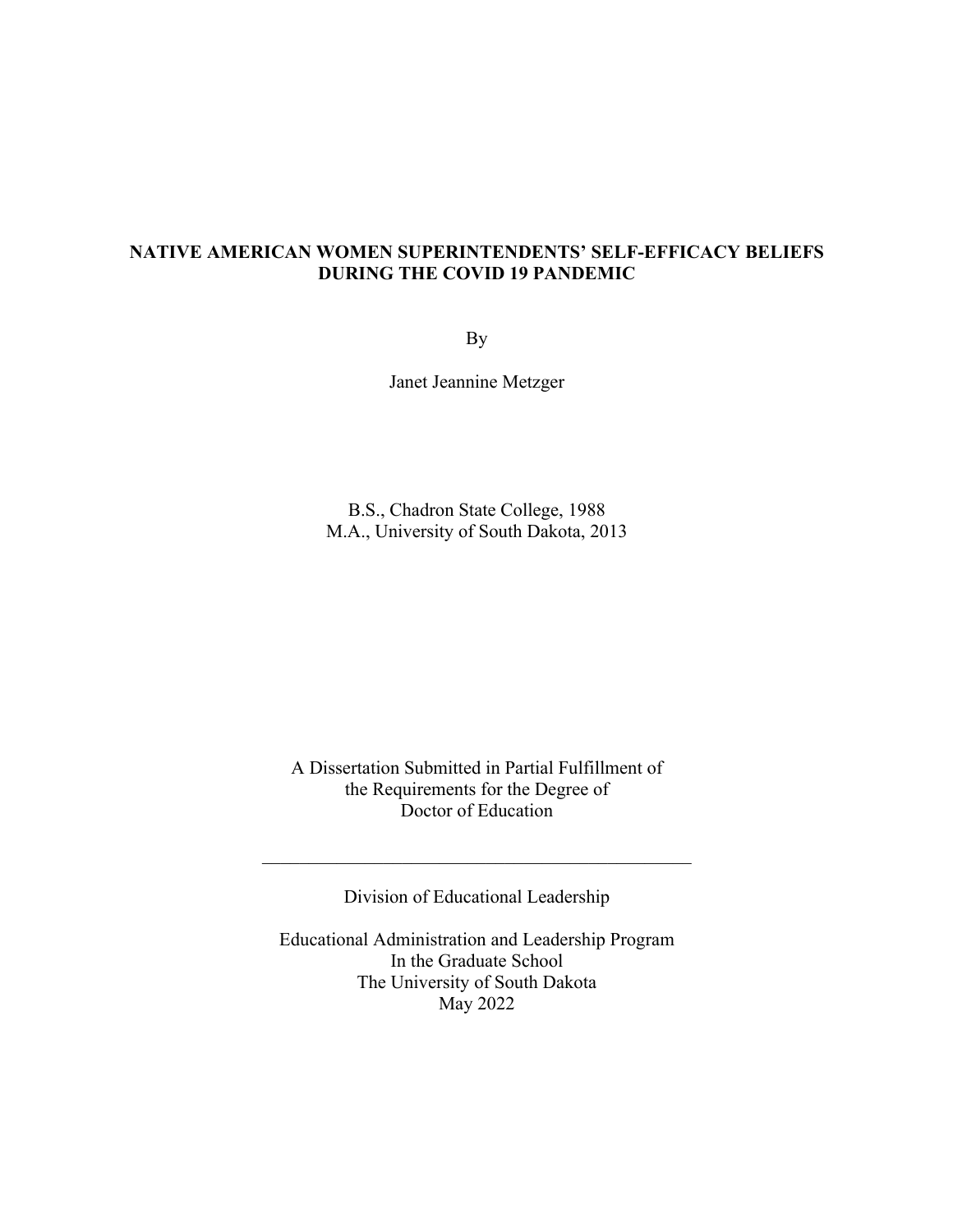Copyright by Janet Jeannine Metzger 2022 All rights Reserved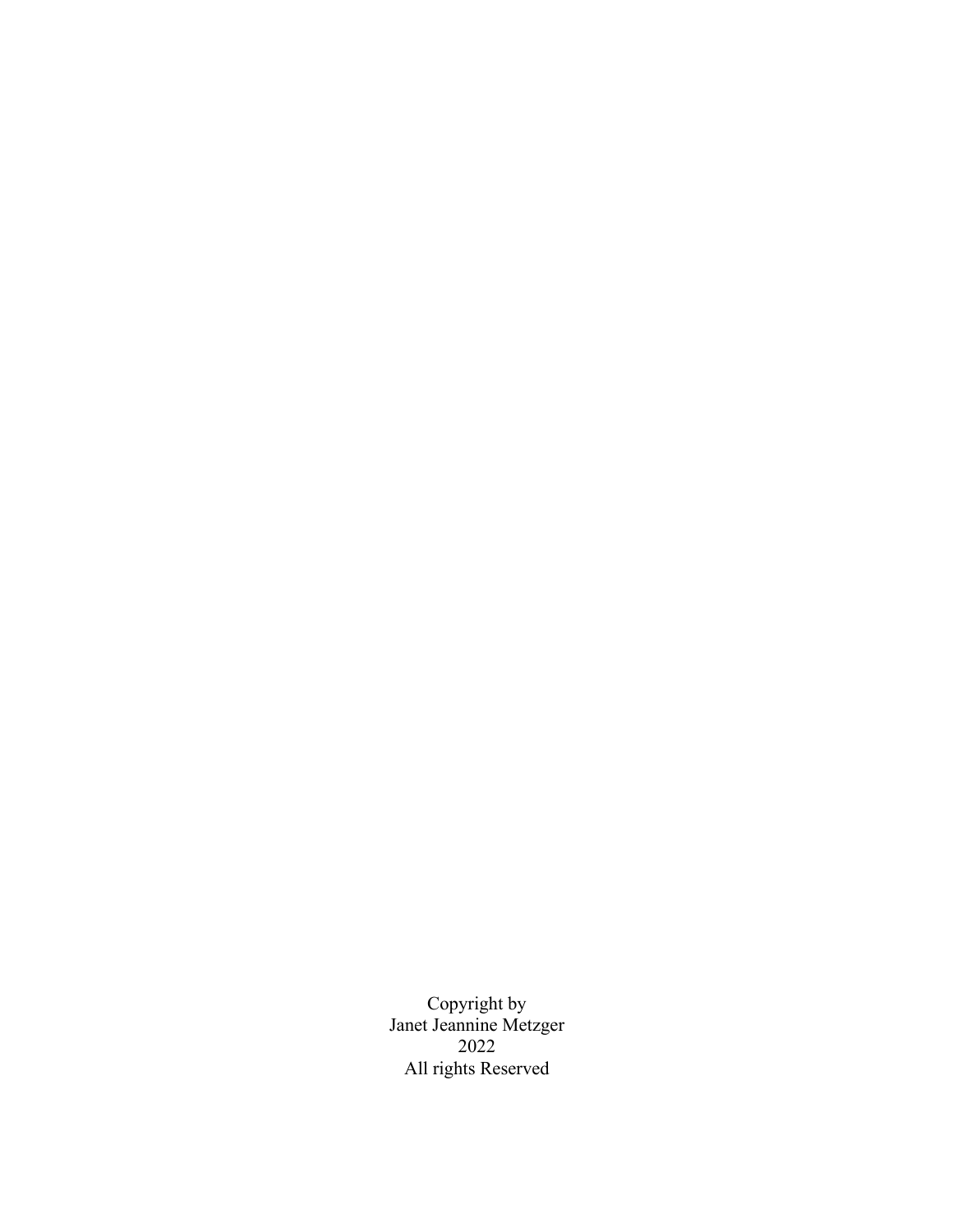<span id="page-3-0"></span>Janet Jeannine Me The members of the Committee appointed to examine the Dissertation of Janet Jeannine Metzger find it satisfactory and recommend that it be accepted.

|             | DocuSigned by:        |
|-------------|-----------------------|
|             | enstine Reed          |
| Chairperson | ED70989F91B04F8       |
|             | DocuSigned by:        |
|             | Susan Curtin          |
|             | 603A14B71AF745A       |
|             | DocuSigned by:        |
|             | لمكأ<br><u>Mivlan</u> |
|             | D88A8C7A8EA947A       |
|             | DocuSigned by:        |
|             | <u>slurson</u>        |
|             | 0803988AB7944E1       |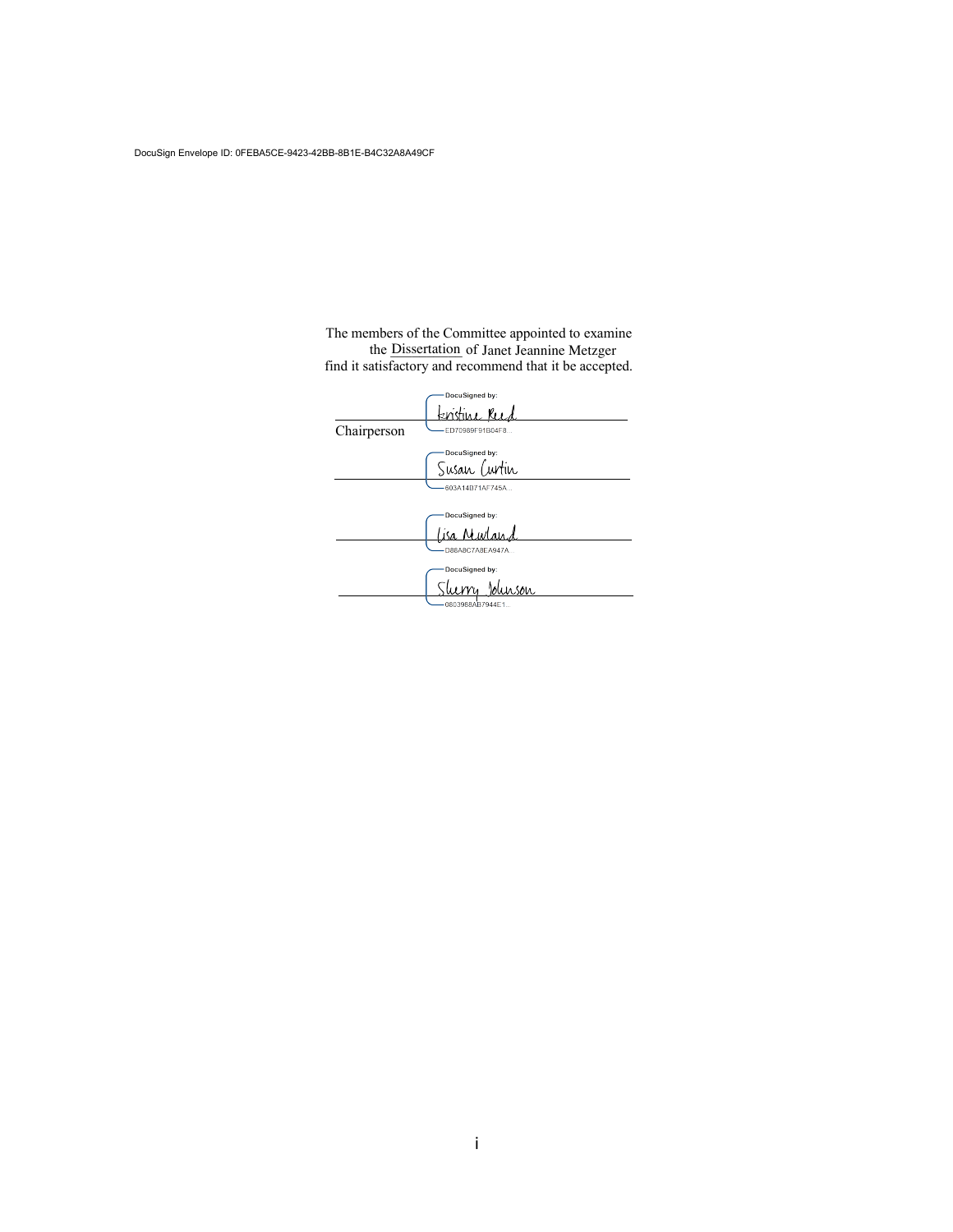#### ABSTRACT

<span id="page-4-0"></span> as the underpinning theory of this study. The qualitative research design for the study relied on participants had at least two years of superintendent experience in public school districts during The data were then analyzed using axial coding before the data from the three participants were to overcome their obstacles and challenges, felt validated by receiving positive feedback from These Native American women were influenced by their culture to serve in these districts. The This multiple case study focused on three Native American women superintendents' selfefficacy beliefs and the impact of the Indigenous culture on their decision making as they led their school district through the Covid 19 pandemic. Albert Bandura's self-efficacy theory served data gathered from individual interviews and written responses to journal prompts. All the time of the pandemic. The researcher analyzed the data through open coding/In Vivo coding. triangulated. The findings of this study suggests that all three participants altered their thinking staff and the school board, found success from their previous experiences, and were able to feel confident in their leadership roles through the Covid 19 pandemic. These three women did not have a single mentor figure but gathered information from many people and many sources. voices of these Native American women have long been excluded from education and leadership research. It is safe to say that Indigenous women will continue to play essential roles in the leadership of Indigenous people. We must better understand the experiences of these Native American women superintendents so that we can work to serve the Indigenous population better and prepare future generations of Native American leaders. I assert that studies like mine can provide essential insights into understanding leadership from Native American women's perspectives. I encourage other researchers to take steps in addressing how we can honor the experiences of these warrior women while supporting the development of future Native American women leaders in education.

Kris Reed

Dissertation Advisor

Dr. Kris Reed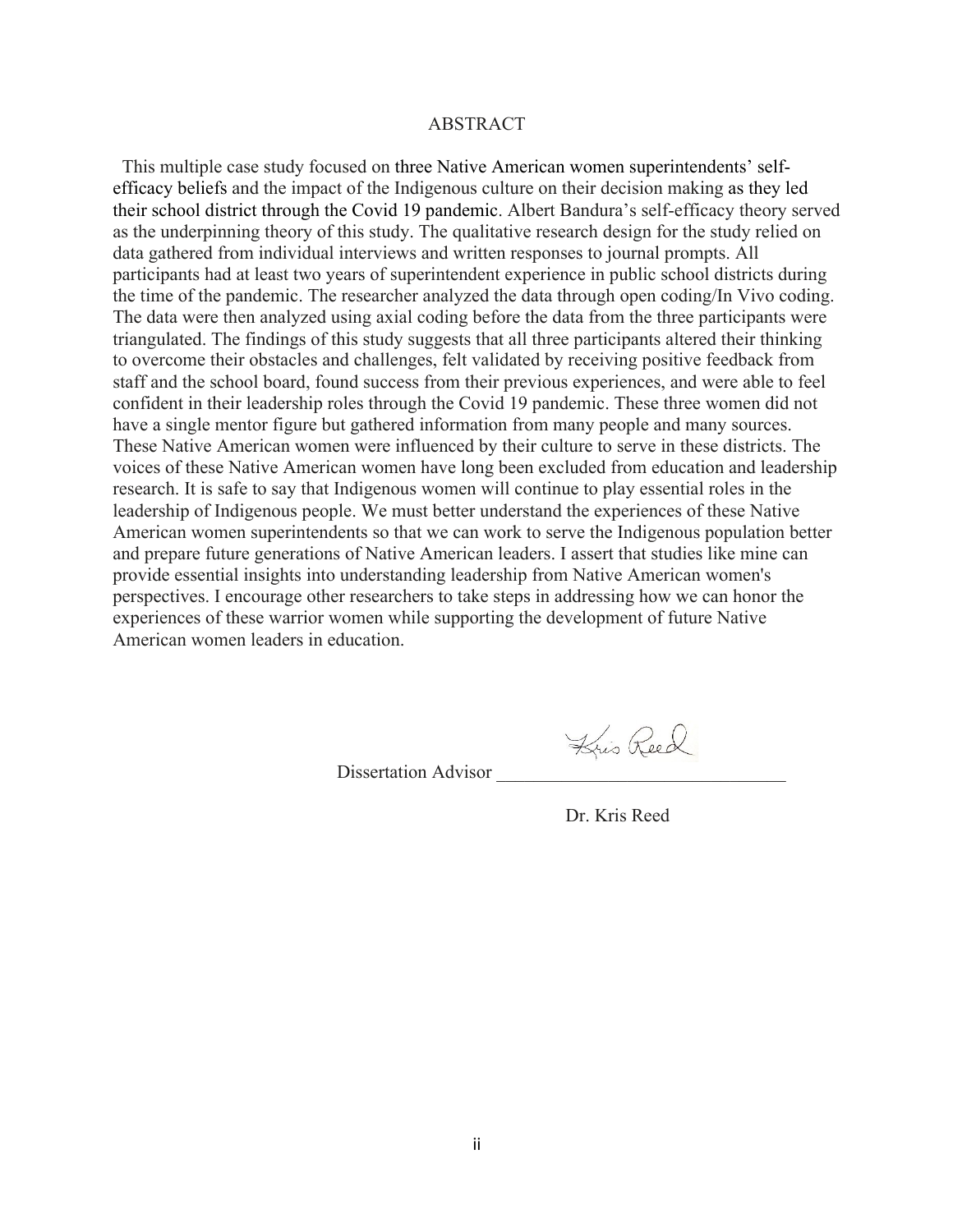#### **ACKNOWLEDGEMENTS**

<span id="page-5-0"></span>First, I would like to thank my three boys, Jesse Metzger, Kaleb Metzger, two here on earth and my youngest, Christian Metzger up in heaven, for all the, "I believe in you Mom!" I also had so many friends that have supported me along this dissertation journey. Each friend was a cheerleader with a, "You can do it!" or a coach with "What are you going to have done by when?" Friends that kept me accountable, especially Bonnie Heinz, Barbara Richardson, Connie Kaltenbach and Sheila Moore who unconditionally loved me through the whole process.

My dissertation advisor, Dr. Reed who has been supporting me through the long haul of my ever-changing dissertation topics and focuses. Her guidance and gentle nudges have help me to see how professional people write, research, and always work toward improvement. As well as Dr. Lisa Newland who has put this dissertation in full force with her great feedback and support. Additionally, I am grateful for the willingness of Dr. Sherry Johnson, and Dr. Susan Curtain to serve on my dissertation committee.

Finally, I greatly appreciate the participants of this case study and their willingness to give of the time. Their willingness to share their rich experiences made this study possible. I am truly in awe of these warrior women; just as I am of my superintendent and friend, Dr. Nadine Eastman who was the inspiration for this study.

iii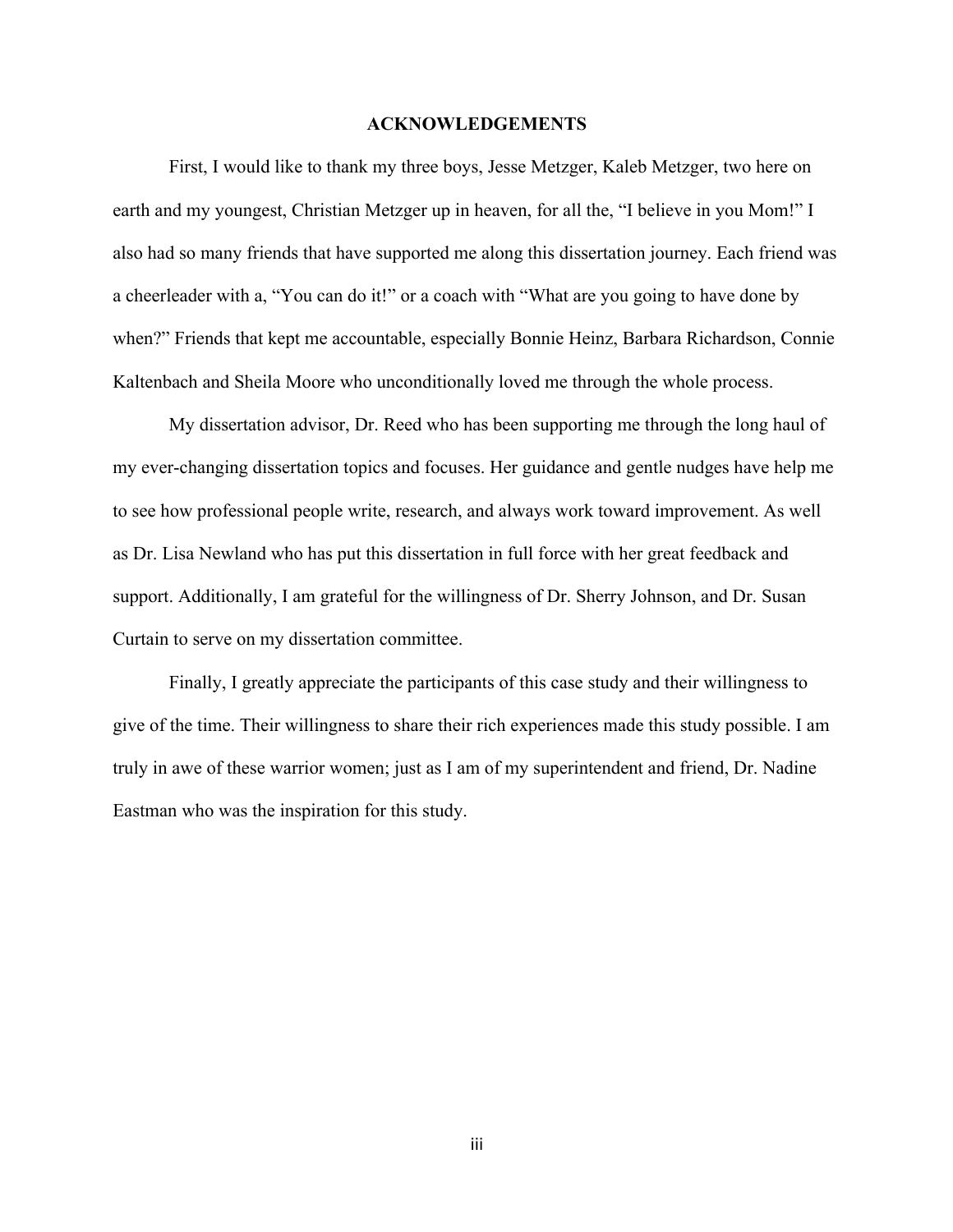# **TABLE OF CONTENTS**

| Page              |
|-------------------|
|                   |
|                   |
|                   |
|                   |
|                   |
| Chapter 1<br>Page |
|                   |
|                   |
|                   |
|                   |
|                   |
|                   |
|                   |
|                   |
| 9                 |
| 9                 |
| Chapter 2<br>Page |
|                   |
|                   |
|                   |
|                   |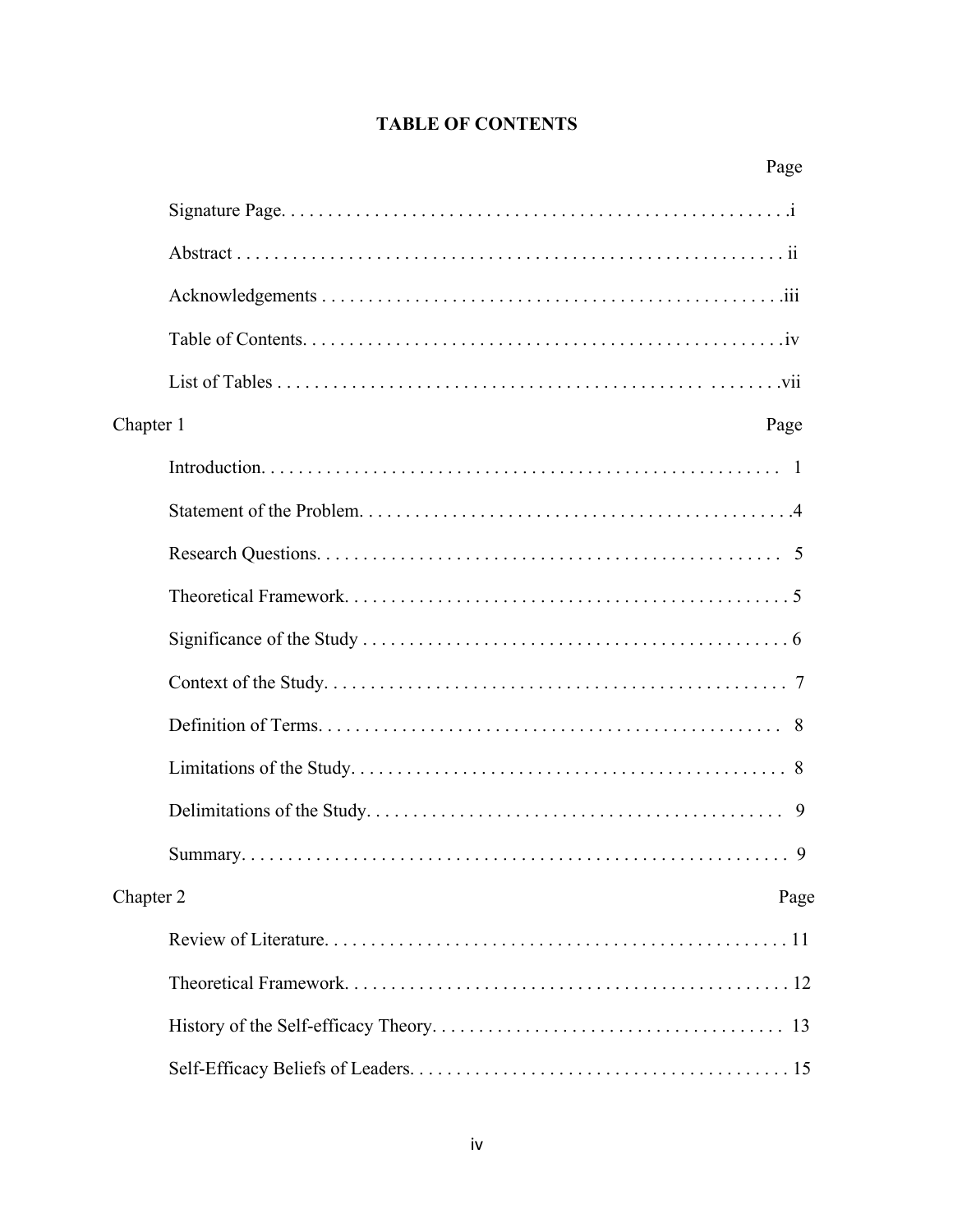| Chapter 3<br>Page |
|-------------------|
|                   |
|                   |
|                   |
|                   |
|                   |
|                   |
|                   |
| 40                |
| 45                |
|                   |
| Chapter 4<br>Page |
|                   |
|                   |
|                   |
|                   |
|                   |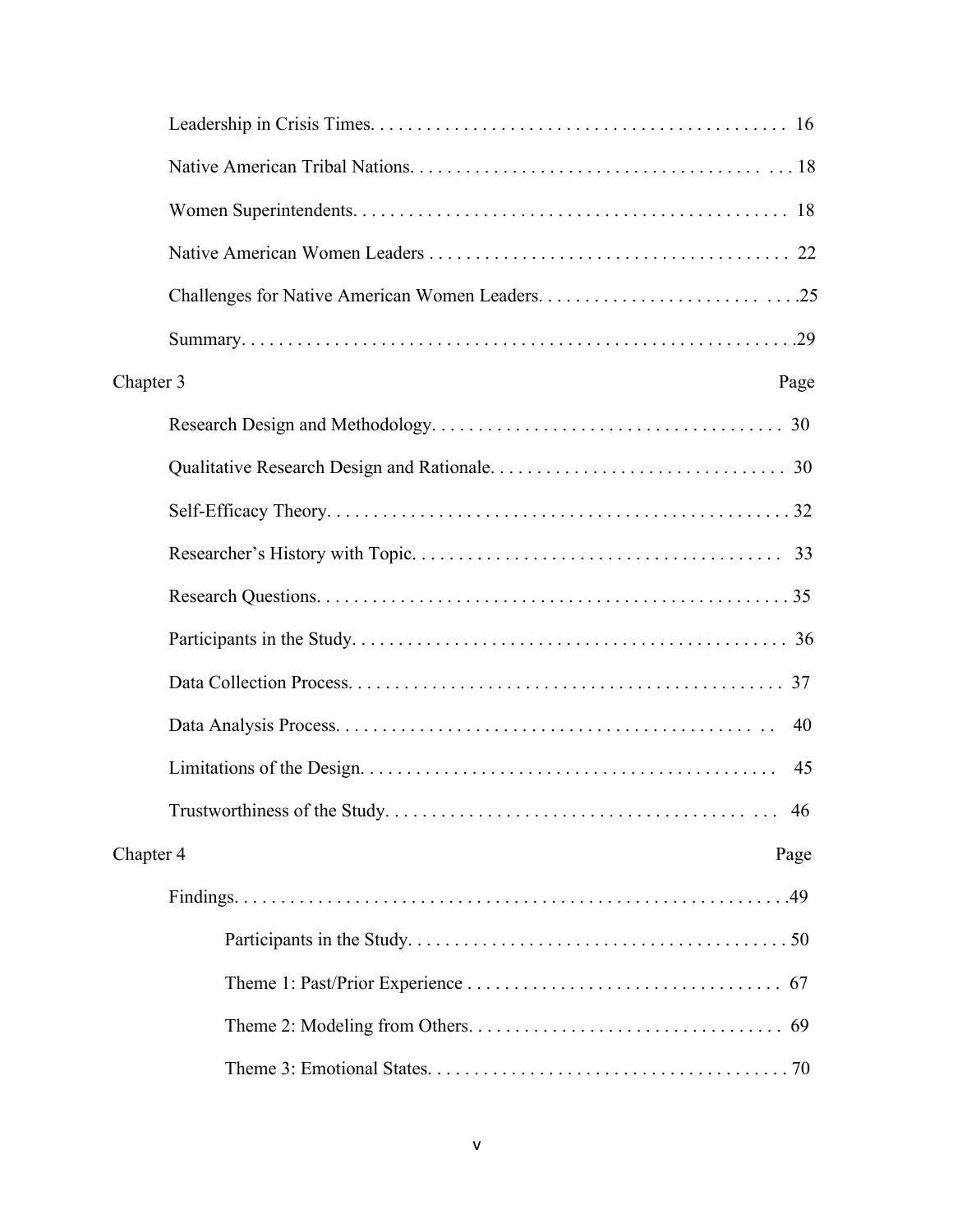| Theme 4: Feedback/Encouragement from Trusted Sources. 72 |
|----------------------------------------------------------|
|                                                          |
|                                                          |
| Chapter 5<br>Page                                        |
|                                                          |
|                                                          |
|                                                          |
|                                                          |
|                                                          |
|                                                          |
|                                                          |
|                                                          |
| Appendices                                               |
|                                                          |
|                                                          |
|                                                          |
|                                                          |
|                                                          |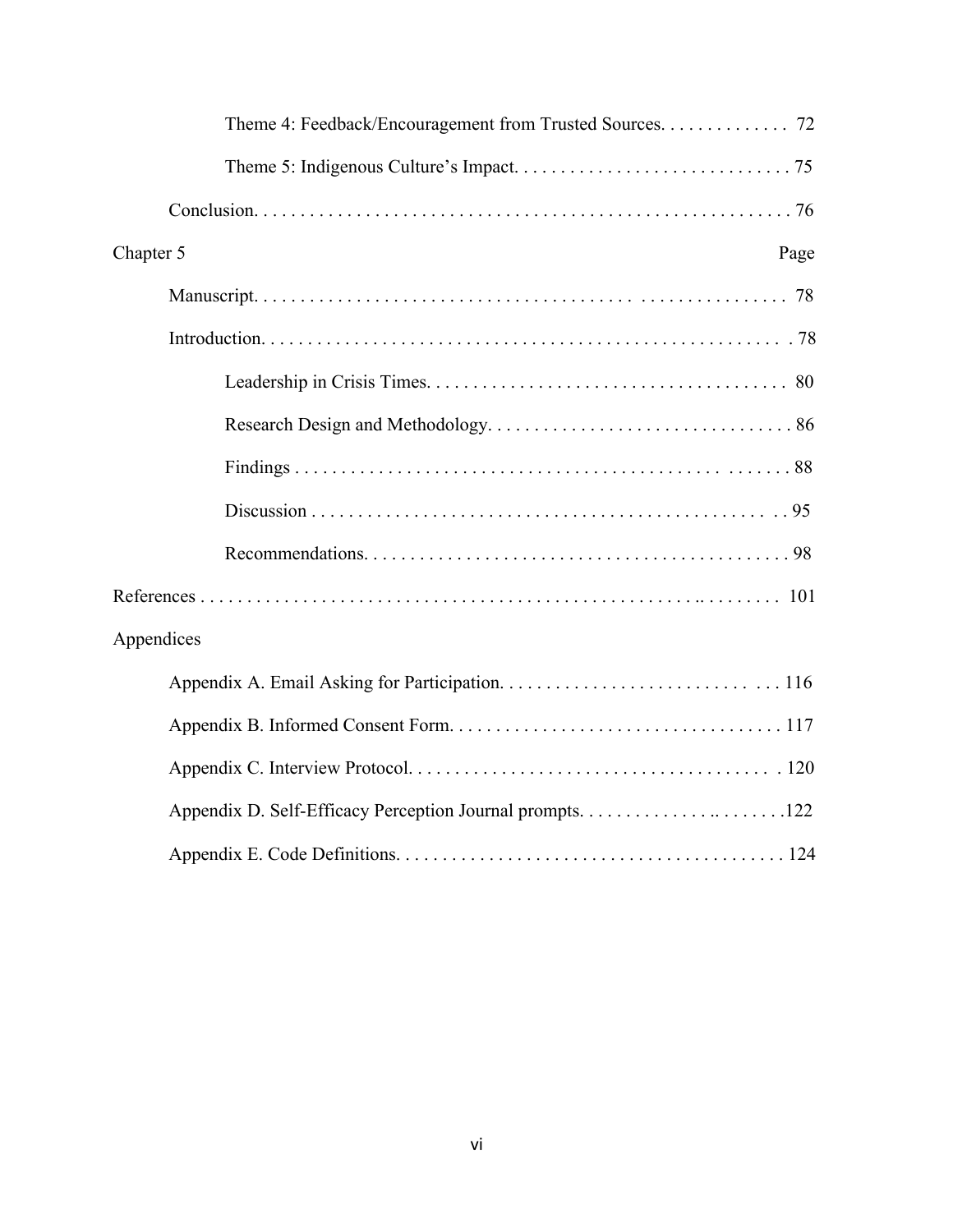# **LIST OF TABLES**

<span id="page-9-0"></span>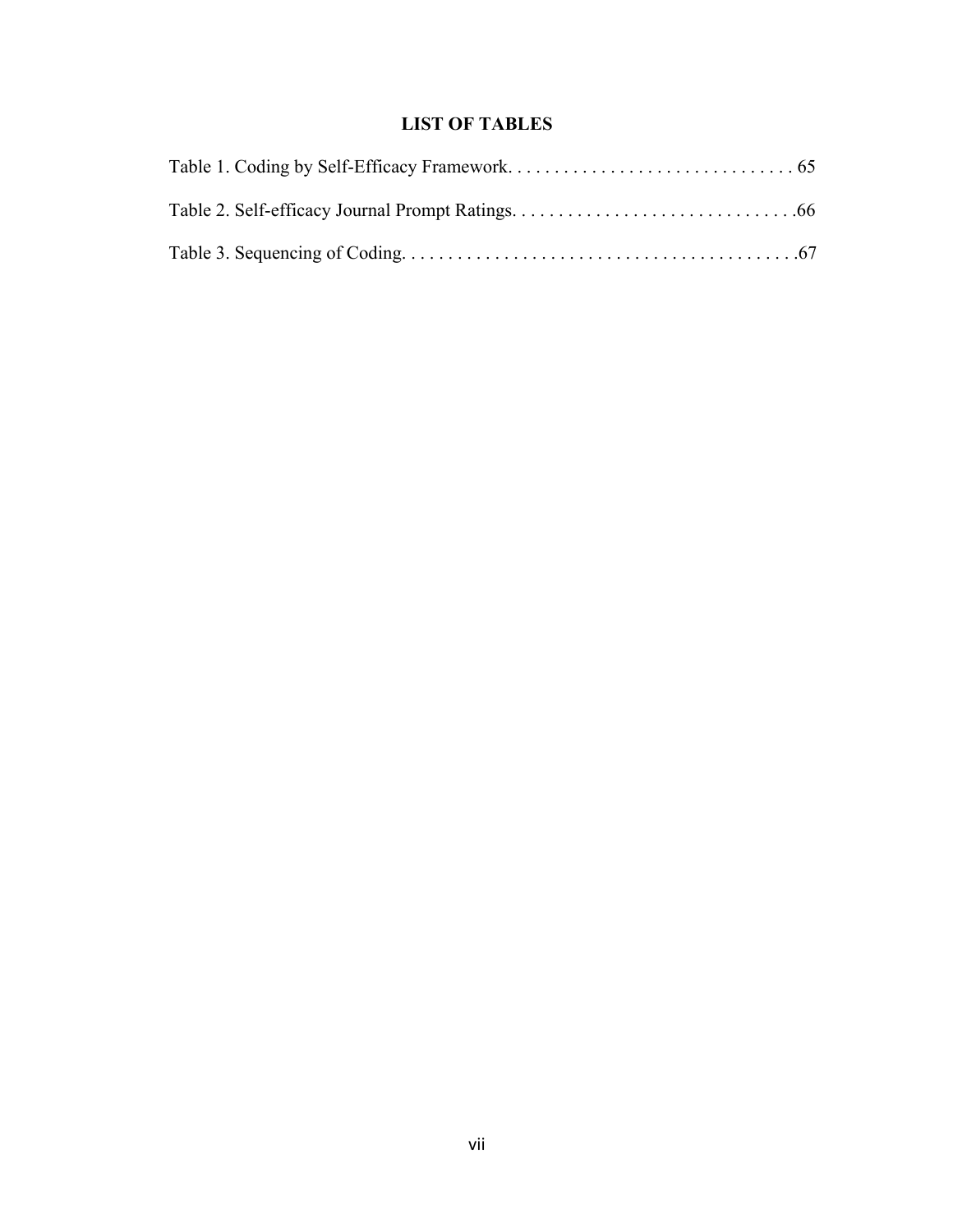#### **CHAPTER 1**

#### **Introduction**

 In the wake of Hurricane Katrina, superintendents faced changes in their communities, making even when the reasons/causes or circumstances for the crisis are unavailable. schools, and school districts of a magnitude that they could not have imagined (Gouwens & Lander, 2008). The aftermath of 9/11 brought with it a shift in thinking for superintendents, as staff, students, and the communities looked to them for answers (AASA, 2021). The Covid 19 pandemic in 2020 sent school districts into crisis, and racial disparities in 2021 became a focus across America. The 9/11 attack, school shootings, hurricanes, racial inequality and the recent Covid 19 pandemic have forced increased expectations of leaders. These events required more crisis management than just facilitating an adequate response (Boin et al., 2017). Boin et al. (2017) claims that leadership during a crisis requires urgent problem solving and decision

 procedures. These leaders must lead with knowledge from past experiences and their own set of belief that one can be successful at leading. Self-efficacy is a concept that Albert Bandura These events put superintendents into situations that do not have clear-cut guidelines and beliefs. In these beliefs, self-efficacy is found. Self-efficacy comes through the strengthening of a (1977), the developer of the Social Cognitive Theory, summarized as a person's set of beliefs that determine how well one can execute a plan of action in a particular situation. Bandura believed self-efficacy to be an essential concept that, when applied strategically, can enhance leadership. A belief influences a leader's motivation, behavior, and performance. According to Bandura (1977), self-efficacy affects motivation, effort, choice of activities, and perseverance in the face of difficulty. A leader with high self-efficacy views a problematic task, like maneuvering through a pandemic, as a challenge to take on rather than one to avoid.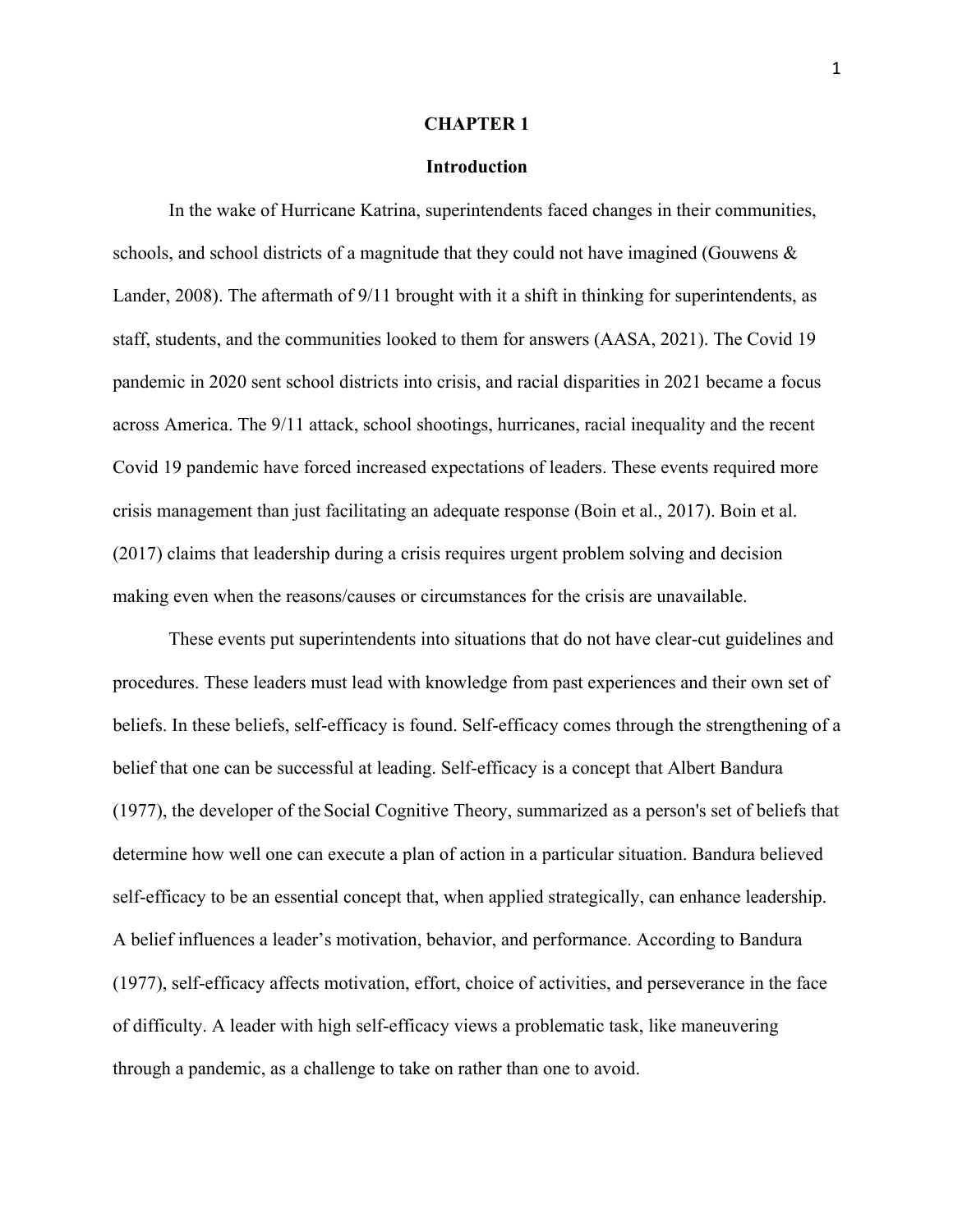organizational goals. Leadership in school is not a position, but a disposition for acting (ICLE, School leadership is an essential function to maximize efficiency and achieve 2012). However, the importance of a leader becomes even more evident when a crisis hits an organization and the efficiency of the school district to achieve organizational goals is tested. The Education, Consulting, Research and Analytics Group (2016) found that today's superintendent must be a visionary leader with forethought and communication skills that guide a school district toward achieving shared goals in a culture where beliefs, assumptions, and expectations are diverse and divergent. These events require effective communications to school board members, students, parents, staff, and the community with varying needs, views, and experiences.

A school superintendent is accustomed to dealing with budgets, enrollment figures, safety and security, curriculum and instruction, and distance-learning platforms, health-care issues, finding ways to appropriately feed students, 1:1 technology dissemination, testing waivers, grading issues, professional development for teachers and administrators, cancellation of extracurricular activities and cancellation of classes, but not all at the same time, and without warning. The superintendent is a position with many facets, building trust and a culture of safety in the district, remaining aware of the district's financial health, implementing new ideas, working with, and supervising people, and communicating with all stakeholders (Eller & Carlson, 2009). When Covid 19 began in the early months of 2020, superintendents had to begin leading their school districts through a crisis for which they were not fully prepared and for which they had never had any training. The word *pandemic* is nowhere to be found in any standard certification program for becoming a superintendent.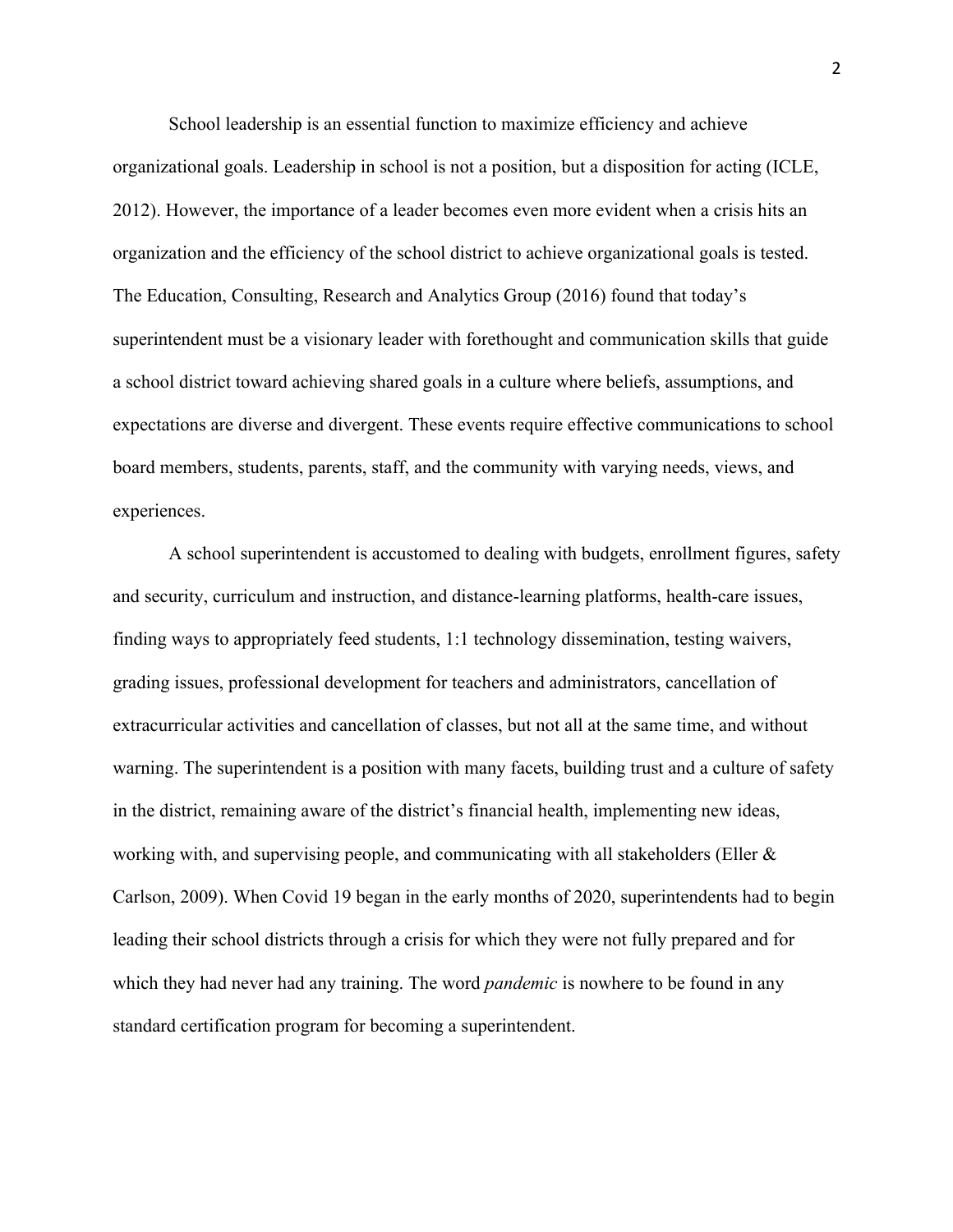School leadership has a new level of challenge since the arrival of the Covid 19 pandemic, especially for Native American women superintendents who, according to Lajimodiere (2011), are already dealing with poverty, gender, and racial disparity within their school districts. Native American women superintendents became community leaders as they took on a caretaker's role as they felt it was their duty to make sure their district community was fed and had the resources necessary to comply with the 'stay at home' order (Eastman, N, personal communication, March 22nd, 2019).

Russell (2020) stated that influential leaders give stakeholders roles and a sense of purpose to focus on rather than on the crisis's chaos. As the pandemic spread across the United States, Native American women superintendents in the upper Midwest faced the challenges of the pandemic alongside all the typical responsibilities (OCR, 2021). The findings of this study suggest that the participants exhibited high leadership self-efficacy which supported their resiliency and persistence despite the challenges. We can learn from their experiences how to better identify and prepare school leaders. Of note, district leadership preparation programs might consider 1) a peer mentoring program to support potential district-level leaders; 20 specific and supportive feedback and encouragement as candidates complete authentic leadership activities; 30 attention to and development of emotional states that contribute to resiliency and persistence.

There is a need to focus on Native American women superintendents' leadership in times of crisis. For this study, I was interested in identifying how self-efficacy beliefs of Native American women superintendents impact their decision-making during times of crisis, most recently that of Covid 19 pandemic. Understanding Native American women leaders, and their reliance on their self-efficacy beliefs could impact training and development of future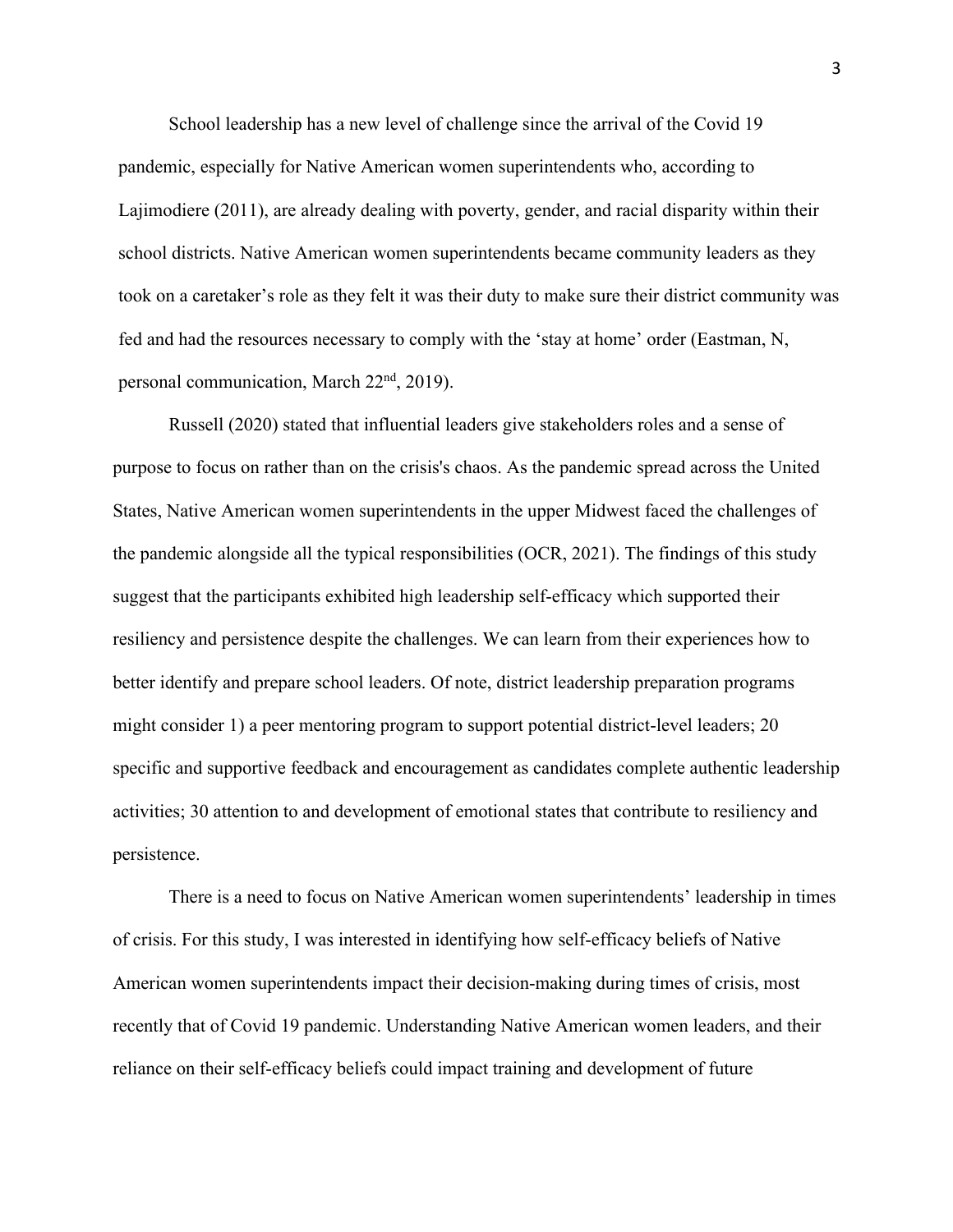superintendents. It is also vital to understand the how culture impacts decision making for Native American women leaders. Minthorn (2014) stated Native American culture instills the values that develop Native leaders to be described by three words, commitment, community, and collaboration.

#### **Statement of the Problem**

 empower a new generation of school leaders. Here it is essential to study non-mainstream groups Uncovering the stories of Native American women superintendents during the start of the Covid 19 pandemic to gain an understanding of what beliefs they relied on to make decisions in the face of a pandemic which they had no previous experience, can inform educators, scholars, and policy makers alike to improve current educational leadership practices, and educate and such as these Native American women superintendents to allow their voices and perceptions to be heard and considered. It is also essential to understand how the strengths of a culture can influences decision making and serve as a model for crisis leadership.

#### **Purpose of the Study**

 leadership self-efficacy beliefs held by Native American women superintendents during the start of the Covid 19 pandemic. The study drew attention to Bandura's (1977) four aspects of self-The purpose of this multiple case study was to identify and describe the similar efficacy that include relying on prior experiences, emulating role models, using feedback from trusted individuals, and developing awareness of emotional states. The study also led to understanding what part culture played in decision making for three Native American women superintendents during the Covid 19 pandemic.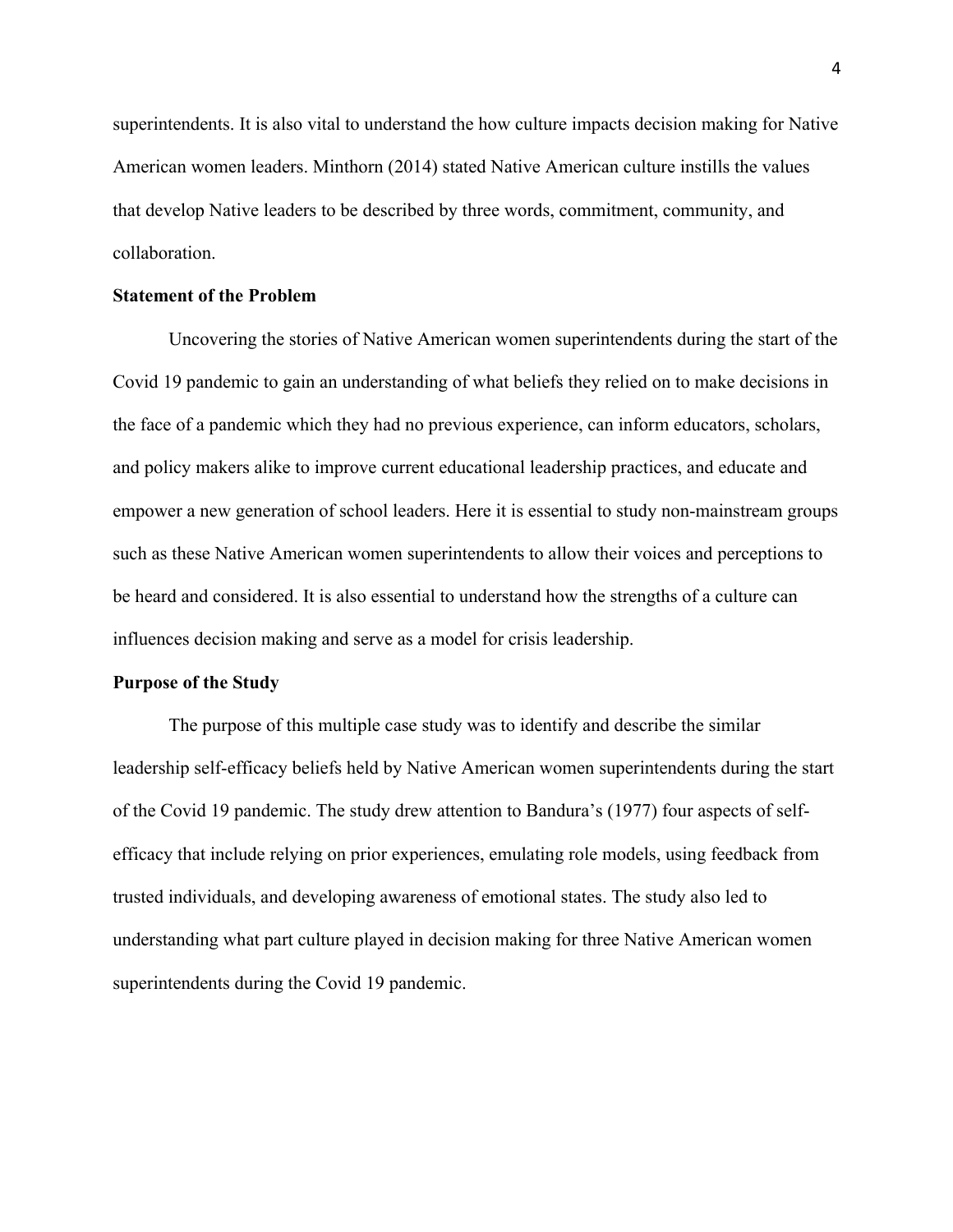# **Research Questions**

The following central question guided this study: What leadership self-efficacy beliefs appeared to influence the Native American women superintendents' behaviors during the Covid 19 pandemic?

The following sub-questions were also to guide the study:

1. What performance prior experiences did these Native American women superintendents rely upon during a crisis such as the Covid 19 pandemic?

women superintendents during a crisis such as the Covid 19 pandemic? 2. What behaviors were emulated from the modeling of others by these Native American

3. What feedback and encouragement from trusted sources did these Native American women superintendents have during a crisis such as the Covid 19 pandemic?

4. How did these Native American women superintendents describe their physiological emotional state during a crisis such as the Covid 19 pandemic?

 pandemic? 5. How did the Indigenous culture and beliefs of these Native American women superintendents play a part in their decision-making during a crisis such as the Covid 19

#### **Theoretical Framework**

Self-efficacy is a particular set of beliefs that determine how well one can execute a plan of action in prospective situations (Bandura, 1977). In other words, self-efficacy is a person's belief in their ability to succeed in a particular situation. A self-efficacy theory lens provided a framework to understand how Native American women superintendents' beliefs impacted their experiences during recent crisis. For example, this qualitative multiple case study developed an in-depth understanding of leadership beliefs from the perception of several Native American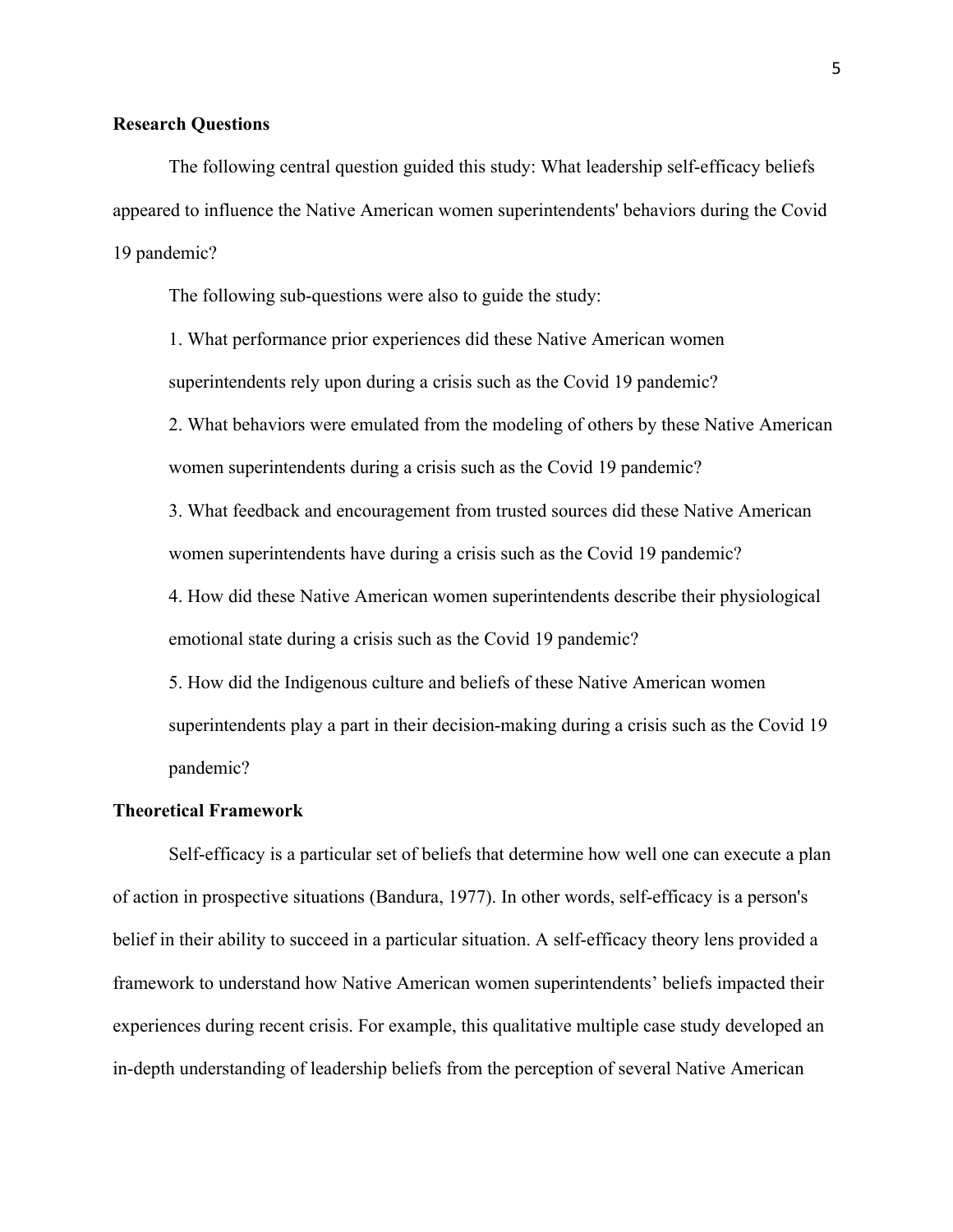women superintendents as they led a public school district during the Covid 19 pandemic. This study looked at how the superintendents' self-efficacy beliefs influenced their actions collectively.

 influences whether a person succeeds or not. Similarly, if a person thinks that completing the Bandura (1977) suggested that two factors influence whether a person engages in a specific behavior: self-efficacy and outcome expectancy—possessing a sense of self-efficacy task will have good results, there is a greater likelihood that they will engage in a particular behavior (Shirey, 2020). Leadership self-efficacy is the belief that one has the capabilities and resources to perform a specific task, which in this case is leading a district during a pandemic (Maddux & Barnes, 1989). Significant academic, career, and life benefits, such as leadership aspirations, work performance, and the ability to cope and overcome challenging situations are linked with leadership self-efficacy. Self-efficacy has also been linked to the ability to manage and overcome stereotypes, as with these Native American women superintendents being women (Day et al., 2009; Hannah et al., 2008; Machida & Schaubroeck, 2011).

# **Significance of the Study**

 superintendents during the start of the Covid 19 pandemic. Understanding of what worked and Research by Bandura (1977) and Maddox (2013) made advancements in understanding the self-efficacy belief systems that create and predict successful leadership in organizations and mainstream society. However, compared to research on other populations in the United States, the literature on Indigenous women in leadership is sparse (Minthorn & Shotton, 2019). This qualitative study aimed to identify the self-efficacy beliefs of Native American women what did not work, especially in school districts where the poverty level is high and resources were not as readily available, is invaluable information. An understanding of how their beliefs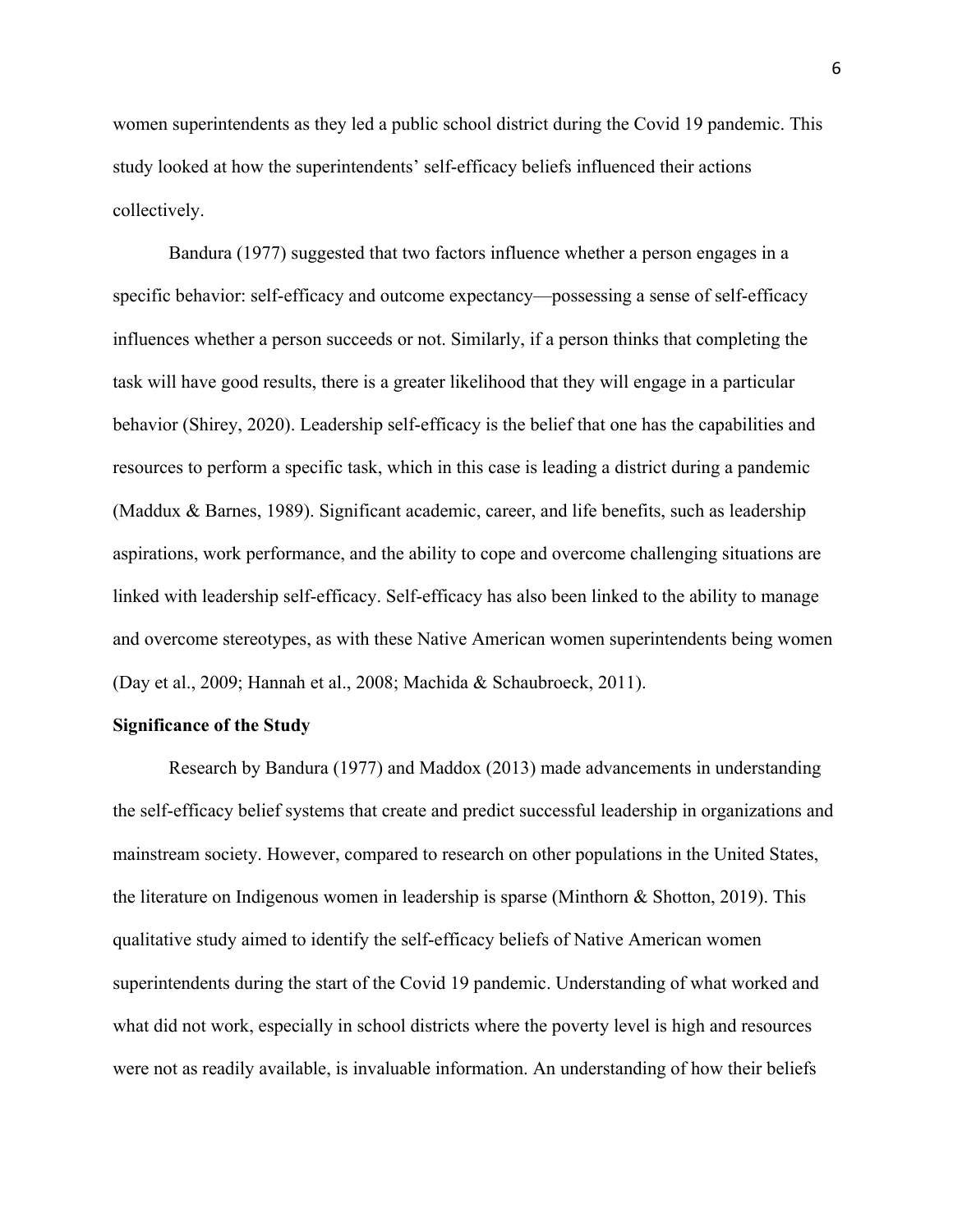Therefore, it is essential to study non-mainstream groups such as Native American women influenced their decision making, as well as to understand what part of their culture impacted their actions decision making will help prepare future leaders and inform current leaders. leaders to gain a better understanding of how culture and self-efficacy impacts decision making.

#### **Context of the Study**

The multiple case study involved Native American women superintendents from public school districts in several Midwestern states. The women were interviewed about their experiences during the start of the Covid 19 pandemic. In March 2020, most all school buildings around the United States were closed due to the Covid 19 pandemic. Schools went from inperson learning to remote learning. Public and private schools on Native American reservations also closed their school buildings while some tribes closed their borders not allowing entrance onto reservation land. Superintendents serving in Native American public schools on or near reservations had to create safety plans for all stakeholders while developing effective ways to educate students relying on internet access to deliver instruction.

 availability issues with food and other resources. In areas of poverty, issues of food and Native American reservations have experienced areas of considerable poverty along with resources for students during the start of the pandemic became a priority for school superintendents around the country (Kinsey et at., 2020). For many districts in the upper Midwest, school buildings closed in March 2020 and remained closed until the start of the 2020- 2021 school year. Teachers were delivering instruction remotely from March 2020 and in some school districts it went on the entire 2020-2021 school year. However, some schools returned to in-person training in the fall of 2020 with the option for parents/guardians to have remote instruction delivered to their children.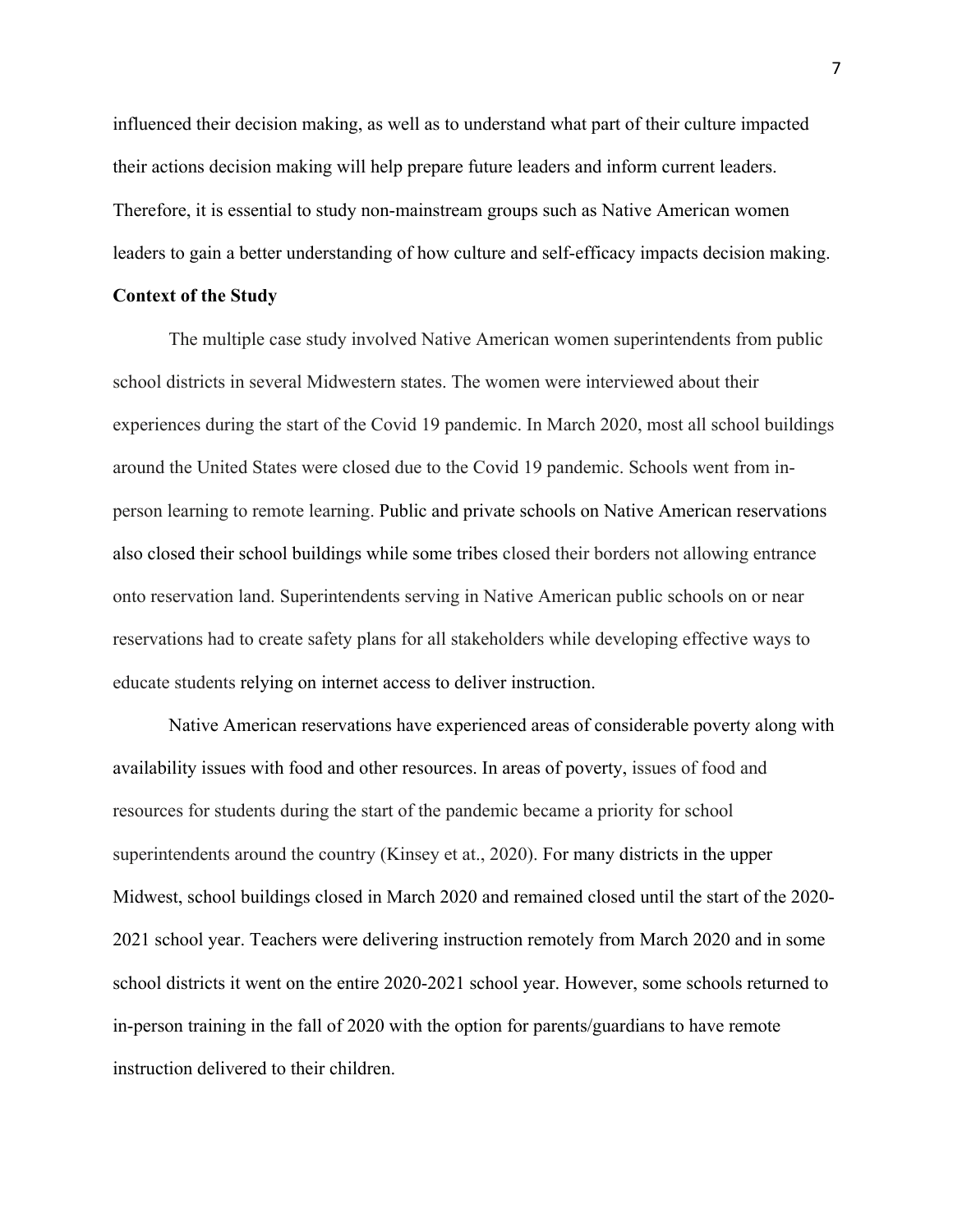# **Definition of Terms**

For clarity, the following terms are defined by literature, and the researcher provides a definition for those without citations.

**Covid 19** is an infectious disease caused by SSARS-CoC-2; the coronavirus emerged in December 2019 (Sauer, 2021).

**Crisis** in a school is any traumatic event that seriously disrupts students and school staff's coping and problem-solving abilities. It is typically sudden, unexpected, dramatic, and forceful and may threaten survival (NEA, 2018).

**Cultural identity** is belonging to a Native American tribe or community, sharing many common behaviors and beliefs. However, it does not mean that the group is homogenous or agrees on everything all the time (ASU, 2008).

**Historical trauma** is intergenerational trauma experienced by a specific cultural group with a history of being systematically oppressed (Denham, 2008).

**Leadership** is the action of leading a group of people or an organization.

**Native American** is a person who is a member of an Indigenous tribe in the United States often referred to as American Indian.

**Pandemic** is an outbreak of a disease that occurs over a wide geographic area and typically affects a significant proportion of the population (Merriam-Webster, 2021). **Self-efficacy** is a person's belief in their ability to succeed in a particular situation

(Bandura, 1977; Lopez-Garrido, 2020).

# **Limitations of the Study**

A limitation in this study is generalizability. Generalizability is a criticism of case study research; however, generalizability is of little relevance when generalizability is not the intent of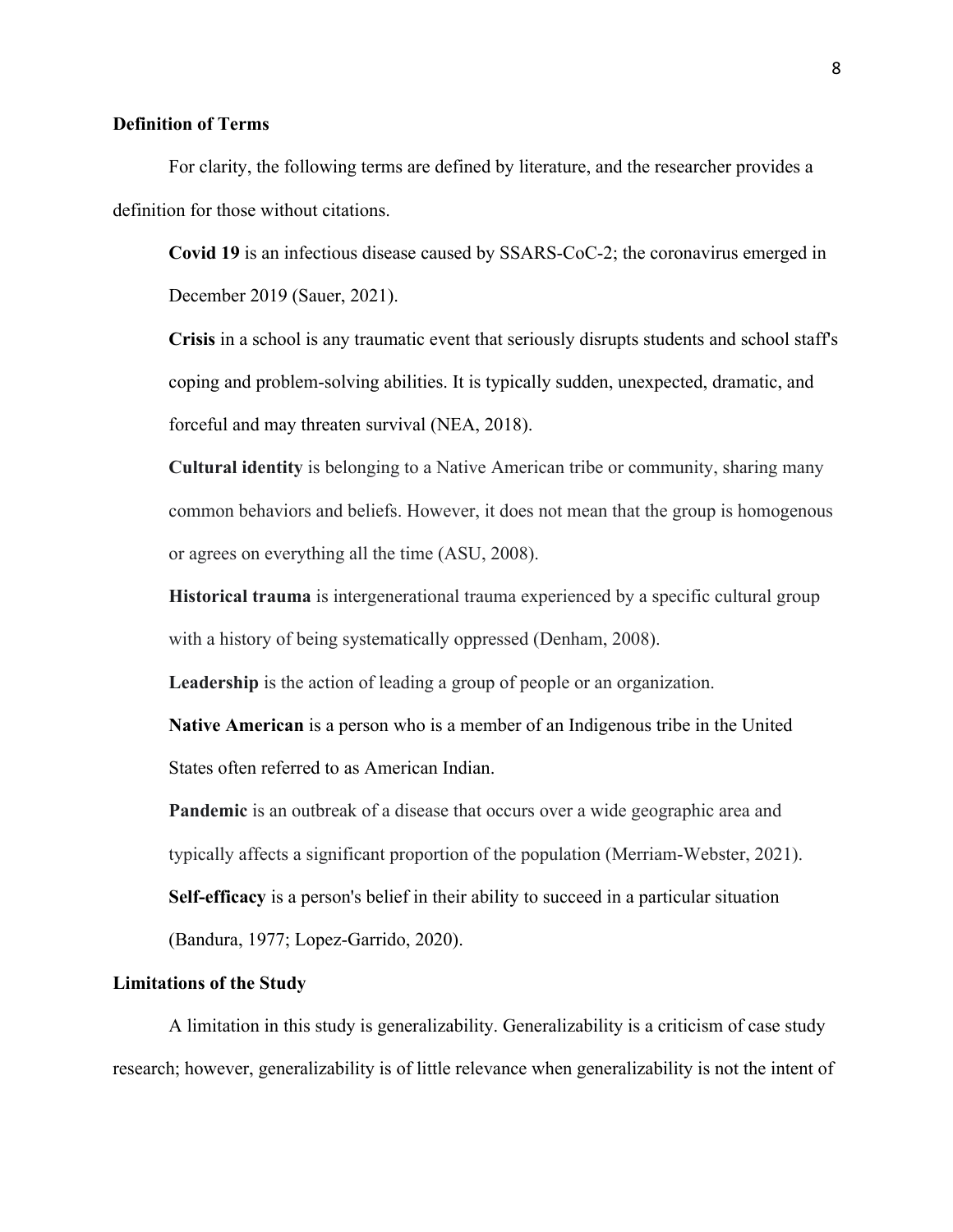the design for this case study. There was a limitation of having no control over how many participants responded and how much they recalled from March 2020 through the 2020-2021 school year.

# **Delimitations of the Study**

The data were collected from two interviews, and through self-efficacy perception journal prompts within a three-month period. The study was time-bound with collecting recollections of experiences from Native American women superintendents starting in March 2020 when most schools went remote due to the Covid 19 pandemic through the 2020-2021 school year. This study is limited to three Midwestern states, school districts on or near Native American reservations, and with Native American women superintendents that were leading school district at the time of the pandemic.

#### **Summary**

 efficacy beliefs that create and predict successful leaders in organizations (McCormick et al., Indigenous voices are not heard. It was essential to study non-mainstream groups such as these Covid 19 pandemic put superintendents into situations that did not have clear-cut guidelines. Bandura (1977) stated a leader with high self-efficacy views a problem as a challenge to be overcome. Advancements have been made in leadership research by understanding the self-2002). Unfortunately, many times the research is conducted with the dominant society and Native American women superintendents to understand how their beliefs, actions and their culture impacted their leadership during such a challenging time of the Covid 19 pandemic. The Native American women superintendents' voices and perceptions will become a source of information for future researchers and contribute to the scholarly information pool.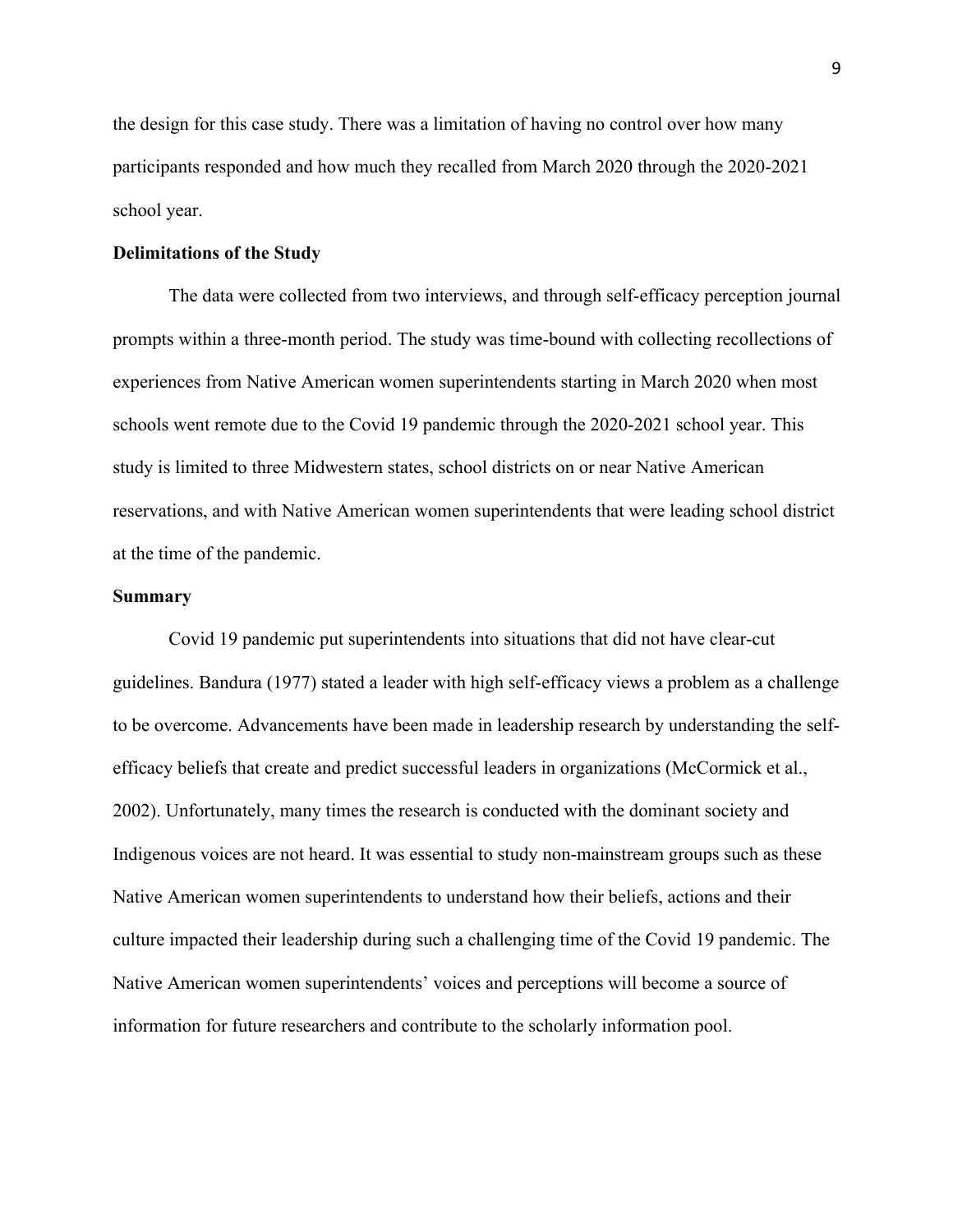Chapter 2 reviews the literature related to self-efficacy framework, leadership in times of crisis, women superintendents, and Native American women. Chapter 3 discusses the methodology used in this research, Chapter 4 contains findings and analysis of the research and Chapter 5 contains conclusions, contributions of the study, and recommendations for further study.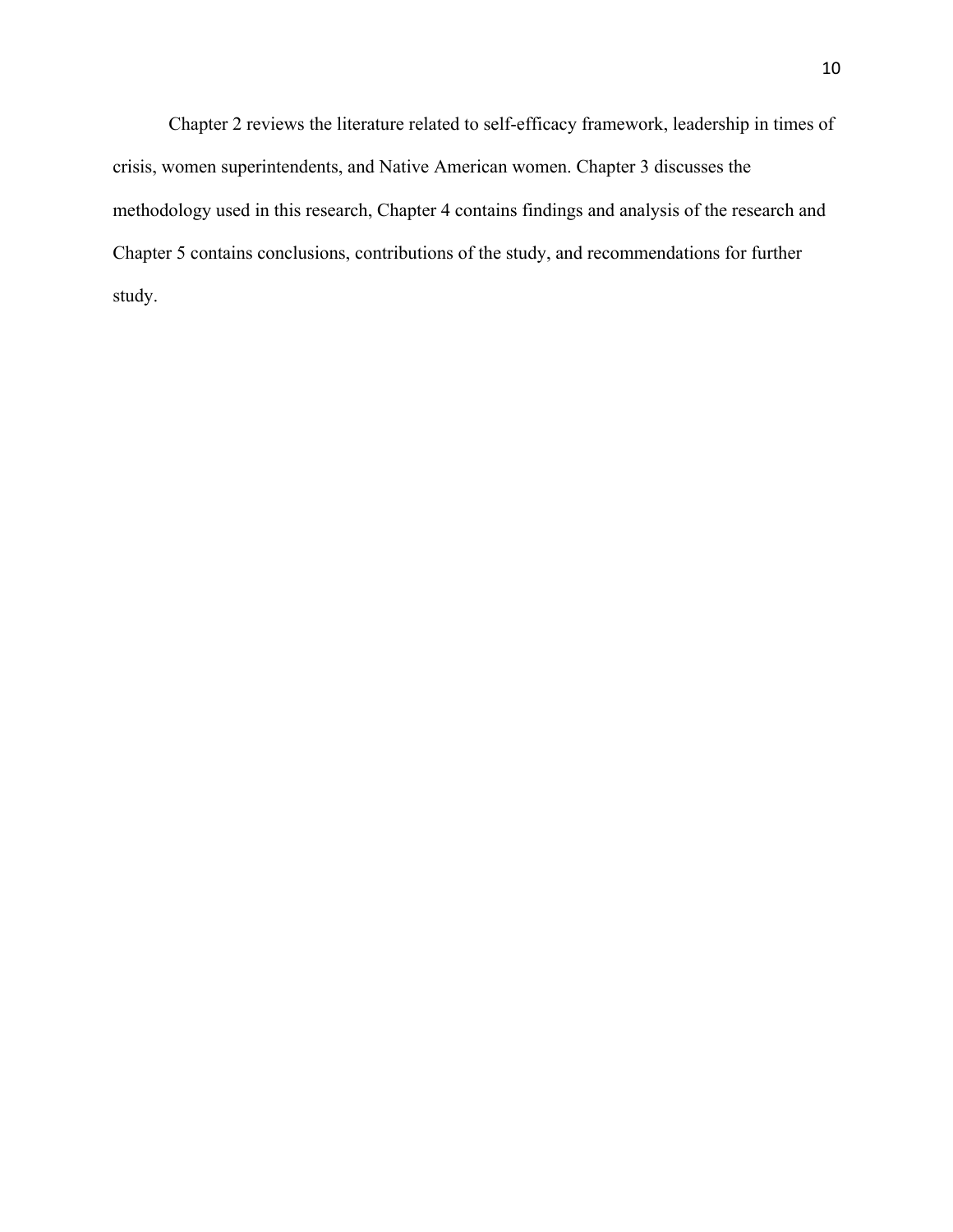# **CHAPTER 2**

#### **Literature Review**

 efficacy beliefs held by Native American women superintendents during the start of the Covid 19 Native American women leaders, and challenges that Native American woman leaders face. Information obtained in the literature review came from the I.D. Weeks library at the The literature review provides a synthesized analysis of the literature from several authors of books, journal articles, dissertations, and reports as it pertains to leading during a crisis, women superintendents, and then specifically, Native American women superintendents. The purpose of this multiple case study was to identify and describe the similar leadership selfpandemic. Chapter Two also provides a synthesis of the literature and is organized to provide context through the lens of the self-efficacy framework. This chapter describes Albert Bandera's (1977) self-efficacy framework containing the four sources of influence: a) prior experiences, b) vicarious experiences, c) feedback and encouragement, and d) emotional states. The following themes are addressed in the following chapter: leadership during crisis, women leaders, and

Information obtained in the literature review came from the I.D. Weeks library at the 2010 through 2021. However, older publications and educational philosophers were reviewed, University of South Dakota, Educational Resource Information Center (ERIC), ProQuest Publishing Company, South Dakota Department of Education, US Census Bureau websites, and other internet sources. *Google Scholar* was also utilized to obtain resources. The following research terms were used to narrow the search. These research terms included self-efficacy, Native American women, women superintendents, effective superintendents, Native American leadership, gender and leadership, Indigenous leadership, crisis leadership, trauma and leadership, case study and case study research were utilized. EBSCOhost was the primary database used for the search and those searches focused on recent publications from the years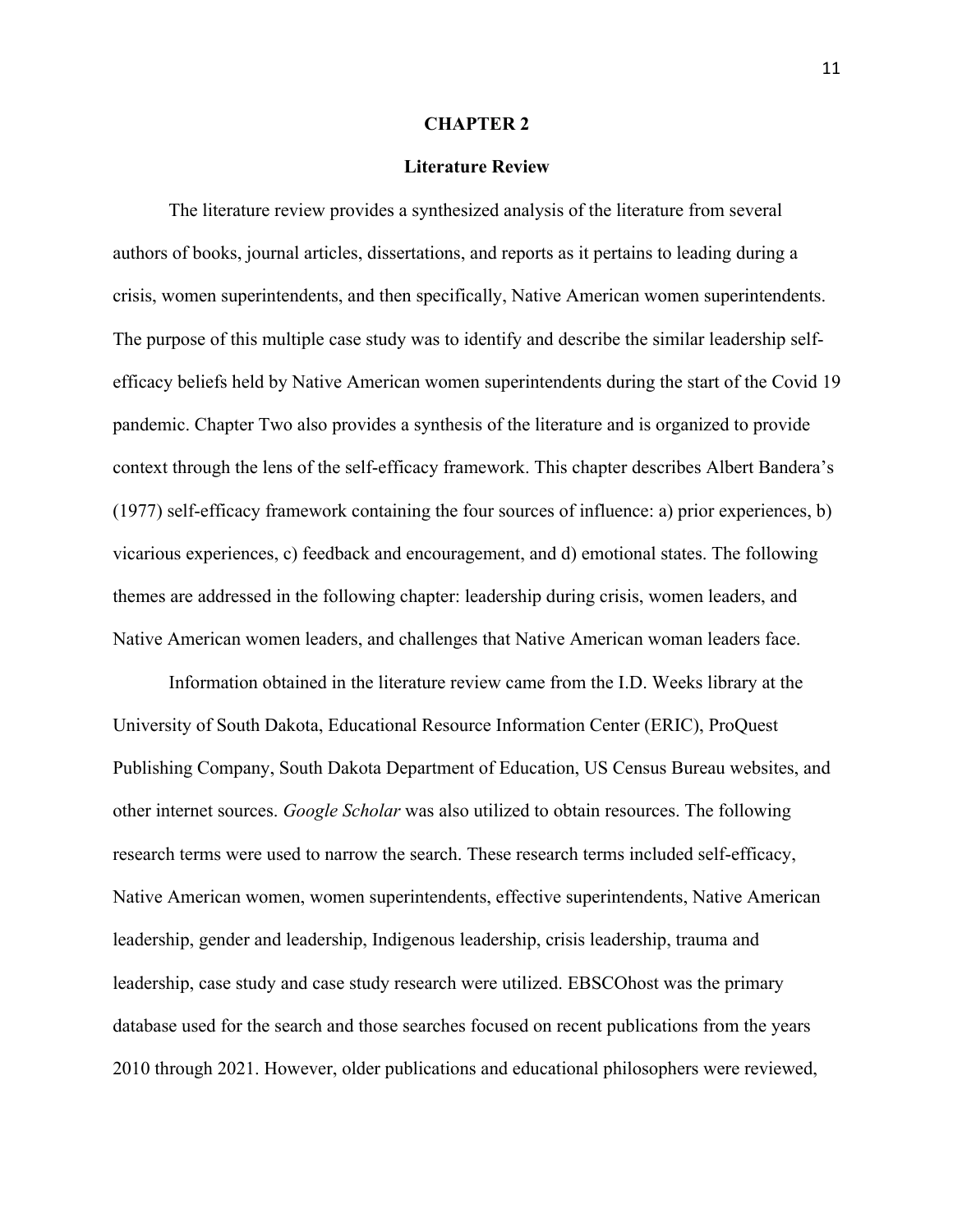and some referenced for theory framework, and background information. Sources derived from scholarly journals in the field of education were given priority as were studies that pertained to self-efficacy and Native American women leadership. For clarity and consistency, the *Publication Manual of the American Psychological Association (7<sup>th</sup> edition) (2019) and Qualitative Inquiry & Research Design, Choosing Among Five Approaches (4<sup>th</sup> edition) (2019)* were used as a guide for writing this dissertation.

#### **Theoretical Framework**

 nonspecific and refer to the strength of the belief (McCormick et al. 2002). Self-esteem and Self-efficacy is different than self-confidence or self-esteem. Self-efficacy is a judgement of capability to execute a given activity. Self-esteem is a discernment of self-worth. Confidence refers to the strength of the belief in yourself. Both terms, self-esteem and confidence are confidence are about the strength of the belief. Self-efficacy is believing in one's capabilities that can produce given levels of attainment and is perceived as a level and strength of the belief. Selfefficacy is a perceived feeling about attaining success at a given skill or goal. Motivation is based on an individual's desire to achieve a certain goal, whereas self-efficacy is based on an individual's belief in their capacity to achieve a goal (Bandura, 2006).

Self-efficacy is task-specific, but there is no single standardized measure of self-efficacy. Self-efficacy expectancy is presumed to have the more powerful influence on behavior (Bandura, 1977). Most studies on self-efficacy theory have demonstrated that self-efficacy expectancies are good predictors of behavior (Bandura et al. 1977). Self-efficacy beliefs are not personality traits or self-confidence. These beliefs are relatively specific cognitions that can only be understood and defined in relation to specific behaviors in specific situations or contexts, such as leading a school district during the Covid 19 pandemic. Self-efficacy beliefs are viewed as varying along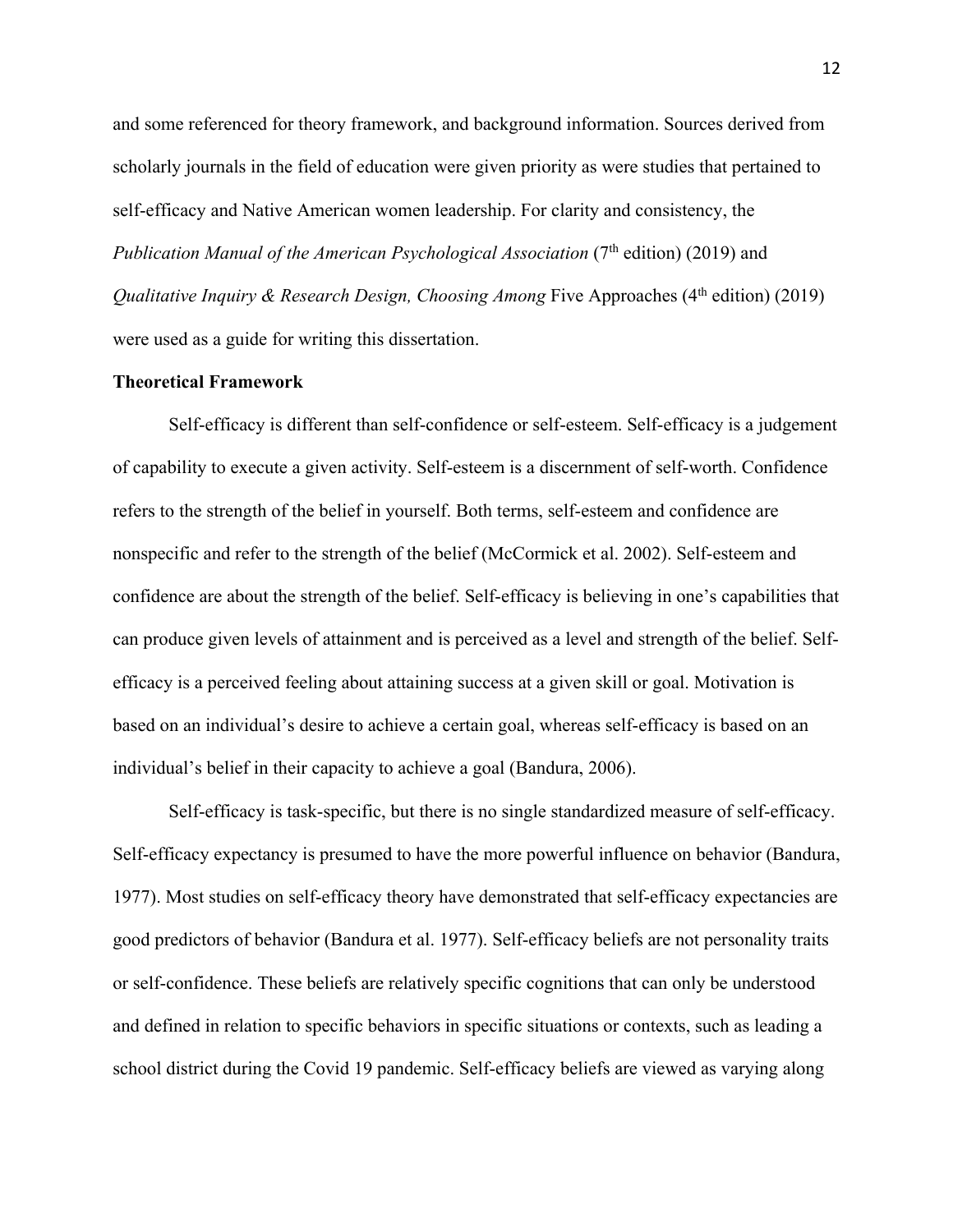three dimensions: magnitude, strength, and generality (Bandura, 1977, 1982, 1986). Magnitude of self-efficacy refers to the number of steps of increasing difficulty a person believes themselves capable of performing (Maddux, 2013).

Strength of self-efficacy beliefs refers to the resoluteness of a person's convictions that they can perform a behavior in question. Strength of self-efficacy has been related to the repeated persistence in the face of frustration, pain, and other barriers to performance (Bandura, 1986). Generality of self-efficacy beliefs refers to the extent to which success or failures influence selfefficacy beliefs in a limited, behaviorally specific manner, or whether changes in self-efficacy beliefs extend to other similar behaviors and contexts (Smith, 1989). Bandura (1977) stated that most studies rely on the strength measure of self-efficacy beliefs.

## **History of the Self-efficacy Theory**

Social Cognitive Theory is a learning theory that provides an understanding of how people actively shape their environment and, in turn, are shaped by that same environment (Bandura, 1977). The approach emphasizes how a person learns from multiple sources and how they influence self-efficacy, translating into motivation, behavior, and performance. This personal belief can change based on different factors of function, such as self-esteem, competency, and environment (McCormick et al., 2002). It can be affected by learned behaviors throughout their development, influencing their judgment and decision-making (Bandura, 1997).

Self-efficacy theory was initially described by Bandura (1977)*.* He defined self-efficacy as the beliefs regarding one's ability to perform the tasks viewed as necessary for attaining valued goals. He presented that self-efficacy beliefs are among the most important determinants of human behavior and offered self-efficacy theory as a unifying theory for all types of behavior change. He made a distinction between self-efficacy expectancies, concerning one's abilities to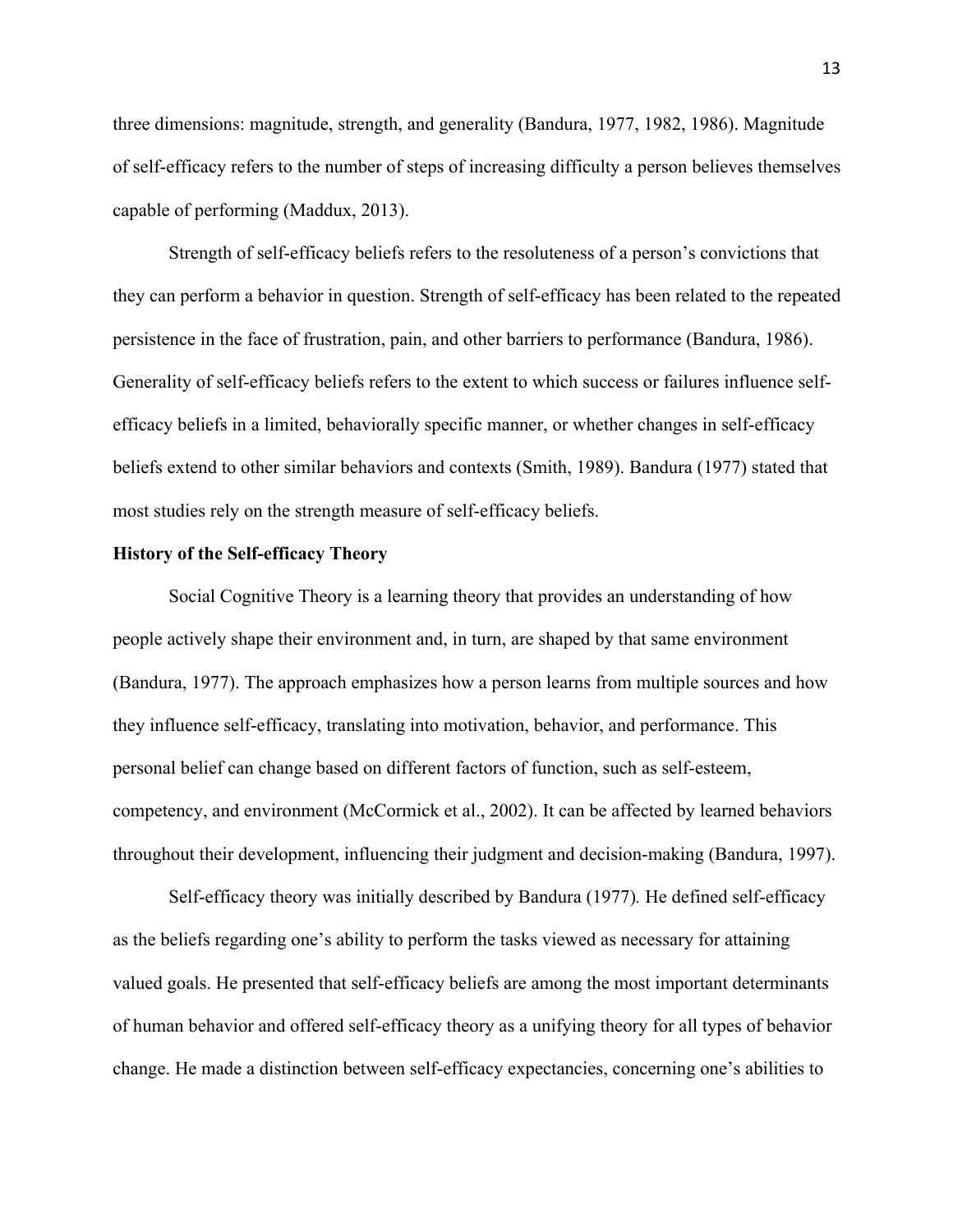perform behaviors, with outcome expectancies, which are concerned with the expected results of the behaviors that one performs (Pajares, 2002). Bandura (1977) advocated that self-efficacy beliefs are the most important in influencing people's decisions to attempt or not attempt certain behaviors, and to persist in the face of obstacles. Bandura proposed that self-efficacy beliefs developed from four main sources: (1) performance attainments and failures, or what we try to do, and how well we succeed or not; (2) vicarious performances, or what we see other people do; (3) verbal persuasion, or what people tell us about what we are able or not able to do; and (4) emotional and physiological states, or how are we feeling mentally and physically and if we can be successful or not.

Bandura (1986) developed a view of human functioning that unites a central role to cognitive, vicarious, self-regulatory, and self-reflective processes in human adaptation and change. People are viewed as self-organizing, proactive, self-reflecting, and self-regulating rather than as reactive organisms shaped and shepherded by environmental forces or driven by concealed inner impulses. From this theoretical perspective, human functioning is viewed as the creation of dynamic interactions of personal, behavioral, and environmental influences. For example, how people perceive the outcomes of their behavior informs and modifies their environments and the personal factors they possess which, in turn, inform and alters future behavior.

 The self-efficacy theory is the foundation of Bandura's (1986) conception of reciprocal determinism, the view that (a) personal factors in the form of cognition, affect, and biological events, (b) behavior, and (c) environmental influences create interactions that result in a correlative process. Bandura altered the label of his theory from "social learning" to "social cognitive" both to distance it from other known social learning theories of the day, and to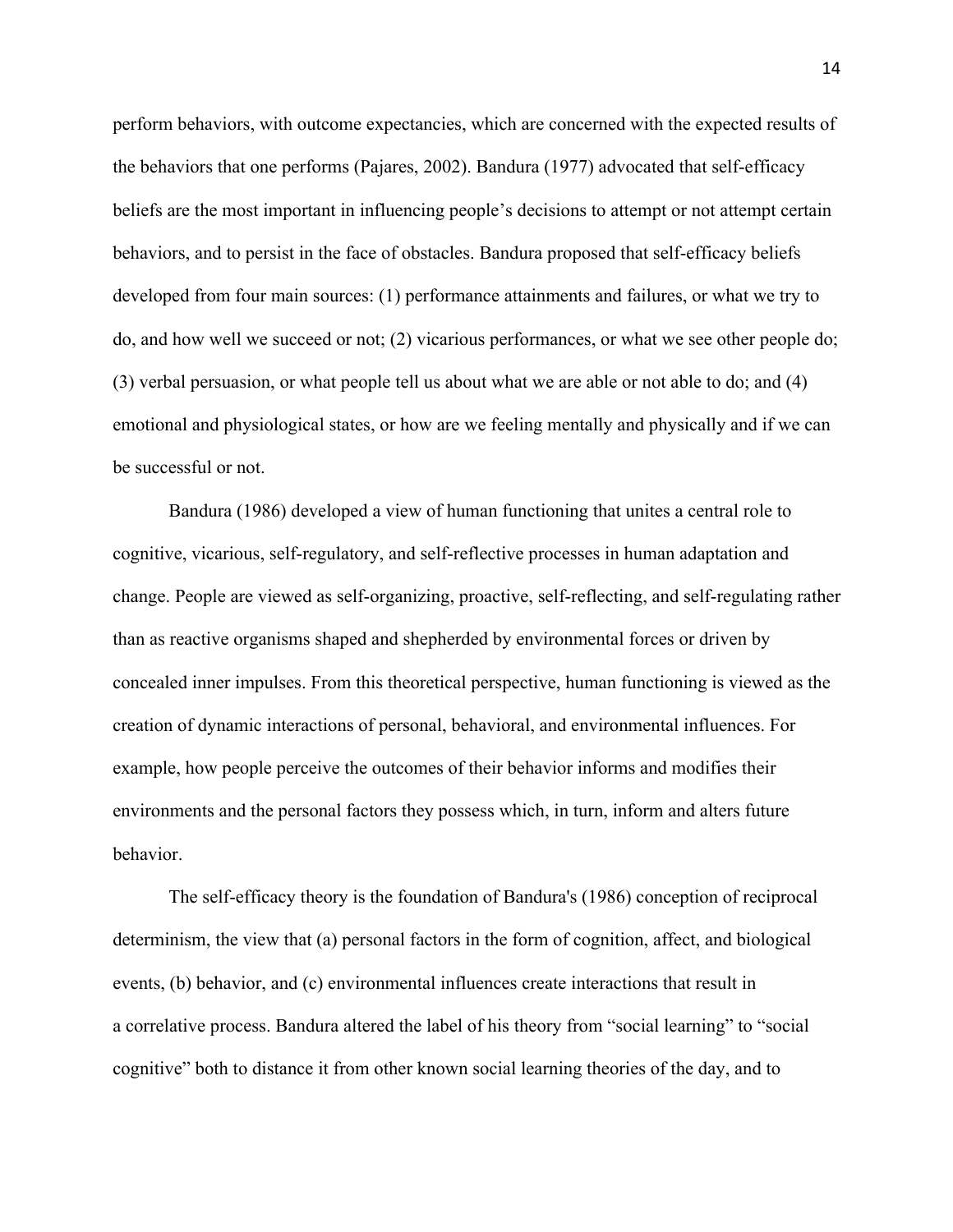emphasize that cognition plays an essential role in people's capability to construct reality, selfregulate, replay information, and perform behaviors (Pajares, 2002).

Superintendents' self-efficacy beliefs are crucial for managing a school and can be referred to as a type of leadership self-efficacy that one is being confident in her knowledge, skills, and abilities (Hannah et al., 2008). There are many factors impacting school districts and their effectiveness. The superintendent of a school district is the main person responsible for creating that effectiveness (Cobanoglu & Badavan, 2017). A superintendent should have a healthy perception of being an effective administrator to create the factors that lead to an effective school district. McCollum and Kajs (2015) pointed out self-efficacy beliefs are an important factor for motivation because people tend to avoid actions that they believe they would fail. Required skills and knowledge are not enough to complete a task but having the belief they can complete the task is also necessary.

#### **Self-Efficacy Beliefs of Leaders**

 2000). According to the Merriam-Webster Online Dictionary (2021), a belief is an idea that is apparent proof. Core beliefs are the central part of how we see ourselves, others, the world, and the future (Taylor et al., 2020). These beliefs become triggered in certain situations. Core beliefs Knowing who we are and what we believe is at the heart of good leadership (Palmer, accepted, considered to be true, or held as an opinion. A belief is simply an opinion that someone has held for some time. It is an acceptance that something exists or is true, even when there is no develop over time, usually from childhood and through the experience of significant life events or circumstances. Core beliefs are firmly held beliefs maintained by the tendency to focus on information supporting the belief and ignoring evidence that contradicts (Centre for Clinical Interventions, 2009). According to Bandura (1977), self-efficacy is defined as "the belief in one's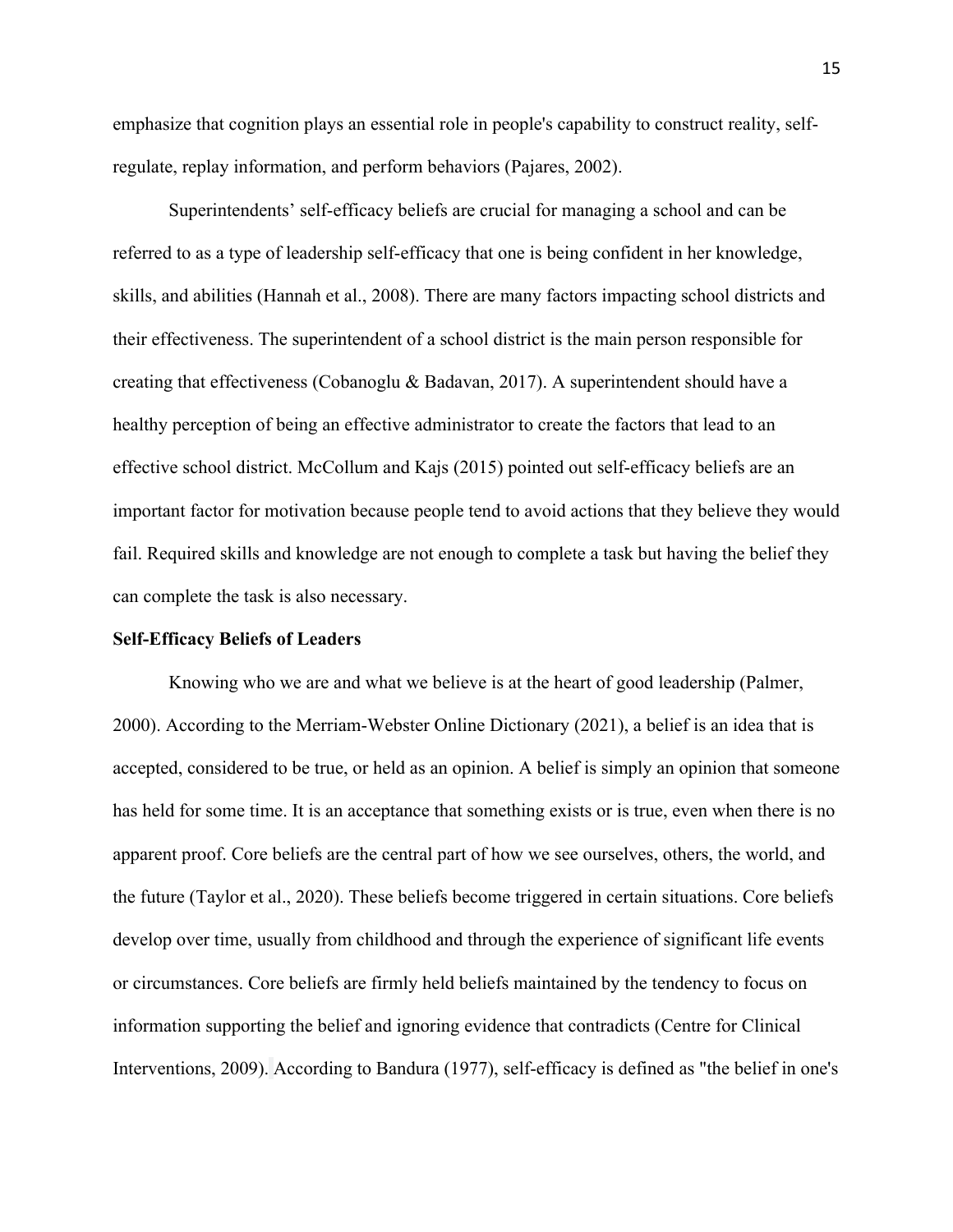capabilities to organize and execute the course of action required to produce given attainment" (p. 3). When talking about leaders, self-efficacy refers to their belief in their ability to succeed in a particular situation, task, or achieving a goal.

Chemers (2000) described leadership self-efficacy as a basis for understanding one's performance in organizing and leading others and asserted that one's confidence can help develop the mastery to become a better leader. In other words, self-efficacy in leadership refers to one's confidence in his or her ability to lead, and this frequently impacts whether one decides to lead (Hannah et al., 2008; Komives & Dugan, 2010; Murphy, 2002). Self-efficacy is highly related to the frequency that a person reported an attempt to lead, as shown in research (McCormick et al., 2002). However, efficacy is fluid and influenced by environmental factors that may either leverage or constrain individuals' perceptions of their leadership capacity, such as gender and ethnicity (Bandura, 1997).

#### **Leadership in Crisis Times**

Every aspect of a school district's success depends upon leaders making effective decisions (Kitamura, 2019). When school districts are in crisis, the superintendent faces many dilemmas. Superintendents pull from their experiences and their beliefs when difficulties require creative thinking (Lochmiller, 2021). Unlike most routine decisions, a dilemma is a predicament with no clear solution, unclear or nonexistent policy, and typically no precedent (Hoy & Tarter, 2008).

 and try to move forward during the pandemic" (Anderson, 2020). In March 2020 as the Leadership in the United States' educational system stands in the spotlight, primarily because of growing responsibilities for keeping their staff and students safe while still educating during the Covid 19 pandemic. "There is no guidebook for school leaders as they make decisions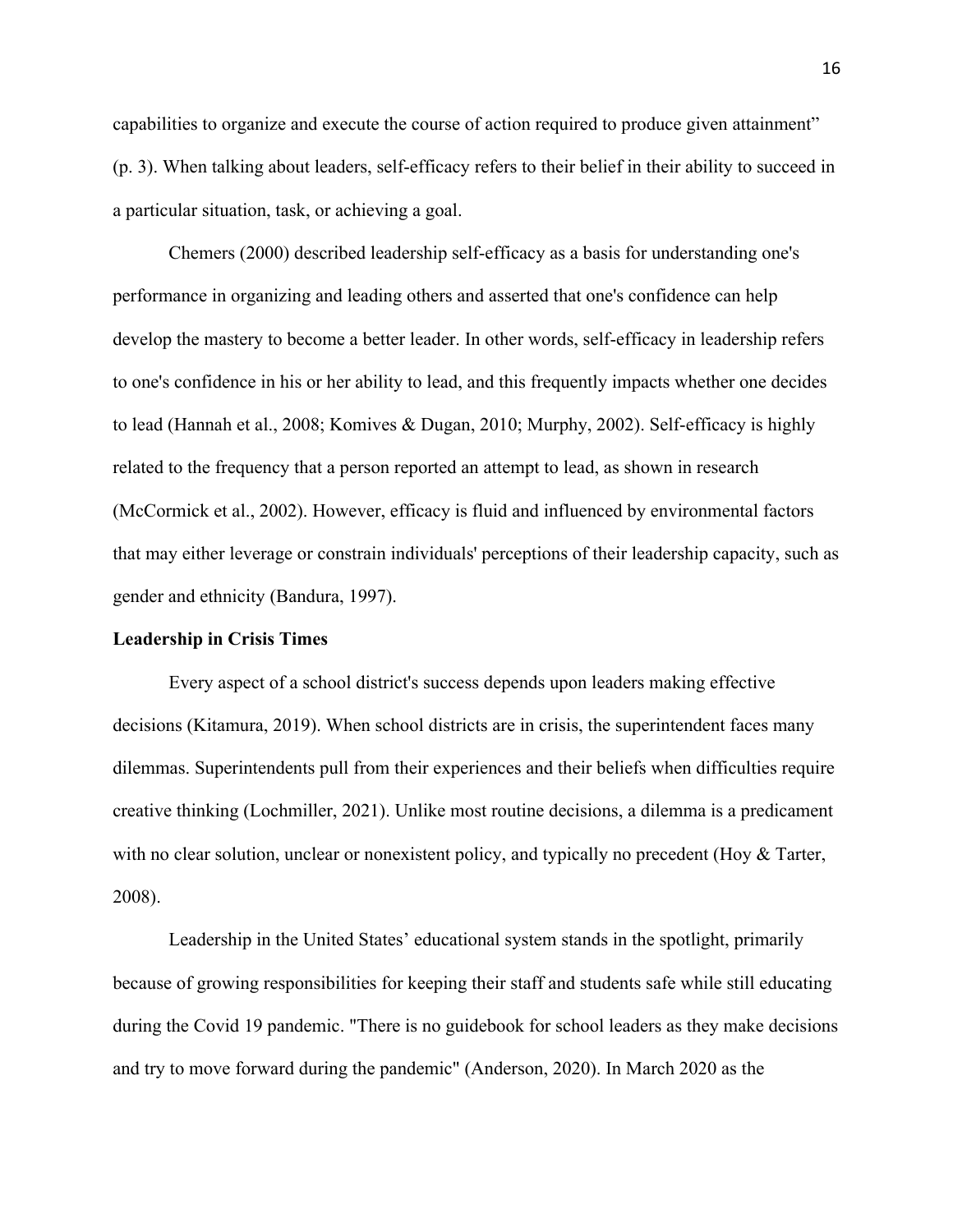week. Darling-Hammond (2020) reported that fifteen percent of U.S. households and 35 percent pandemic spread, schools across the United States moved to online or remote learning within a of low-income households with school-age children did not have a high-speed internet connection at home when school closed (p. 6). In April, the scarcity of internet connectivity was a major problem for two-thirds of the leaders in high-poverty districts (Darling-Hammond, 2020, p. 6).

 Superintendents participated in state-wide online meetings and phone calls to battle occurred (Fernandez & Shaw, 2020). through changes in their districts due to the pandemic. The recognition of the variance of resources from school district to school district was apparent during the early days of the pandemic. There was a need to transform learning for all students which caused a lot of stress, especially for schools that lacked digital infrastructure as the decision to pivot to remote teaching

The real test of leadership does not occur when everything is smooth sailing. A crisis tests leaders and their leadership frequently. A crisis can make or break a leader. "Leadership is a process whereby an individual influences a group of individuals to achieve a common goal" (Northouse, 2016, p. 6). During the early months of the Covid 19 pandemic, some school leaders had been keeping their communities, teachers, staff, and students informed, pausing, and restarting a new normal, and managing the secondary effects of social and economic upheaval. Other leaders, meanwhile, were floundering with not enough experience or knowledge in how to communicate with stakeholders providing false or untimely information and failing to follow through on previous statements (Krueger, 2021).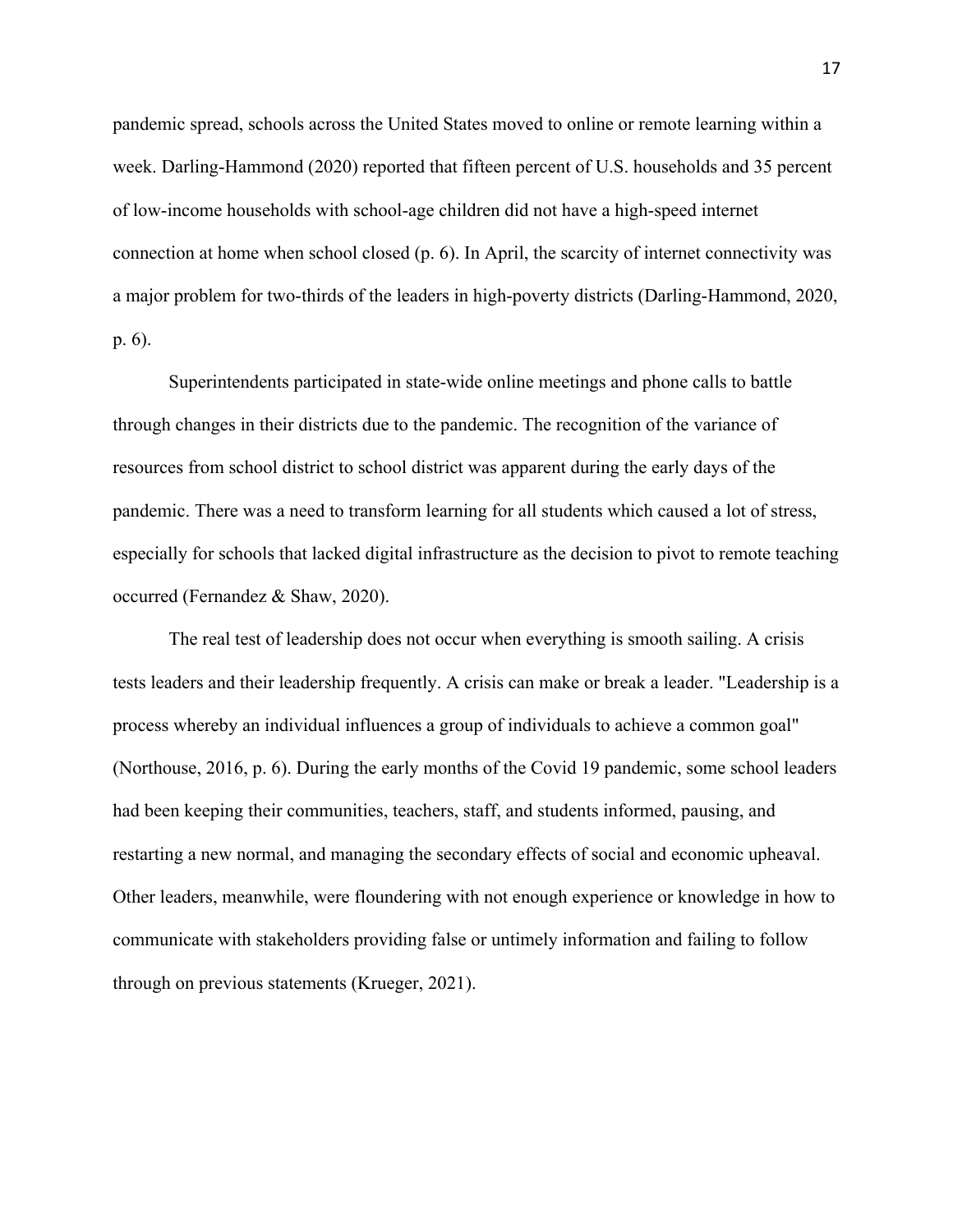# **Native American Tribal Nations**

 and may not be well maintained (U.S. Government Accountability Office, 2017). These Before the pandemic began, it was not seen as commercially viable to provide high-speed internet across many of these Native American reservations in the state (Lowrey, 2020). There are currently 574 federally recognized tribal nations in the United States, and the percent of Native Americans living in poverty in 2017 was estimated to be 27% compared with 15% in the United States as a whole (Hussar et al., 2020, p. 5). Currently, there are nine Native American reservations located in one upper Midwestern state with a relatively large area between most of these nine reservations, making most reservations within the state quite isolated. Roads on tribal lands are of particular importance for connecting people to essential services, such as schools, because of the remote location of some tribes. These roads are often unpaved reservations are also some of the most economically disadvantaged communities in the country.

 concern for basic food for their students. At Piñon High School, over 98% of its students were 2020, para. 9). For some students, school is a source for basic needs including food, shelter, and safety. Closing school buildings during the pandemic created a hardship for many Native On the Navajo Reservation during the initial months of the pandemic, there was a eligible for the free or reduced lunch program, compared to the state average of 55% (Marples, American students and their families. Perhaps while these issues challenged all leaders, women superintendents use previous challenging experiences to move forward with their districts (Barkdull, 2009).

# **Women Superintendents**

 especially in a predominantly male role (Bernal et al., 2017). The percentage of female Women superintendents have many challenges in achieving top leadership positions,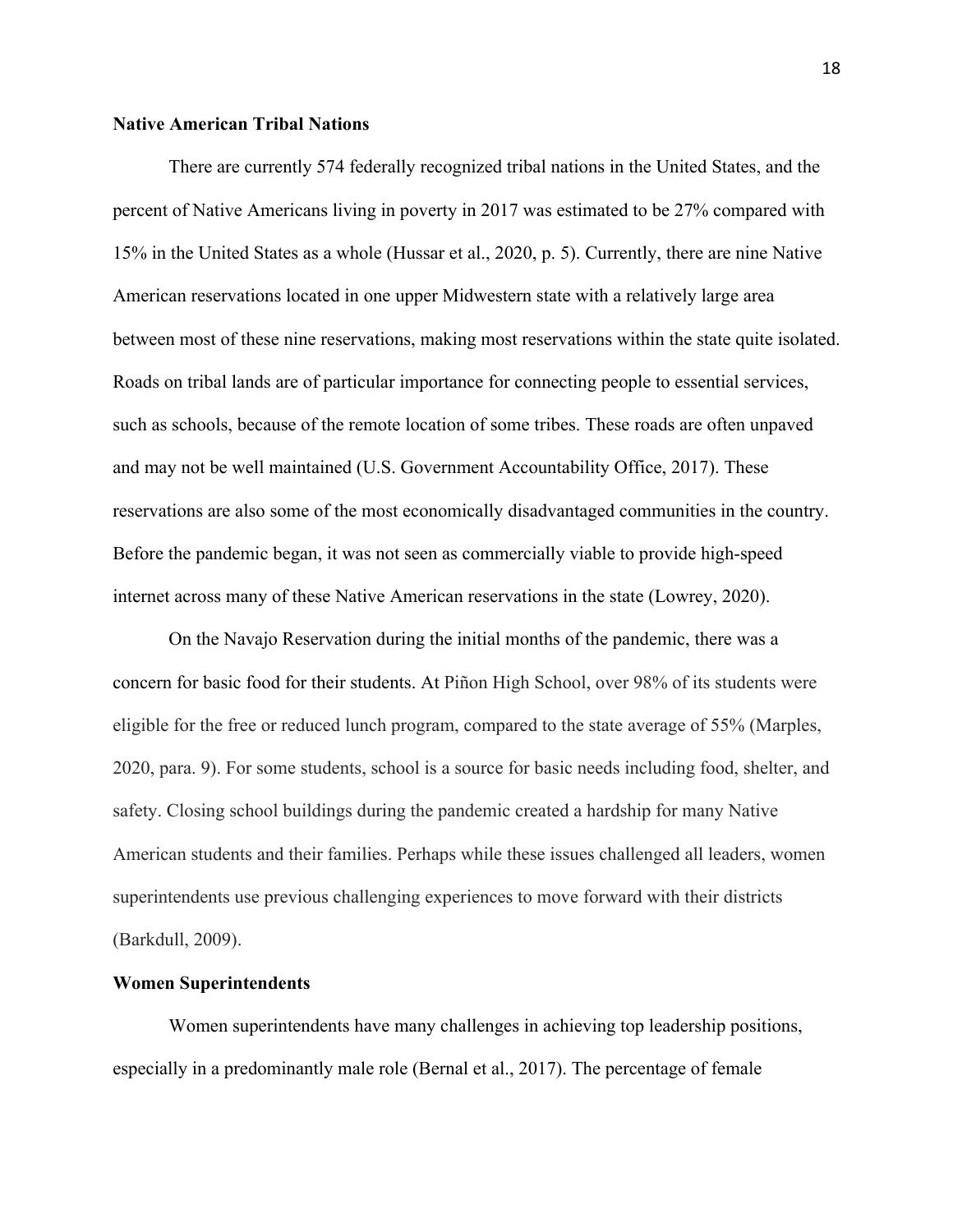superintendents increased slightly in the past decade, from 24.1% in 2010 to 26.68% in 2020 (Modan, 2020, para. 2). Women are seemingly trying to conquer uphill battles to go where few have been before. However, principal leadership remains comparatively much more diverse with women holding most principal positions during the 2015-16 school year (Modan, 2020, para.6). The number of superintendents of color is increasing slowly, with 8.6% superintendents of color in 2020, compared to 6% in 2010 and 5% in 2000, and of this small percentage, 42% are women (Modan, 2020, p. 3).

 Gullo and Sperandio (2020) found their study indicated that women taking an inside path, moving up through the ranks to the superintendents' position were able to acquire these positions more frequently than pursuing a position coming in from the outside. They also noted if the women applied for a superintendent position in an outside district, they would have to prepare themselves for possible gender bias in hiring (Gullo  $\&$  Sperandio, 2020). Literature on identity and leadership development has also shown that understanding more about women's selfperception and the perceptions about their leadership may be essential to consider. How one views oneself as a leader is vital to a successful leader and influences one's motivation to pursue a leadership role (Ely & Rhode, 2010; Ely et al., 2011; Hogue & Lord, 2007). These researchers explored critical challenges for women leaders including the glass ceiling and gender stereotypes.

# *Under-Representation of Women in the Superintendency*

 education. Women hold the most administrative roles in school districts; however, this is The Glass Ceiling is a phenomenon that women often describe as something that prevents them from attaining high leadership positions in business (Babic & Hansez, 2021). It is not necessarily the case that women are not prevented from attaining high leadership positions in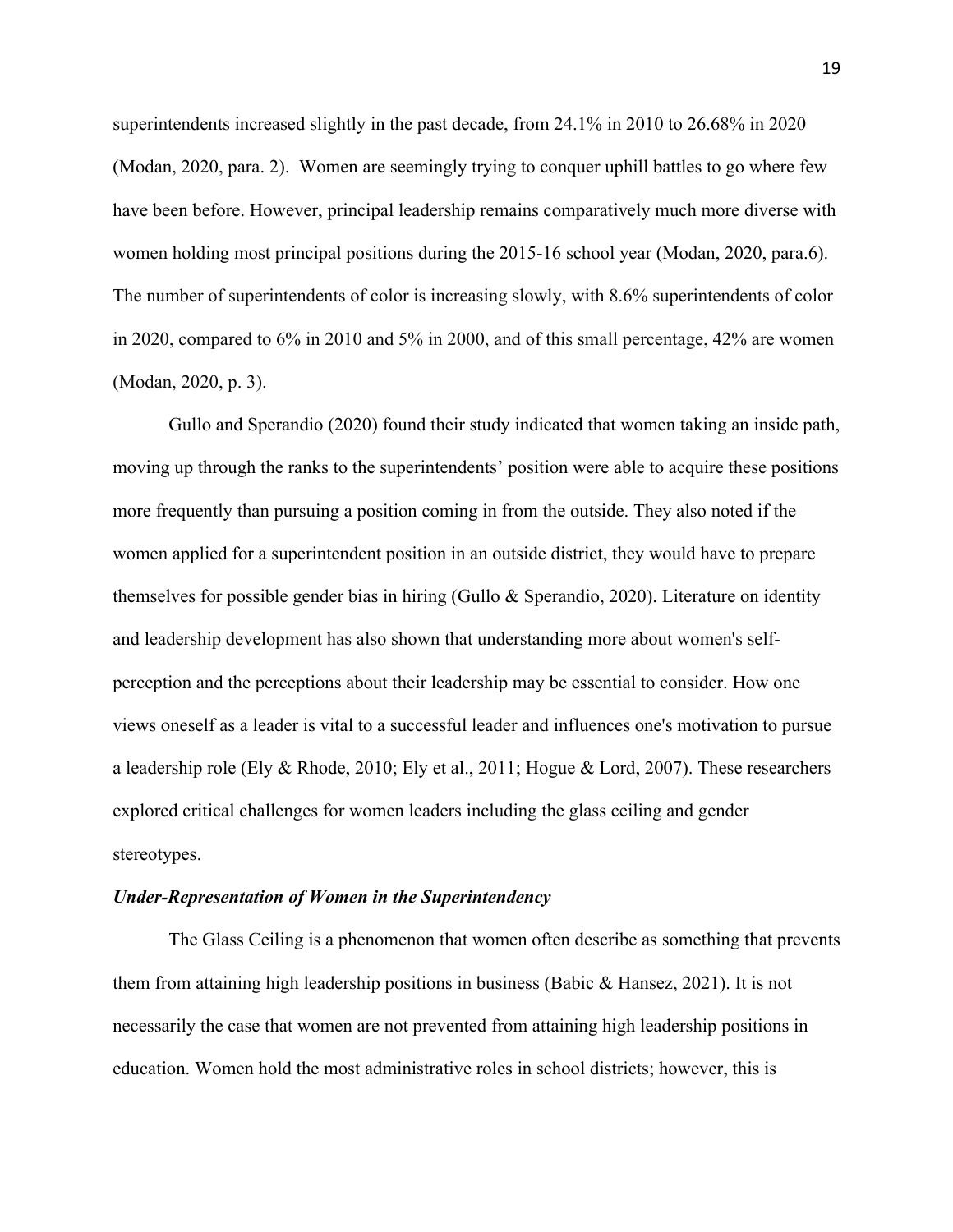two-thirds of superintendents are white men; only 27 percent are women (para. 4). excluding the superintendent position (Stuckey, 2012). While most teachers are women, it's hard for women to move up into leadership roles in the public school system. According to a 2020 study published by the American Association of School Administrators (AASA, 2021), at least

Women hold most of the jobs in education, making the superintendent's position out of proportion with the rest of the data. Women make up 76 percent of teachers, 52 percent of principals, and 78 percent of central-office administrators (AASA, 2021, p. 4). The AASA (2021) report found that the share of women who led districts rose incrementally but steadily, from 24.1 percent in 2010 to 26.68 percent in 2020 (p. 4) which is more than double the percentage of female superintendents documented in 2000. However, the percentage of women who serve as superintendents is in stark contrast to the percentage of women in the teaching ranks.

Shaw and Barbuti (2010) stated that the traditional female socialization experiences had reduced women's access to the sources of efficacy information in male-dominated behavior domains. The lack of exposure reduced career-related self-efficacy expectations and perceived career options. Study results by Wang et al., (2013) disclosed that women have lower selfefficacy than men concerning male-dominated careers. Individuals who lack expectations for success in a career-related behavior domain are less likely to initiate effective choices to move into a superintendent position (Shaw & Barbuti, 2010). In that case, they are less likely to initiate effective choices to move into a superintendent position (Shaw & Barbuti, 2010).

Research is however showing that when women apply for and are hired as a superintendent, they are more likely to be hired in small school districts then men (Robinson et al., 2017). Robinson et al., (2017) study also showed that women were more likely to lead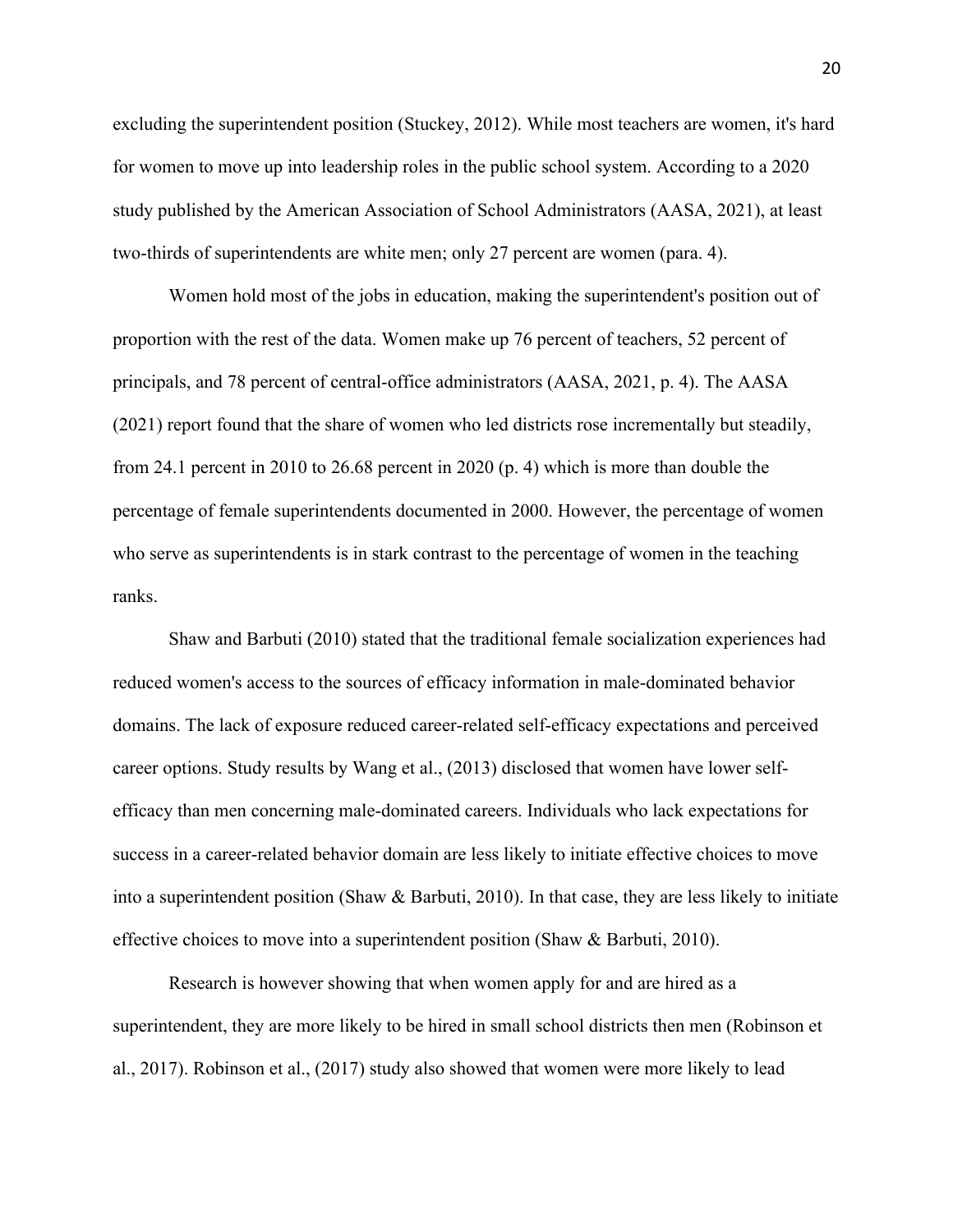leader compared to a man leader. districts with larger number of students who are homeless and have a larger number of students with disabilities, then men. Robinson et al., (2017) found that women of color are more likely than white women to lead majority of minority student filled districts although, in general, women are more likely than men to lead districts with a large percentage of people of color in the district. Women superintendents are challenged to be hired into a superintendent position, but the challenge goes deeper into the perception of how stakeholders view effectiveness a woman

#### *Gender Stereotypes.*

 (Triana et al., 2017). One of the challenges female leaders face that male leaders do not is a need to demonstrate both sensitivity and strength to be perceived as effective, whereas male leaders only need to demonstrate strength (Johnson et al., 2008). Women have a burden to create this duality within their leadership to move up in the ranks, whereas male counterparts, already having the male gender role, are just advised to work on their inspirational motivation (Vinkenburg et al., 2011). Women school leaders are known as more instructional leaders rather than managerial. They are also known to be communal and to work collaboratively rather than being top-down kind of leaders (Robinson et al., 2017). Gender roles have different implications for men and women concerning the way people expect them to behave and how they can succeed as a leader

Robinson et al. (2017) found that school boards show hiring discrepancies between hiring men and women for superintendent positions. As women superintendents reflected on the reasons for their hiring, it was usually based on the perception of the expertise in curriculum and instruction. However, male superintendents reflected they were hired because of personal managerial characteristics (Sampson & Gresham, 2017).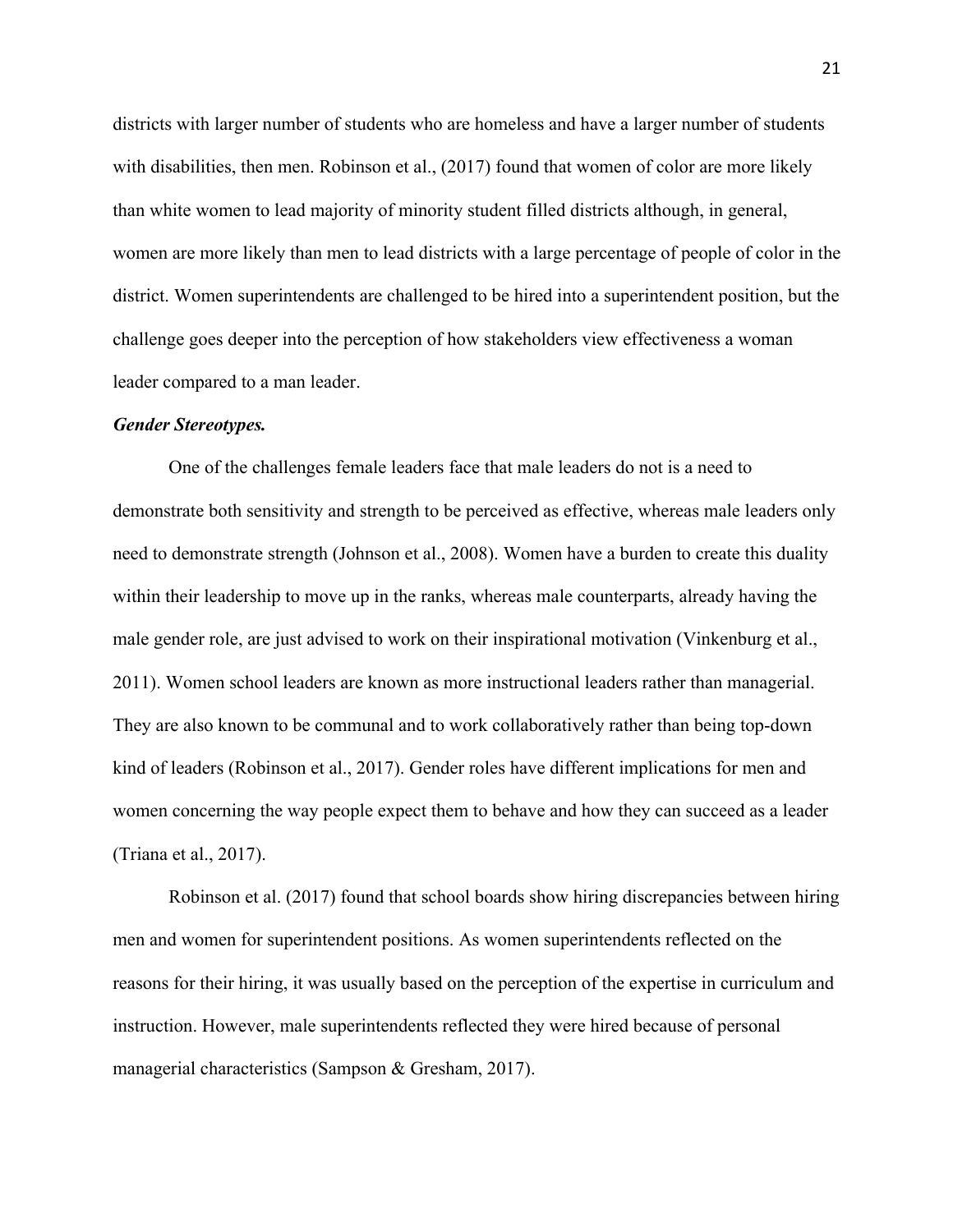There is still a fundamental challenge to women's leadership that arises from the mismatch between the qualities traditionally associated with leaders and those associated with women. Sampson and Gresham (2017) found one of the stereotypes that women leaders experience is the perception that men are more suited to management than women. Gender is also one of the most critical factors affecting self-efficacy because of social expectations and social roles. Gender stereotypes affect leadership self-efficacy, as masculine characteristics discourage women's perceived leadership ability (Huszczo  $\&$  Endres, 2017). This perception is directly related to gender-specific behaviors. Leadership is a desired personality trait and considered a masculine characteristic, even though the need for both stereotypical female (e.g., interpersonal and communal) and male characteristics (e.g., assertiveness) create successful leadership (Skinner, 2006).

 but they did not easily secure their superintendent positions. In the research by Nichols and Nichols (2014), they found that female principals were rated lower in their leadership skills than male principals by their staff. However, the student standardized test data were explored in terms of whether gender was related to test scores. Results indicated there was no difference in test scores and the gender of the principal. The perceptions of how effective a female is in leadership are also a barrier. Robinson (2016) found that all women participants had easily exceeded the minimum qualifications to hold the position,

# **Native American Women Leaders**

For Native American women superintendents, the challenges are distinctive because most Native Americans have their roots in their Indigenous culture and traditions, and so they are walking in the Native world and the dominate culture world (Barkdull, 2009). Barkdull (2009) believed that Native American women may have faced gender as well as minority inequities.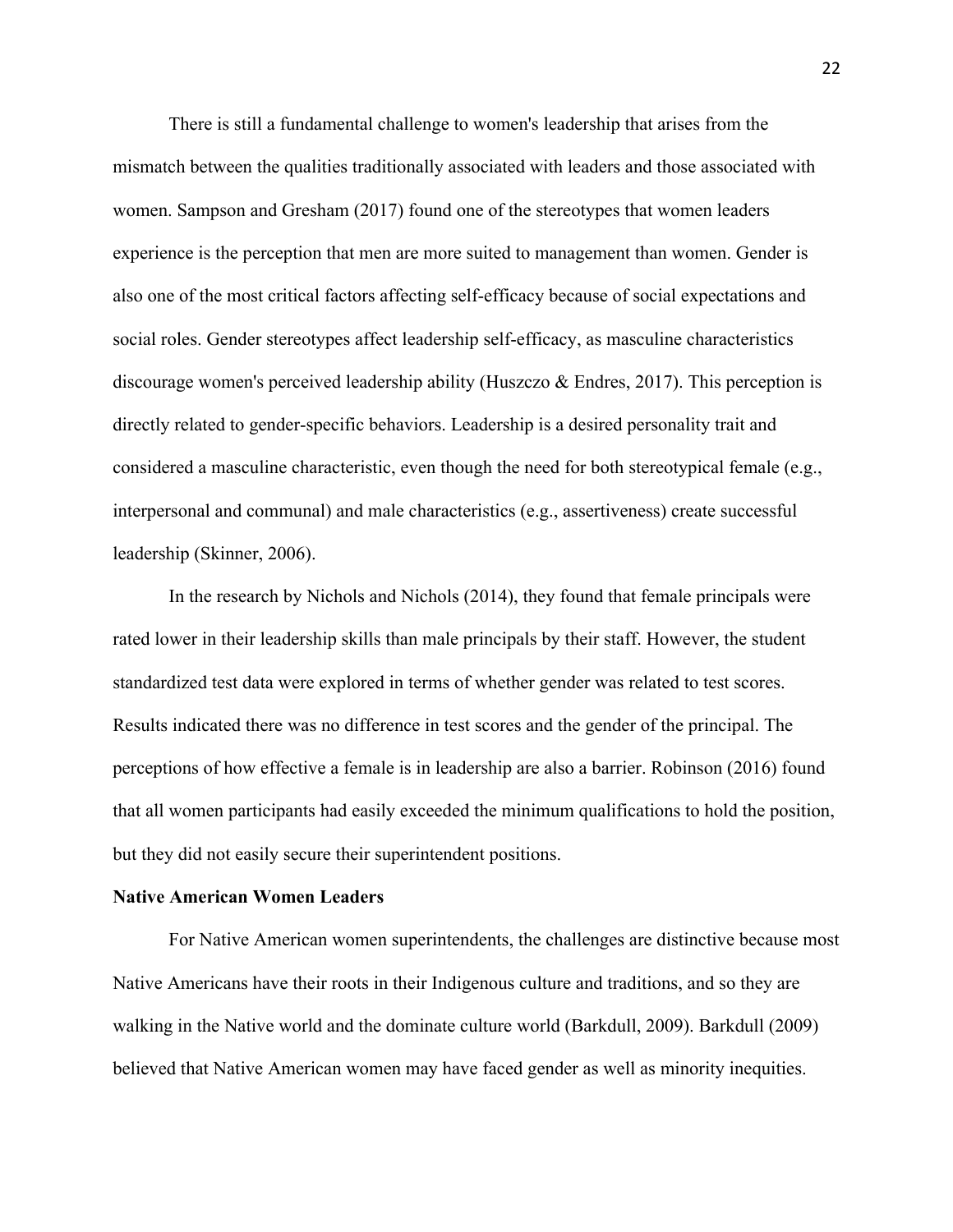leader might offer a caring and nurturing foundation for school districts in crisis. According to Modan (2020), an AASA report also found that the percentage of people of color in superintendent jobs is lopsided compared to the demographics of both the students they serve and the teachers they oversee with fewer than nine percent of survey respondents identified as people of color in 2020 (p. 3). This number is up slightly from six percent in 2010 and five percent in 2000. Among Black, Latino, Asian, and Native American superintendents, approximately 42 percent are women (Modan, 2020, p. 3). The percentage of women of color are low within the position of superintendency however, the qualities of an Indigenous women

Wolf (2015) stated there are qualities that Native American leaders possess. Leadership is shared, and everyone is empowered (Krumm, 2013). Native American leaders are compassionate about others and are self-aware. Leadership is about making relationships and caring for the people they lead. Wolf (2015) also added that Native leaders are visionaries as they see the big picture for the entire community. "Native leadership is founded on spiritual values, community, and shared responsibility…in contrast to those in Western leadership models, which are based on authoritative and hierarchical relationships" (Metoyer, 2010, p.1).

Vision and responsibilities are foundational leadership values from an American Indian perspective (Krumm, 2013; Portman & Garrett, 2005). Leadership skills of patience and listening are the characteristics of many Native American women leaders (Portman & Garrett, 2005). A traditional Native American perspective is a combination of experiences, and the pursuit of wisdom which leads to understanding one's vision as a caretaker, which is the true essence of what it means to be a leader (Portman & Garrett, 2005).

In traditional Indigenous societies, women play different roles, and historically it was common for Indigenous women to hold political, spiritual, and economic power (Lajimodiere,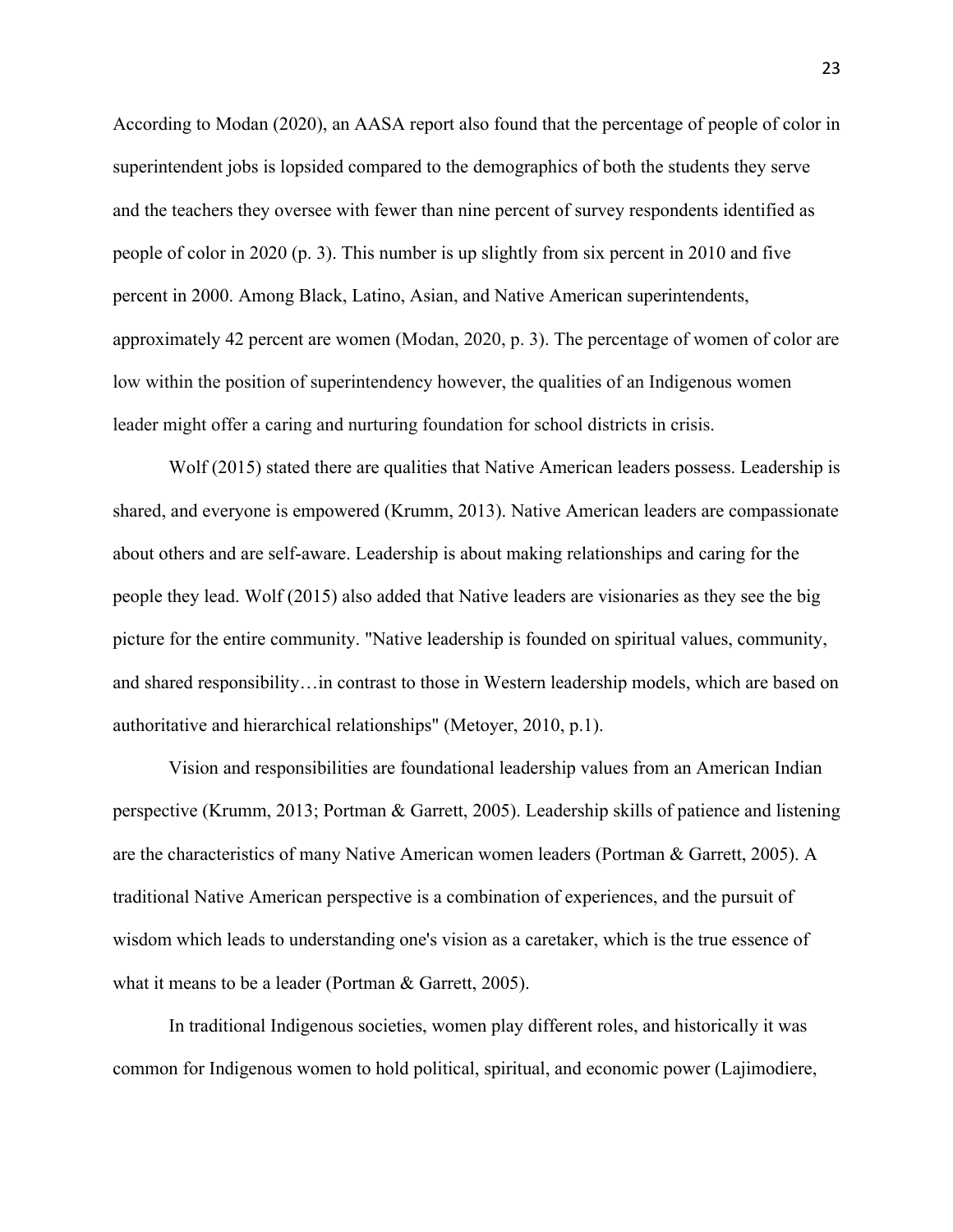2011). Triana et al. (2017) found in their research that if women work in a place where women in leadership is common, they obtain the highest levels of organizational commitment by staff 2003). Northouse (2016) stated that maternalistic leaders are motherly toward their followers and (2017). Most Native tribes were a matrilineal society and have illustrated the importance of gender roles and kinship systems through their creation stories and religious beliefs (Vandever, regards the organization as a family. The traditional Native American tribal matrilineal structure and beliefs conflict with the Western patriarchal system in current schools which presents additional challenges for Native American women superintendents (Barkdull, 2009). In the matrilineal sociality, women were involved in the decision-making process for the greater good of the people (Skyhawk, 2018).

 Traditional Native American people judge themselves and their actions by how they are benefiting their community and its continued peaceful functioning (Portman & Garrett, 2005). A person's passion and generosity lead to social action in the formal, public venue, and where individuals with unique skills, energy, and enterprises can earn a living and meet the community goals (Benham & Murakami-Ramalho, 2010). Leadership from an American Indian perspective is one of service to the betterment of the community (Portman & Garrett, 2005). According to Rodriguez (2019), Indigenous women superintendents demonstrate determination and endure whatever ethical challenges the position presents and have developed a strong sense of selfefficacy as they have ascended a multifaceted educational career ladder. These strengths contribute positively to a school culture, but Native women school leaders face unique challenges**.**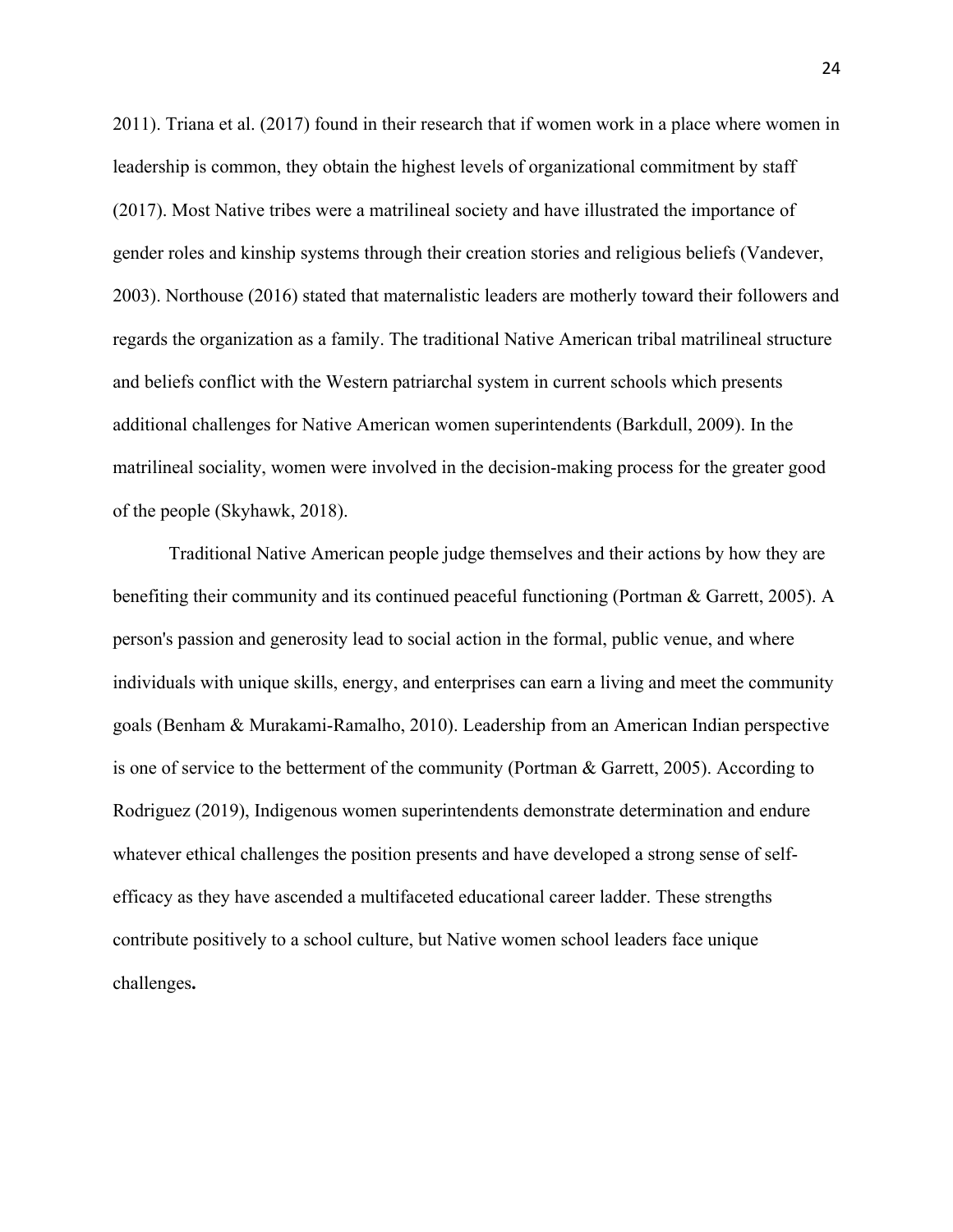# **Challenges for Native American Women School Leaders**

 structures of government and kinship (Morrill, 2013). Education became colonized as well, and As United States was settled, colonialism took over the Indigenous people's complex many critical roles in education excluded Native American women (Tippeconnic-Fox, 2008). Native American women have emerged as activists, educators, and scholars; however, the profile of these women and their leadership beliefs are lacking. Native American students (Minthorn, 2014; Minthorn et al., 2013; Williams, 2012), tribal college leaders (Johnson, 1997), and tribal leaders (Harris & Wasilewski, 1992) have studied Native American leadership perspectives. However, research has not fully addressed Native American women's leadership beliefs and the formation of their beliefs.

# *Historical Trauma*

 were not accepted into the White society and were punished for speaking or taking part in their Native American women in education have had to endure a history of neglect, limited opportunities, difficulties in finding stability and support, and struggles discovering their identities and ultimately their role in education (Strong, 1998). Many older generational Native Americans experienced boarding schools. These Native American children were taken from their home, sometimes forcibly to be transferred unwillingly to boarding schools far from their families. Most Native Americans left these boarding schools torn between two cultures. They Native ceremonies, which caused a loss of cultural confusion (Reyhner, 2002). Native American women superintendents have had to live in two worlds: their Indigenous world and the world of a global society. Many of these women have grown up with a lack of resources, such as a wellconstructed home, internet access, nearby grocery stores, libraries, and paved roads (U.S. Government Accountability Office, 2017).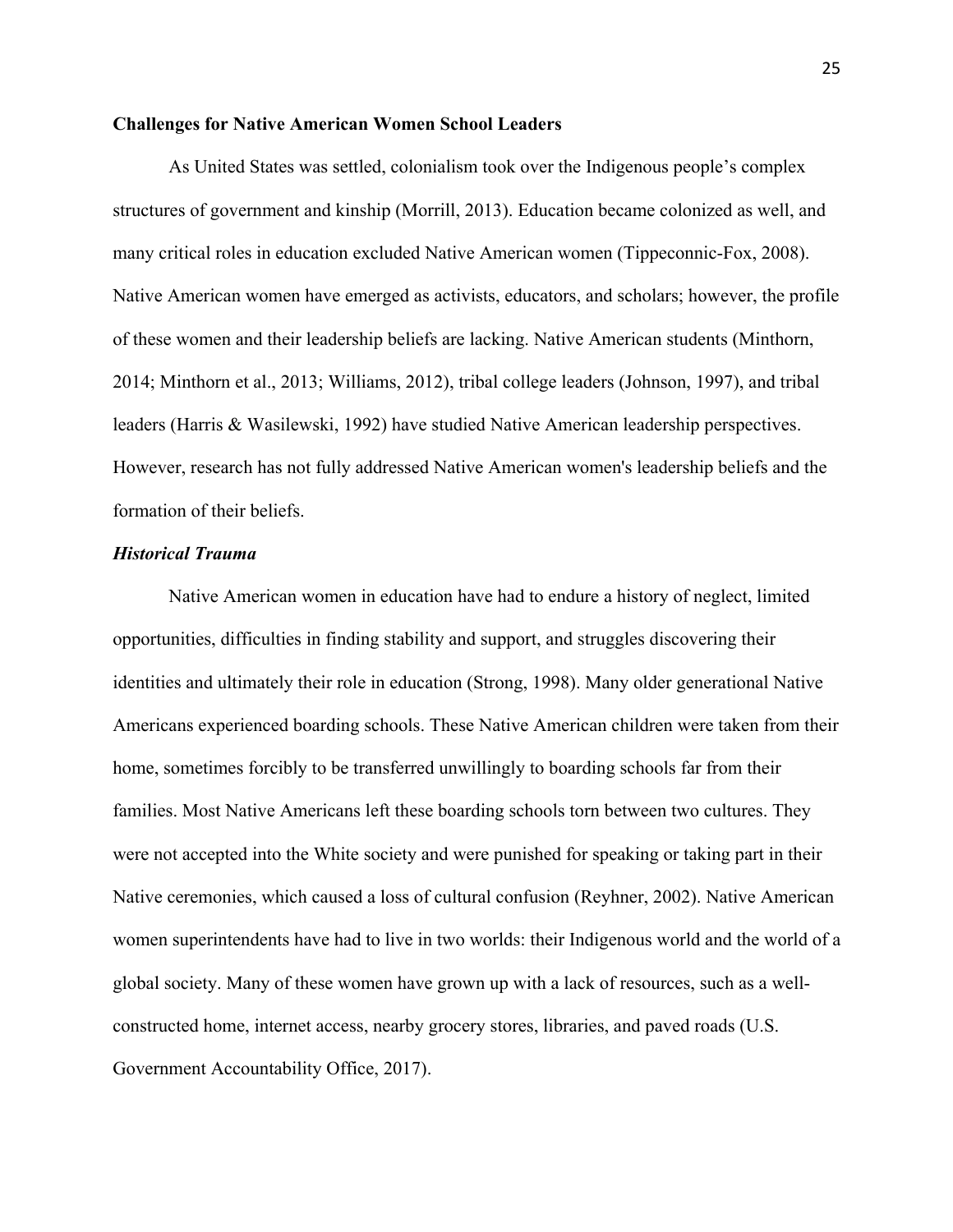According to Reyhner (2002), poverty and other social conditions have plagued Native Americans through systemic racial practices. There has been a fight for political and economic equality, and they want to regain their Native identities, including their languages and traditions that historically were suppressed in boarding schools (Reyhner, 2002). Shotton (2018) stated that women in her study saw themselves and their communities inaccurately reflected, or not reflected at all in academic research, and were motivated by a need to fill that significant gap and earn their doctorate degrees.

#### *Poverty*

 students of other ethnicities (Humphries, 1988; Mathews & Smith, 1994; NAEP, 2019; Stone & One of the implications of not obtaining adequate levels of education is the inability to reduce the poverty rate, which is significantly higher among the Native American population at 27% in the United States than the national average of 15% (NCAI.org, 2020, p. 6). Studies have indicated that Native American students, on average, experience less academic success than Gridley, 1991) and subsequent higher dropout rates (U.S. Department of Commerce, 2020, Fig. 3). Schools not using culturally or Indigenous relevant teaching and learning practices might be cause of these rates (National Indian Education Study 2019, p. 5). This higher-than-expected dropout rate may explain why Native Americans are deciding not to continue in activities in which they are not successful, something postulated by Bandura (1977, 1997).

Geographic isolation can also lead to underdeveloped economies and limited job opportunities on reservations (Bowker, 1992; Simms, 1999). The high unemployment rate on tribal lands, the relative paucity of job opportunities, and slow job growth rates on reservations are a few indicators of the underdeveloped economy in these areas (Ortiz & HeavyRunner, 2003). Plagued by poverty and other social problems, Native Americans still survive. By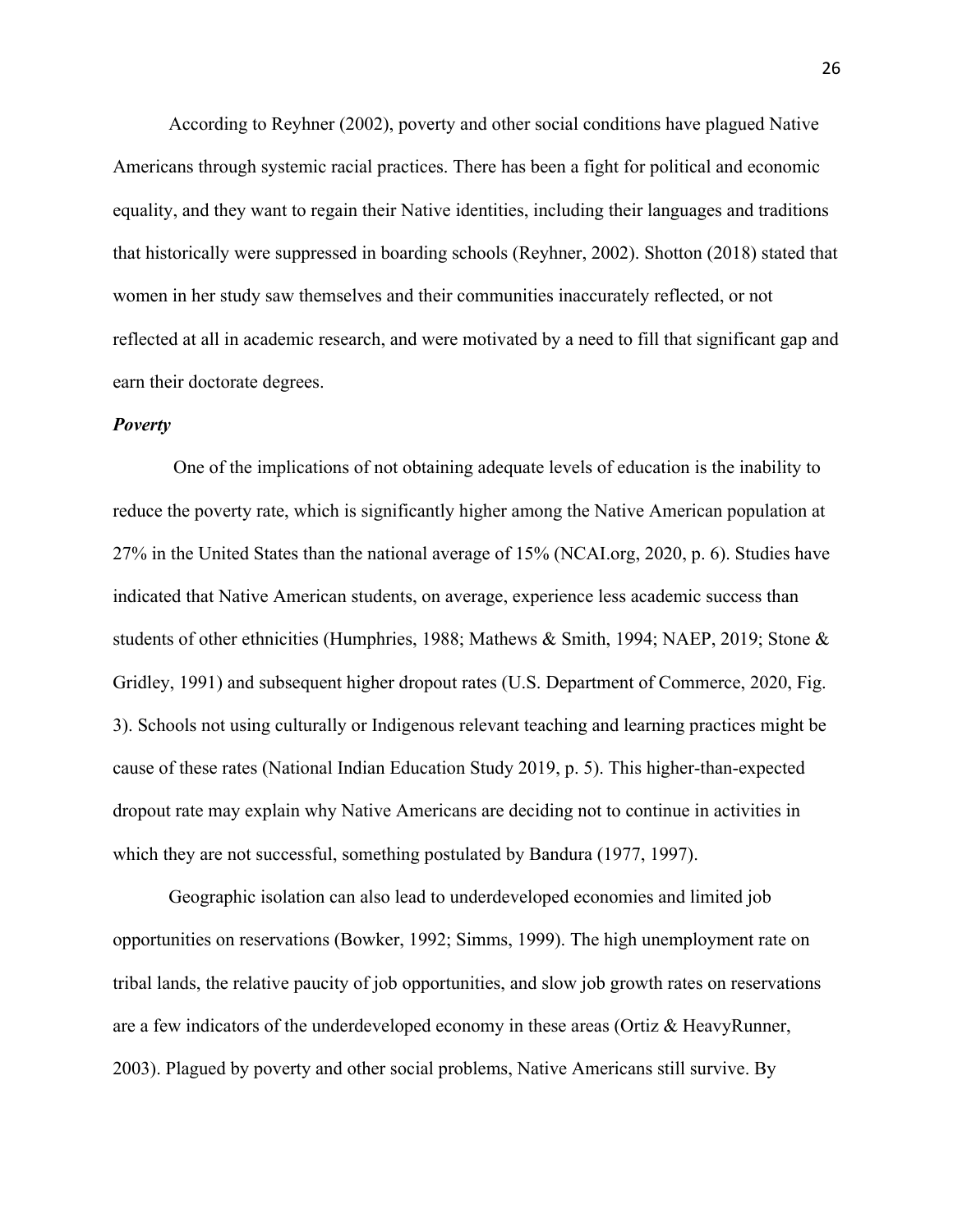position of responsibility to take care of their people (Portman & Garrett, 2005). recovering the past through a strong sense of identity and culturally relevant education, Native Americans have reclaimed their self-worth (Dhillon, 2019), however economic disparities continue. Since all Native American tribes are different, a woman may not seem traditional to some, but within the Lakota teachings, it requires a woman to do what she can with what she has (Davey, 2006). Evidence proves that when an organization gives women opportunities to succeed, its members realize significant performance benefits (Kolb et al., 2010). Nadler and Stockdale (2012) indicate that women leaders add significant economic and social value to an organization's sustainability and profitability. Native American women view leadership as a

## *Cultural Identity*

 (Dhillon, 2019). It is a well-documented historical fact that the United State Government made forsake their native culture to accommodate white culture. Historically, many Native American Native Americans may not, as a culture, share the values of the Euro-American educational system, and Native Americans may have some disdain for the current structure policies that displaced Native Americans from their native lands and sent Native children to boarding schools (Brown, 1991). The government relocated families to different parts of the country, which may have contributed to Native Americans, as a culture, becoming skeptical of governmental intervention (Brown, 1991). These incidences led many Native Americans to individuals experienced prejudice and overt racism at the hands of the federal educational system (AACAP, 1975).

During assimilation, the Native American women were responsible for preserving the values and culture and caring for their families (Pember, 2008). The Native American women held values and beliefs based upon their own ethnic culture and influences (Kawulich, 2009).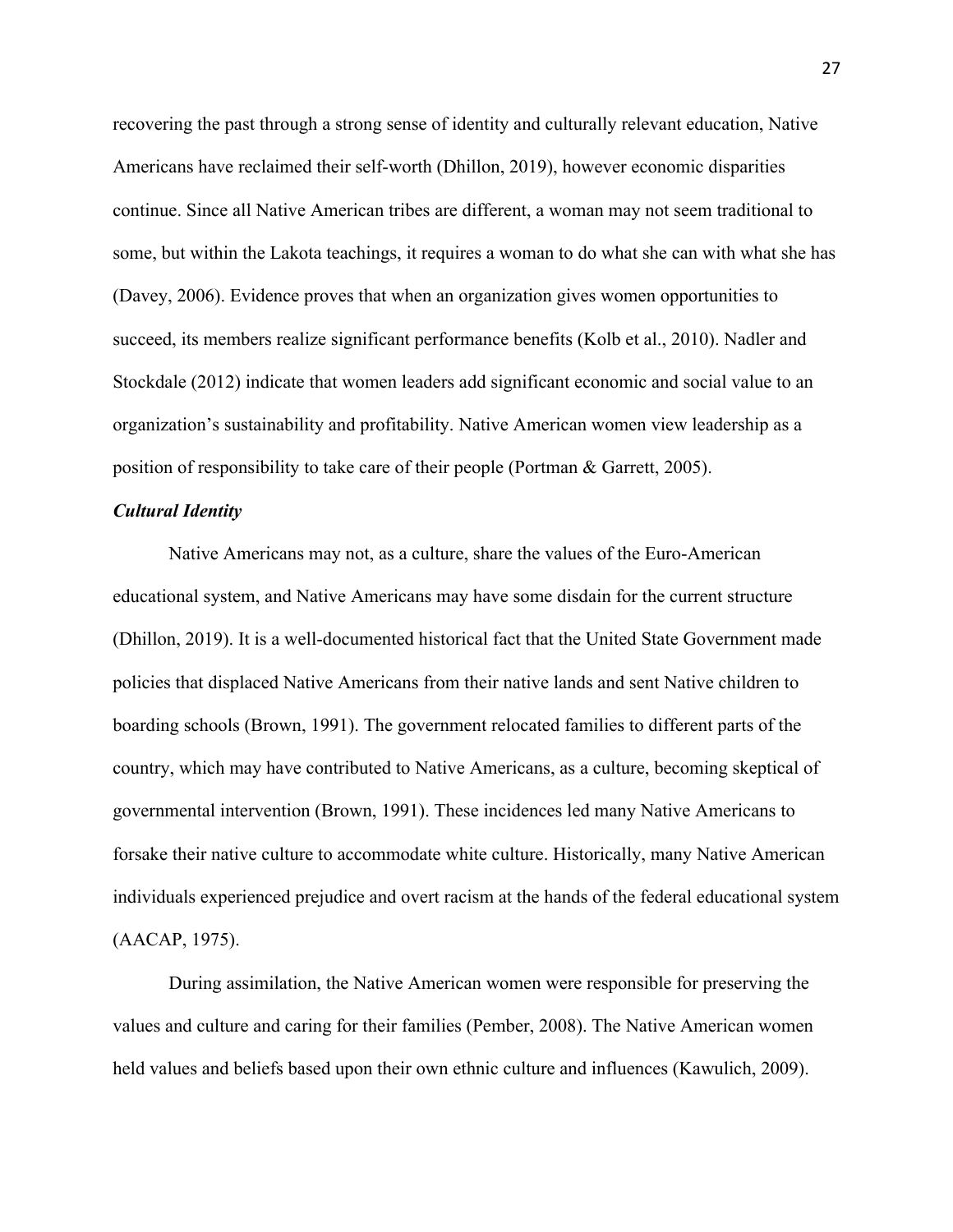Portman and Garrett (2005) wrote that generosity, in a Native American worldview, is considered a sign of wisdom and humility, and the idea of seeking group harmony through cooperation and sharing takes precedence over all else. Native women must be able to work in two worlds with different expectations. Native American women leaders have adopted dual identities and acquired skills that are substantially different from the skills cultivated by the tribal cultures in which they grew up (Mueller, 1998).

 duty. Shotton (2018) believed that Native American women recognize the importance of In the early to mid-years of 2000, there has been research on academic self-efficacy with Native American students from the United States and Canada (Edman & Brazil, 2009; Lewis, 2011; Weenie, 2002). Klassen (2004) believed that collective efficacy might supplant selfefficacy depending on cultural contexts where there is a collective identity, group solidarity, and receiving a doctoral degree, not viewed in terms of their own personal success but more in terms of what it means for their communities. Native American women understood that their degree came with great responsibility, a responsibility to their families, their tribe and their communities and other Native women (Minthorn & Shotton, 2019; Shotton, 2018).

 compromising one's sense of cultural identity. Klassen (2004) asserted that although self-Laarhuis (2016) differentiated between collective efficacy and group efficacy where *group efficacy* is the consensuses of the group about their own efficacy, while collective efficacy is the individual's perception of efficacy. LaFramboise et al. (1993) proposed the concept of bicultural efficacy, which is the belief that one can live effectively within two groups without efficacy has been shown to be a strong predictor of performance with Western populations, less is known about how self-efficacy beliefs operate with Indigenous individuals.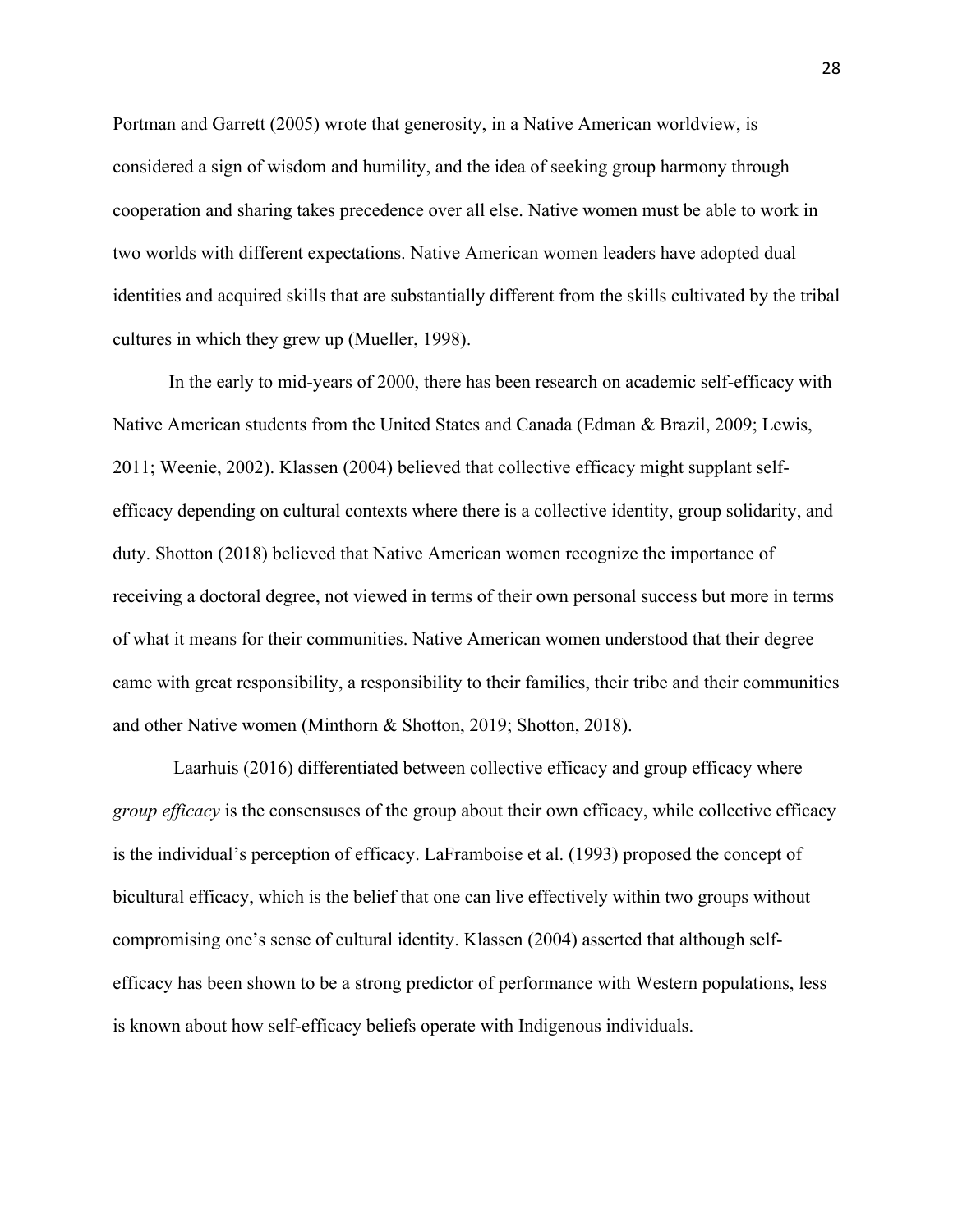# **Summary**

The Covid 19 pandemic sent school districts across the world into crisis, and the superintendents along with their regular responsibilities were faced with unfathomable challenges for which no administrator certification or credentialing program could prepare them (Hill & Jochim, 2021). Review of the literature, with the woman superintendent experiences in mind, as well as, the cultural discrepancies historically shown to Native Americans, provided insight regarding self-efficacy leadership beliefs that were portrayed during the pandemic. Illuminating these self-efficacy leadership beliefs will provide school superintendents the framework for positive action when a crisis arises again.

 Shotton, 2019). The research methodology of this case study will be explained in Chapter 3. Self-efficacy informs the choice of action to effect a change. Efficacy beliefs are informed by assessing personal knowledge and the capability to effect change, assessing the degree to which the environment will accept the change, and the degree of effort the superintendent is willing to engage (Bandura, 1986). Therefore, the gap in the research is the practical application of building the four aspects of self-efficacy for Native American women superintendents during a crisis such as the Covid 19 pandemic. The impact that Native American women superintendents have made within the global landscape of Indigenous education speaks to how Native American women remain the backbone of Indigenous communities (Minthorn &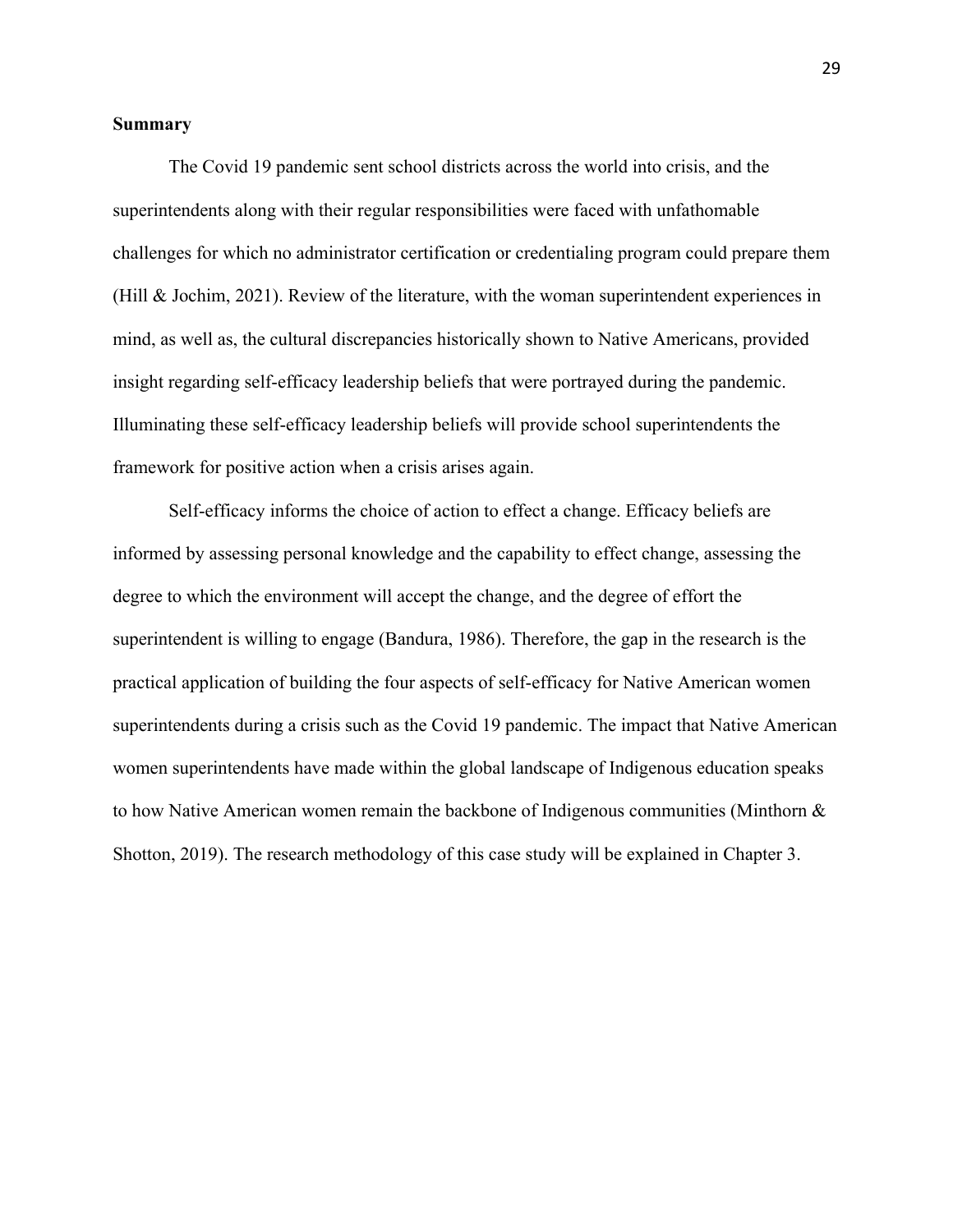#### **CHAPTER 3**

## **Research Design and Methodology**

 leadership self-efficacy beliefs held by Native American women superintendents during the Covid 19 pandemic. The study drew attention to Bandura's (1977) four aspects of self-efficacy The purpose of this multiple case study was to identify and describe the similar that include relying on prior experiences, emulating role models, using feedback from trusted individuals, and developing awareness of emotional states. The study also led to understanding how culture was included in Native American women superintendents' behaviors and decision making during the start of the pandemic.

This chapter contains the methods and procedures that guided this research. The multiple case studies investigated leadership self-efficacy beliefs held by Native American women superintendents during the global crisis. The chapter includes the following sections: a) research design and rationale, b) research questions, c) a brief description of the literature review process, d) population, e) data collection process, f) data analysis process, g) limitations of the design, h) ethical standards, and i) trustworthiness.

## **Qualitative Research Design and Rationale**

Native Americans have suffered a long history of mistreatment from outside researchers researching their Native territories. Literature suggests that some research in Native communities has betrayed Native American members' trust because the researchers failed to conduct the studies in a collaborative, transparent, and respectful manner (Kelley et al., 2013). Researchers using a qualitative research design to "collect data in a natural setting sensitive to the people and places under study" (Creswell & Poth, 2018, pg. 8) bring transparency and respect to these Native American leaders.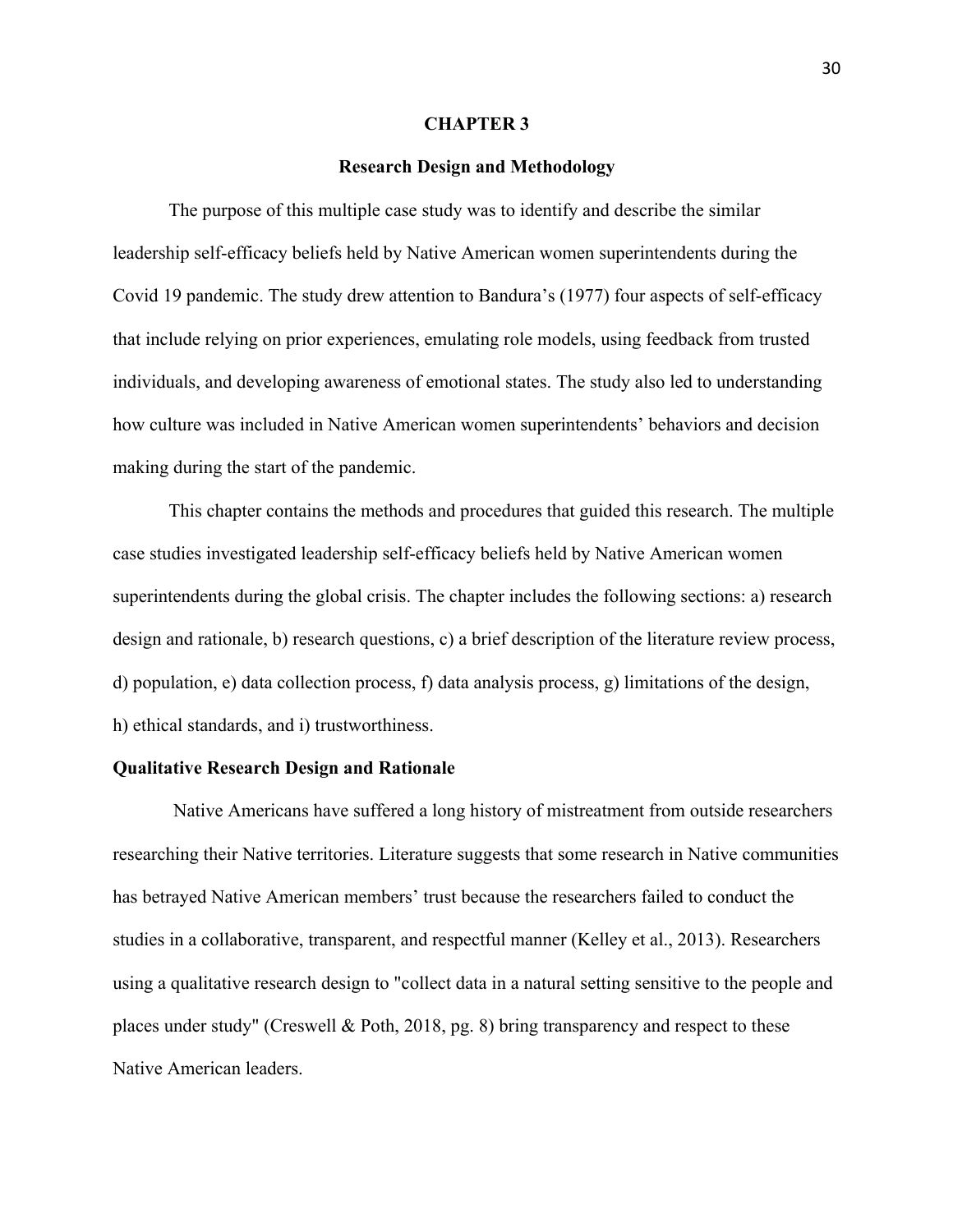Collaboratively collecting data with the participants was another reason for using a qualitative research design. The researcher believed these Native American women superintendents had different perspectives and experiences. Using the qualitative approach, the researcher established a relationship of trust through personal interviews and conversations. The building of relationships helped to aid data transparency from the participants and interpretation by the researcher. However, the most crucial point in qualitatively conducting this research was to hear the voices of these Native American women superintendents.

 contemporary context or setting (Creswell & Poth, 2018). The case studies for this research Case studies "typically focuses on an individual representative of a group" (Hancock & Algozzine, 2017, pg. 15). Using a case-study method, the researcher explored specific cases of Native American women superintendents and their leadership beliefs during the phenomena of the Covid 19 pandemic. Case study research requires the study of a case within a real-life, focused on a select group of Native American women superintendents to provide a high level of detailed data to achieve an in-depth understanding of each case.

 The researcher decided to conduct a multiple case study. The multiple cases explored in this study were bounded systems over time, and through detailed and in-depth data collection involving several sources of information which then were reported through case descriptions and case themes (Creswell & Poth, 2018). Completing a multiple case study, the researcher could triangulate the data to see the similarities and differences between the cases. The multiple case study intended to discover what similar leadership self-efficacy beliefs these superintendents held that helped them persist in such an unprecedented time.

The multiple case study involved Native American women superintendents from public school districts in several upper Midwestern states. The researcher replicated the procedures for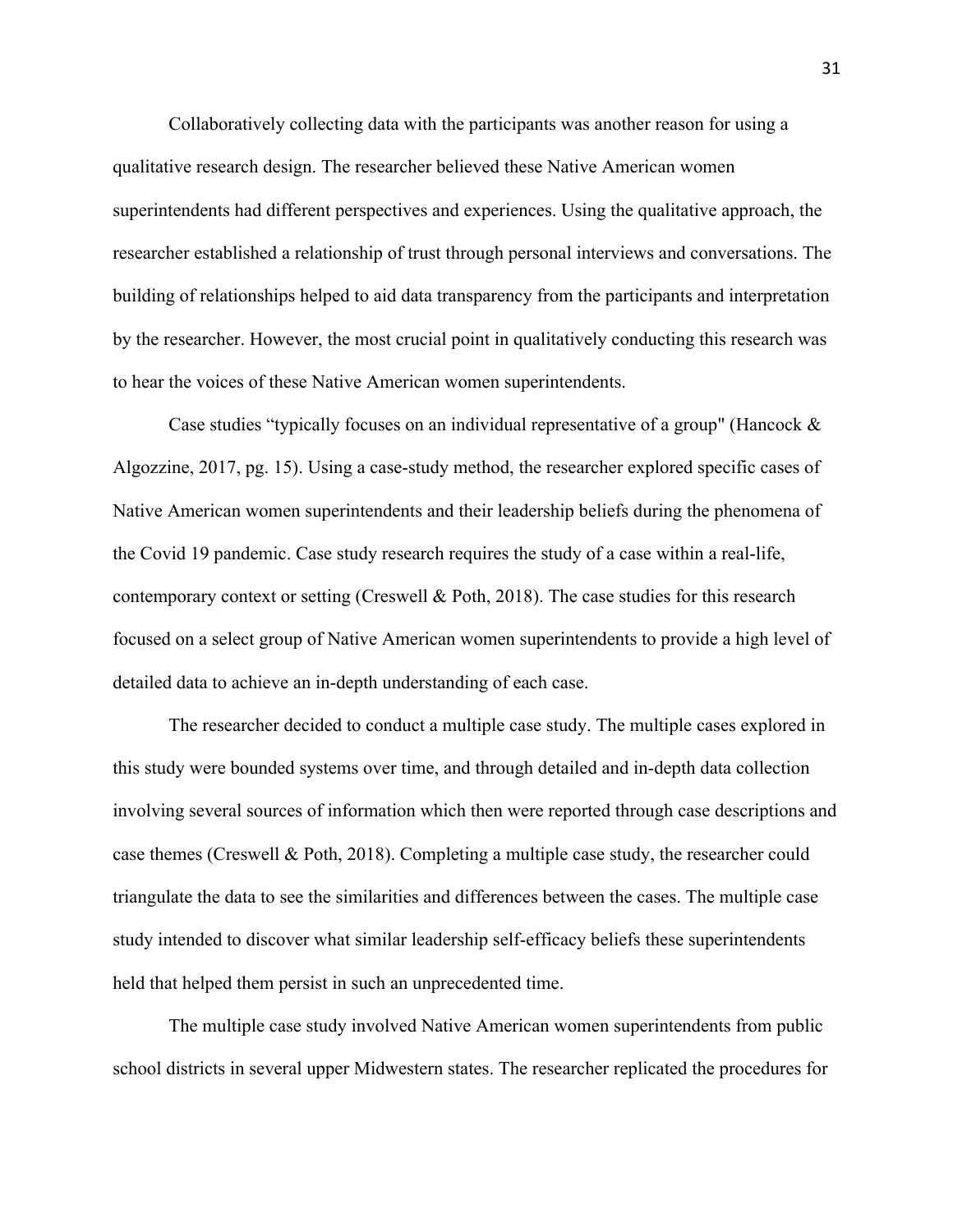detailed picture collected from two sources in each case study: one interview, and a self-efficacy each case to analyze the similarities among the cases to form a theory of which leadership selfefficacy beliefs emerged while the superintendents were leading their districts through the pandemic (Creswell & Poth, 2018). The research questions initially focused on constructing a perception journal. The researcher created an analysis of each case individually based on thematic development. Finally, general conclusions emerged from cross-case analysis identifying significant themes and patterns common to the cases.

Qualitative researchers emphasize the use of theory in research (Creswell, 2013). These abstract ideas and beliefs can help articulate the importance of the study (Creswell, 2013). This multiple case study draws on Albert Bandura's self-efficacy theory (1997).

# **Self-Efficacy Theory**

Self-efficacy is a person's particular set of beliefs that determine how well one can execute a plan of action in prospective situations (Bandura, 1977). A self-efficacy theory lens provided a framework to understand how Native American women superintendents' beliefs impacted their experiences during the pandemic. In other words, self-efficacy is a person's belief in their ability to succeed in a particular situation. For example, this qualitative multiple case study developed an in-depth understanding of leadership beliefs from the perception of several Native American women superintendents as they led a public school district during the Covid 19 pandemic.

The research questions for this study examined how the superintendents' self-efficacy beliefs influenced the courses of action they chose to pursue and how much effort they put forth in those endeavors. Also considered was their resiliency to adversity and whether their thought patterns were self-hindering or self-aiding as well as how much stress they experienced in coping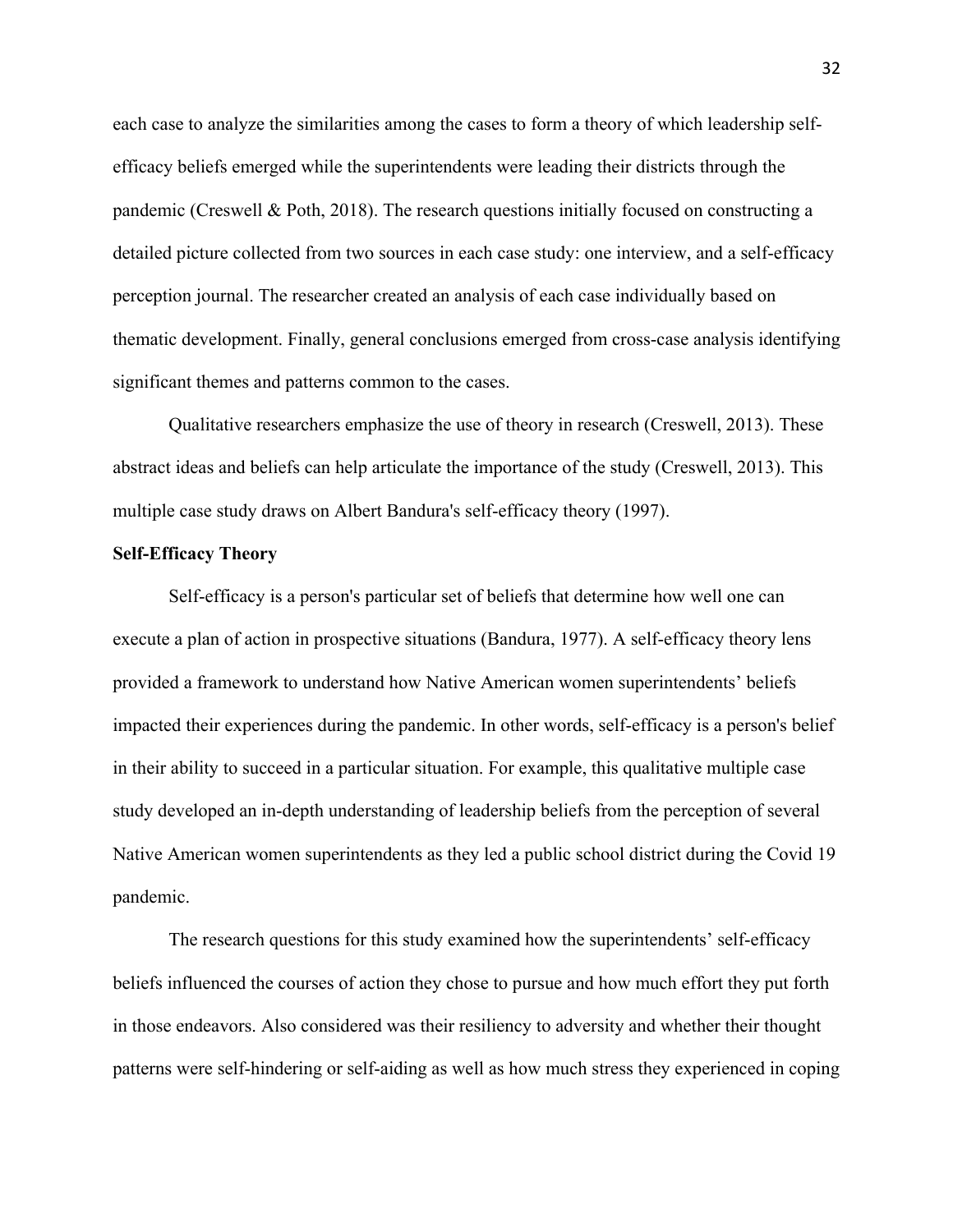with unknown pandemic demands and their perceived accomplishment level of leadership. Bandura (1977) suggested that two factors influence whether a person engages in a specific behavior: self-efficacy and outcome expectancy—possessing a sense of self-efficacy influences whether a person succeeds or not. Similarly, if a person thinks that completing the task will have good results, there is a greater likelihood that they will engage in a particular behavior (Shirey, 2020).

 these superintendents being women, but also as a Native American person (Day et al., 2009; Leadership self-efficacy is the belief that one has the capabilities and resources to perform a specific task which in this case, is leading a district during a pandemic. Significant academic, career, and life benefits, such as leadership aspirations, work performance, and the ability to cope and overcome challenging situations, are linked with leadership self-efficacy. Self-efficacy has also been linked to the ability to manage and overcome stereotypes, as with Hannah et al., 2008; Machida & Schaubroeck, 2011).

This multiple case study looked at four primary sources that derive self-efficacy. The sources are the past experiences of personal success and the ability to recollect these occasions; emulating the modeling success from others; using constructive feedback and encouragement from people they trust; and managing how they think, feel, and behave. Also, this study looked at how the Indigenous culture of the women superintendents influenced their decision making.

#### **Researcher's History with Topic**

I have worked on two American Indian reservations in South Dakota for a total of 26 years. I started my educational career at a Bureau of Indian Education funded grant school for two years and then worked for 21 years for a public school district located on the same reservation. As I wrote this dissertation, I had completed three years at another Bureau of Indian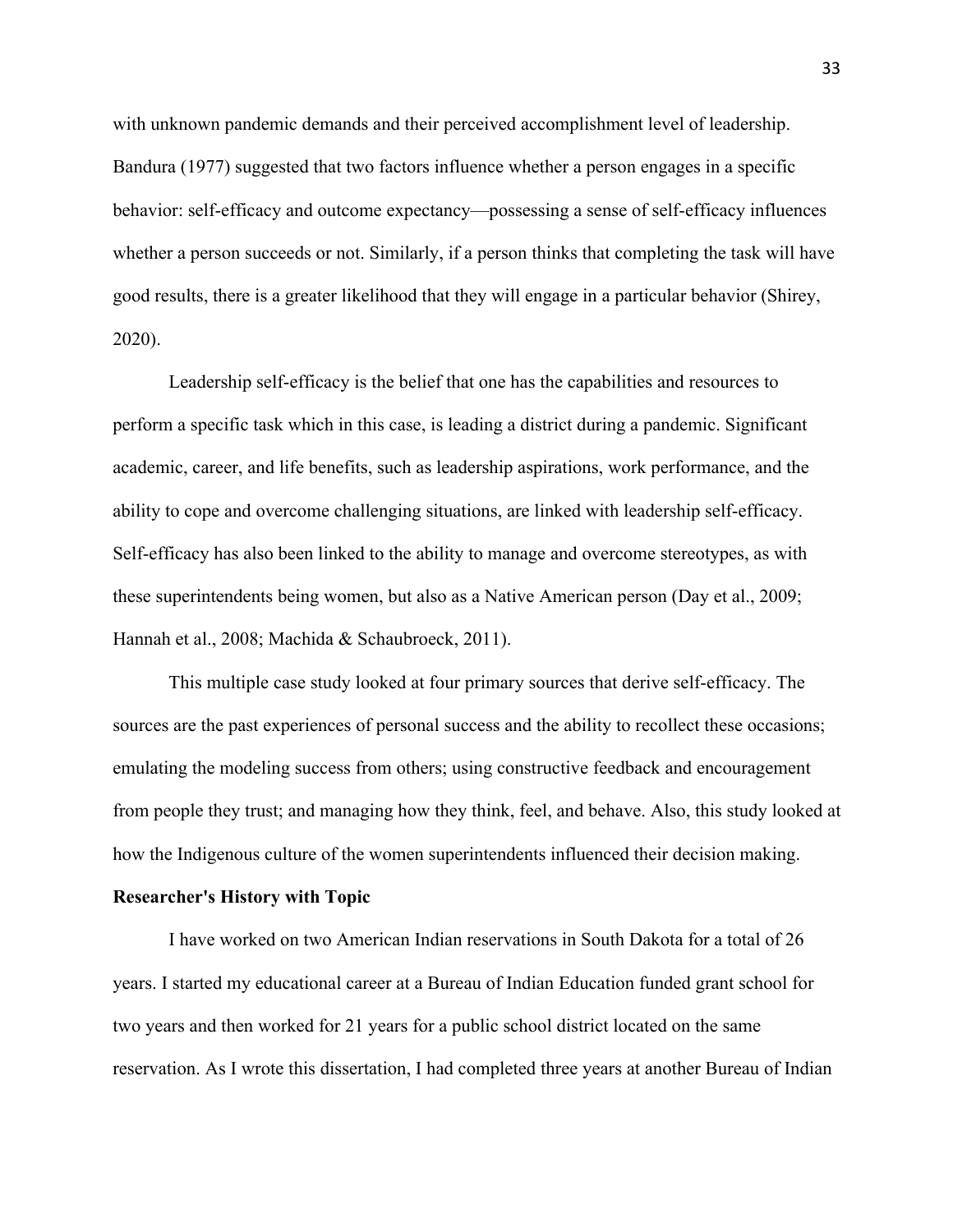education funded grant school, with eight years of being a principal. I am a middle-aged Caucasian female and have been a principal for the last eight years.

When the pandemic began in March 2020, I observed my Native American woman superintendent lead the school district through Covid 19. This superintendent was a leading force for the school district and a community leader in the surrounding area with her wisdom and forward-thinking. She moved the district from in person learning to remote learning within a week, creating a reopening plan with safety protocols in place. The plan made it possible for the school district to reopen to in person learning in September 2020.

 went out weekly to our students' families. I watched this superintendent draw on years of experience from past crises. I saw her attend countless meetings and webinars, learning as much as possible from national to state to local medical and educational agencies. This superintendent was relentless in her pursuit to provide the most effective education and desperately needed food to our Native American children during the pandemic. She rallied the internet providers to give free internet access to our families, to ensure remote education was available to everyone. Living in an area where the poverty rate is very high, the superintendent made sure the delivery of food and other supplies

My reason for this dissertation topic was because I was in awe of this modern-day warrior. The warrior woman spent countless nights and days under constant worry and stress, leading a school district forward. This warrior was balancing education and safety as the virus turned deadly to many tribal people. This warrior fought for her vision of academic excellence virtually and in the physical school. She fought to bring as many resources to the school and community as she could; as an example, she set up sentinel testing for the Covid 19 for our school and community. This superintendent's determination sparked the researcher's passion for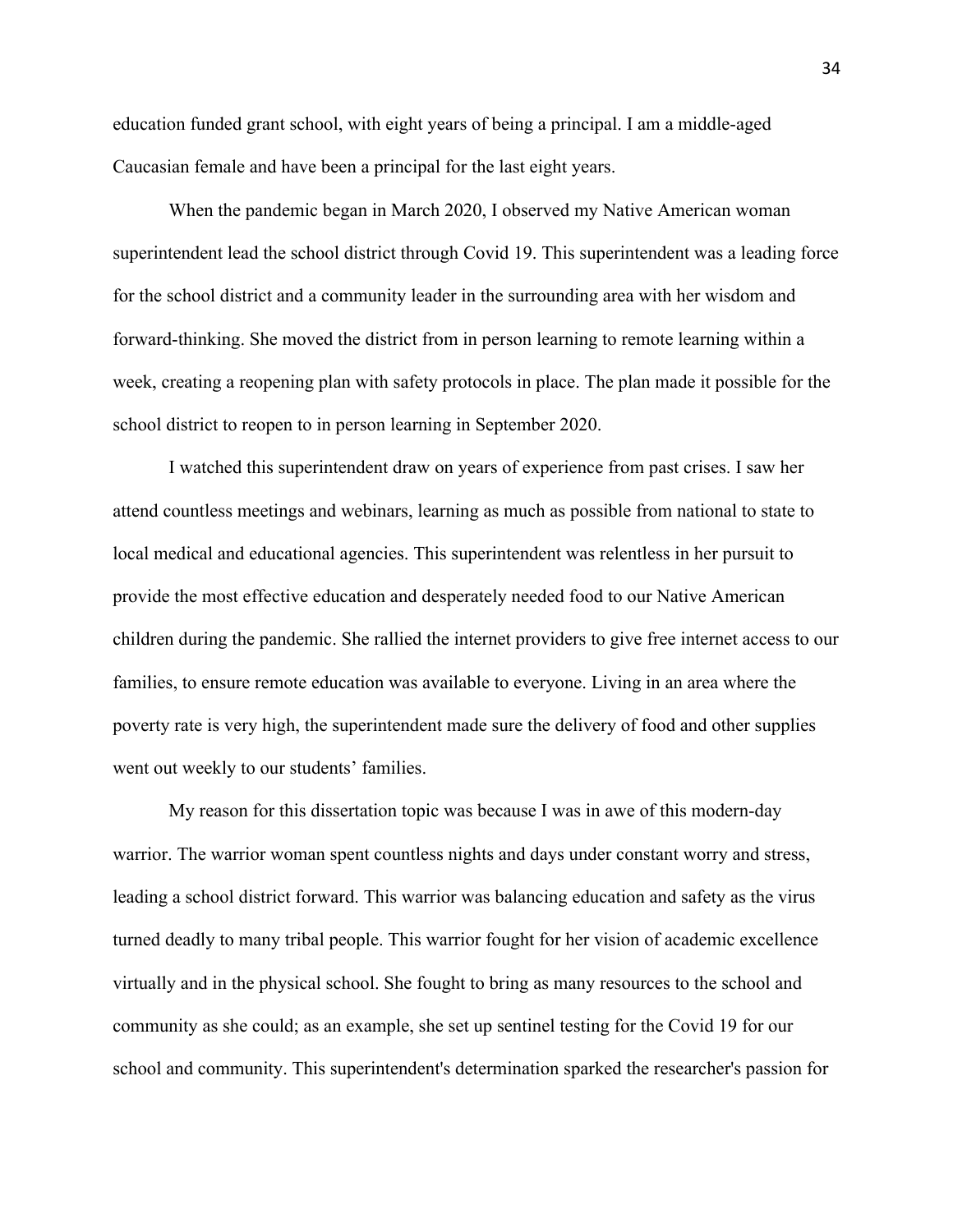understanding and learning from a warrior woman like her and witnessing her inspirational leadership. There are lessons to be learned from these school leaders who are women, Native and superintendents.

## **Research Questions**

The following research question guided this study: What leadership self-efficacy beliefs appeared to influence the Native American women superintendents' behaviors during the Covid 19 pandemic?

The following sub-questions also guided this study:

1. What performance accomplishments/experiences did these Native American women superintendents rely upon during a crisis such as the Covid 19 pandemic?

women superintendents during a crisis such as the Covid 19 pandemic? 2. What behaviors were emulated from the modeling of others by these Native American

3. What feedback and encouragement from trusted sources did these Native American women superintendents have during a crisis such as the Covid 19 pandemic?

4. How did these Native American women superintendents describe their emotional state during a crisis such as the Covid 19 pandemic?

 pandemic crisis? 5. Did the Indigenous culture and beliefs of these Native American women superintendents play a part in their decision-making during a crisis such as the Covid 19

# **Review of Related Literature**

This study's initial step was a review of the literature related to superintendent leadership during a crisis, self-efficacy beliefs of leaders, women in leadership, and finally, Native American women leadership. I located and read literature to get an overview of the purpose of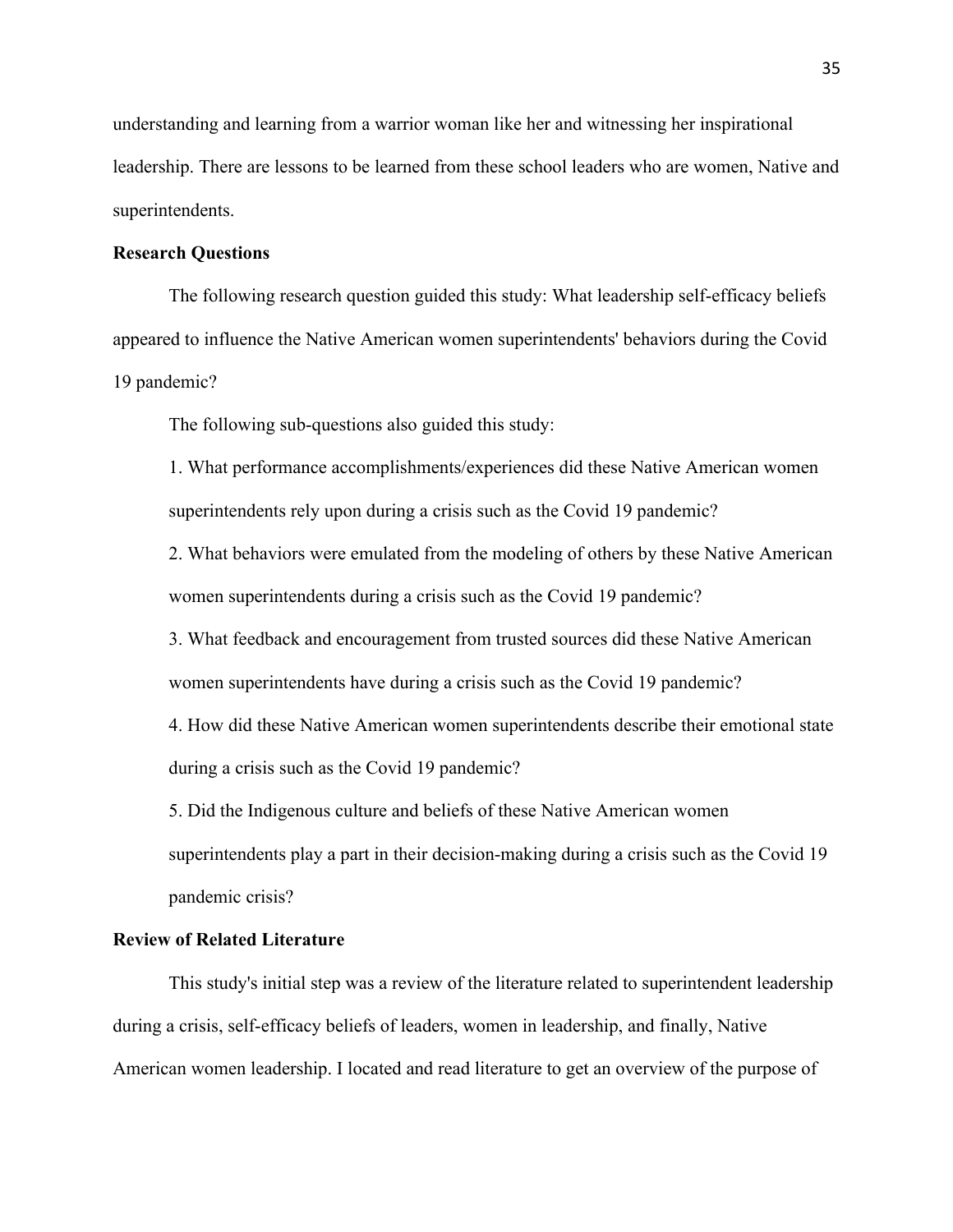leadership. I also read through the literature on leadership in crisis, leadership self-efficacy beliefs, women leadership, and Native American women leadership. I established a specific purpose for the literature review after an overview of well-researched topics and determined where more investigation needed to occur.

The purpose of the literature review was to understand what has been studied and found about the superintendent's leadership during crisis times. The researcher also aimed to understand what it was like to be a woman in a superintendent's role. I researched how selfefficacy beliefs influence a leader's actions and how their culture might influence Native American women's leadership. Next, I evaluated, interpreted, and synthesized the literature by grouping various sources according to their similarities and differences.

Literature review information came from the University of South Dakota library, Educational Resource Information Center (ERIC), *ProQuest* research library, Department of Education of South Dakota, US Census Bureau websites, and other internet sources. For clarity and consistency, the *Publication Manual of the American Psychological Ass*ociation, 7th Edition (2020) and *Qualitative Inquiry & Research Design, Choosing Among Five Approaches*, 4th Edition (2018), guided the writing for this dissertation.

#### **Participants in the Study**

 with at least two years of experience. Following the Institutional Review Boards' (IRB) approval, the researcher identified potential participants by first contacting the state's Departments of This research focused on Native American women superintendents in public school districts located in several Midwestern states. Participants in this case study were Native American woman superintendents leading a public school district during the Covid 19 pandemic Education. I compiled a list of names, which matched the criteria and invited individuals to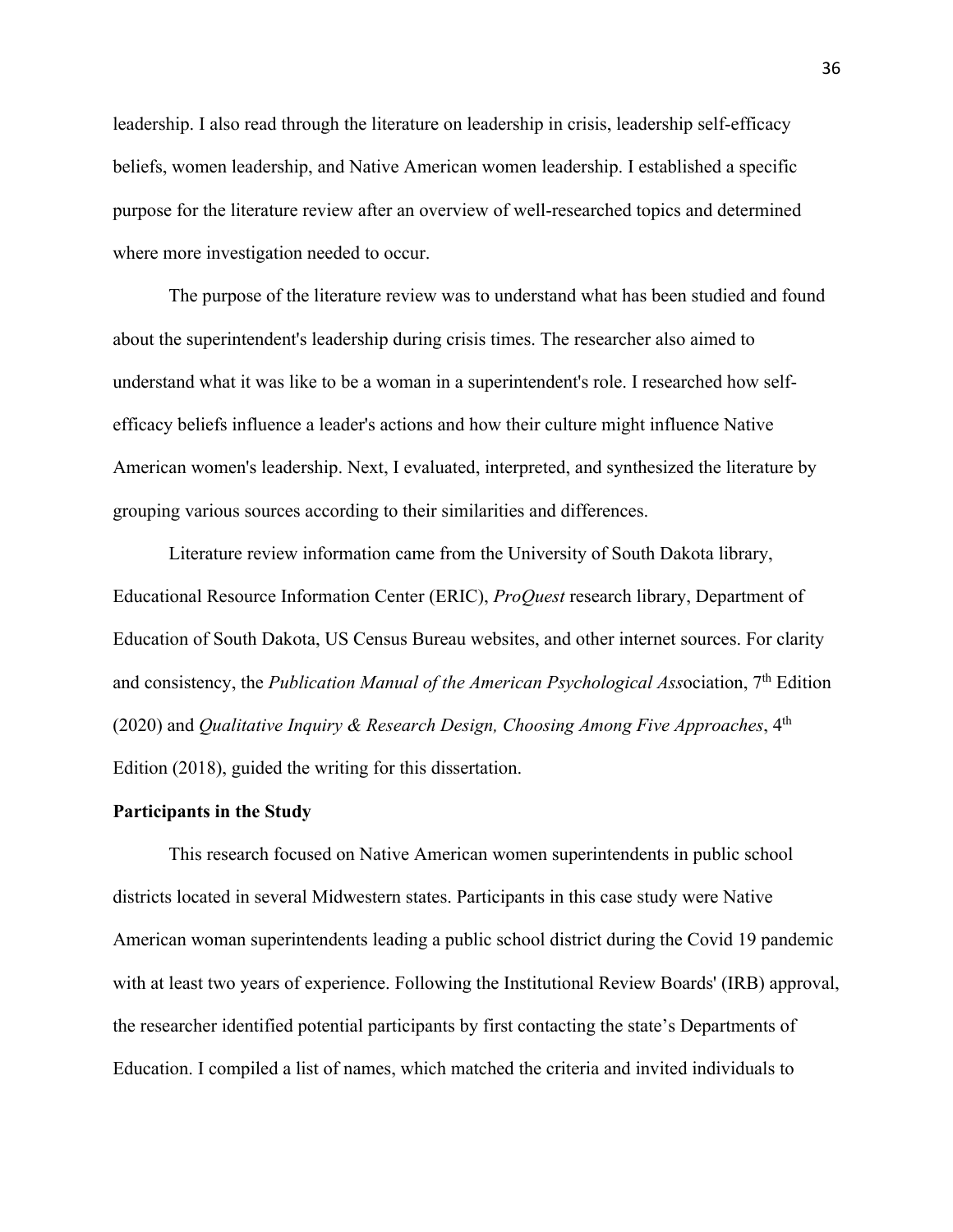woman superintendent, b) at least two years of superintendent experience, c) employed in a public school district located in a Midwestern state, and d) led their school district during the participate in the study. The requirements for this multiple case study were a) Native American Covid 19 pandemic, up to the date of May 2021. I contacted the individuals and described the purpose of the research and how this research might assist other Native American women leaders and other future leaders. Their participation was voluntary.

#### **Data Collection Process**

Using "a qualitative study is often more holistic and emergent, with the specific focus, design, data collection techniques, and interpretations developing and possible changing along the way" (Leedy & Ormrod, 2019). This study used one set of interview questions per participant and data from a self-efficacy perception journal data to provide deeper insight into the selfefficacy beliefs of the women in the study. Also, the perceptions and behaviors can be verified by comparing responses, giving a rich, well-developed picture of the self-efficacy beliefs of these Native American women superintendents (Shenton, 2004). In this multiple case study, I conducted one in-depth interviews for each participant, and looked for common themes that emerged in the data from the self-efficacy perception journals. During data collection, I was able to find the similarities of self-efficacy beliefs these women embraced (Leedy & Ormrod, 2019).

#### *Interview Procedures*

 The researcher developed interview questions based on the research questions, phrased so that Poth, 2018, p. 163). The reason for conducting the interviews with each of the superintendents An interview is a constructed conversation based on the research questions in this study. interviewees could understand them and then had a dialogue with the researcher (Creswell & was to investigate their self-efficacy beliefs by understanding their perceptions, motivations, and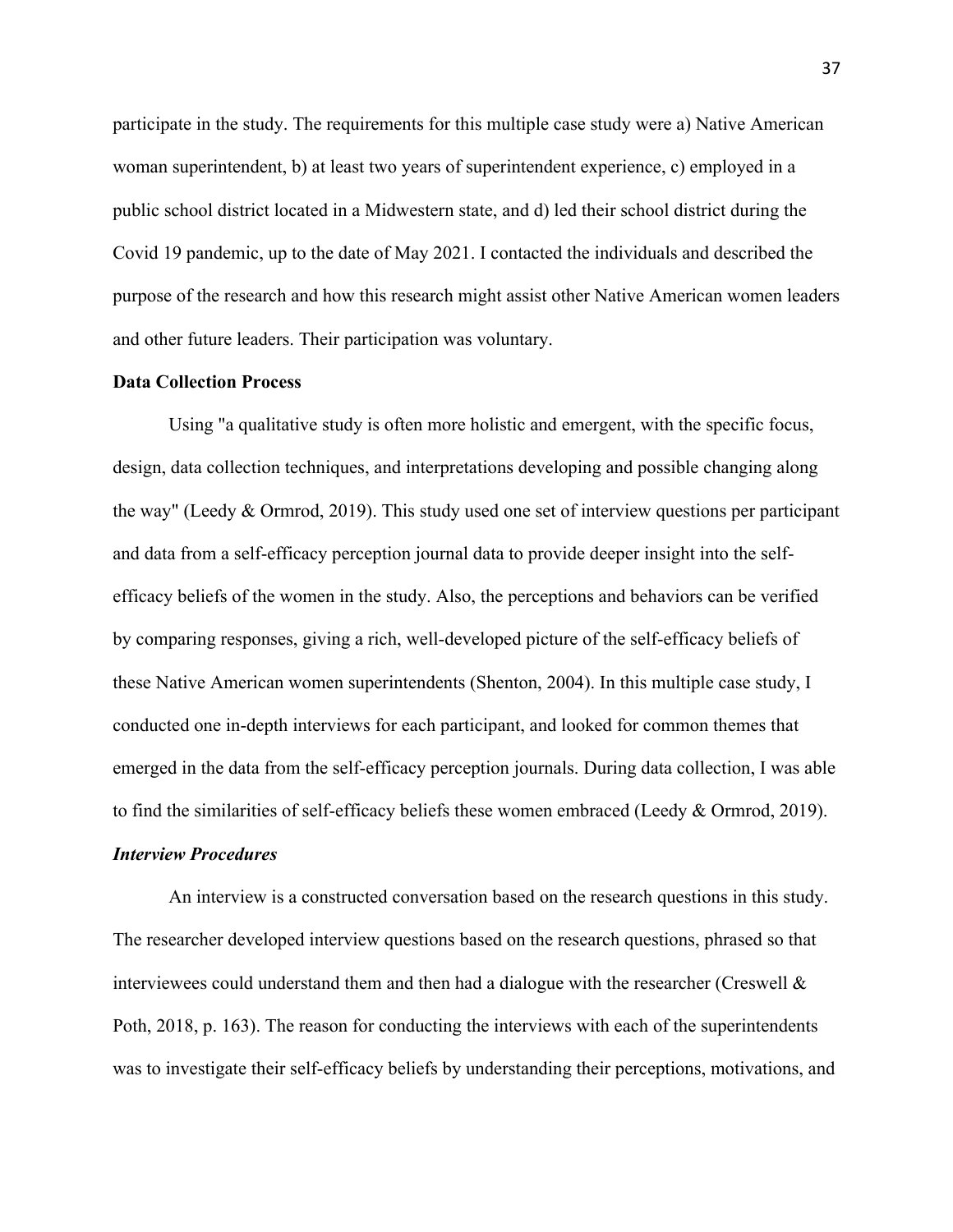experiences during the Covid 19 pandemic. The superintendents provided data that explained their rationales, explanations, and justifications for their actions. A focus on specific vocabulary and language used by these leaders provided the researcher with data for my study (Tracy, 2012).

 The interview questions were developed to be open-ended, general, and focused on the four areas of self-efficacy and the Indigenous culture impact: a) past successes, b) emulating others, c) acting on trusted feedback and encouragement, d) connection to their emotions, and e) Indigenous culture. I refined the interview questions and the procedure through pilot testing. The pilot cases selected were based on convenience, access, and geographic proximity (Creswell & Poth, 2018). I lived and worked on an American Indian reservation and had access to a Native American woman superintendent and a Native American woman tribal education director who helped refine the interview questions and protocol. The questions were slightly changed to becoming more direct and culturally appropriate.

 documentation, and all interview questions were discussed and addressed. The participant gave consent by email after reading the email consent form (Appendix B). This study conducted a one-on-one semi-structured interviews with each of the identified superintendents to determine their perceived self-efficacy leadership beliefs. The interview was no more than an hour long. Before the interview, each participant read the informed consent

 The transcriptions from the interviews are in a file on password protected personal computer and I assured each participant that any information obtained during the study would be kept confidential. The Zoom recordings were destroyed as soon as each interview was transcribed. will be kept there for two years and then deleted. Upon pulling the data from the Zoom interviews, and the self-efficacy perception journals, they were destroyed as well. The auditor,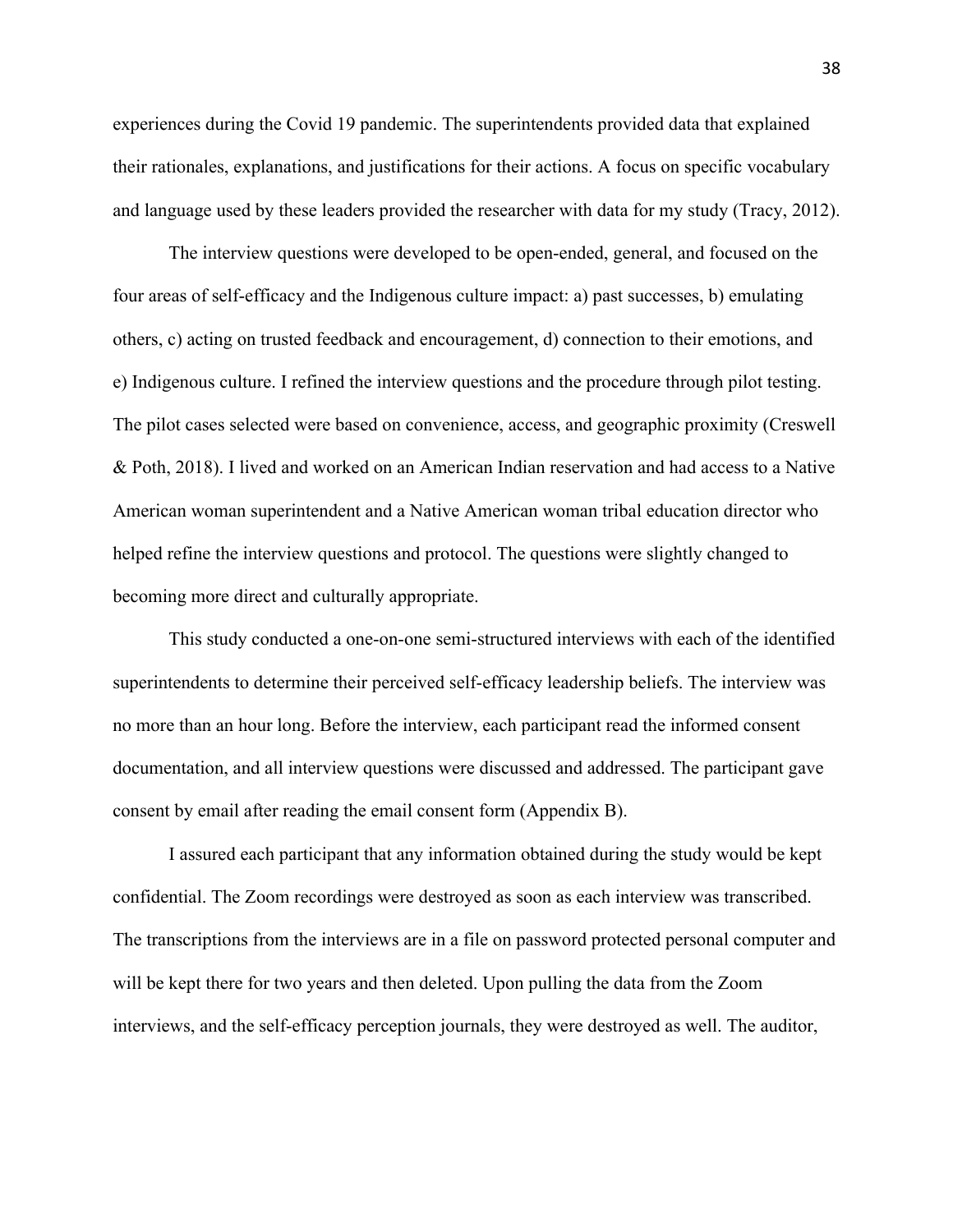Dr. Newland, professor at the University of South Dakota, and I were the only ones to see the specific interview and journal data.

I utilized the interview protocol sheet in Appendix C. After the interviews were transcribed, I asked the participants to verify the transcribed interview draft for accuracy. The first interview helped me gain a foundational understanding as related to the five research questions. I took detailed notes and recorded the interviews.

## *Self-Efficacy Perception Journal*

 private records did include material produced by the Native American women superintendents Self-efficacy "is not a global trait but a differentiated set of self-beliefs linked to distinct realms of functioning" (Bandara, 2006, p. 307). Bandara said that tailoring the scales of perceived self-efficacy to a particular functioning domain is the object of interest. In other words, the third component of data collection was a self-efficacy perception journal. The journal prompts were developed based on the research questions. This journal included self-efficacy perception prompts and pages for the superintendent on which to provide reflections. Using which provided insights into their beliefs, attitudes, and behaviors (Hancock & Algozzine, 2017).

I constructed scales to assess self-efficacy which required preliminary work to identify the forms the challenges and impediments take through the pandemic (Bandura, 2006). The superintendents were asked in open-ended interviews and given the self-efficacy perception journal entries to describe in their own words the things that make it hard for them to perform the required activities regularly. The identified challenges or impediments are built into the efficacy items.

Through the examples given in the book, *Self-Efficacy Beliefs of Adolescents* by Albert Bandura (2006), five items portraying different task demands were based on the five research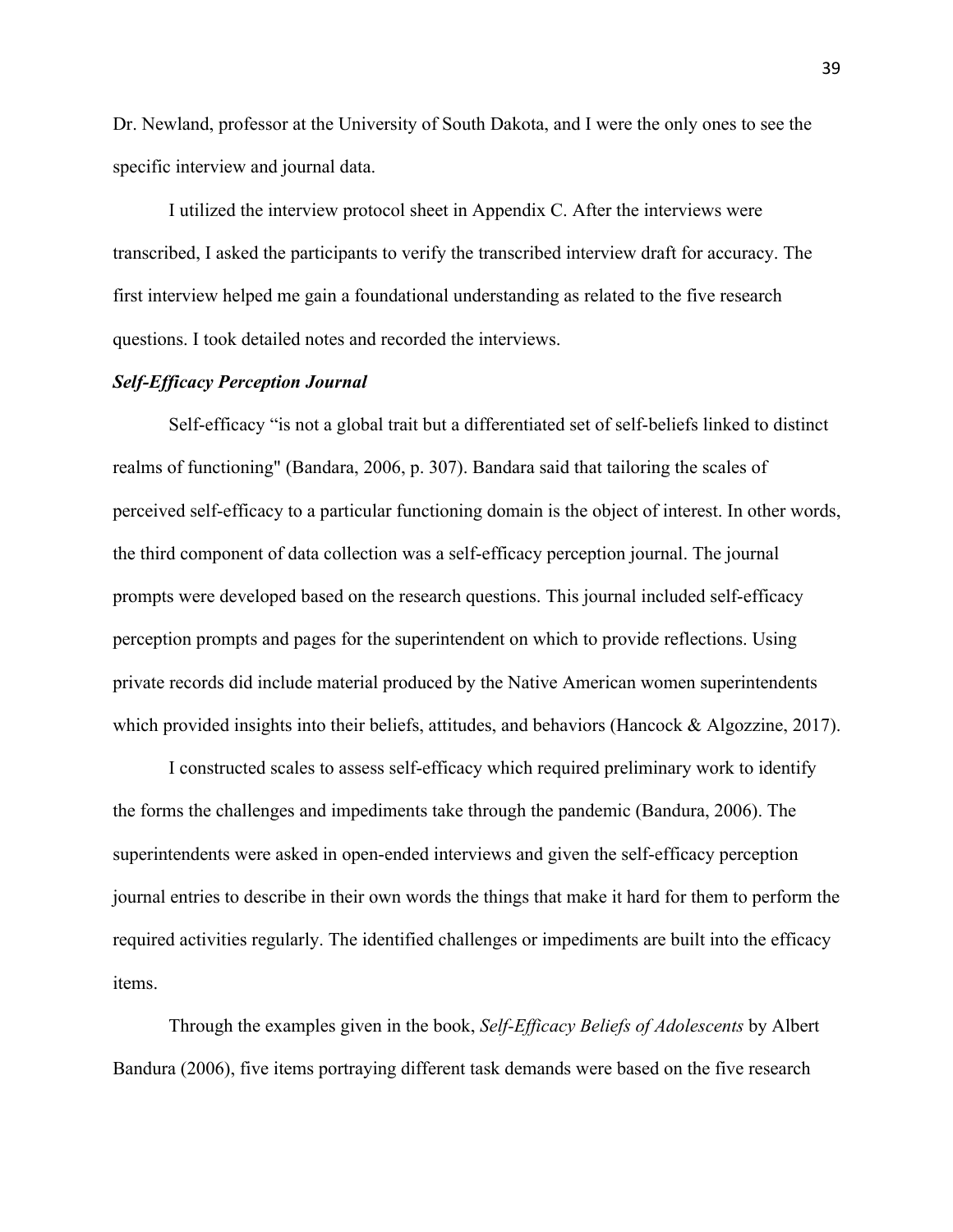listed in Appendix C. The scale provides the perception data of the strength of the self-efficacy questions. The researcher asked the superintendents to rate the strength of their belief in their ability to execute the requisite activities. They recorded the power of their efficacy beliefs on a 10-point scale. The 1-unit intervals ranged from 0-cannot do; through intermediate degrees of assurance, 5-moderately certain can do; to complete confidence, 10-highly confident/can do, as belief. Here is an example:

confidence by recording a number from 0 to 10 using the scale given below:<br>0 1 2 3 4 5 6 7 8 9 10 Thinking back to March 2020, please rate the following statement: I believed I could keep staff and students safe during the Covid 19 pandemic. In the column, rate your degree of

|                                                                                           |  |  |  | 0 1 2 3 4 5 6 7 8 9 |  |  |  |  |  |        |  |
|-------------------------------------------------------------------------------------------|--|--|--|---------------------|--|--|--|--|--|--------|--|
| Moderately Certain<br>Cannot do                                                           |  |  |  |                     |  |  |  |  |  | Can Do |  |
| Please journal any thoughts or feelings on the following few pages as you reflect on your |  |  |  |                     |  |  |  |  |  |        |  |

rating. Please include where your degree of confidence was in March 2020 and where it is now. If the rating has changed, what has happened to make the shift in the rate?

 A self-efficacy perception journal (Appendix D) was shared in a *Google* form as soon as the participants gave their permission to be included in this multiple case study. The researcher asked the participants to submit journals when they had completed the prompts or no later than two weeks after the second interview.

## **Data Analysis Process**

The beginning analytic strategy should follow a cycle driven by the original research questions, the data, and conclusions drawn (Yin, 2009). The Self-Efficacy Theory design was the lens to categorize the data collection and data analysis. The purpose of this starting point with this analytic strategy was to link the data from the case study to the critical concepts and give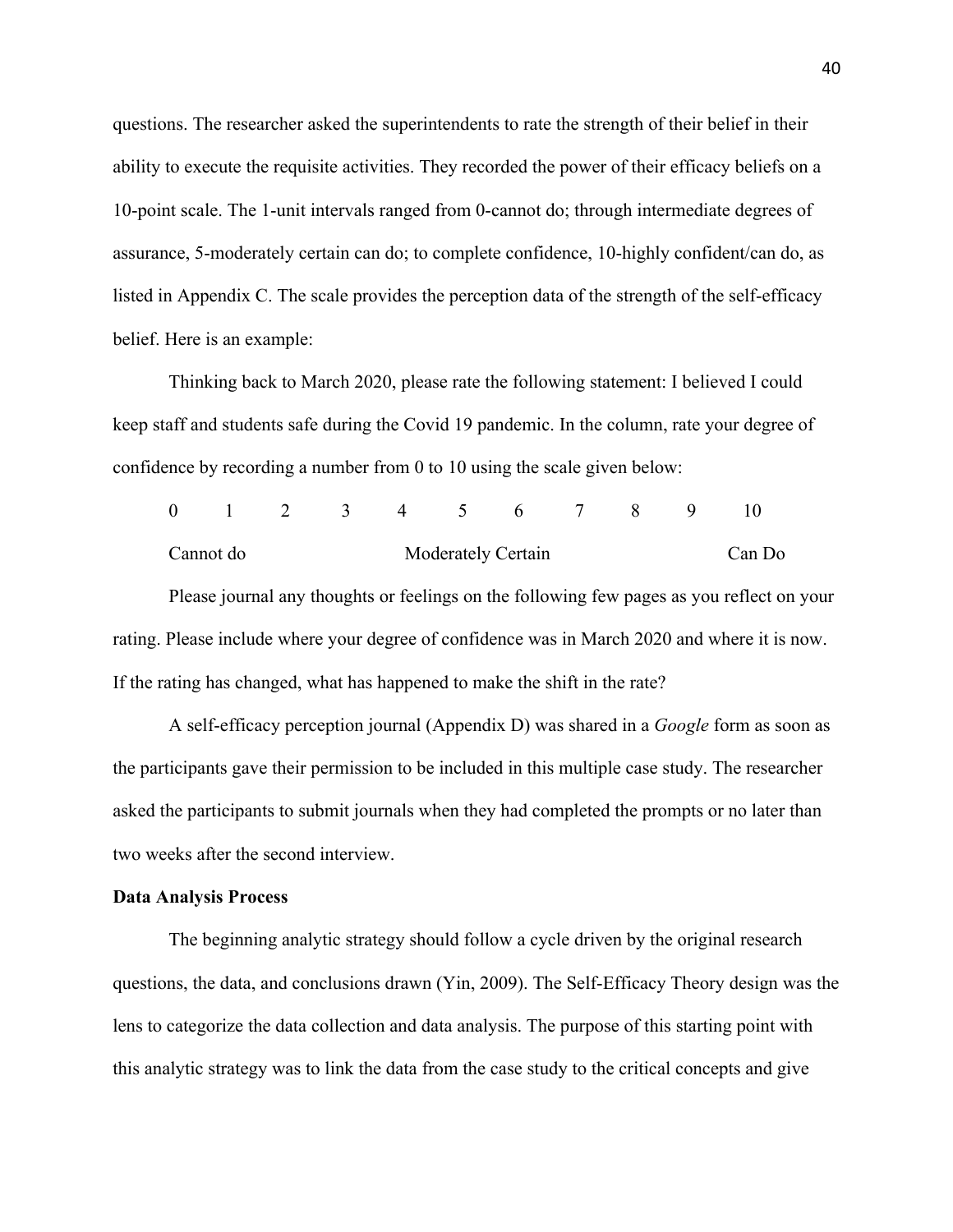manageable units, coding them, synthesizing them, and searching for patterns" (p. 58). direction to the analysis. I categorized the data through these five areas: a) past experiences of personal success and the ability to recollect these occasions, b) emulating the modeling success from others, c) using the constructive feedback and encouragement from people they trust, d) reflection of the connection on how they think, feel, and behave perceived their emotional state, and e) reflection on their Indigenous culture's impact on decision making. The study's data analysis phase used the procedure of open coding, axial/in vivo, and theme selective coding, which imparts rigor and accuracy to the data analysis process. Bogdan and Biklen (2003) defined qualitative data analysis as "working with the data, organizing them, breaking them into

Each Participant was sent an email, found in Appendix A, asking for their participation. Attached to the email was an informed consent form, found in Appendix B. As soon as the participant gave consent to be in the study, the link to the Google form titled Self-efficacy Journal was sent and an interview Zoom meeting was scheduled.

Immediately after the recorded interviews were completed, they were uploaded into a transcription program, *Temi.com*. Once the transcripts were received, all data passed through three stages of coding analysis. First, all transcripts were thoroughly read, and verified to be accurate by each of the superintendents. The transcripts were then examined once again and coded by hand. I looked for subcategories, took the data, and broke it up into discrete parts following the open coding system of segmenting information. Secondly, axial coding drew a connection between the open codes (Creswell, 1998). Also, In vivo coding was used within each level of coding. In vivo coding emphasized the voices of the participants. Lastly, I used selective coding, pulling together all the aspects learned about the superintendents' beliefs, and a portrait of main subthemes emerged under each of the self-efficacy and Indigenous culture themes.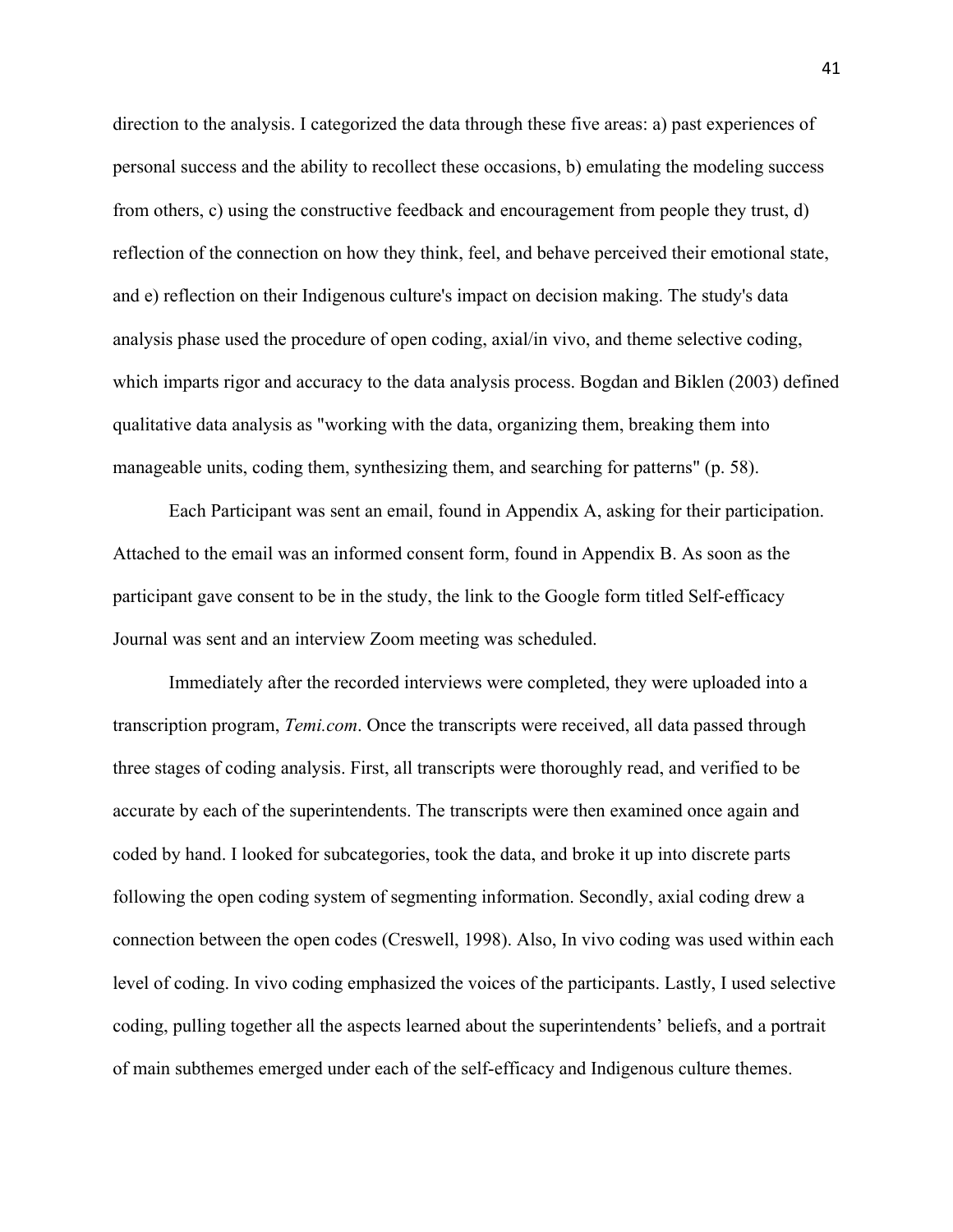I first read over the documents gaining an understanding of the documents as the information related to the central research question. Next, a thorough examination of each document was completed, analyzing the content into categories related to the research questions. This process is called thematic analysis. Thematic analysis is a form of pattern recognition within the data, with emerging themes becoming the categories for analysis (Fereday et al., 2006). The process involved a focused re-reading and review of the data. I took a closer look at the selected data and performed coding and category construction, based on the data's characteristics, to uncover themes pertinent to the study's phenomenon.

 In this study, having multiple case studies along with two modes of data collection with each case, provided an opportunity to triangulate data, increasing the accuracy and credibility of the qualitative research and subsequent theories developed. These multiple sources of data added to the richness of the description of the context of the superintendents' beliefs and offered a means of triangulating the data gathered in the interviews. The actions and beliefs in the documents should correlate with the interview conversation and observed themes. Merriman (2009) supported this by claiming, "Personal documents are a reliable source of data concerning a person's attitude, beliefs and view of the world" (p. 143).

## *Open Coding and In Vivo Coding*

The process of open coding is when the data is read, taken apart, and then put back together through the self-efficacy leadership belief lens, which emerged from the interview transcripts, and the journal (Creswell & Poth, 2018). The researcher read through the data several times and found tentative codes/themes under each of the four initial self-efficacy areas: successes, emulating others, trusted feedback, and emotional connectivity, as well as any Indigenous cultural beliefs. The code/themes were words or phrases that summarized the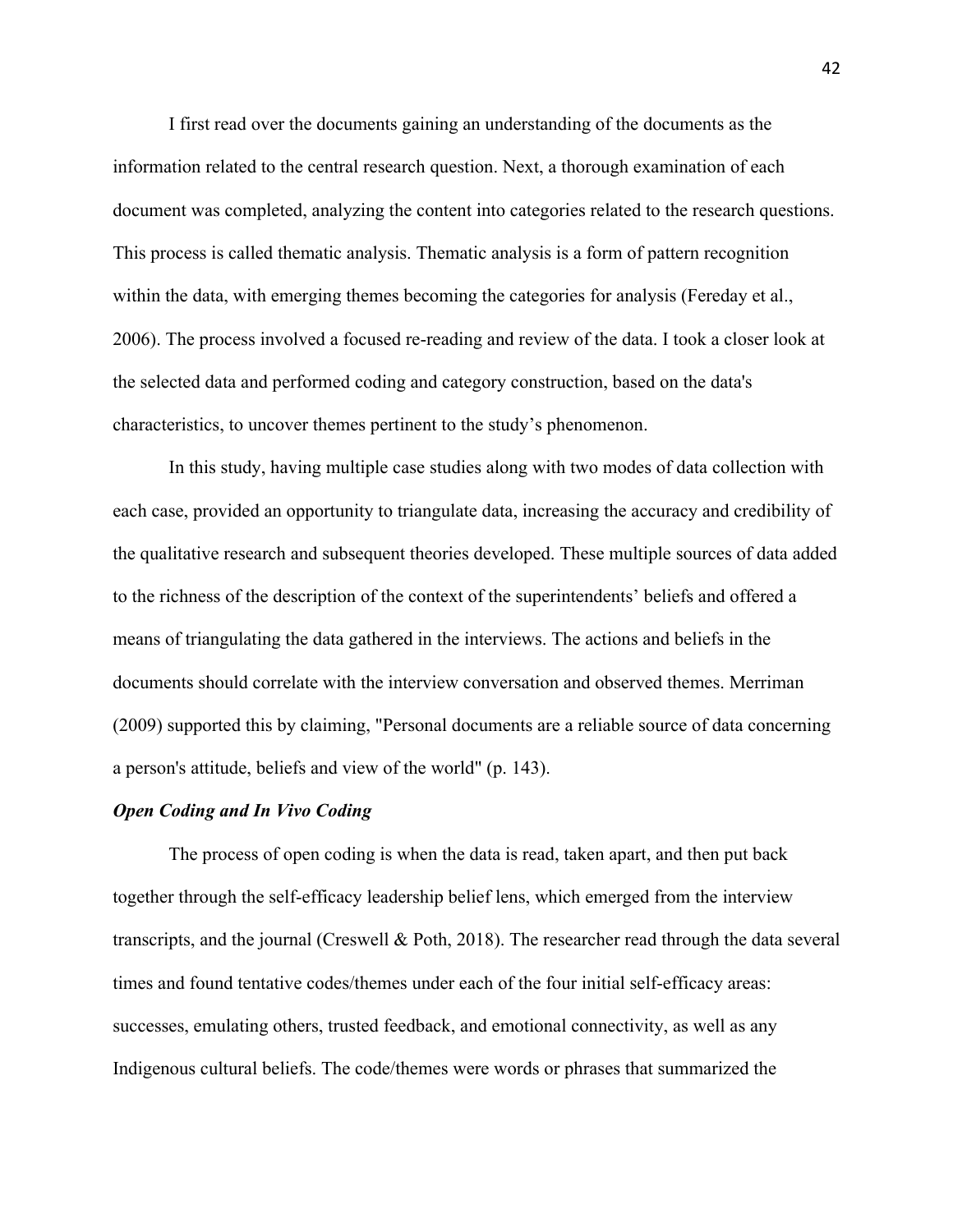perceptions that emerged from the multiple data sources. Coding data under the five areas gave the researcher a funnel to put all data through to focus on self-efficacy beliefs. This process gave the researcher an expanded number of codes/themes in each area. Codes/themes were kept intact with the way they were spoken, heard, or written.

 through the power of their words, and their stories are true sources themselves (Ortiz, 1992). through saturation of a continual theme spoken by the Native American women superintendents. In vivo coding is taking the participants' actual spoken words and creating a theme from them (Creswell & Poth, 2018). This form of coding helps to highlight specific words or phrases from the participants. These Native American women superintendents' voices provided authority Hearing the voices of these Native American women is why this type of coding is beneficial. In vivo coding highlights the voices of participants and the participants themselves, giving meaning to the data. In vivo is a word or quote that represents a category of quotes that was developed The saturation was achieved through both the data from the interview transcripts and journal prompts.

#### *Axial Coding*

In the second phase, the researcher identified the relationships between the open codes. This phase involved drawing a connection called a coding paradigm, which "portrays the interrelationship of causal conditions, strategies, contextual and intervening conditions and consequences" (Creswell & Poth, 2008, p. 434). The researcher then took all the open-coded themes in all five areas and ran them through another funnel to focus on redundant themes and eliminated them. This action created a final code that categorized axial coding articles back into central overarching themes.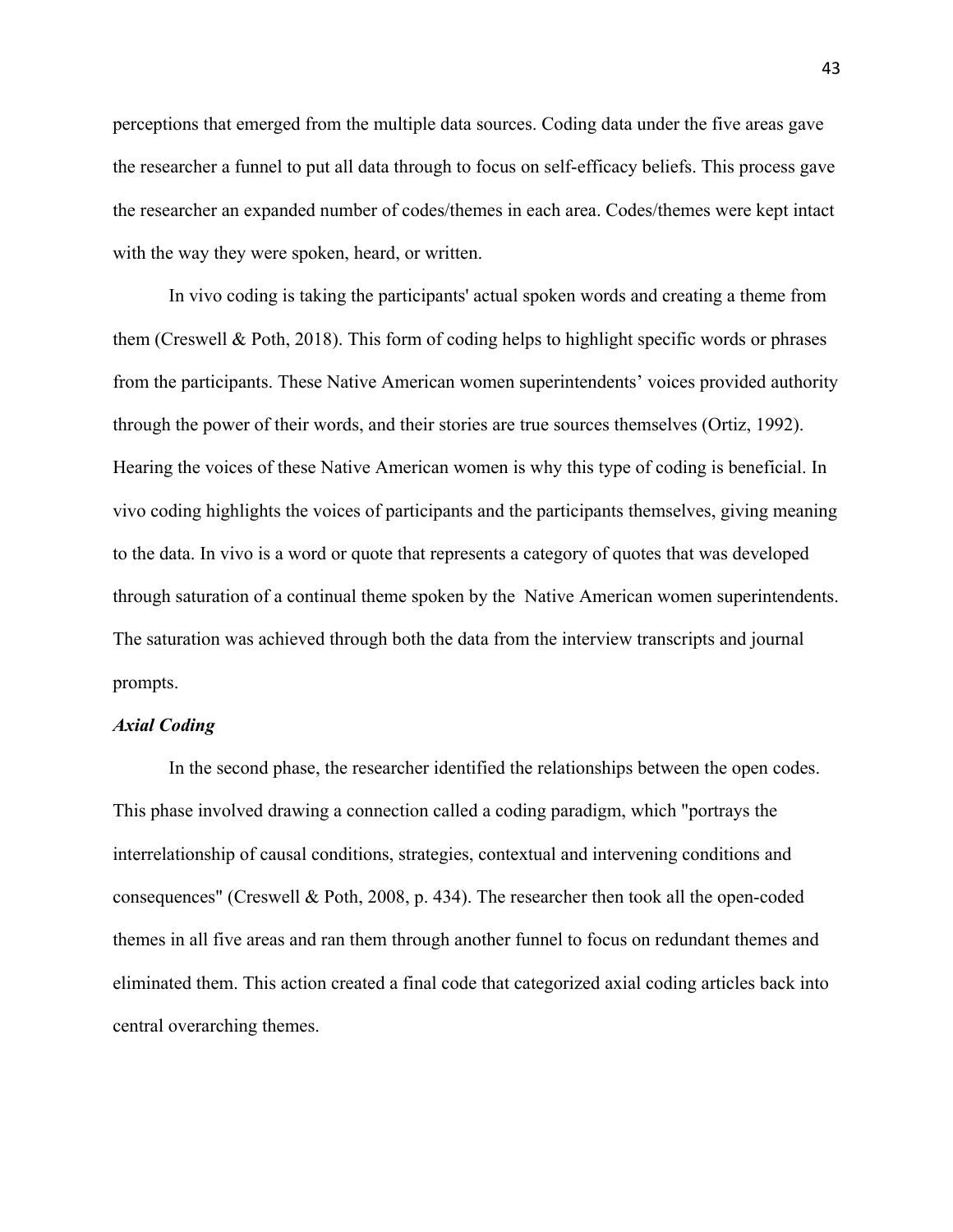# *Selective Coding*

This third phase of coding for this qualitative study included creating a detailed description or a self-efficacy leadership belief portrait for each case study (Creswell & Poth, 2018). The third phase pulled together all the aspects learned from the categories' relationship from the axial coding model. Exploring thematic connections from the final funneling of related themes, the researcher could see a theory or central self-efficacy beliefs from what emerged from the data.

## *Triangulation*

Creswell (2018) suggested establishing validity in qualitative research. The researcher triangulated the three sources of data: interview notes, and journal data to help assure the validity of this study. Verifying the themes will complete the triangulation process, as well as checking back with each case study participant feedback (Creswell & Poth, 2018).

I completed the analysis of similarities of the self-efficacy beliefs from each case study participant. The procedure entailed corroborating codes and themes from each of the case study participants. Thus, if a statement, belief, or action was made by one participant but not found in any other interviews, or documentation, it was not used as verified data. This method ensured the accuracy of the study since the information drew from multiple sources.

## *Peer Review*

A dissertation committee read and gave feedback on the findings within the dissertation. The researcher considered recommendations and made appropriate changes through a peerreview process with a selected committee. Peer review helped this researcher enhance the credibility of this study through the process of approval (Leedy & Ormrod, 2019).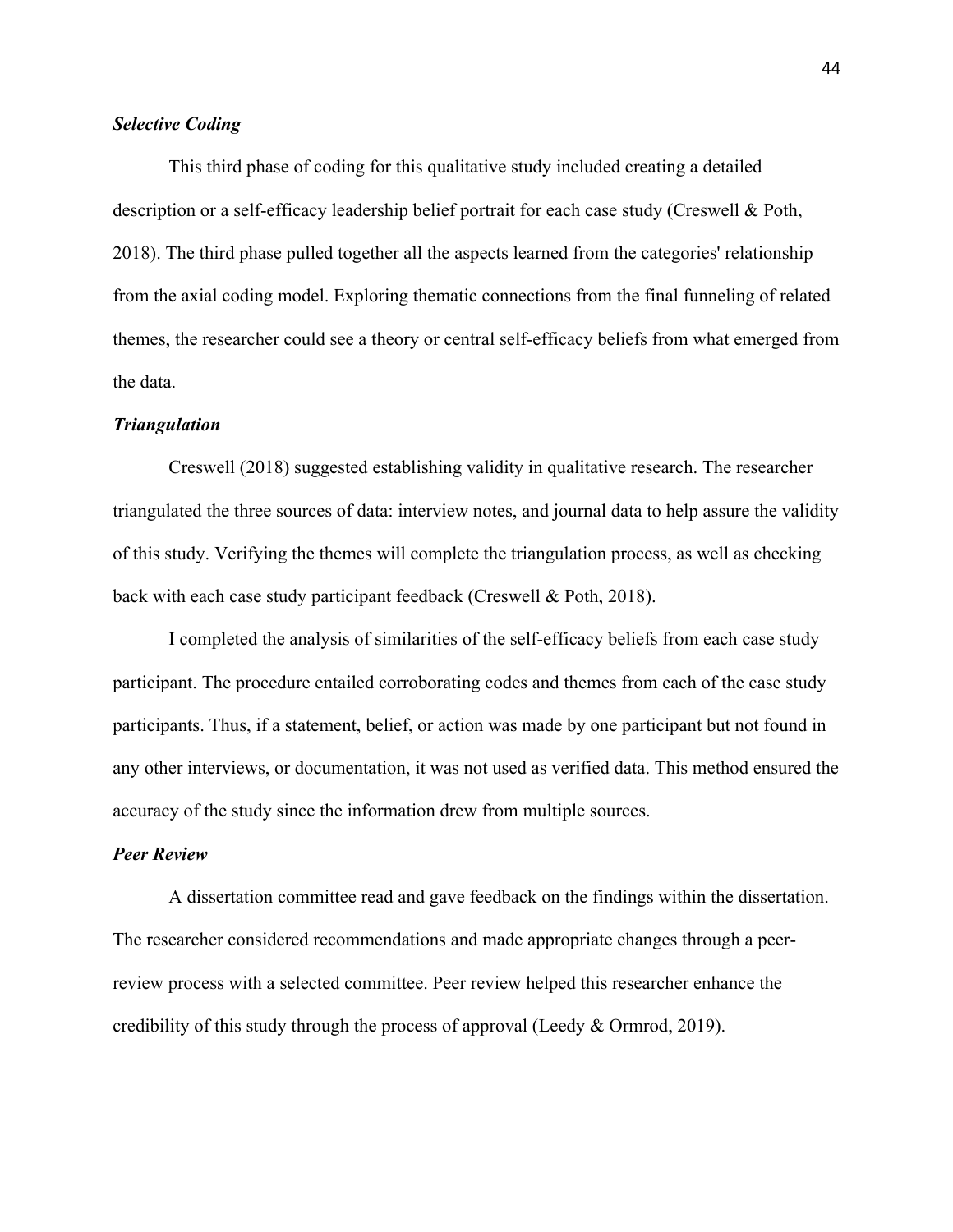## **Limitations of the Design**

 demographics and similar sized districts. The data were collected within three months by interviewing the participants once, and from responses to self-efficacy perception journal prompts. Participants would be asked about their experiences at the start of the pandemic, when most schools went remote due to the Covid 19 pandemic till now. This study was limited to three Midwestern states and the few Native American women superintendents who worked there. I tried to get participants from consistent

## **Ethical Standards**

 districts and their stakeholders and publishers of this research. Leedy and Ormrod (2019) of these Native American women at risk in this study (Gachupin et al., 2019). I needed to consider what ethical issues might arise during this multiple case study (Creswell, 2013). The ethical concerns encompassed the needs of participants, the school emphasized a close look during the planning stage at the study's ethical implications. I needed to be sensitive to the Indigenous population, watch for any bias I might have, and not to place any

To maintain sensitivity to the Native American women, the researcher protected the superintendent's anonymity. Traceable details of personal specifics are masked unless otherwise permitted by the individual. I gained the institutional review board approval for the study, and I was transparent with my intent.

Each Native American community has a difference in their native cultures and beliefs. I did explore these differences to be respectful. I explained coding data to keep the anonymity of each superintendent and district. During the interview, I did not use leading questions, and I reported honestly. I also gathered the permission needed to reprint or adapt the work of others. I did provide copies of my study to all participants and stakeholders. This study provided insight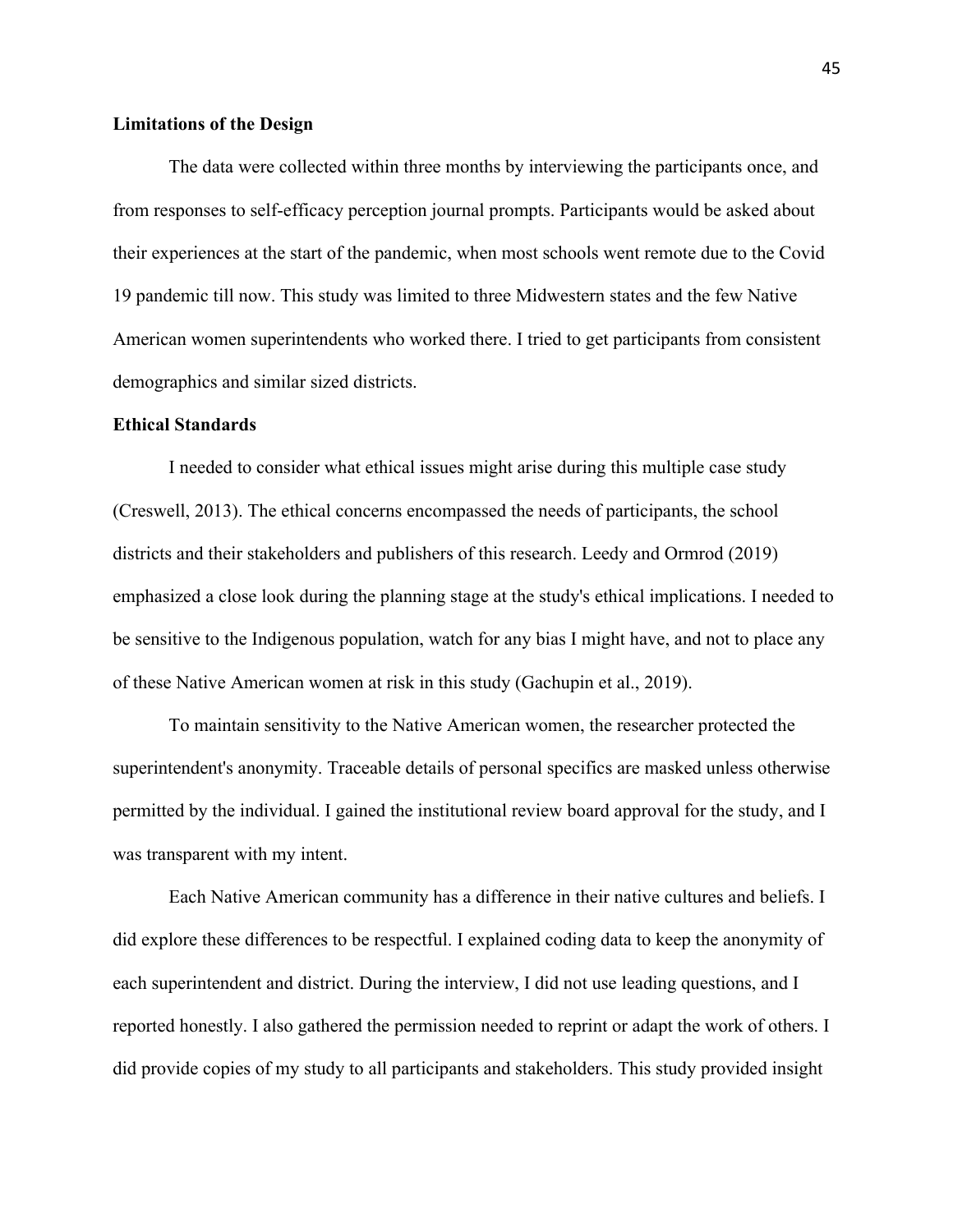into supporting Native American women in their leadership. This research can also be a platform for future Native American women leaders and provides the groundwork for additional replicated research in other states.

## **Trustworthiness of the Study**

 the data address the intended focus (Polit & Beck, 2021). The researcher started by analyzing the Credibility deals with the focus of the research and refers to the confidence in how well best data collection method to answer her research questions. In the studies that use analysis of the content, the researcher found the collected data were unstructured, coming from interviews, observations, diaries, and other written documents (Elo & Kyngas, 2008; Neuendorf, 2002). I completed pre-interview and journal help from two Native American women leaders to determine whether the interview questions and journal prompts were suitable and answered the research questions.

The researcher made use of an audit trail. An audit trail is an essential part of establishing rigor in qualitative work as it describes the research procedures (Johnson & Waterfield, 2004). The researcher made notes along the way when presented with research decisions and justifications. This transparency will allow others to critique the analysis of the study's data and create deeper trustworthiness.

## *Transferability*

Transferability refers to the transference of the findings to other settings or groups (Polit & Beck, 2012). It is ultimately down to the reader's judgment about whether the reported results are transferable to another context (Graneheim & Lundman, 2004). The value of giving clear descriptions of the culture, context, selection, and characteristics of participants and the study's boundaries will increase the study's trustworthiness (Shenton, 2004).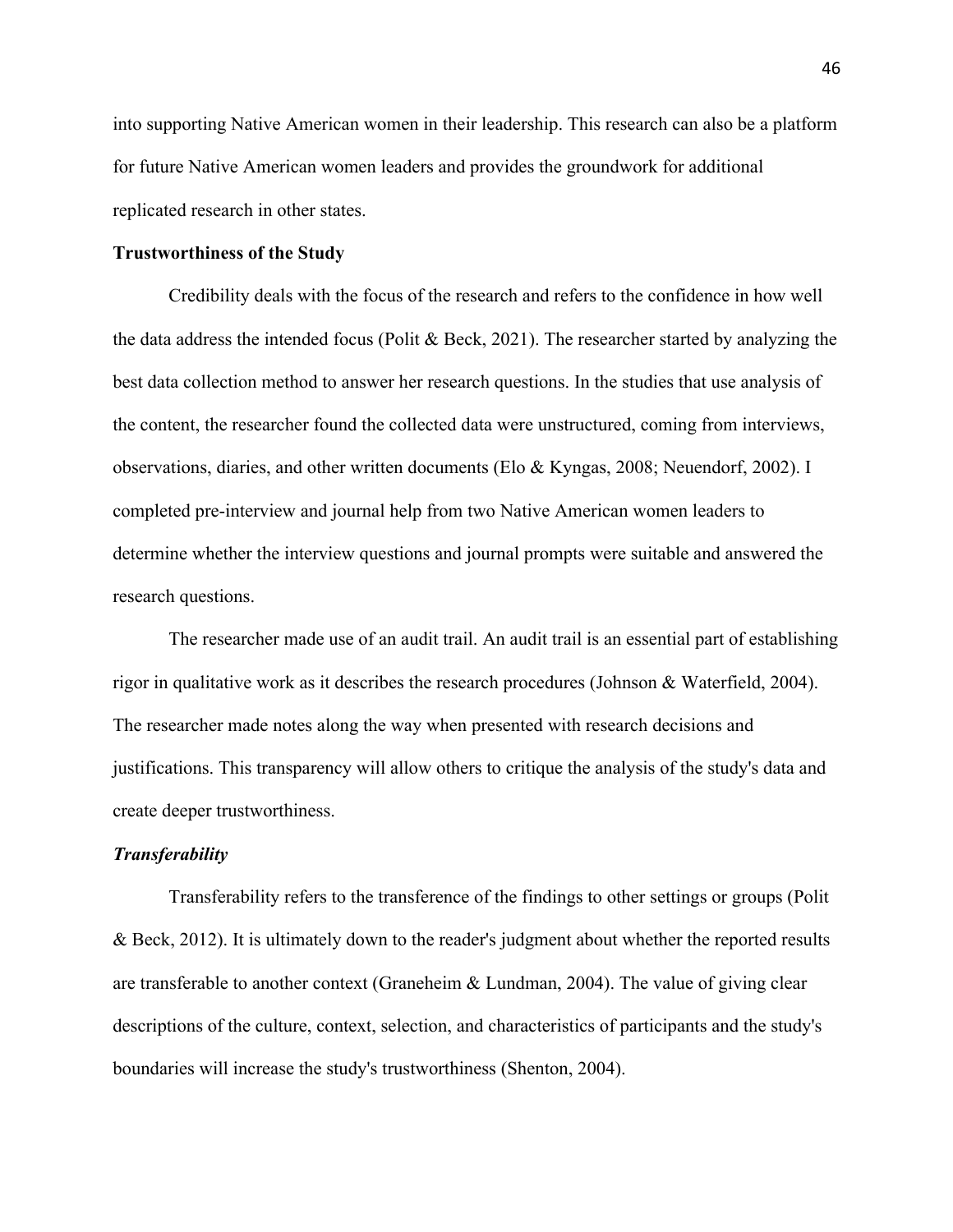## *Confirmability*

Conformability of findings means that the data accurately represent the participants' information and are not invented through the researcher's interpretations (Polit & Beck, 2021). The Kyngas et al. (2011) study suggested that one researcher most often analyzes data. The credibility of the analysis of this study was confirmed by checking for the representativeness of the data as a whole (Thomas & Magilvy, 2011) and also with each case study participant (Holloway & Wheeler, 2010; Thomas & Magilvy, 2011), and through the peer-review process (Shenton, 2004). Using the InVivo coding, the researcher ensured the findings would reflect the participants' voices and not the researcher's biases, motivations, or perspectives (Polit & Beck, 2012).

#### *Dependability*

Dependability refers to the stability of data over time and under different conditions. According to Lincoln and Guba's (1985) criteria for establishing credibility, researchers identified and described those participating in research accurately by gathering credible data from different sampling methods. The researcher used two sources of data collected from each case study participant through interviews and journal data to meet this requirement for dependability. To ensure the replication for each theme, the researcher analyzed the interview data before she analyzed the perception journal data. The researcher recognized which themes had data saturation and where more data were needed. Not reaching saturation leads to difficulty with grouping the data and creating concepts (Elo & Kyngas, 2008; Guthrie et al., 2004; Harwood & Garry, 2003), preventing a complete analysis and generating simplified results (Harwood & Garry, 2003).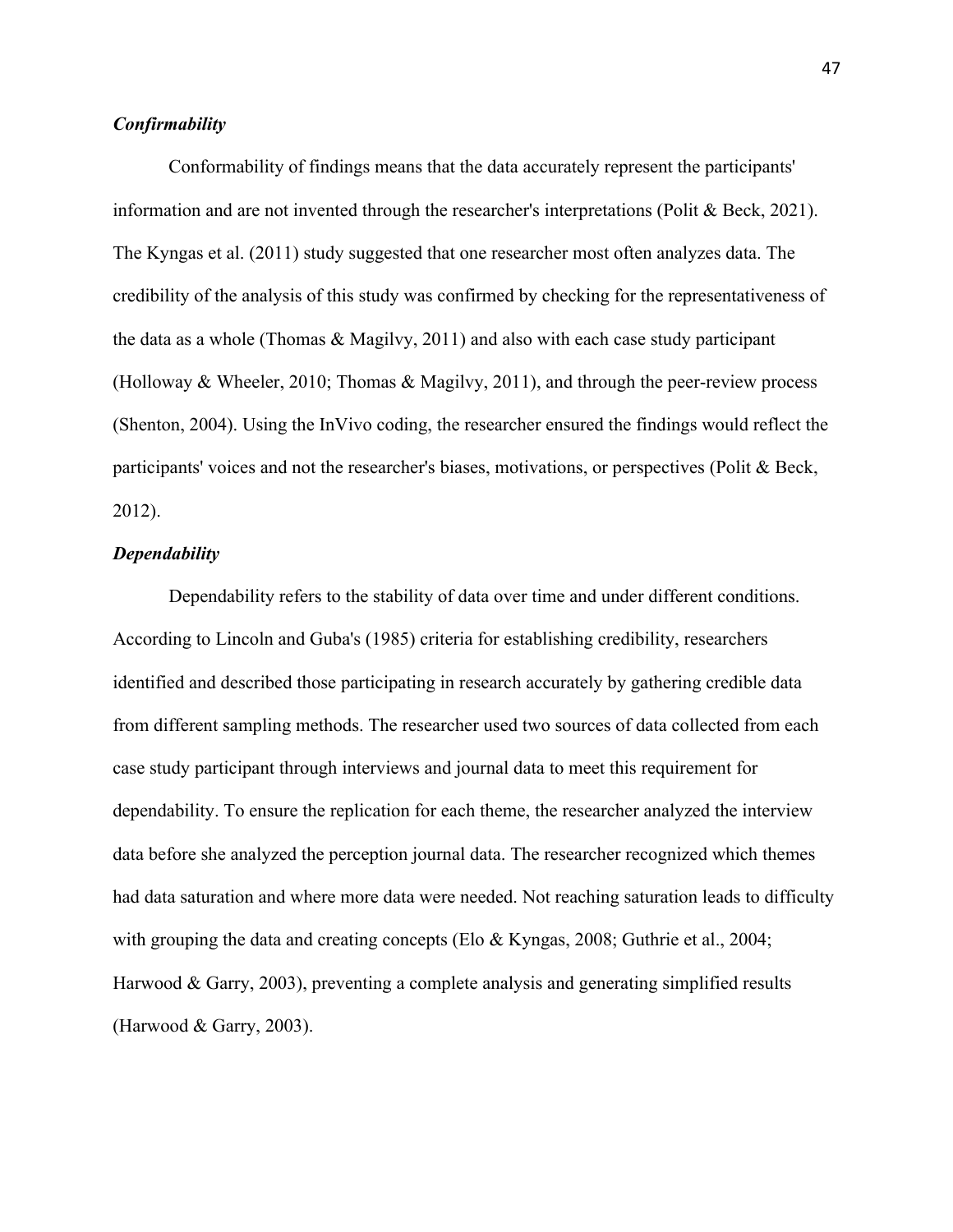# **Summary**

 Leadership research along with understanding the self-efficacy belief systems can create Chapter 4. Chapter 5 includes the findings, conclusions, and recommendations for practice and and predict successful leadership in organizations. This qualitative study method was used to identify the self-efficacy beliefs of Native American women superintendents located in mid-Western states leading during the Covid 19 pandemic. Native American women superintendents' voices were heard through the interviews and in the self-efficacy perception journal prompts. The data analysis that included both interviews and documents revealed themes described in future research.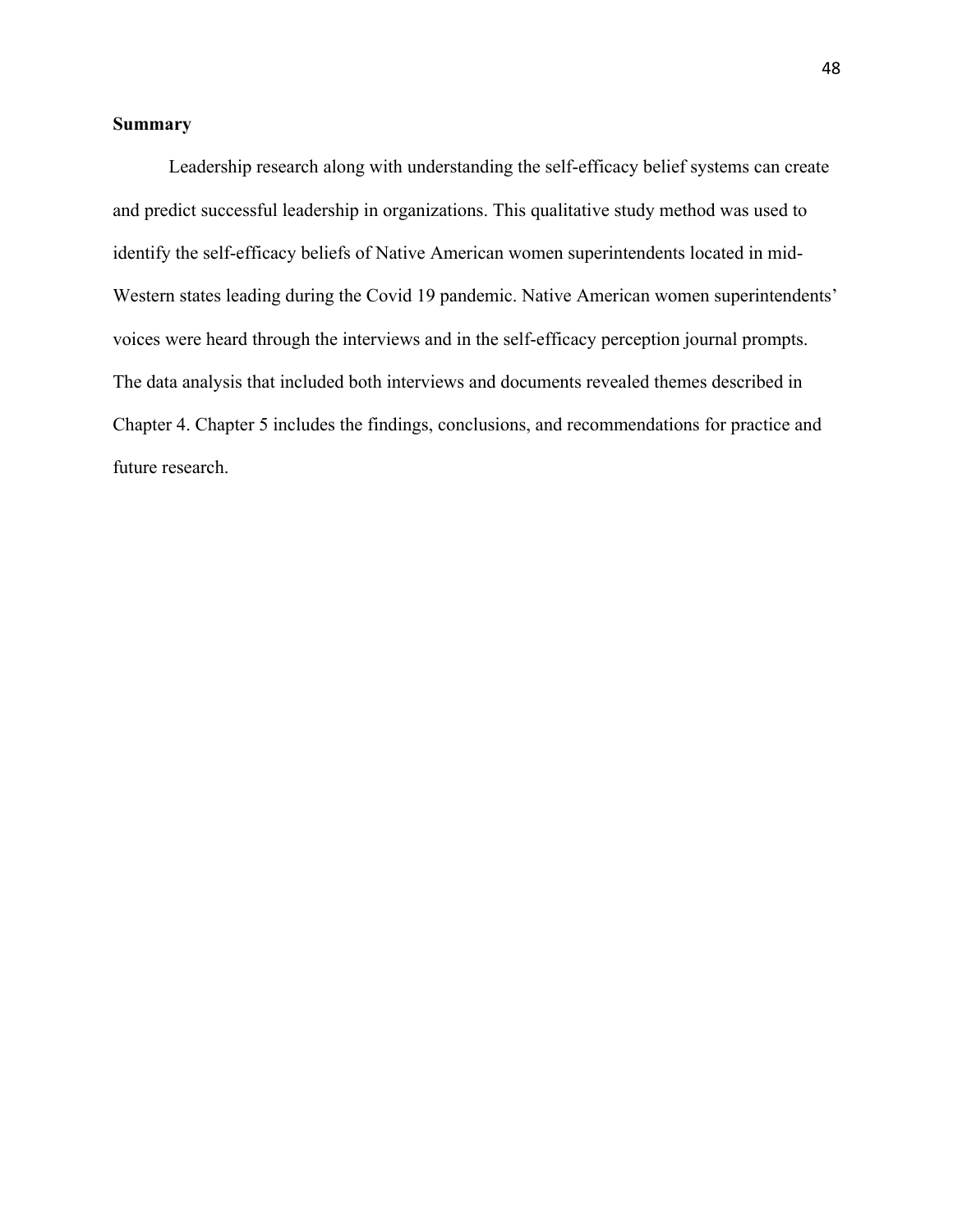#### **CHAPTER 4**

#### **Findings**

The purpose of this multiple case study was to identify and describe the similar leadership self-efficacy beliefs held by Native American women superintendents during the start of the Covid 19 pandemic. The study drew attention to Bandura's (1977) four aspects of selfefficacy: relying on prior experiences, emulating role models, using feedback from trusted individuals, and developing awareness of emotional states. The study also led to understanding what part their Indigenous culture played in decision-making for three Native American women superintendents during the pandemic.

The qualitative research method used in this study was a multiple case study that utilized data from Self-efficacy Journal Google entries and individual interviews through Zoom online meetings. The State Department of Education in three upper mid-Western states initially identified eight Native American women superintendents. The qualifications for these women to be in the study were the women had to be Native American with at least five years of superintendent experience and, led a public school district during the pandemic. After failing to get three participants for the study, IRB approval was given to widen the search for participants from three to five states and to reduce the years of superintendent experience from five to two years.

 This chapter aims to present the findings. This chapter includes two sections: the first section describes the three participants; and the second section includes the findings from the data analysis to address the Central Question regarding self-efficacy beliefs and their influence on Native American women superintendents' behaviors during the pandemic. The following section includes the demographics and characteristics of the participants.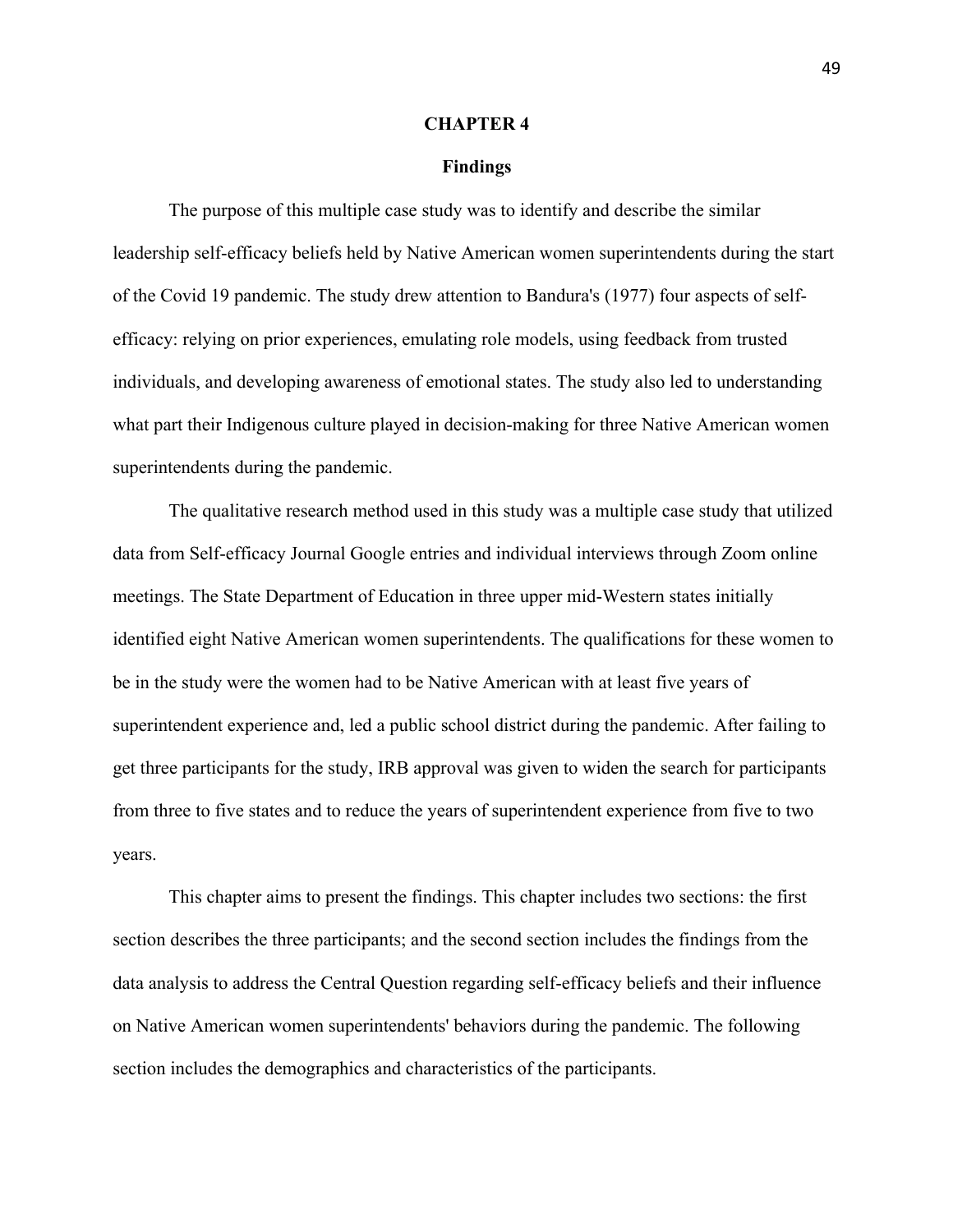# **Participants in the Study**

The research study population is defined as all individuals or objects within a particular population, usually having a common, binding characteristic or trait (McMillan & Schumacher, 2010). This study identified the population as Native American women superintendents leading public school districts in the Midwest during the Covid 19 pandemic.

The three participants were from three different school districts, ranging from a 200 to a 2000 student body. The participants led school districts containing two to six school buildings. The ages of the women superintendents ranged from 44 to 55 years old. Their years of superintendent experience were between two and thirteen years. All three participants were in school districts that included a high percentage of Native American students and a high percentage of economically disadvantaged students. The following case descriptions are presented in order of when the participants were interviewed.

### **Case 1: Cunwe**

The participant with the pseudonym Cunwe was a Native American woman superintendent leading a K-12 public school district with 2000 students and three buildings to oversee. She had the most years of experience and was the oldest of the three participants at age 55. Cunwe had experienced being a superintendent for different school districts. At the time of the study, her school district population included 96% Native American students while 96.7% of the students were identified as economically disadvantaged.

The interview with Cunwe created a picture of her leadership through the Covid 19 pandemic. Cunwe stated, "Well, it is just like any other time that you lead; you have to do the very best you can with the information that you have." She spoke about her team supporting the district's mission and vision; however, it was tough because they did not have students in the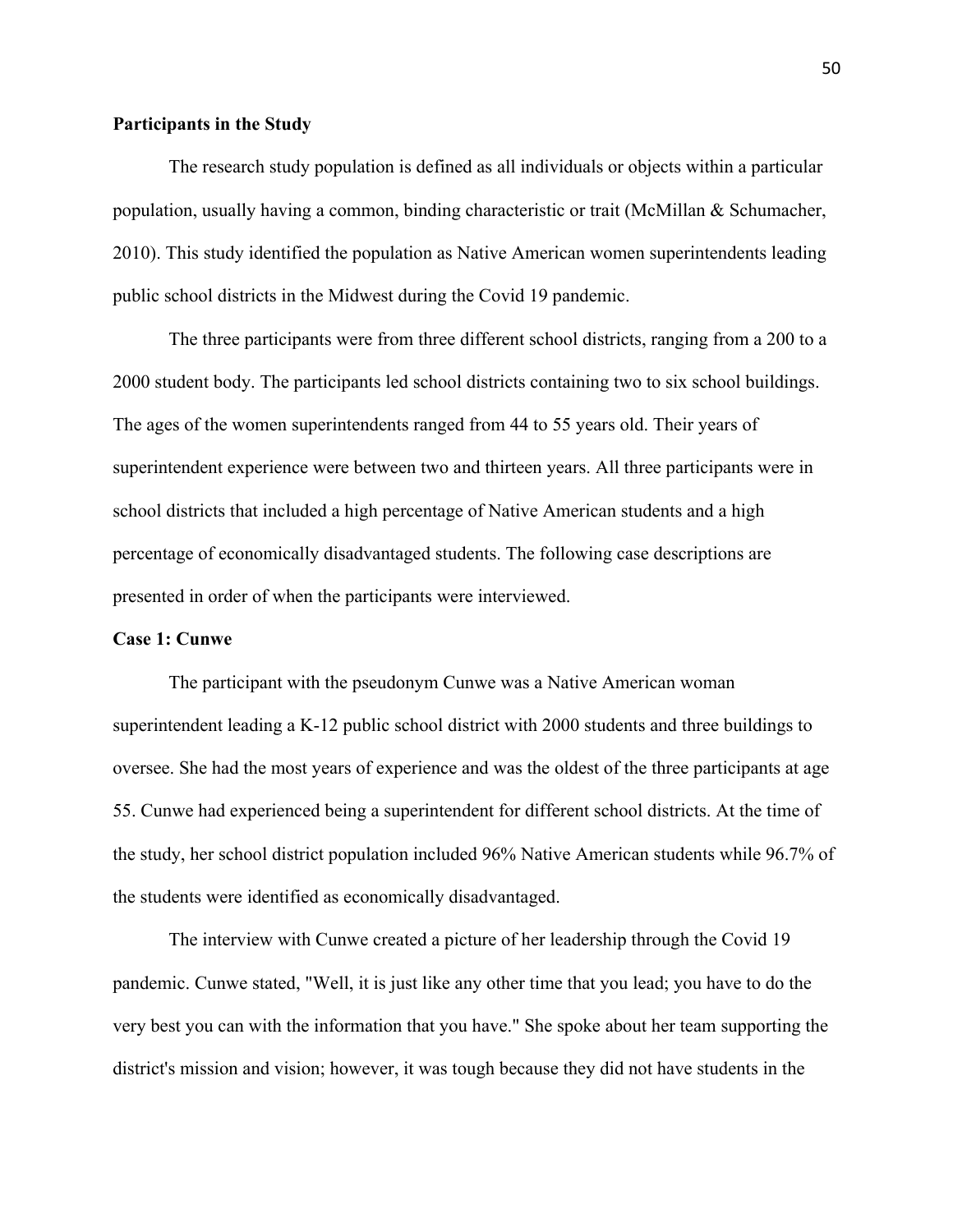school building. Only about 60 percent of the students came back when they could have inperson school while about 40 percent remained remote.

Cunwe stated she developed a Covid committee right from the start and had many critical people on the team. "So that helped to have that team in place to help make those decisions, and to get the background information." Cunwe had several supportive people who kept her updated with Covid information. She stated, "That helped us get through what we had to do…I had a really good team to help me."

Cunwe reflected on what she thought her accomplishments were while leading through the pandemic. She laughed and said, "We made it through; I'm still alive." She told of a situation about her partner catching the Covid 19 virus when she had just visited all the school buildings under her watch. She stated, "My name was mud throughout the district and reservation." She was adamant that she would not let any of her staff go through what she did. She created a process with better confidentiality to identify staff that contracted the virus. This superintendent built a culture of empathy toward staff, fighting to have all staff treated with respect and in other ways of showing support by giving them hazard pay.

Cunwe's past experiences were summed up with this quote. She stated, "I never really looked at it as a pandemic; I looked at it as my job every day is different as a superintendent." Cunwe pointed out that because superintendents are used to changing and making decisions that affect the whole district, going through a pandemic is not any different.

Cunwe continued to work with her school team stating, "My team and I have two [individuals] in particular that were amazing at providing information on operating safely." She went on to say that not everyone was happy with her leadership, but she did have quite a few parents and staff members thankful for keeping them safe. She received flowers from the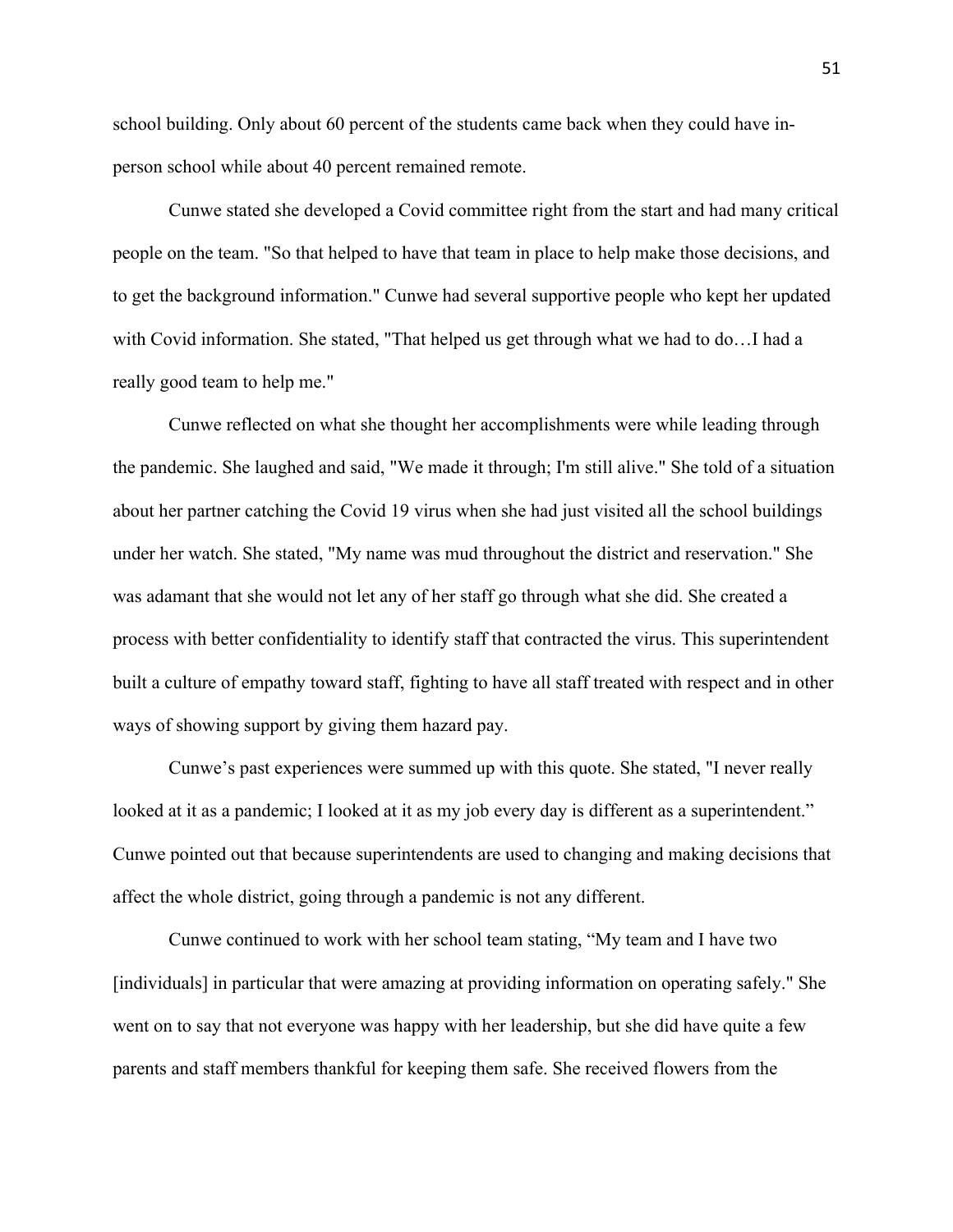classified staff thanking her for supporting them. She also mentioned that the school board was proud of the things done during the pandemic. One of the items they were proud of was their reopening plan. Cunwe discussed using many resources from their state, Covid committee, administration team, and the local tribe.

The obstacles Cunwe encountered during the Covid 19 pandemic were with the school board, staff, families, and community members as they were in fear of the Covid 19 virus and of losing their loved ones. "They were scared to come to work; they were scared to send their kids to school, and some still are," she stated. Her whole district went remote, with everyone working from their homes. Cunwe said it was hard to balance taking care of people with making them accountable to provide services for the students. Cunwe kept looking for the best ways to support her students` learning through the pandemic. The district used funds to buy hot spots or jet packs for families that did not have internet services, but rural communities did not have cell service. Cunwe stated, "We just had to work with those individuals separately and provide paper packets." This superintendent's most prized action in leading during the pandemic was, "I have a heart for kids, and I want to do everything I can do to ensure that this district provides all they need to be successful in life." She was talking about supporting students both academically and socially as well as emotionally.

Cunwe felt she could not stay home and thus she came to work from the district office, although her grandson was in distance learning. She said, "So that was hard for working parents; it was hard for non-working parents; they are not teachers, you know." Cunwe was able to get through the stressors of the pandemic by having lots of faith and family to lean on. "You can't be an island to yourself," she stated. She talked about reaching out and letting people help her.

52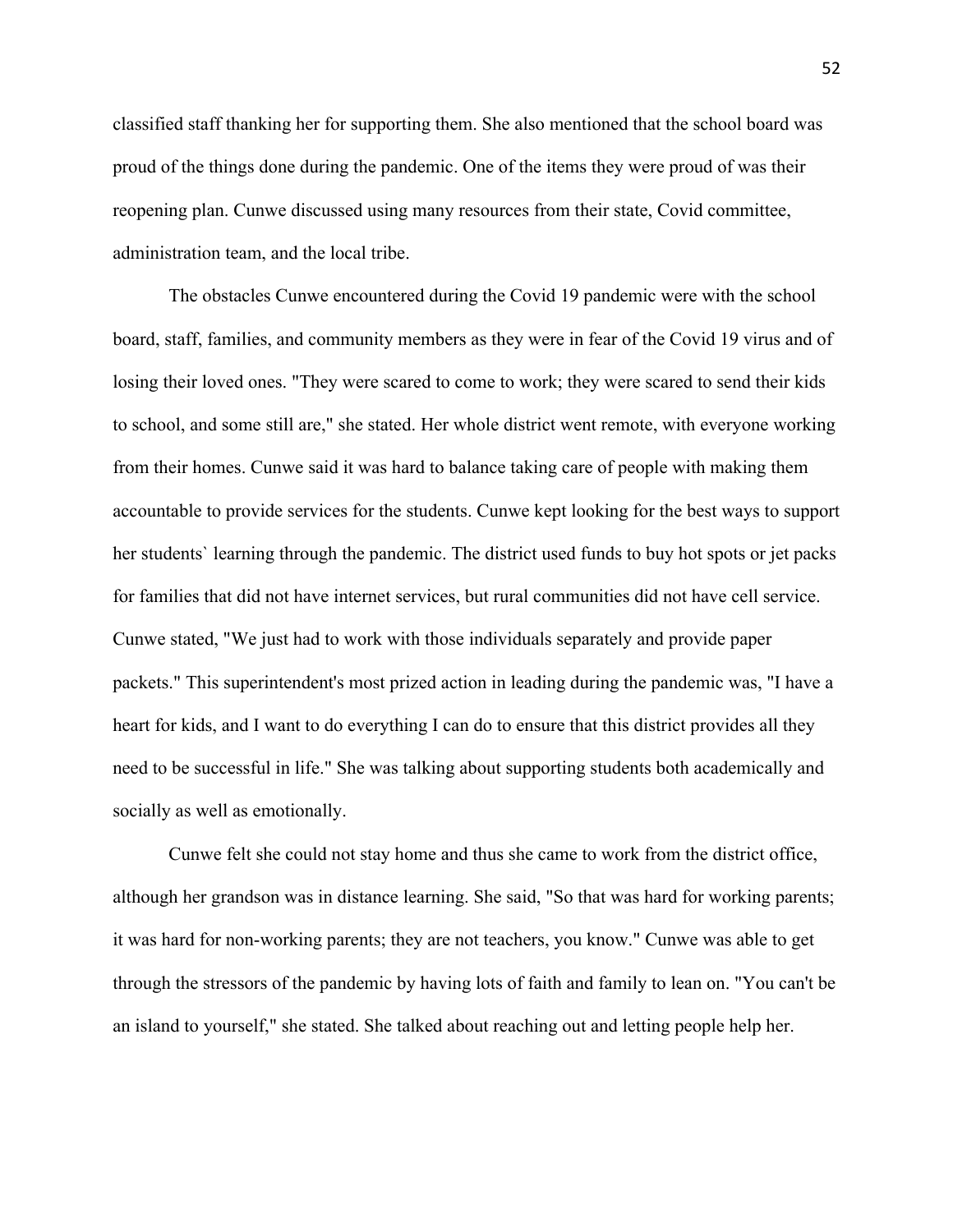Cunwe's indigenous culture did impact her leadership during the pandemic. Cunwe took great pride in telling me that her district has had a stronger cultural identity since she has been a superintendent. She has hired more Native teachers and administrators. At the time of the study, her school district was trauma-informed to help her staff and students move forward through historical trauma. "We are leaps and bounds ahead of where we used to be as far as implementing the culture and language into the classrooms," she said. She also stated that the district continued making sure cultural identity was the main focus of the pandemic.

general." In sharing her thoughts on school board involvement, Cunwe stated, "At times, I think our boards and politics are most detrimental to leadership in general." She said they could be detrimental, but they can also be icing on the cake when supporting the superintendent. This Native American woman superintendent worked with both kinds of boards. She stated, "No matter if it's the pandemic or not, the toughest thing is the political realm for leadership in

This superintendent talked about how another detriment was being a Native American woman. She has noticed that the board will look to her male assistant superintendent to see if he agrees with what she has stated before they trust her. She stated, "That is something that we always have to overcome." Cunwe then discussed being an educated Native American woman and coming home to be a superintendent. "There is the crab bucket method, that is, you know, people want just to pull you down and find anything wrong that they can," she stated. She talked about having strong shoulders and a sound support system to thrive, along with her family to support her.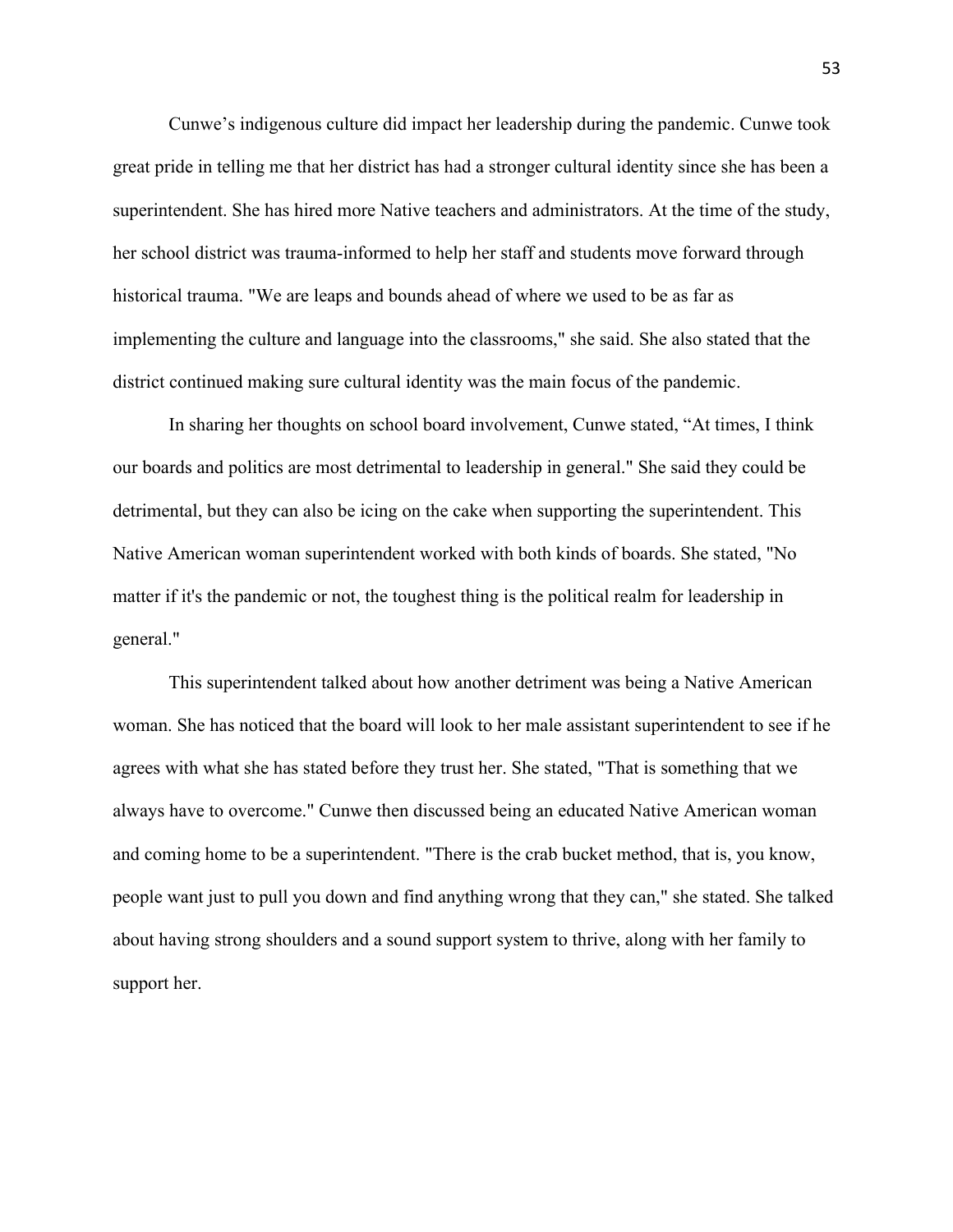### **Case 2: Winona**

Midwestern state. She watched over two school buildings, the  $6<sup>th</sup> - 8<sup>th</sup>$  middle school and an The participant with the pseudonym of Winona was a Native American woman superintendent of a small, less than 200 students,  $6<sup>th</sup>-8<sup>th</sup>$  grade public school district in an upper alternative middle school. Winona had 10 years of superintendent experience and brought 31 years of experience in education to her superintendency. Her district had 100% Native American students and 70% of the students were identified as economically disadvantaged.

The interview started with introductions and a discussion about her district's Covid safety plan. She spoke about her district's transformation and learning curve during the pandemic in March 2020. She mentioned that 30 percent of her students did not have Wi-Fi access but she worked closely with the local telephone companies to get them connected. The district paid for the WIFI services for those students until the end of the 2019-2020 school year.

Winona confidence grew while leading her school through the Covid 19 pandemic. She stated, "I was not very confident at all because it was brand new for everyone, and there wasn't anybody I could call on." At the time of the study, she was feeling more confident. Winona confided that she had been a paraprofessional right out of high school but went to college and received her teaching degree. She had been a classroom teacher for 20 years and in administration for 30 years. Winona has held every position in a school including the positions of assistant principal, principal, and assistant superintendent, and at the time of the study, was serving as the superintendent of the school district.

Winona had experience in her leadership position however, the pandemic was a new ball game for everyone. "I think what helped me was knowing that other schools were in the same boat," she said. At time of the study, she was a member of her state's leader association. Winona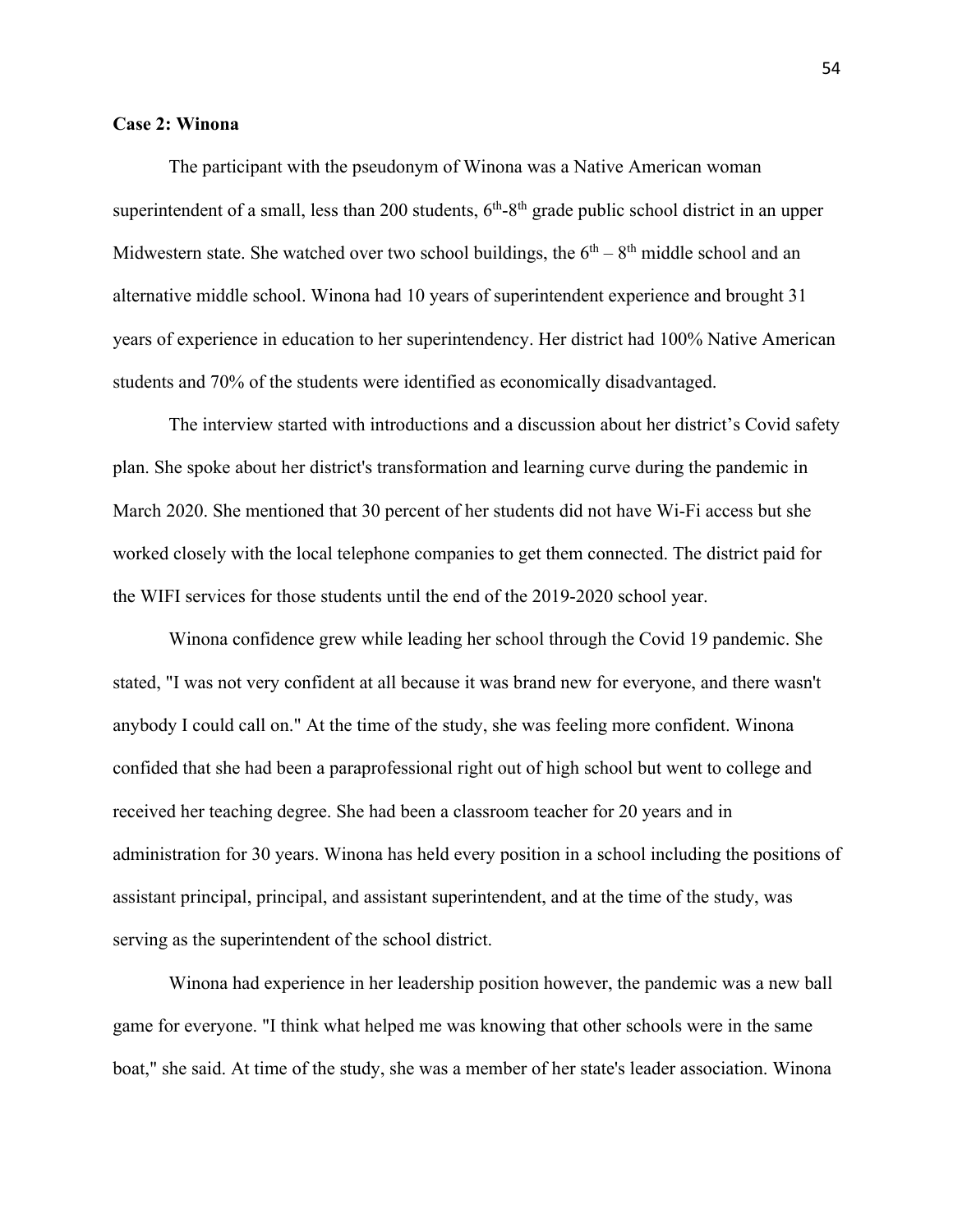educators down and say, they don't want to work." believed the director of the leadership association was helpful as she brought together all the superintendents across the state for meetings during the pandemic. Winona said, "That kind of helped a lot!" However, she mentioned that the biggest hindrance was her school board. "When you don't have the support or the confidence from your board, it's very detrimental to leadership," she exclaimed. Winona did not have the same board as when Covid 19 first hit. She talked about how they did not see the importance of Covid 19. She was thrilled when the governor mandated going to virtual learning. However, her board was not happy about it. She stated, "We met quite a bit at the beginning [of the pandemic], you know, they would put

have all the answers." Winona discussed how the pandemic created a big learning curve for everyone. "Even though I had attended some virtual team meetings, I wasn't versed in how to conduct a team meeting virtually or how to work Zoom," she stated. She admitted it was the foundation of being a classroom teacher that helped her understand her teachers' frustrations. Again, she said, "Just knowing that I wasn't confident, but knowing other schools were in the same boat, that helped a lot." Winona felt more confident by going through the process of developing a learning plan and a health and safety plan. "Just going through that process and putting it down…having something concrete…trying to predict if something goes wrong what we will do…and of course, we did not

Winona was aware of her accomplishments during the pandemic. "For me, it's both personal and professional [in terms of] gaining the confidence of my board," she stated. The district had an election during the spring, and a couple of former educators came to the board. She said having the board's confidence is when you as a leader can move forward in a more manageable way and faster. Winona talked about another professional accomplishment: having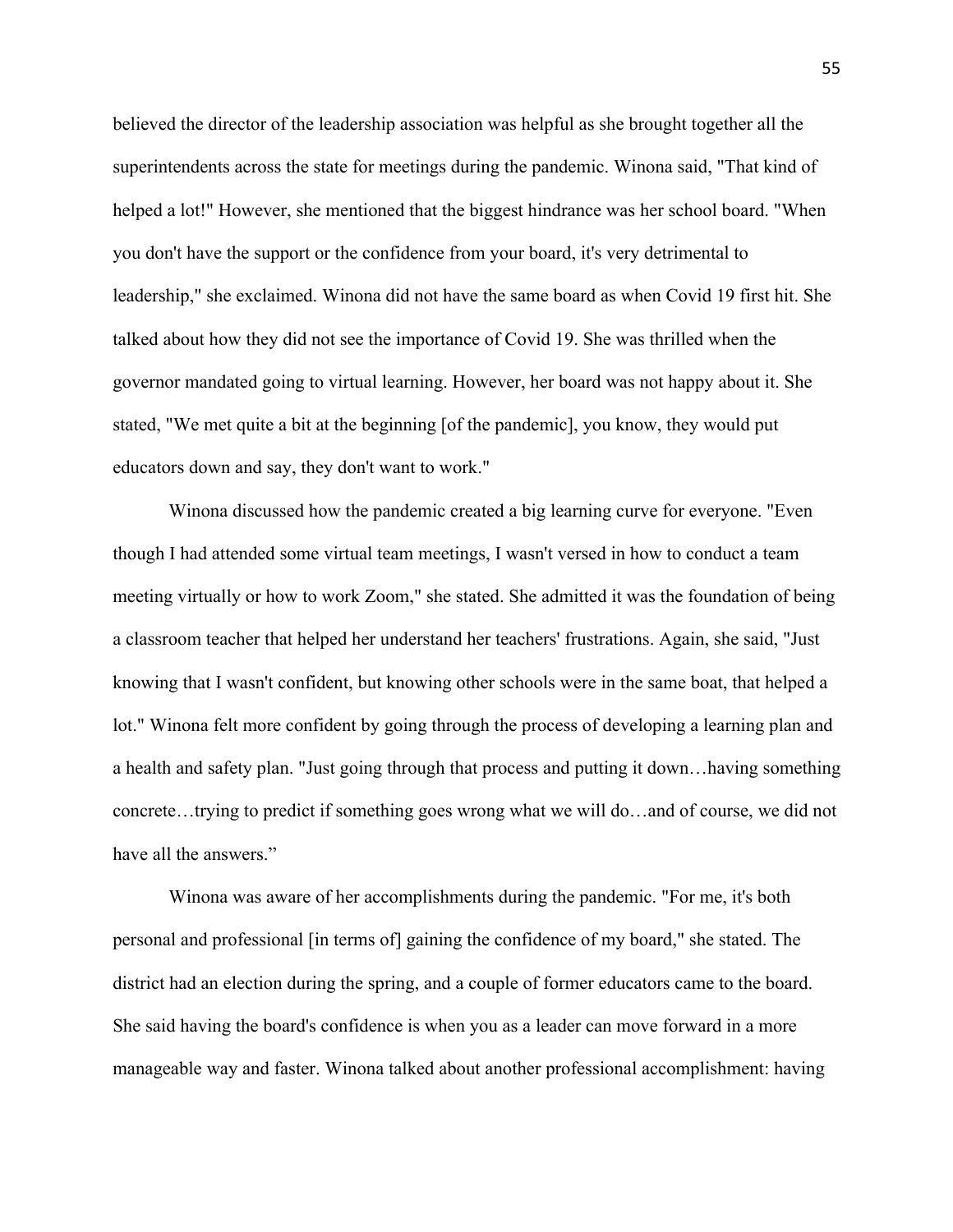time...as a superintendent, you have to weigh the health and safety of everybody." her staff pull together for the students. She stated that her staff tried everything for student engagement, but it has been a struggle. This district was on remote during this interview, and she talked about how parents did not like the remote learning as they were worried about the socialemotional piece. "I agree 100 percent with them because I totally know…but at the same

Winona had copied the attributes from the association's director. She talked about how this director would have weekly meetings with all the superintendents in the state, helped work through issues that arose, and discussed how to handle the mandates coming from the state. "So, I think that one of the attributes I learned would be to reach out to others in the same boat, where in the past, I would only rely more on local help," stated Winona.

 everyone is struggling. She remembered back to teaching when No Child Left Behind came out This superintendent's experiences had impacted her leadership decisions during the pandemic. "My experience in the classroom for 20 years definitely helped me to be able to see this was going to affect our teachers…keeping the main thing." Winona went on to say that students are the priority in her district. However, she talked about how vital staff is because and as a teacher, she felt she needed to jump through many hoops.

 2020. The school board decided not to rehire the position, or offer a pay raise, or any other Wynonas' principal did not sign their contract to return to the school district in May assistance. The school board combined the superintendent's job and the principal's job. Winona stated she had tried to get the board to understand that these are two different positions. She stated, "I knew that I couldn't do both equally good or well…I tried to convey that to my board, and they just did not see…they thought I should be able to do both…it was extremely hard." She was thankful when the Elementary and Secondary School Emergency Relief (ESSER), and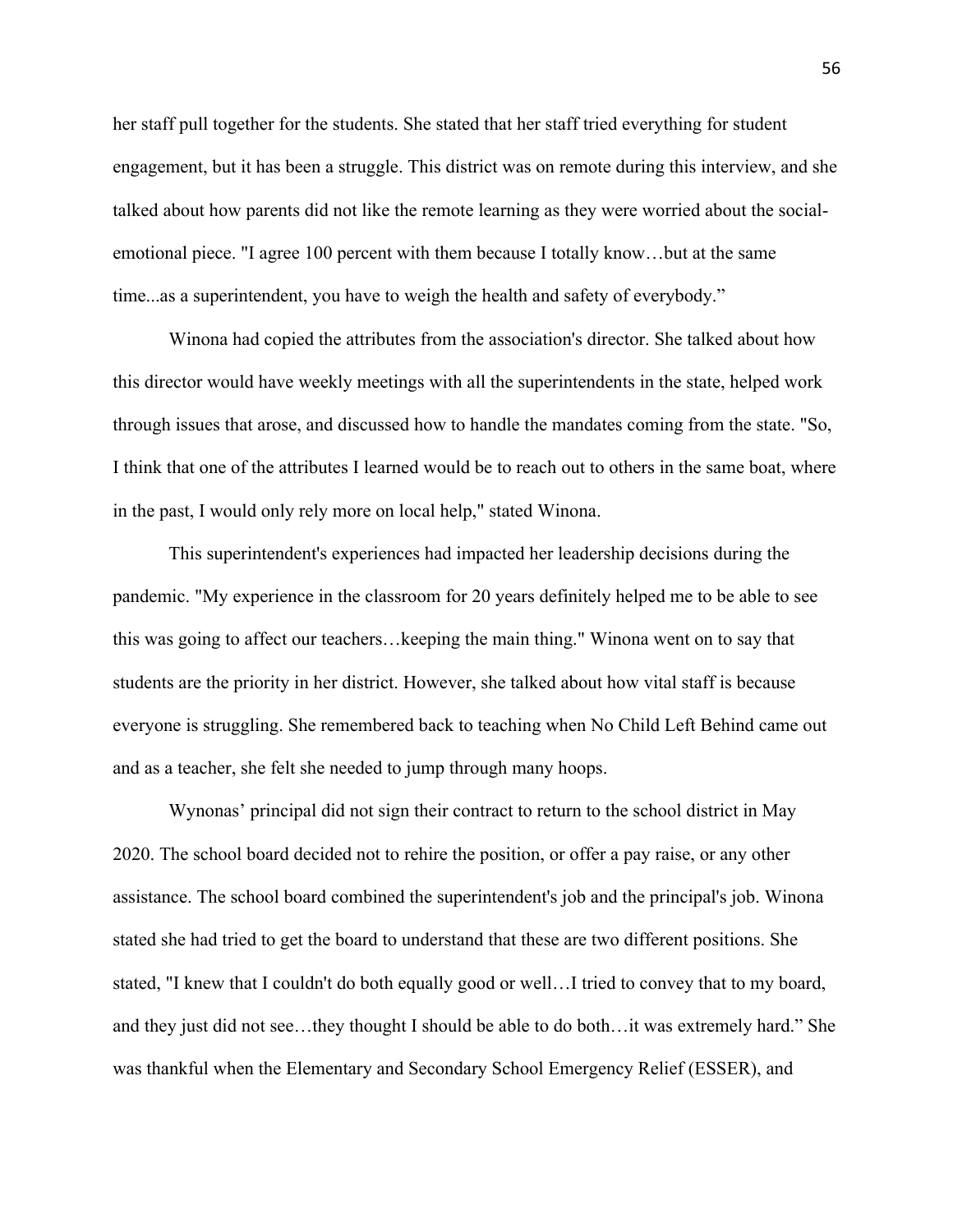American Rescue Plan Assistance (ARPA) monies came in, and the board allowed her to hire a principal for the 2021-22 school year.

really helped with that time." Winona had trouble with her school board, not only with her position and duties but also with all the mandates and issues dealing with the pandemic. She stated, "They thought everyone should have just kept working…they didn't believe we should have to sanitize anything." New people elected to her school board made her thankful. With this unique mix of people on her board, she could move forward more favorably. "I think what really helped me was my classroom experience, and my experience as an administrator certainly helped as well," she said. She also reflected on her ability to talk to most people and build and establish relationships. At the time of the study, Winona had excellent positive relationships with her staff and board. "Just being able to communicate and make sure everyone was on the same page, I think that's what

Winona received feedback from her staff and her new board. She believed that the feedback validated her. Winona told of her days extending from six o'clock in the morning and often working until midnight to get a job done. "I know I'm working hard…I know what I'm doing, but it really helps to have others recognize that as well," she claimed. She felt that she was more validated after hearing feedback from her staff as she worked with these people every day and saw the school board once a month. She exclaimed, "Knowing that the staff feels like they have a leader they can trust and depend on, to me, that's worth a lot."

Winona worked with her team to develop a reopening plan. Her team was comprised of all stakeholders including staff and students who completed surveys. Her team consulted with their local community, the state education department, county health officials, and her education leaders' association about the reopening plan. All the superintendents that were apart of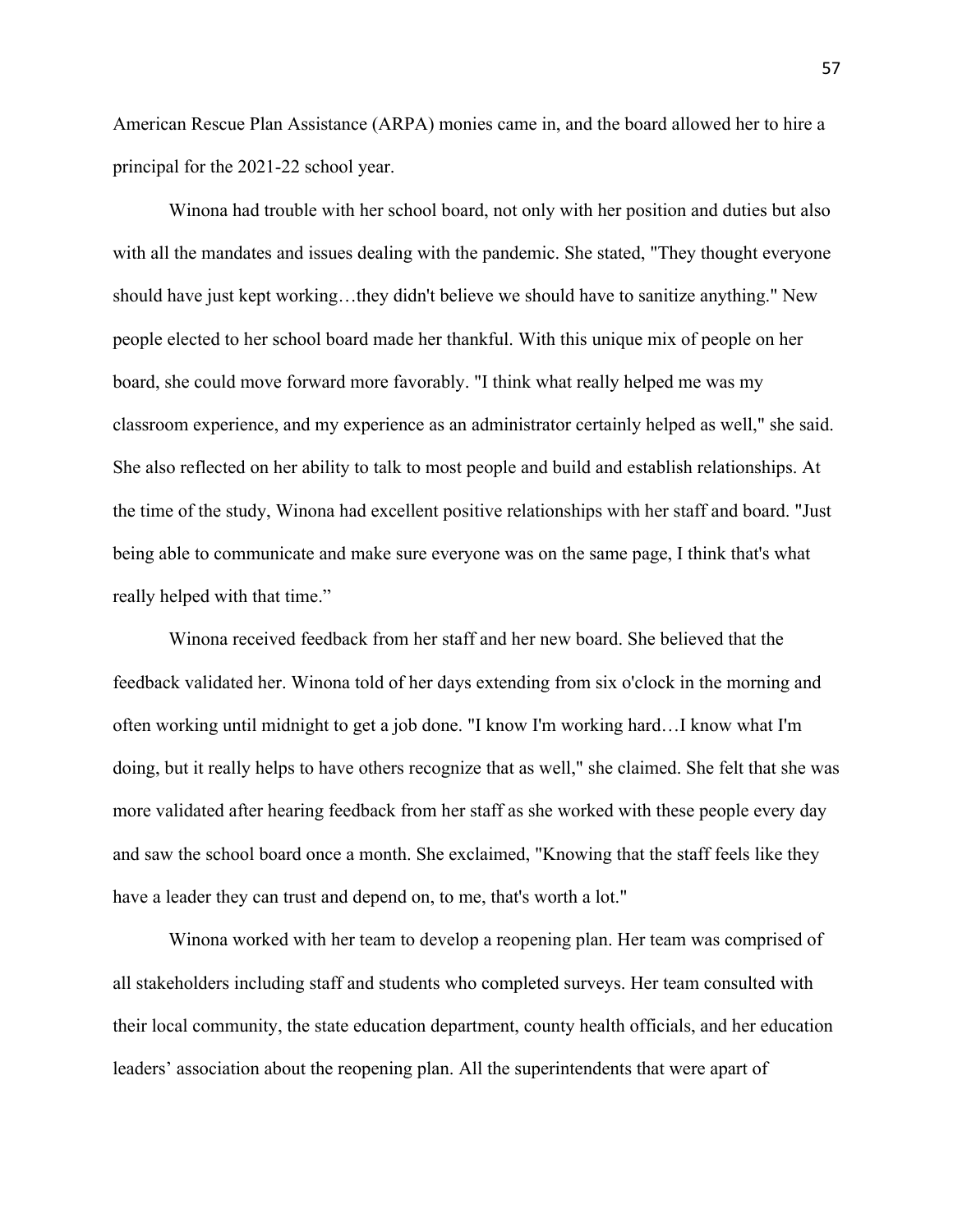effort into our plan, but if we can help somebody else that's great," she said. education leaders' association were able to see everyone else reopening plans. As a result, struggling districts had help in putting a restart plan together. "We did put a lot of work and

Superintendent Winona shared insights about the obstacles she encountered during the pandemic and how she overcame them. "My biggest obstacle at the beginning was my school board," she stated. She had seven members on her board. They were from occupations other than education and had an ideology that this virus was made up. She explained that it was tough to have her school board understand the importance of the safety protocols to keep people safe, like a bottle filling station, touchless toilets, and going virtual. Winona stated, "It was a big challenge, with the governor mandating really helped us a lot." She also said, "It's sad that we have to let politics come into play when we're talking about student and staff safety." This superintendent exclaimed that she and her staff stepped up to do what they had to for their students, and it just came naturally. Winona asserted, "They're challenges, but they're not so big that we're not going to be able to accomplish them…but having that board, the school board, was a huge, huge challenge."

Winona wanted to inform me of what it was to be a Native woman in a leadership role. She stated, "Being a Native educated woman was a detriment to me." She also added, "First of all, I'm Native, second of all, I'm a woman, and third of all, I'm the most educated woman in the school…and they still won't listen to me…even though I've got 35 years of education experience. They still won't listen to me." She told of a story about her board listening to her male business manager with a bachelor's degree, and whatever he asked for or stated, they backed him up. Her staff noticed the disrespect and banded together to support her. She exclaimed again, "I really think that being a Native educated woman was detrimental to me with that board."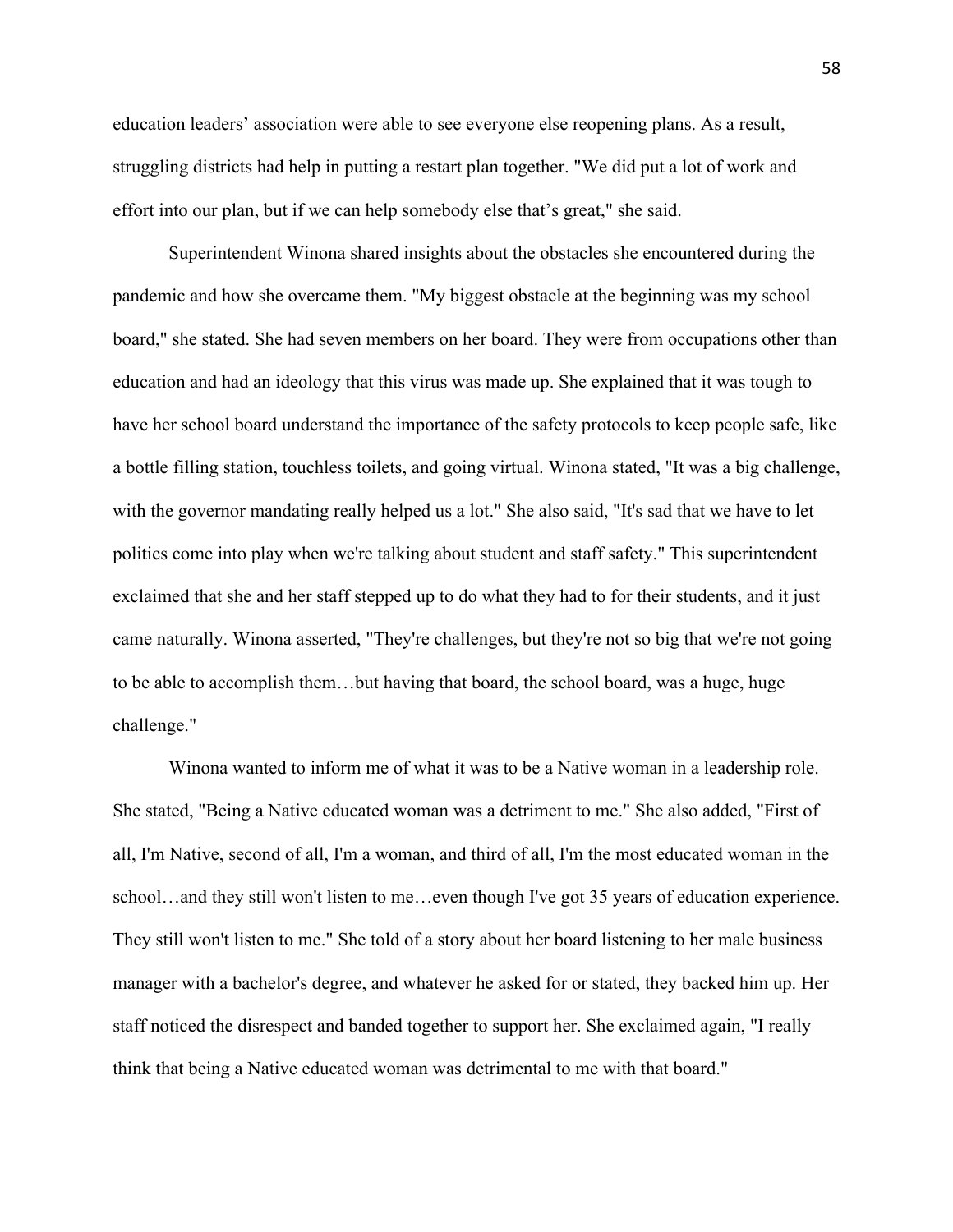Winona was able to cope with her stresses during the pandemic. She stated, "There were lots of stressors, and mainly it was about safety." She talked about making sure any decision made wasn't detrimental to somebody's health or safety. Another stressor was financial stress for this Native American woman superintendent. Since the start of the Covid 19 pandemic, her student enrollment numbers dropped a lot, and she was not sure the state and impact aid would cover the increasing costs in the district. She stated, "Those ESSER and ARPA dollars really were lifesavers for our school." Things related to the Covid 19 virus kept constantly changing, an added stressor. She continually revised their health and safety plan to reflect her state's health department recommendation and the recommendations from the Center for Disease Control.

There was a restored trust between the superintendent and the school board when Winona's board changed. "Finally, when the board changed, we had one of the board members say, you know what you're doing; that's what we pay you for...you make the changes, and we will just give you blanket approval for whatever changes need to be made." Winona gave credit to her safety committee, which was comprised of staff and community members, and declared that it was all about collaboration.

 Maslow before they bloom," meaning we must meet their needs before they can learn. This Winona's Indigenous cultural beliefs did impact her leadership during the pandemic. Winona commented, "It's (Indigenous culture) not so much a belief, but a practice." She started talking about delivering food during the remote learning time. "Knowing we would double up or sometimes even triple up on what supplies we would give them… That's part of what your belief is, looking out for your people, your tiospaye," Any food or supplies given to the families was not reimbursed through the state back to the school district. However, Winona was determined to do what she called was "the right thing." A quote this Winona gave was, "Our kids have to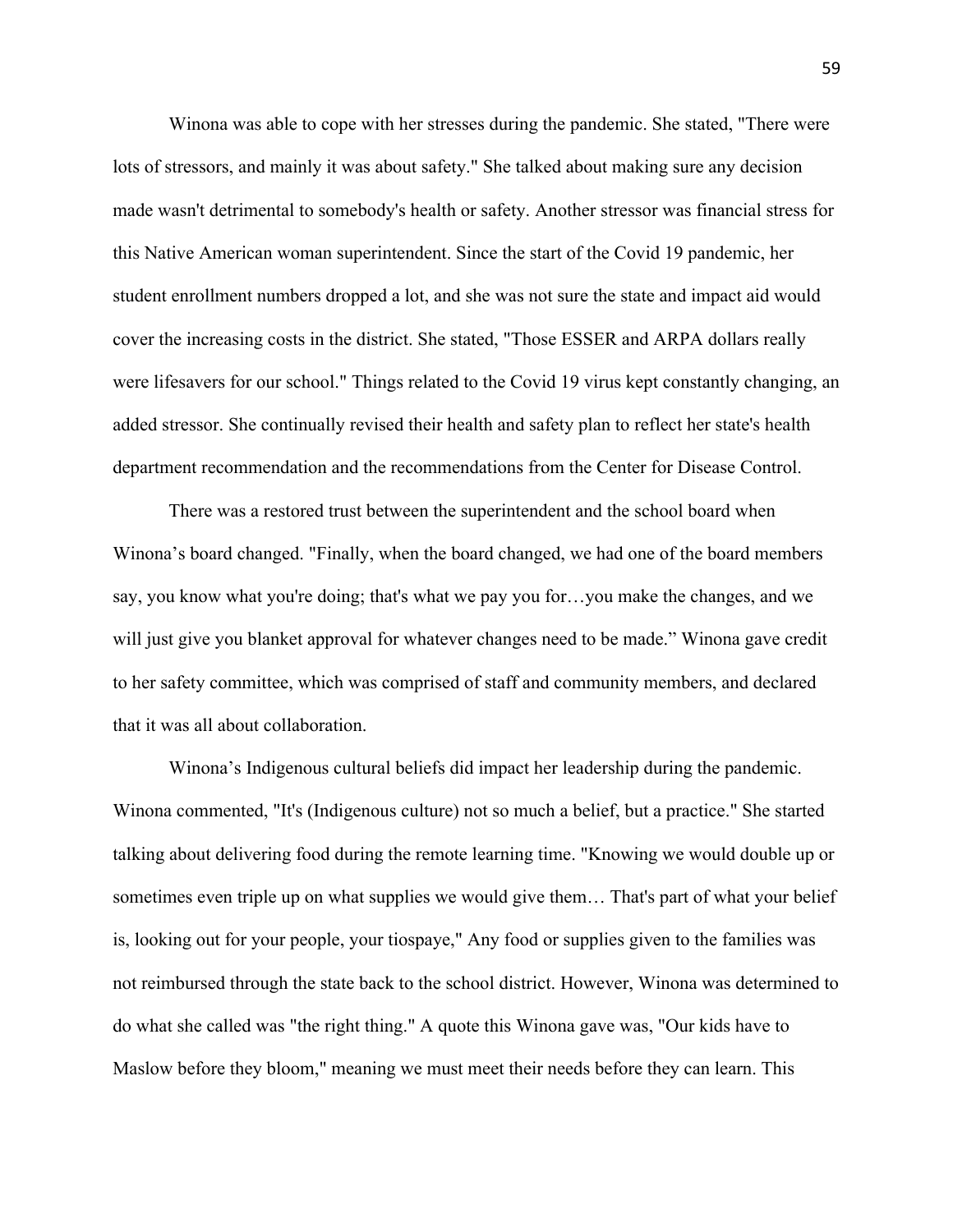superintendent was aware of where her students live, family history, who reside in their family, and what their needs are, "looking out after those very basic needs."

Winona continued another cultural piece in her school district, the practice of smudging. She said, "Every once a week, we have two male staff members go through and smudge the whole school…it is not just for bad vibes, but it is also to the belief is that it kills that virus as well." At the time of the study, they smudge their school whether anybody has been in the building or not because of the belief.

 know, not everybody can do it either!" Winona prided herself in creating deeper relationships with others while leading her school district during the pandemic. "I'm a firm believer in relationships," she stated. Winona reminisced about being a classroom teacher for 20 years and was a Teacher of the Year for her state. "Knowing that I have all that under my belt, telling teachers it's important for you to have a relationship with your student…Telling teachers that you can still establish a relationship with somebody…and still have that mutual respect," This superintendent also established that her school district was a restorative justice school at the time of the study Restorative justice is not just for students but staff as well. It is building relationships by looking at a problem from somebody else's perspective. The final thoughts from Winona were, "I think it's just resiliency and perseverance, especially for Native women who are in leadership roles, it's not easy, but you

## **Case 3: Mitan's**

The participant with the pseudonym of Mitan was a Native American woman superintendent of a K-12 public school district with a student population of slightly over 600 students. The district was also located in the Midwest. At the time of the study, Mitan managed six buildings, two high schools, two middle schools, and two elementary schools. She had just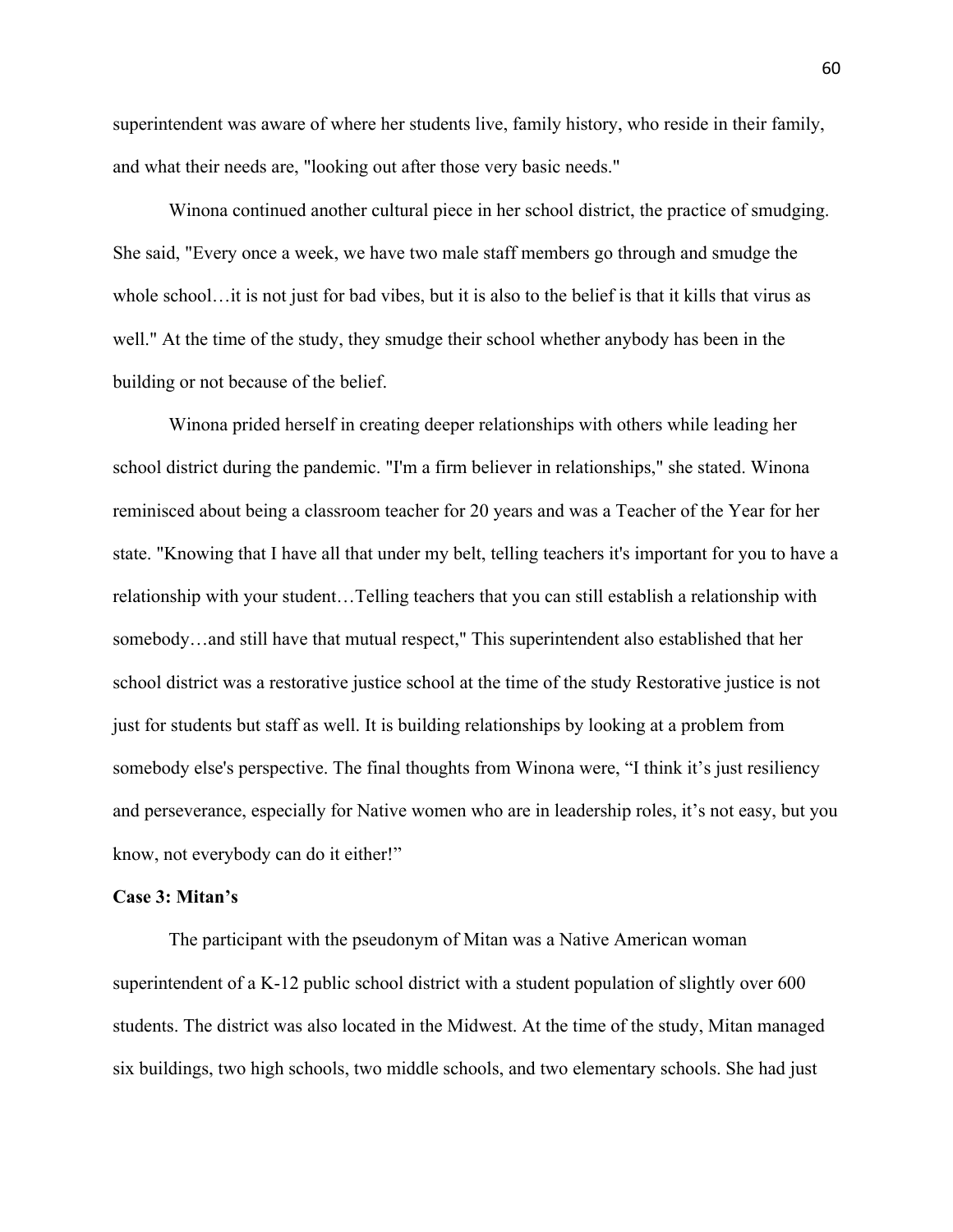over two years of experience and was the youngest of the three participants at age 44 years old. Her district had over 95% of the population were Native American students and a 93% of the students were identified as economically disadvantaged.

Mitan stated that she was very confident in her leadership as she stepped into the superintendency role two years ago. She brought with her prior experiences and vast knowledge gained from experienced administrators and a top-notch state department. Most of her previous educational experiences had been in public school districts working with primarily Native American students. "I was able to learn from that experience and then bring that here…and so I really felt, like I said, comfortable with the role and responsibilities that entailed," Mitan said. Being comfortable with her superintendency was partly due to her excellent rapport with the community. The other part was empowering the school board with the information they needed to make wise decisions for the district. "They're the conduits to the community, public dissemination of information, that's really what their role is," she stated. This superintendent utilized her school board, involving them and then allowing them to be the speakers and representatives of the school. Mitan felt that her school board had faith and confidence in her ability as a leader, trusting that she could lead all staff ensuring that the school district was safe for students.

Mitan stepped into this organization, which was not prepared for virtual learning or did not have effective technology. However, she came into a system that had years of experience. She had teachers who had been in the system for 30 years but also new teachers on their first year of teaching. "It was neat to see teachers working side by side, venturing into the unknown because it was unknown to anybody…so we're all in the same boat… let's keep the boat afloat, and that was the approach we took and continue that today," Mitan said.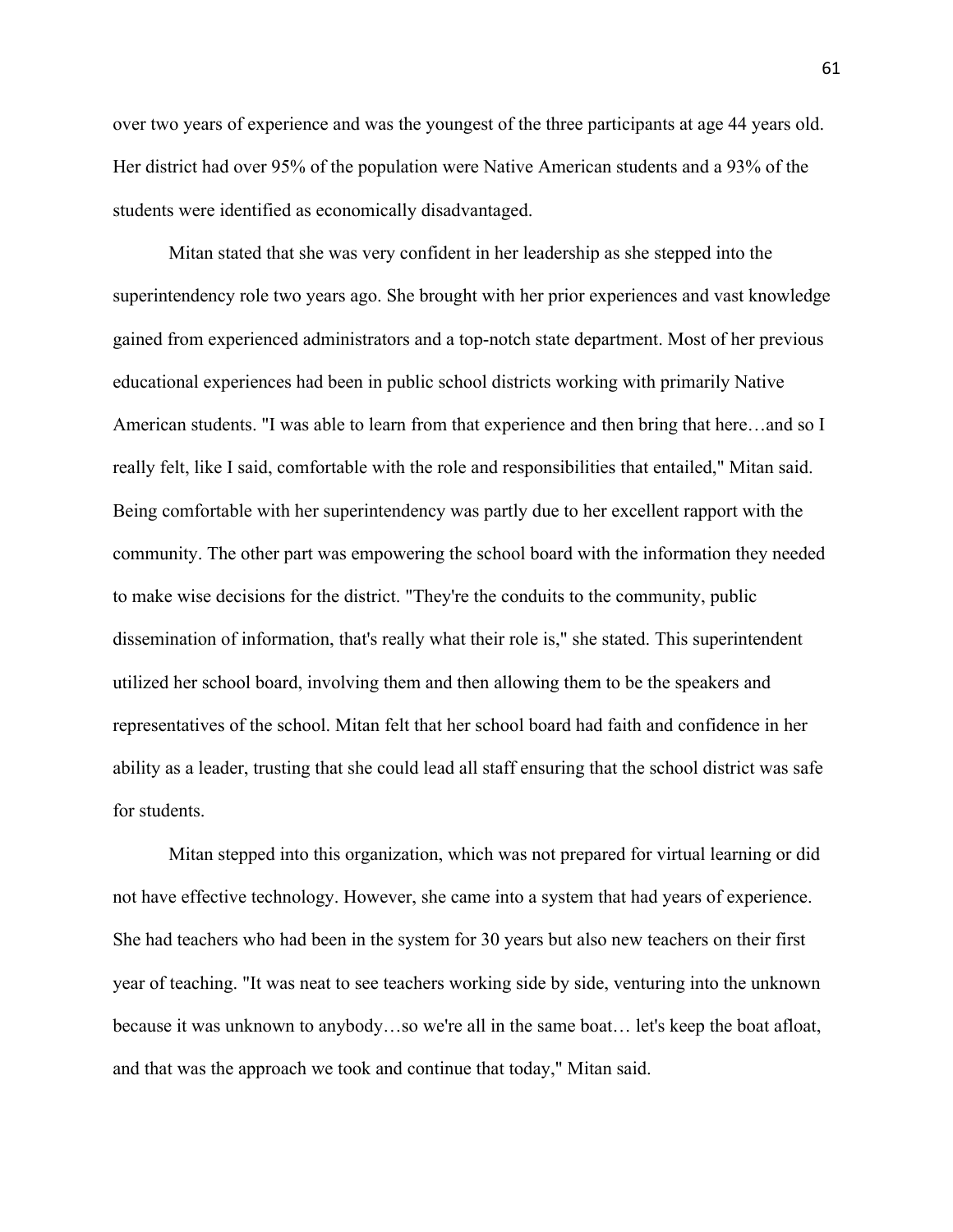Resourceful and resilient were two attributes that Mitan relied on and adopted. Mitan mentioned that she felt many things were out of her control with the pandemic, but she could always control how she approached issues. She pulled in past experiences of working with great administrators. "You always have to pick and pull and learn what you can, because there is always a learning opportunity, you can learn something from it." Another two attributes she equated herself with were tenacious and focused. She entered the state mentorship program for new superintendents and joined a superintendent certification cohort. "Being willing to soak in as much as I can from any resource, everybody has experience, everybody's got something to learn from," stated Mitan.

 workers, custodial and facilities crews, and transportation workers to the table to have a voice The type of leader that Mitan saw herself being became clear as she stated, "My leadership style is servant leadership." Building the capacity by bringing teachers, food service was important. Mitan explained, "I think by instilling that sense of purpose and really cultivating that within people, growing their skill sets and confidence has been monumental."

Like most school district superintendents during the pandemic, keeping the school going and ensuring the environment was safe for everyone was a priority. However, Mitan's school district was technology poor, making technology also a priority. This school district was in the state's third year of a five-year school improvement process. Superintendent Mitan stated, "I think it's been an amazing opportunity to seek out ways to fix our system beyond what is required…from the pandemic or beyond our school improvement plan." Finding those ways to squeeze the most productivity or return on educational investment was important. Mitan's focus was not just on today's student outcomes but those who will be students 10 years from now.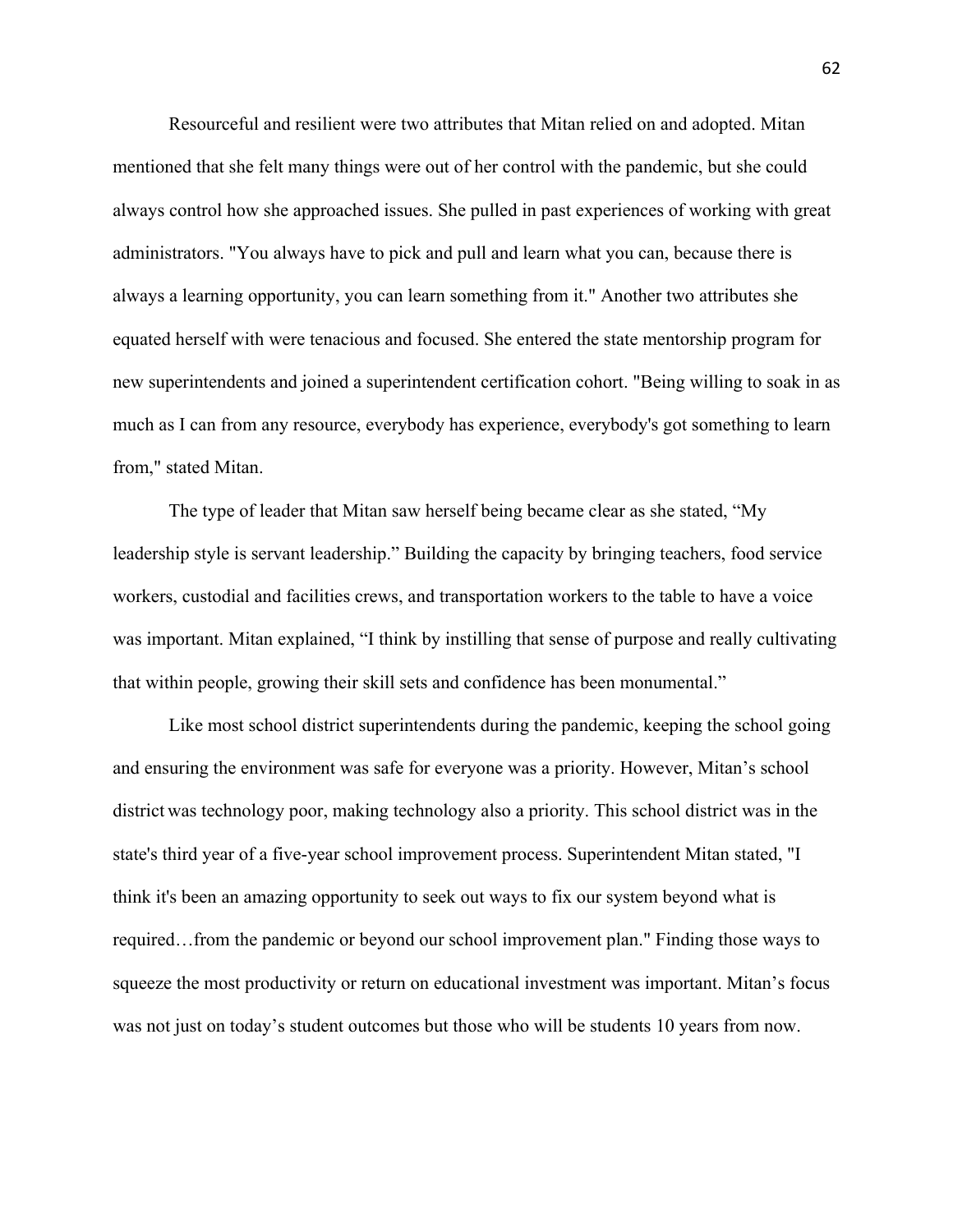be really good at what I do for all the right reasons." Mitan wanted quality education for all students now and in the future. Mitan stated, "I strive to

wasting your time," Mitan said. She commented that she received feedback from school board meetings, committee meetings, surveys from students and parents, and the evaluation process with the state mentorship. This superintendent also alluded to having many side conversations with her administrative and district office team that provided valuable feedback. As a new superintendent, Mitan talked about the balance within a system, such as how much a system can handle change and all that comes from being intuitive, listening, and aware. Mitan believed that feedback helped her become a better superintendent. "If you're not asking how you're doing, if you're not out there feeling what the needs are, the dreams and desires of your stakeholders, then you're

around it, you work through it…it happens sometimes, but you've got to have a plan in place."<br>For Mitan, uncertainty was her most significant stress. With the pandemic, many There were some obstacles during this time of the pandemic. The biggest obstacle for this superintendent was keeping school doors open and in session. "I'm a staunch let's be in school," stated Mitan. This superintendent knew they were not health professionals but took every consideration recommended for health and safety reasons. She talked about the local tribe wanting to have stay-at-home orders, which also became an obstacle. She stated, "You work

uncertainties happened and there were different variables in the day-to-day operations of running a school district. "You hang on and put your game face on. You remain calm, and above all things, you work through it," Mitan stated. One way of coping with the uncertainty and stress it brought was to create a better home/work balance, making sure she had time with her daughter and new puppy. Mitan said, "I don't know if it's coping, but just really appreciating what gifts I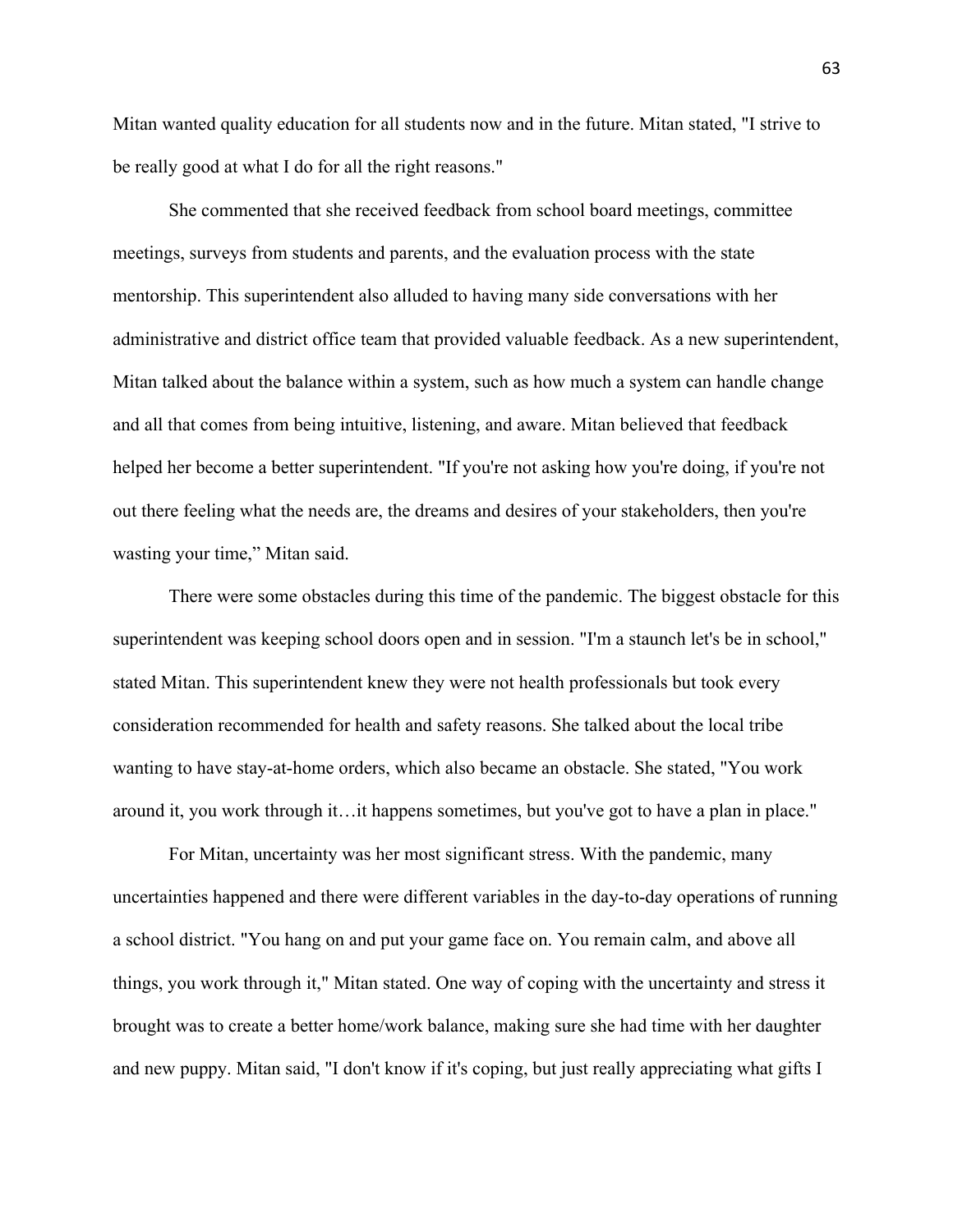have and separating the work stress from not letting it flow into my personal life... I'm really big on quality of life."

pandemic." Mitan used the term "human-oriented" when I asked her how her Indigenous culture had impacted her leadership. "I really don't put a lot on people's backgrounds or their cultures; I appreciate and respect them," she said. She grew up both on and off the reservation and was fortunate to travel around the United States. Through this experience, she gained an appreciation of different types of people, cultures, and the qualities from the other parts of our country. Mitan stated, "When it comes to my culture in particular, I think the only thing that I could say in relation to the pandemic would be having respect or knowing how to work within and around the tribal perspective when it came to running the school, public health, and politics throughout the

Mitan would like to leave a legacy of a significant transformation within this school district. She would love to see this district run with efficiency and see resiliency in her staff, students, families, and the community. She would like to be able to say, "Look how far we have come and look how better we are for it. We had to be flexible when it wasn't comfortable being flexible." She would like to make it a common practice in her district to turn the uncertain situation into strengths. Part of building those strengths would be growing future teacher leaders and having both experienced teachers come into leadership roles as well as the less experienced. Mitan stated, those "who [have] been trained in how to be more innovative with technology…that has opened up a huge door for our younger teachers' leadership to really dig in and shine…to have a voice at the table."

Mitan's goal was to have a Blue Ribbon school one day. She believed that quality teaching was what will turn her school district around. Mitan is a hometown girl that has come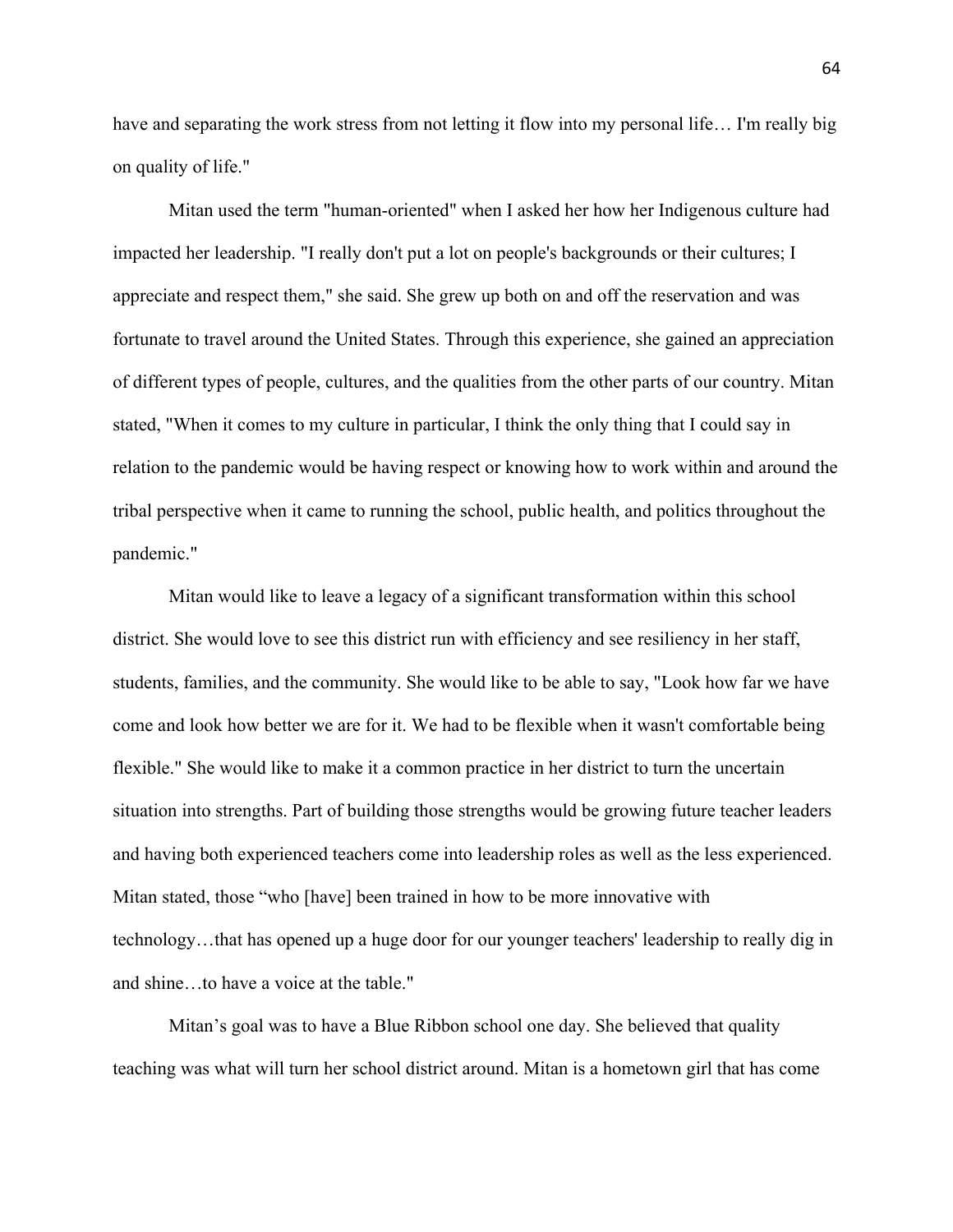full circle and believed she was ready to give back to her community through her capacity as a school leader.

# **Findings**

This multiple case study research generated data from both interviews and journal prompts. The information from interviews and journal entries led to the case descriptions and provided data for analysis. Through the data from these interviews and journal entries, I got a sense of the self-efficacy beliefs of these Native American women superintendents and how these beliefs played a role in how they approached leading through the Covid 19 pandemic.

 study's self-efficacy and Indigenous culture themes: *Past Experiences, Modeling*,  different sections corresponding with the five research questions. The *Emotional States* theme The data analysis provided evidence of the following five categories which are the *Feedback/Encouragement from Trusted Sources, Emotional State, and Indigenous Culture*. Table 1 provides an overview of how many times a theme was identified in each of the five and *Feedback or Encouragement from Trusted Sources* theme were coded at the highest frequency. The *Modeling from Others* theme was at the lowest frequency with all three participants.

# **Table 1**

| Native<br>American<br>Women<br>Superintendents | Past<br>Experiences | Modeling<br>from Others | Feedback or<br>Encouragement<br>from Trusted<br>Sources | Emotional<br><b>States</b> | Indigenous<br>Culture<br>Impact |
|------------------------------------------------|---------------------|-------------------------|---------------------------------------------------------|----------------------------|---------------------------------|
| Mitan                                          | 26 Times            | 3 Times                 | 24 Times                                                | 54 Times                   | 10 Times                        |
| Winona                                         | 13 Times            | 14 Times                | 41 Times                                                | 58 Times                   | 30 Times                        |
| Cunwe                                          | 15 Times            | 2 Times                 | 19 Times                                                | 39 Times                   | 15 Times                        |
| Average                                        | 18 Times            | 6.3 Times               | 28 Times                                                | 50 Times                   | 18.3 Times                      |

#### *Coding by Self-efficacy Framework*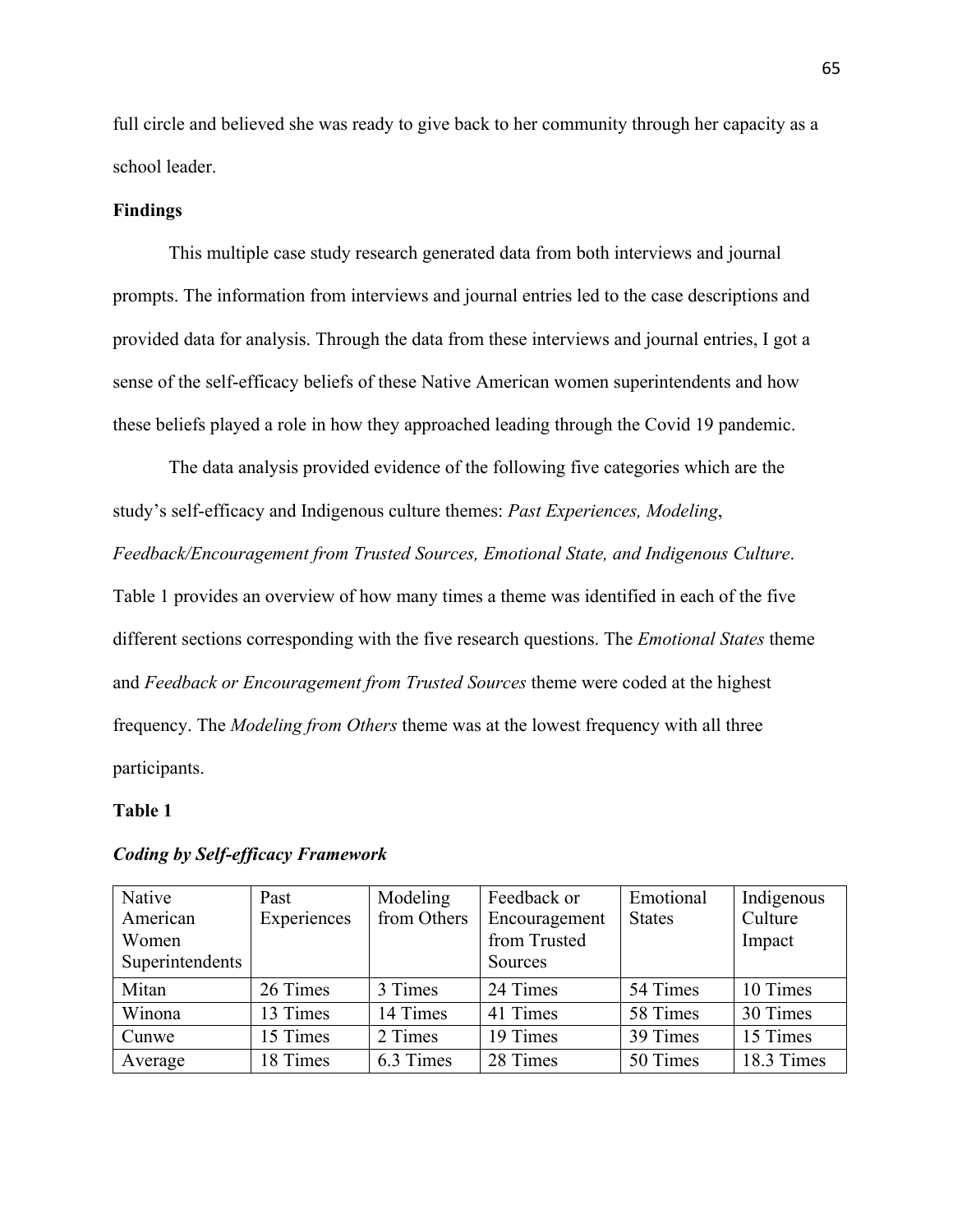Table 2 shows how the Native American women superintendents rated their confidence levels for each of the five journal prompts with the rating scale of 1 - "I cannot", to 10 - "I can". Prompt 3 was, "I was confident in my ability to keep our district's vision during the Covid 19 pandemic." Mitan, with two years of experience, had rated 8's for each prompt. Winona and Cunwe, with ten or more years of experience, rated the different prompts from 3 up to 10. All three participants had the highest ratings with Prompt 4 and 5, which was, "As a leader, my Native American culture has influenced my leadership role during the pandemic;" and "As a leader, I can affirm my beliefs and values through my actions during Covid 19 pandemic." Mitan rated all her journal prompts as 8 with only two years of superintendent experience.

# **Table 2**

| Participant          | Mitan | Winona | Cunwe | <b>Average Score</b> |
|----------------------|-------|--------|-------|----------------------|
| 1. I knew who        | 8     | 10     | 8     | 8.6                  |
| could help me.       |       |        |       |                      |
| 2. My past           | 8     | 10     | 8     | 8.6                  |
| experiences helped   |       |        |       |                      |
| me lead.             |       |        |       |                      |
| 3.I was confident in | 8     | 6      | 3     | 5.6                  |
| my ability to lead.  |       |        |       |                      |
| 4. My actions        | 8     | 10     | 10    | 9.3                  |
| affirmed my          |       |        |       |                      |
| beliefs.             |       |        |       |                      |
| 5. My Native         | 8     | 10     | 10    | 9.3                  |
| American culture     |       |        |       |                      |
| influenced my        |       |        |       |                      |
| leadership.          |       |        |       |                      |

### *Self-efficacy Journal Prompt Ratings*

Table 3 shows the sequence of the coding from the main topics of Leadership Self-Efficacy and Indigenous Culture to the next level of the next level of themes that emerged from the data and then the lowest level includes the subthemes. The table shows the relationships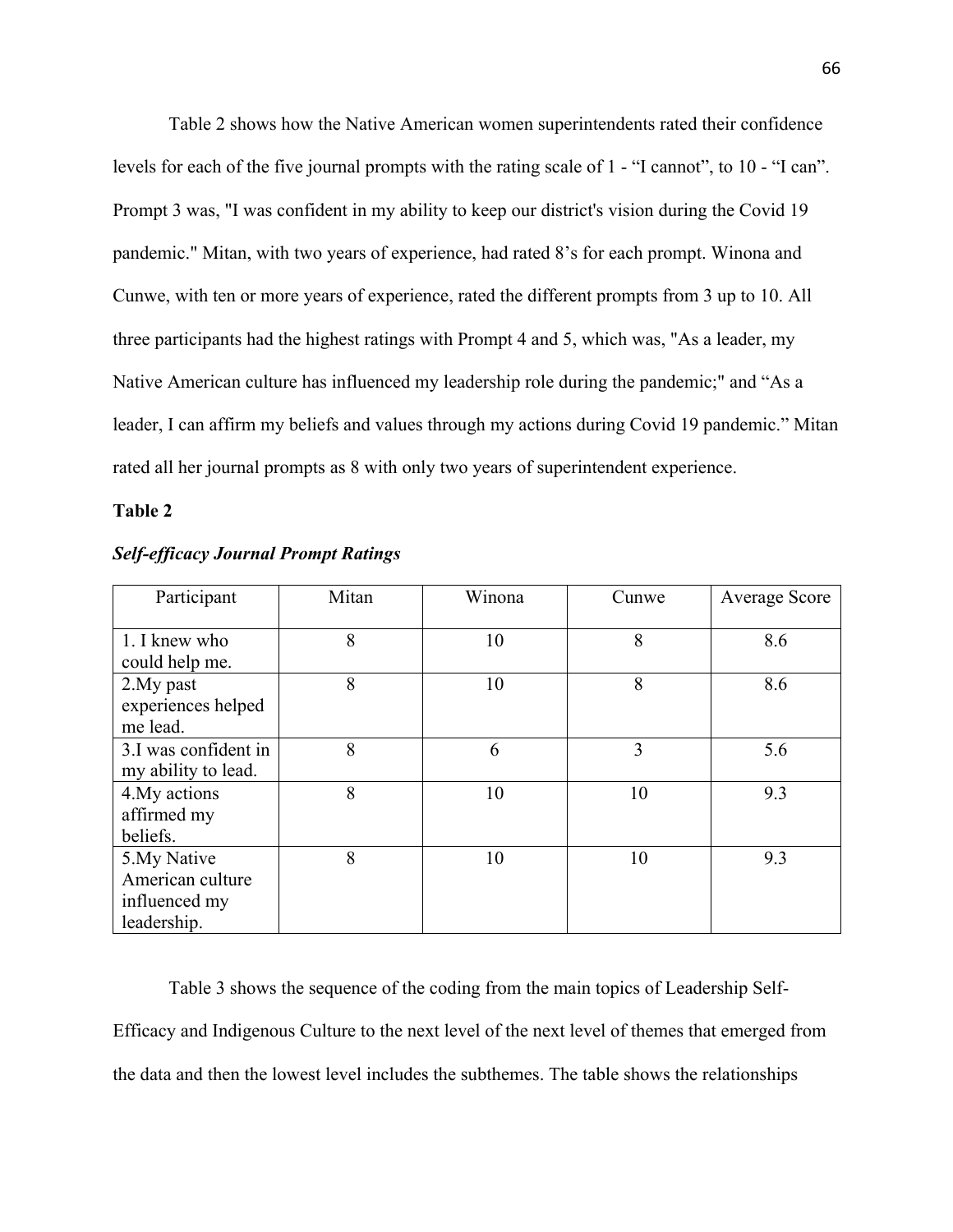between Bandura's theory, the themes, and the subthemes. The self-efficacy subthemes

frequented at the highest rate in the research were: *Overcome, Collaboration, She Was There to* 

*Help, It's Just Another Day as a Superintendent, and Taking Care of my Tiospaye.* 

# **Table 3**

# *The Sequencing of Coding*

| Themes                                                                                        | Past               | Modeling          | Emotional        | Feedback from   | Indigenous     |  |
|-----------------------------------------------------------------------------------------------|--------------------|-------------------|------------------|-----------------|----------------|--|
|                                                                                               | Experiences        | from              | <b>States</b>    | Trusted         | Culture's      |  |
|                                                                                               |                    | Others            |                  | Sources         | Impact         |  |
| Sub Themes                                                                                    | *It's Just         | $*Top-$           | *Overcome        | *Collaboration  | *Resilience    |  |
|                                                                                               | <b>Another Day</b> | notch             |                  |                 | and            |  |
|                                                                                               | as a               | <b>Structures</b> | *Servant         | *Feels Like     | Perseverance   |  |
|                                                                                               | Superintendent     | and               | Leadership       | it's Validation |                |  |
|                                                                                               |                    | Resources         |                  |                 | <i>*Taking</i> |  |
|                                                                                               | *Resourceful       |                   | * Faith and      | * Well-         | Care of My     |  |
|                                                                                               | and Resilient      | *She Was          | Confidence       | Seasoned        | Tiospaye       |  |
|                                                                                               |                    | There to          | in $My$          | Professional    |                |  |
|                                                                                               | *Human             | Help Me           | <b>Abilities</b> |                 |                |  |
|                                                                                               | Oriented           |                   | and My           | * Resourceful   |                |  |
|                                                                                               |                    |                   | Teams            | and Resilient   |                |  |
|                                                                                               |                    |                   |                  |                 |                |  |
|                                                                                               |                    |                   |                  | * We Got        |                |  |
|                                                                                               |                    |                   |                  | Things Done     |                |  |
|                                                                                               |                    |                   |                  |                 |                |  |
|                                                                                               |                    |                   |                  |                 |                |  |
| Self-efficacy can be particularly salient in a crisis as a person's overall estimate of their |                    |                   |                  |                 |                |  |

ability to achieve requisite performance in achievement situations (Ross & Gray, 2006). Bandura (1997) found that self-efficacy influenced several forms of performance, such as decisionmaking, organizational functioning, and stress tolerance.

# **Theme 1: Past/Prior Experiences**

Superintendents in the study relied on prior performance experiences during the Covid 19 pandemic. The *Past/Prior Experiences* theme was identified 54 times among the three participants. The information from data found that past experiences helped these participants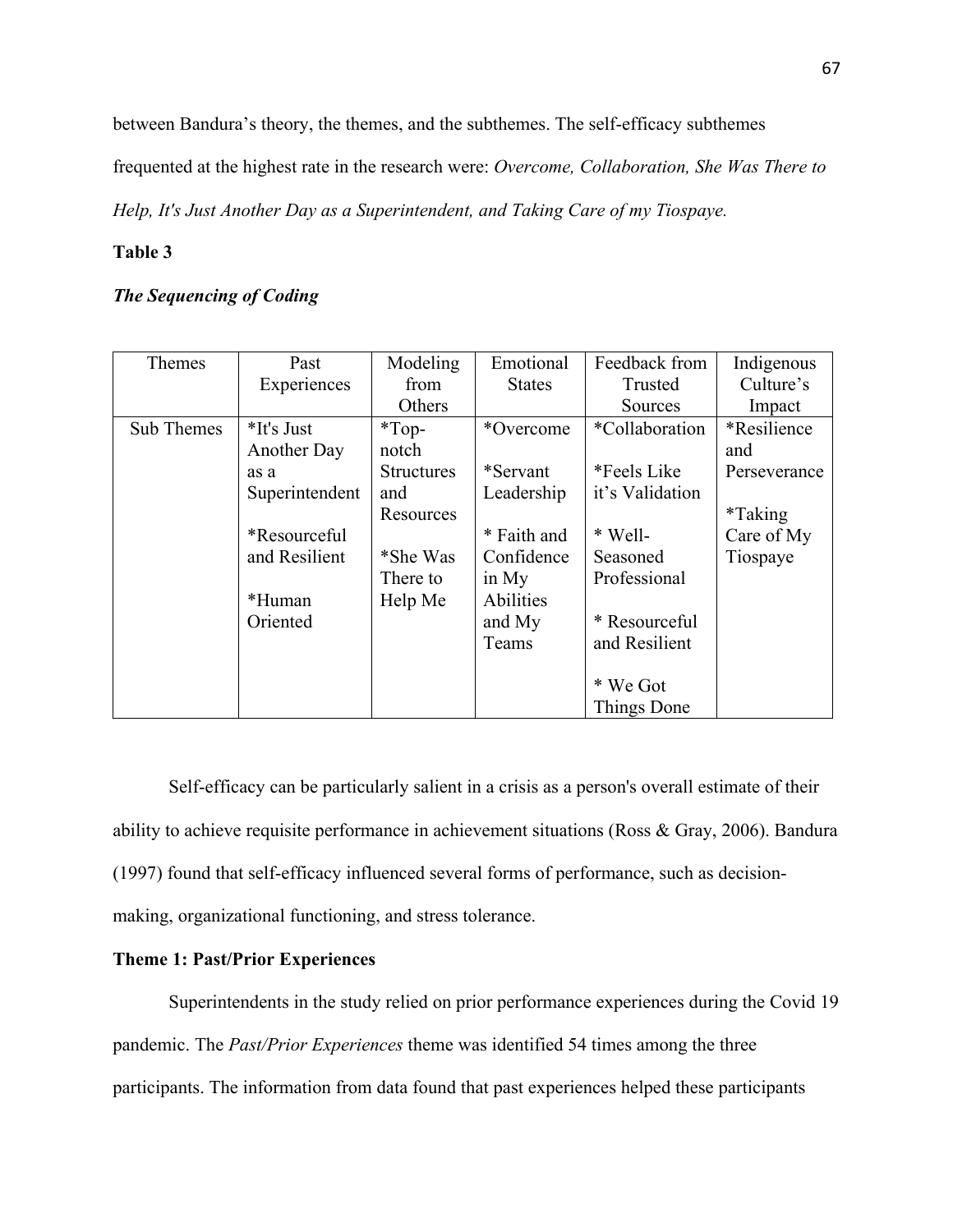build their confidence. The subthemes under *Past/Prior Experiences* that all participants shared  *Oriented. It's Just Another Day as a Superintendent* subtheme was identified 26 times, more than were: *It's Just Another Day as a Superintendent*, *Resourceful and Resilient,* and *Human*  the other two subthemes. The information from the data found that women superintendent's past experiences helped build their confidence for leading through the pandemic.

### *It's Just Another Day as a Superintendent*

 because you've already used to change" All three participants had prior experiences that helped them lead through the Covid 19 pandemic. Mitan stated, "These prior working experiences provided me with the confidence, tools, and resourcefulness to be as successful as possible, no matter the parameters provided throughout the pandemic." "I think what helped me, really helped me, was having that foundation of being a classroom teacher, and understanding the frustrations that our teachers were facing with the pandemic." Cunwe explained, "In the superintendency, every day is different, so that helps you when you have something like the pandemic, or anything like that

# *Resourceful and Resilient*

All three participants believed their prior experiences built their confidence to lead during the Covid 19 pandemic. Mitan stated, "Instead of focusing on what I can't control, you've got to focus on how do I make this work…that was something that I learned from most of my experiences." Winona said, "I have been an administrator for 10 years, and by then I had 20 years of teaching under my belt, so my confidence level in myself and my staff was in a good place." Cunwe said, "The toughest thing, no matter if it's the pandemic or not, is the political realm of leadership in general." Cunwe mentioned that she had worked with some school boards that "had her back," and some that were not as supportive. Her experiences working with both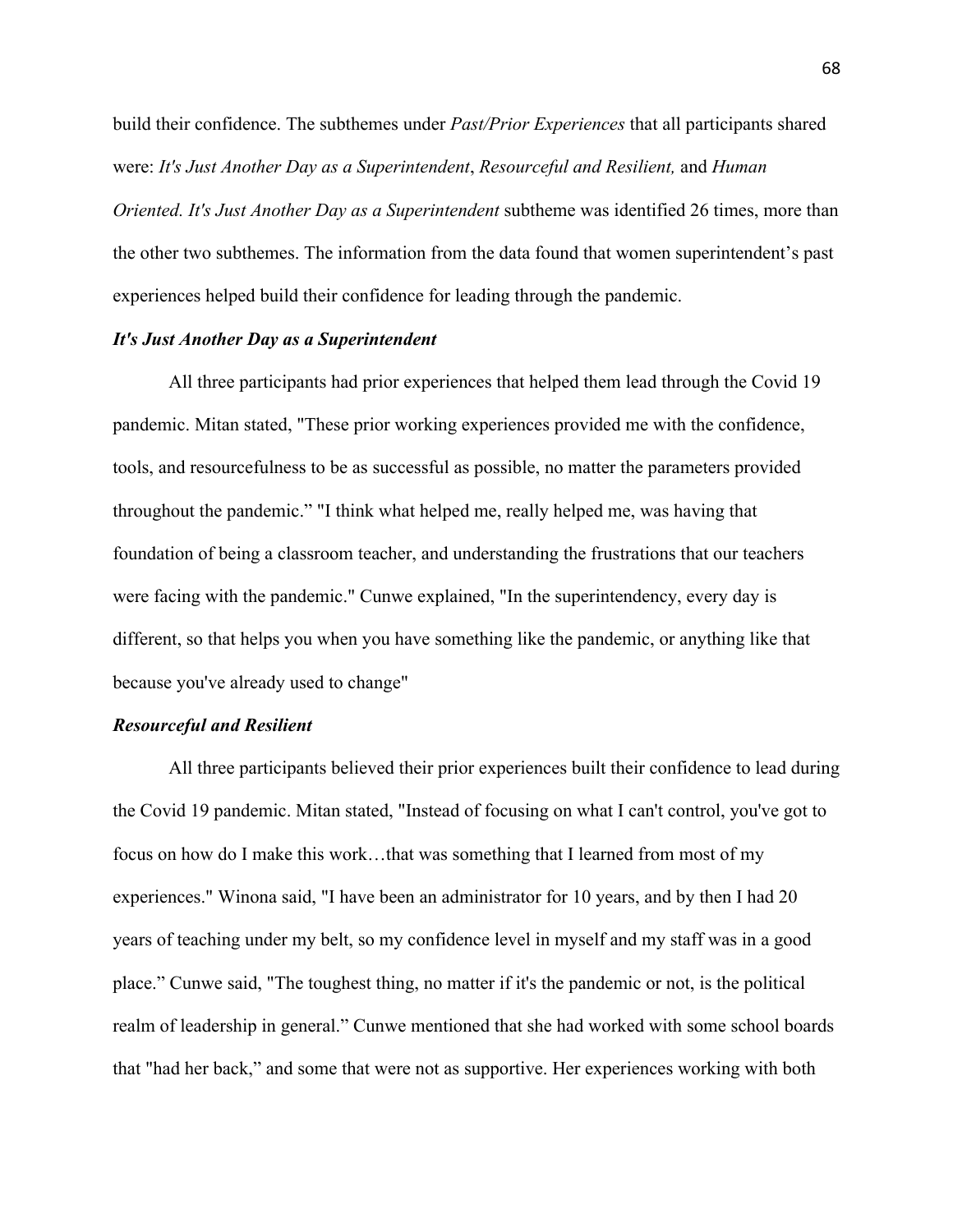kinds of school boards helped her move forward through the pandemic when the political realm got heated.

# *Human Oriented*

 people, different cultures…an experience I hold really close to my heart and rely on and pull be treated with respect." All three participants had past experiences that helped them build deeper relationships with staff and students during the Covid 19 pandemic. Mitan stated, "I was fortunate enough to spend my twenties traveling the United States…gaining an appreciation of different types of from those learnings every day." Winona said, "I was a classroom teacher for 20 years…I was the teacher of the year and knowing that I have all that under my belt, telling teachers, it's important for you to have a relationship with your students." Cunwe stated, "I guess that wasn't really an accomplishment, but it helped our district move forward, to where people were going to

#### **Theme 2: Modeling from Others**

 *Others* that all participants shared are: *Top-Notch Structures and Resources* and *She Was There*  Superintendents in this study emulated from the modeling of others during a crisis such as the Covid 19 pandemic. Bandura (1997) stated that vicarious experiences are when an individual observes another successfully perform a given task. The *Modeling from Others theme*  was identified 19 times among the three participants. The subthemes under *Modeling from to Help Me. Modeling from Others* theme was the least identified section in the study. *She Was There to Help* subtheme was identified 15 times. All three participants found a person or a small team they watched, learned, and modeled after during the pandemic.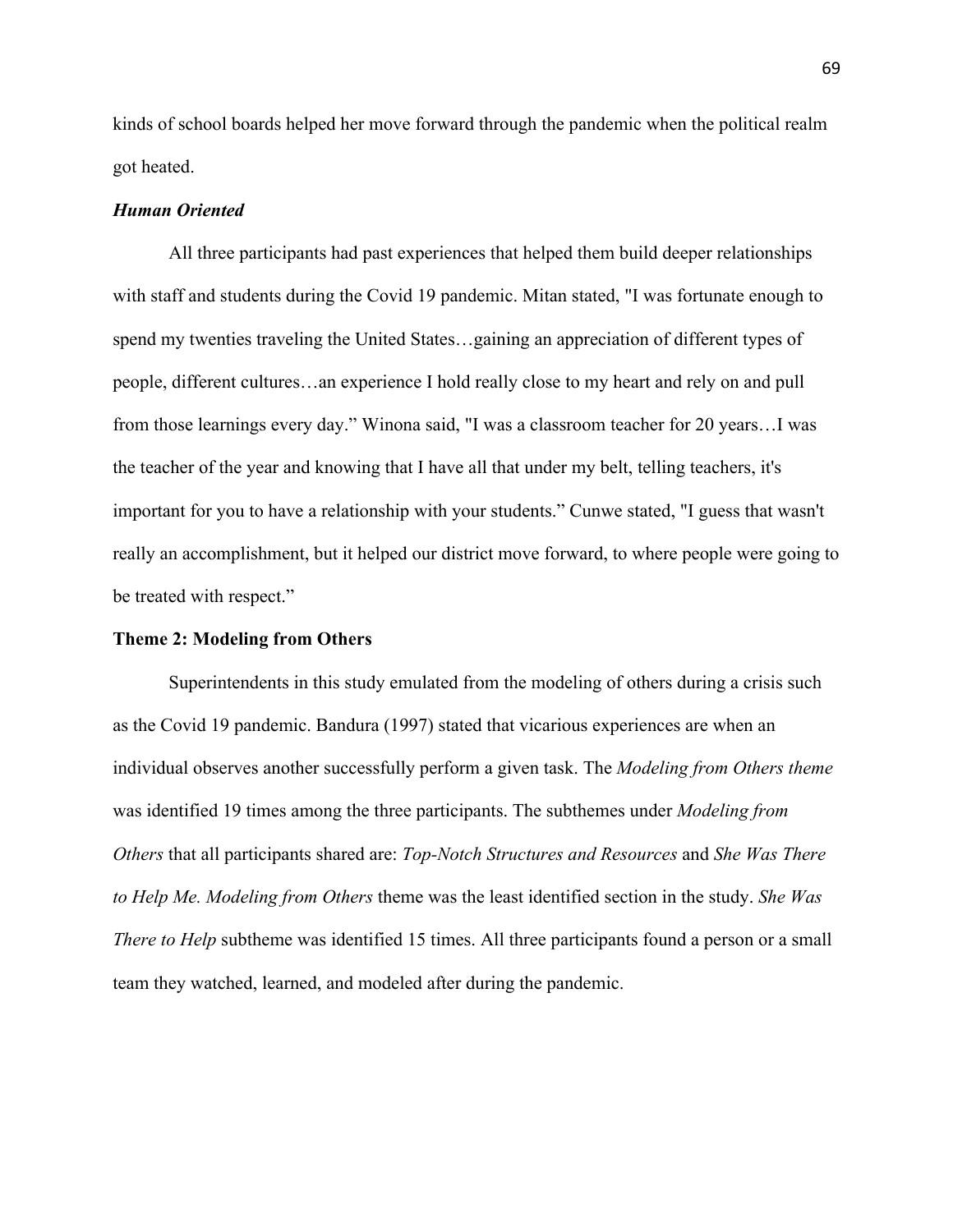# *Top-Notch Structures and Resources*

The three participants received mentoring from either an organization, a department, or a program during the Covid 19 pandemic. Mitan commented, "I think the state department has provided for schools, they have a top-notch department…they provided high quality …structure for the school district." Winona stated, "I belong to the educational leaders' association." Winona told how this organization of leaders was supportive of her during the pandemic. Cunwe said, "They had provided us suggestions." She was talking about the state department guidance during the Covid 19 pandemic.

#### *She Was There to Help Me*

All three participants looked for guidance from either a mentor, a trusted person, or a small group of people during the Covid 19 pandemic. Winona told about the director of a School Leaders Organization who supported her during the pandemic. She said, "Mandates were coming down from the state, you know, and so much paperwork that we had to submit…so she was very helpful with that." Cunwe spoke, "You have to reach out and have people help you." This superintendent, after reflecting on what she learned from leading through a pandemic, said she needed to have people help guide her through a time when everyone was in the same boat. It was an all-new experience for everyone. Mitan stated, "I worked under the direction of a seasoned and experienced superintendent, in addition to working closely with a network of colleagues, and the state department."

# **Theme 3: Emotional State**

 Covid 19 pandemic. Emotional state is how the person is feeling mentally, and if they can be Native American women superintendents described their emotional states during the successful or not. Emotional state is the intensity of a significant emotional reaction and how the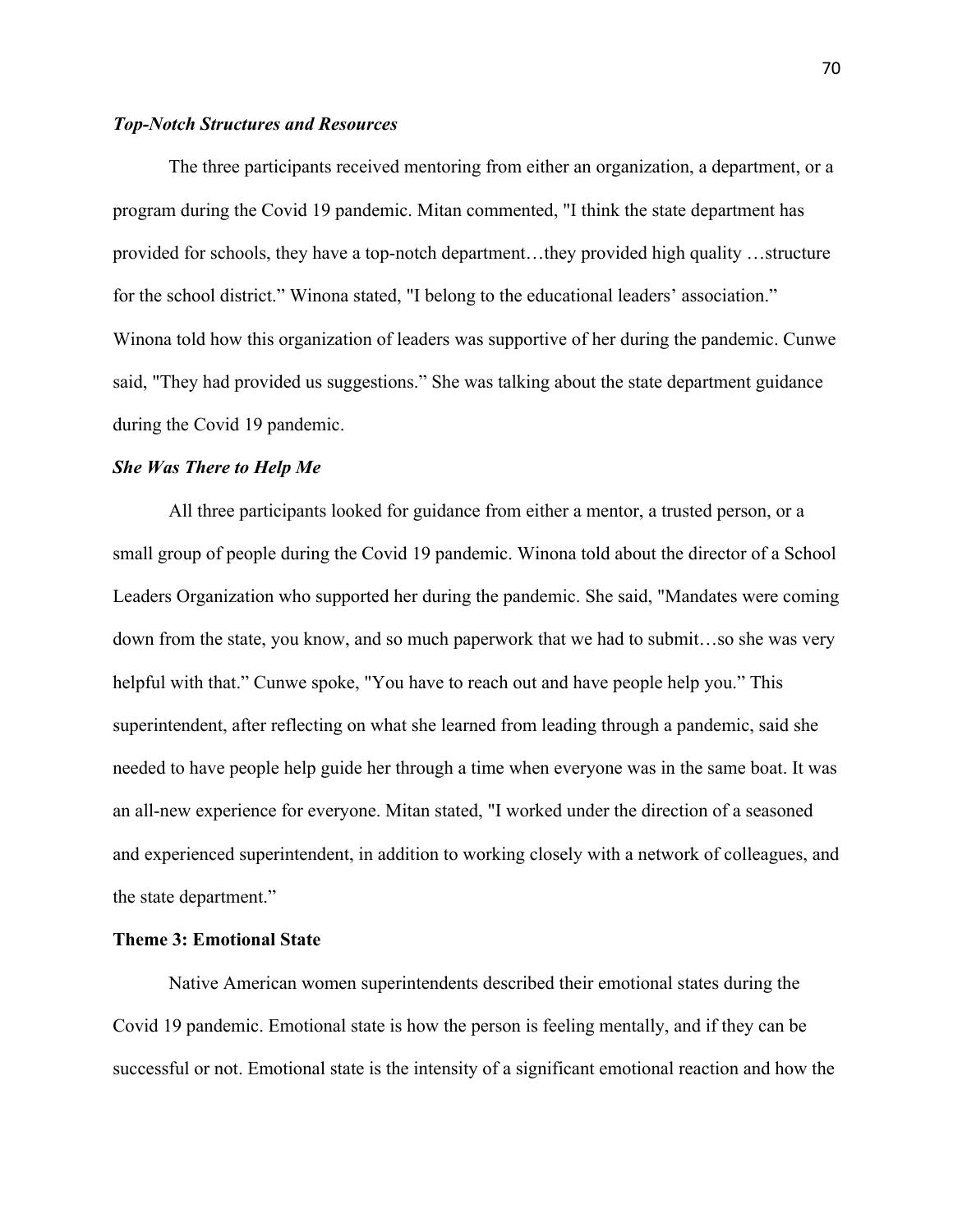151 times among the three participants. The subthemes under *Emotional State are: Overcome, Servant Leadership, Faith and Confidence in My Abilities,* and *My Team.*  emotion is perceived and interpreted (Bandura,1997). The *Emotional States* theme as identified

 The *Emotional State* theme was the most frequent of all themes *with the Overcome*  subtheme identified 77 times. All three participants came up against obstacles but mentally chose to move forward. All three participants used their leadership to serve staff and students by keeping them safe, educating, and finding financial support for staff. All three participants received feedback from staff that gave them a feeling of validation as a superintendent.

# *Overcome*

All three participants struggled against obstacles but mentally moved their district through the Covid 19 pandemic. "The biggest stressor would have been uncertainty… you're faced with an uncertain situation, and you've got an uncertain variable that is thrust at you on a day-to-day basis…you put on your game face and remain calm and work through it," stated Mitan. Cunwe said, "So an obstacle, of course, is, I guess, the threat of losing their family members…so they were scared…they were scared to come to work…the obstacle was the fear factor… but we still provided services for our kids." "Trying to maneuver through all those changes and then trying to get them into your policy, that was a huge stressor…I think what helped was a collaboration with my local administrative and statewide team," stated Winona.

# *Servant Leadership*

All three participants used their leadership to serve their staff and students during the Covid 19 pandemic. "I think safety was the first and foremost stress, making sure any decision we made wasn't going to be a detriment to somebody's health or safety…however, our belief of keeping the main thing is a guiding factor in decisions as well," stated Winona. Her priority was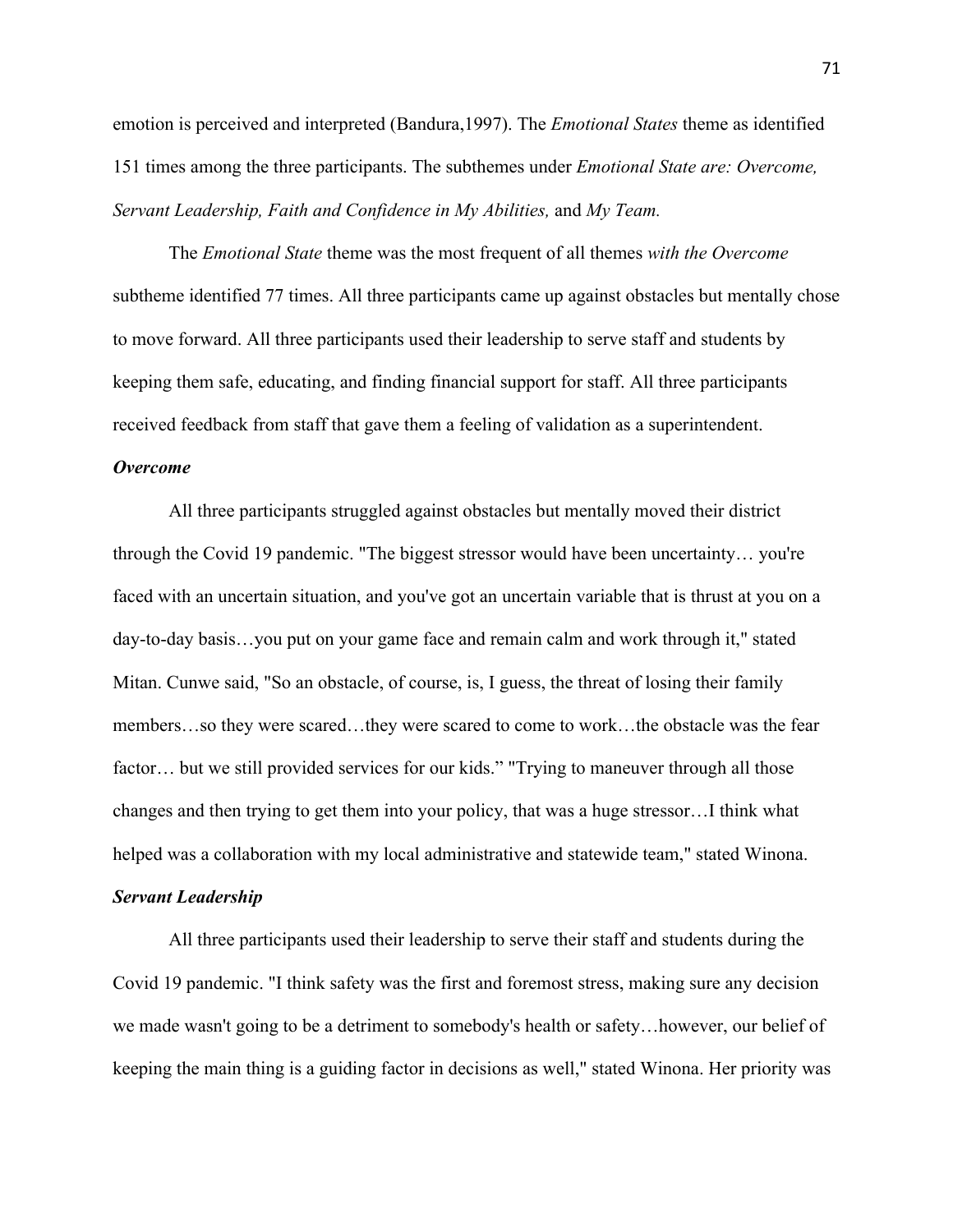really what it's been all about." educating students to the best of her ability. Cunwe said, "We had more empathy towards any staff that has those issues [sick with Covid] we had hazard pay, we did a lot of bonus pay…we did a lot for our staff to help them through." Mitan said, "If I can build up the capacity of others, then that is the greatest thing you can do as a leader…you know, through this pandemic, that's

# *Faith and Confidence in My Abilities and My Team*

you know, feel like they have a leader they can trust and depend on to me, that's worth a lot." All three superintendents' staff members gave feedback that helped them feel validated in their position during the Covid 19 pandemic. Cunwe stated," Our staff appreciated how we provided that leadership during the pandemic." Winona said, "I think just knowing that the staff, Mitan said, "Getting cards from teachers... people come into my office, thanking me... it's just completely unsolicited, and gosh, it's kind of one of the best things ever."

# **Theme 4: Feedback/Encouragement from Trusted Sources**

 participants. The subthemes for this theme were: *Collaboration, Feels Like It's Validation, Well-*Superintendents in this study were given feedback and encouragement from trusted sources during a crisis such as the Covid 19 pandemic. Verbal persuasion or feedback is the source of efficacy information by which an individual believes they can complete tasks in a specific domain through verbal suggestions (Bandura, 1977, 1997). The theme of *Feedback/Encouragement from Trusted Sources* was identified 84 times among the three *Seasoned Professional, Resourceful and Resilient,* and *We Got Things Done.* 

 was identified 22 times which took second place in this section. *Feedback/Encouragement from Collaboration* subtheme was identified 24 times. *Well-Seasoned Professional* subtheme *Others* theme placed top second in the highest frequency of themes. All three participants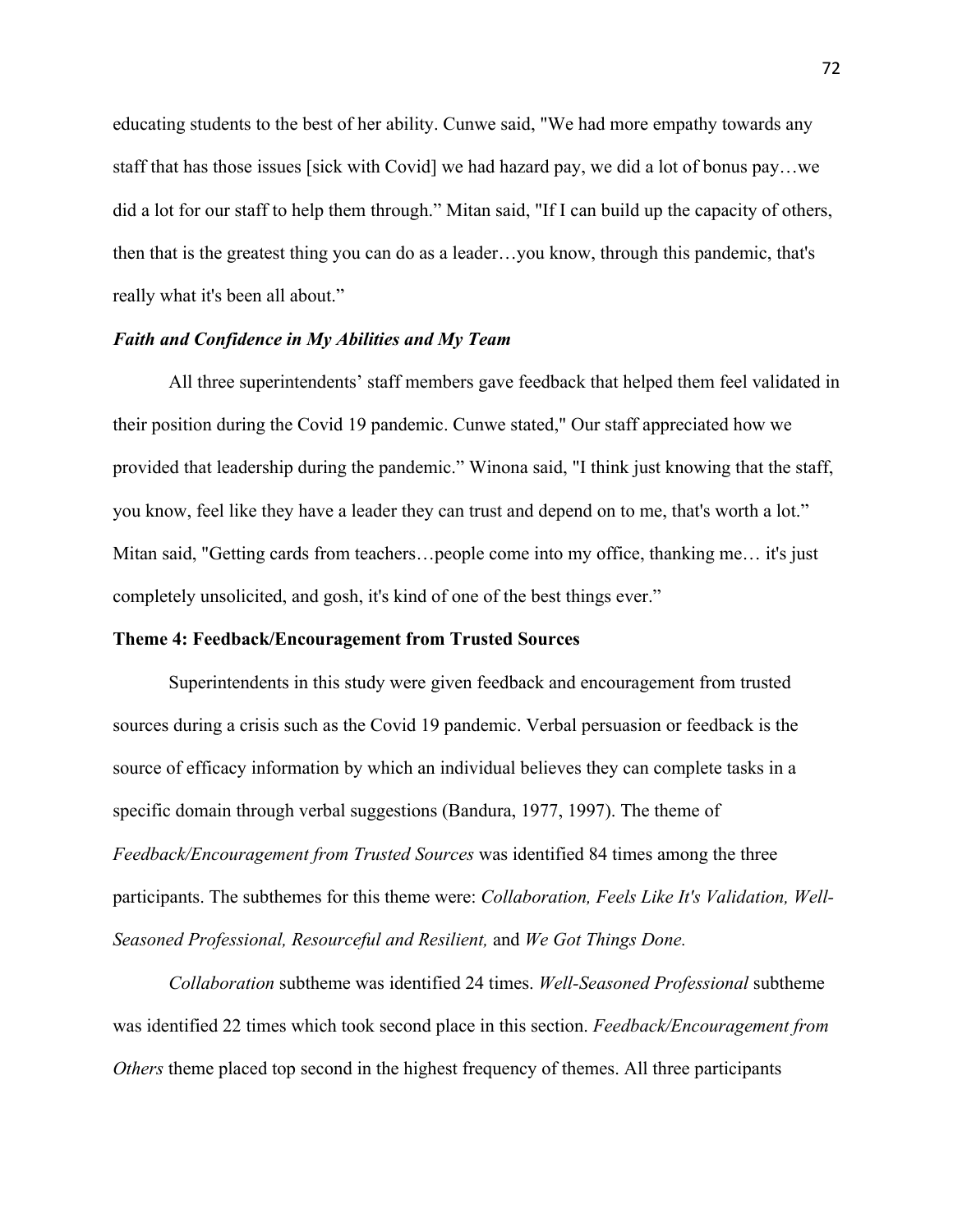feedback from the school board and school community and continued to move forward. All three received feedback from outside entities, and all three participants received feedback from either staff, parents, school board, or community. All three participants received feedback from professional individuals outside their school districts. All three participants received challenging participants received feedback from a variety of people about their leadership.

# *Collaboration*

All three participants received valuable feedback from outside entities during the Covid 19 pandemic. "The state department had scenarios that they provided for us, and we used the tribal resources they put out," Cunwe stated. Mitan said, "I think the state department had provided resources for schools… high-quality structure and resources for the school district." "More guidance from the state department was a guiding force through the remainder of 2021 and now this year," stated Winona.

# *Feels Like It's Validation*

 you're doing great." All three participants received feedback and encouragement from staff, parents, school board, or community during the Covid 19 pandemic. Cunwe commented, "You can never please everyone, but there is a lot of parents out there that thanked me for the safety offered, our staff for being appreciative of how we provided that leadership" (12:59). Winona stated, "I've received feedback from my staff as well as my board now, and it validates…I know I'm working hard, and I know what I'm doing, but it really helps to have others recognize that as well." Winona went on to say, "I think what, for me, what validates that even more, or what holds more weight is hearing that feedback from staff." Mitan said, "I've got a wall of thank you cards, and I get people coming into my office, thanking me for bringing a breath of fresh air, you know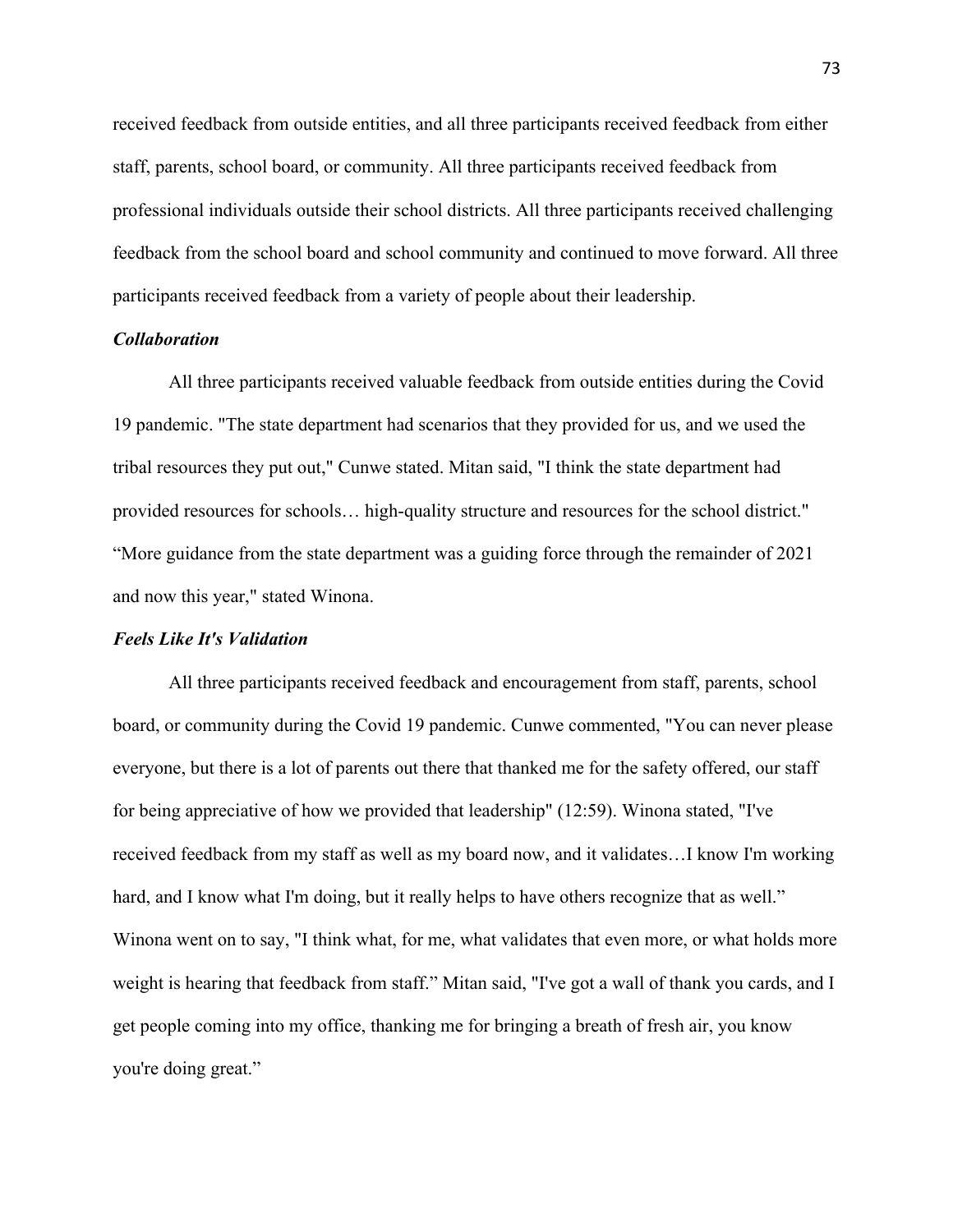# *Well-Seasoned Professional*

All three participants received feedback from professional individuals outside their school districts during the Covid 19 pandemic. Mitan said, "I jumped at the opportunity to join a mentorship program…I relied on mentorship with seeking out resources…I relied on mentorship opportunities and mentors in the field." Cunwe stated, "You can't be an island to yourself; you have to reach out and have people help you." "I liked the fact that she did weekly calls so we could say, I need help on this, and not to be afraid to ask for help, because, like I said, everybody's in the same boat," mentioned Winona.

# *Resourceful and Resilient*

All three participants received feedback from their school board or community, but they kept moving forward during the Covid 19 pandemic. Winona stated, "I tried to convey that to my board, and they just did not see…it was really extremely hard." Winona was talking here about how her school board would not hire the principal position, and she was left doing both superintendent and principal jobs. "When it comes to what a system can handle, or what the system can bear, being intuitive in practice and listening is a super strength," Mitan said. She talked about knowing the balance with people in how much change they can handle and when she needs to back off. Cunwe stated, "We did a survey before school started, and we knew which direction we were going to go, but the board was adamant that we did not have school and that we do remote." She talked about the parents being ready to send their kids back to school, but the school board did not allow that, so she had to change direction with her staff to prepare for remote schooling.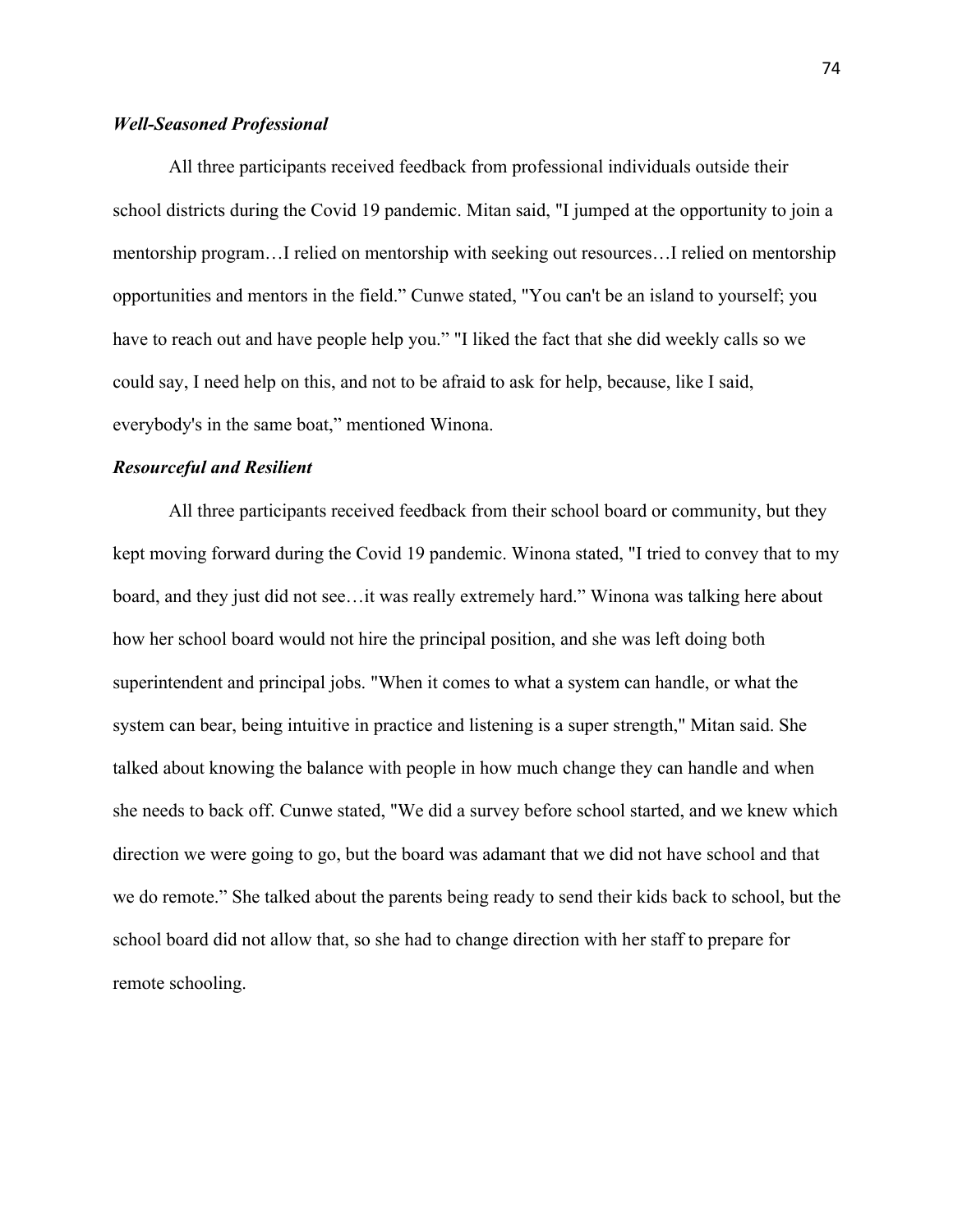# *We Got Things Done*

All three participants received feedback either from the school board, staff, students, parents, or community on how these superintendents did their job during the Covid 19 pandemic. Winona commented, "My beliefs and values are affirmed daily due to strong relationship building with staff and the school board." Cunwe stated, "Most of the board was really kind of proud of the things that we got done during Covid…parents and students were thankful for the things we could provide." Mitan mentioned, "You really have to have a rapport with the community." This superintendent talked about the different views from her community if school should be closed or open.

# **Theme 5: Indigenous Culture's Impact**

 decision-making during the Covid 19 pandemic. Indigenous culture's impact is the knowledge perceptions that informed their priorities, decision-making, and leadership. *Indigenous Culture's Impact* theme was identified 55 times among the three participants. The subthemes under the *Indigenous Culture's Impact* theme are: *Taking Care of My Tiospaye* subtheme and *Resilience and Perseverance* subtheme*. Taking Care of My Tiospaye* subtheme was identified 42 times. All pandemic. All three participants also felt a need to help build resiliency in their staff and The Indigenous culture and beliefs of these superintendents played a part in their and understanding these Native American women have of their personal histories, attitudes, and three participants believed they needed to care for their staff and students during the Covid 19 students.

# *Taking Care of My Tiospaye*

All three participants believed they needed to care for their staff, students, and families during the Covid 19 pandemic. Mitan said, "If I can build up the capacity of others, then that is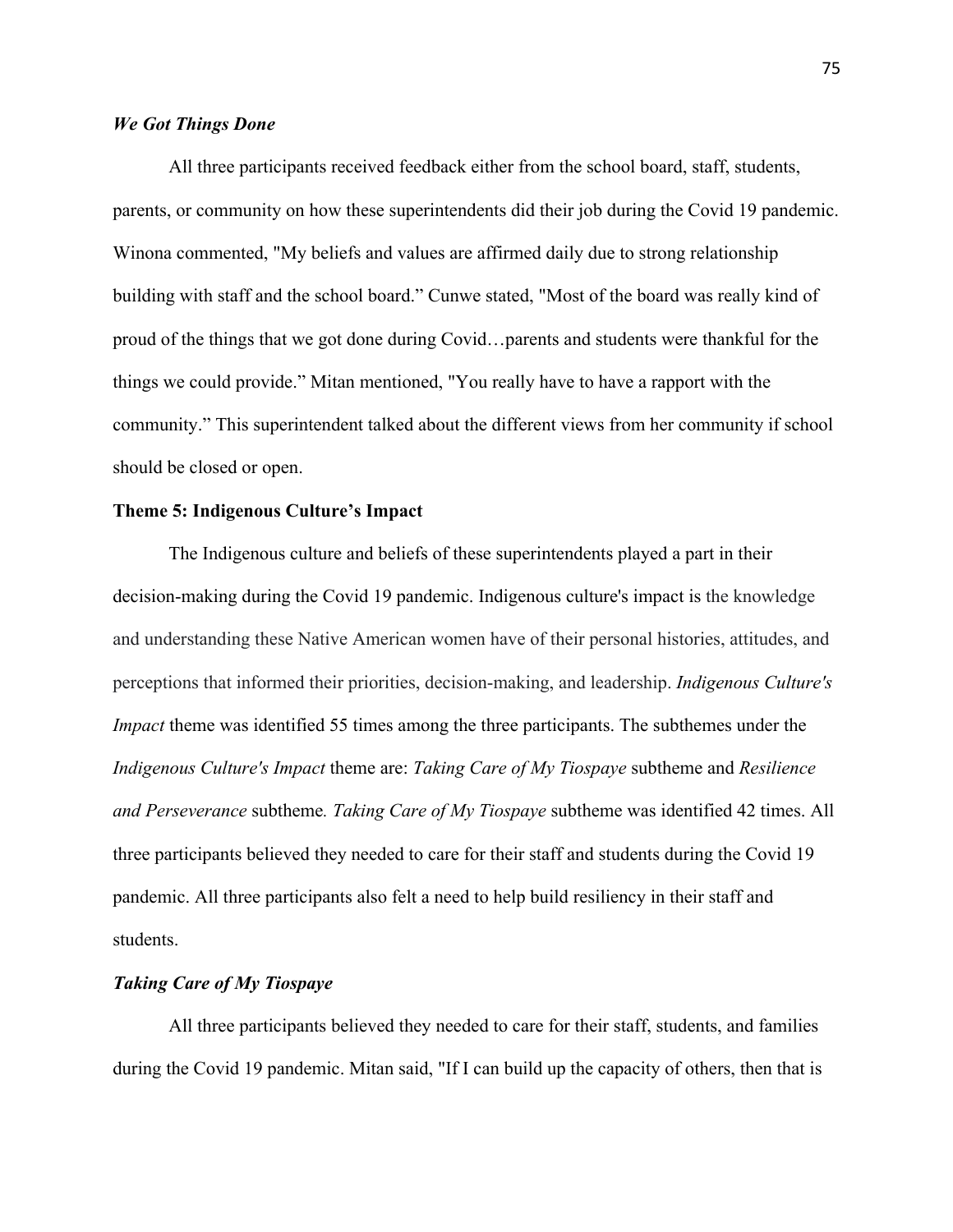need to be successful in life." the greatest thing you can do as a leader, you know, through this pandemic, that is what it has been all about." Winona stated, "You know, that is part of your belief, looking out for your people, your tiospaye, making sure everyone is taken care of." Cunwe said, "I guess my legacy is that I care about the kids…I want to do everything I can to ensure that we provide all that they

# *Resiliency and Perseverance*

All three participants believed they could build resiliency in their staff and students by what they bring to the position of superintendent. Winona stated, "My Native American culture has and continues to influence my leadership role as the superintendent of this district with strong familial connections and relationships which are vital to my leadership." This participant was a firm believer in relationships that build people up, and that is what she believed she brought to the position. Mitan said, "Seeing that a notable transformation within the system, that goes down to the efficiency of how things are run to the resiliency of our staff and our students and our families or community." This superintendent also added, "To provide a model which others can aspire to within my community." Cunwe mentioned, "I'm a strong proponent in our Native American culture, and our district has made huge strides in ensuring that our language, history, and culture are utilized across the district." She went on to say, "During the pandemic, I continued to advocate for our Native children and want them all to develop that self-identity."

### **Conclusion**

 American women's superintendent's leadership. The findings of this study suggests that all three participants altered their thinking to overcome their obstacles and challenges and felt validated My findings indicate that self-efficacy and Indigenous culture plays a part in these Native after receiving positive feedback from staff and the school board. These three women found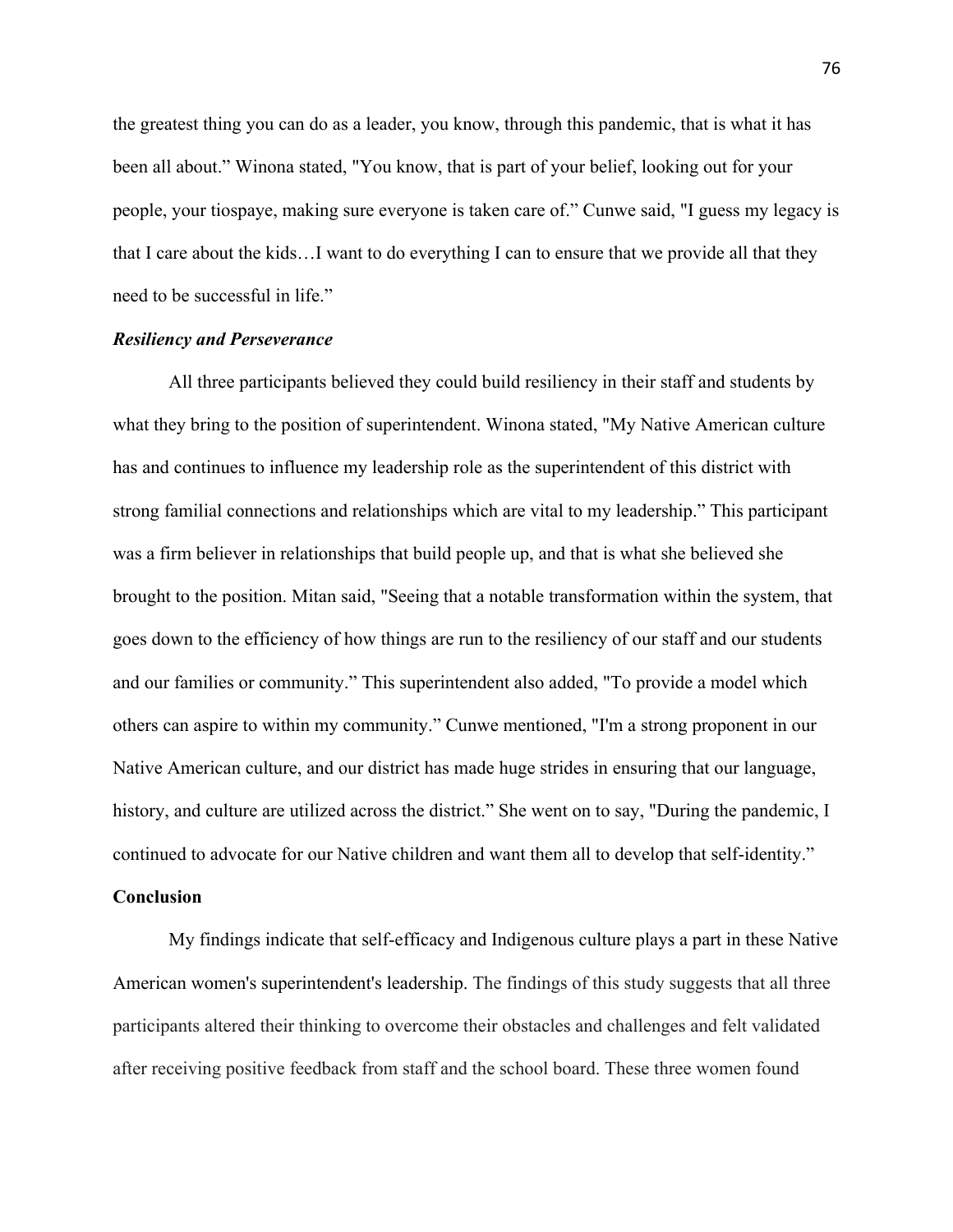success from their previous experiences and were able to feel confident in their leadership roles. It was found that these three women did not have single mentor figure but gathered information from many people and many sources through the Covid 19 pandemic. The Indigenous culture of these women prompted them to take care of and build the resiliency of their school community. I assert that this multiple case study provided essential insights into understanding leadership from these three Native American women's perceptions within the findings.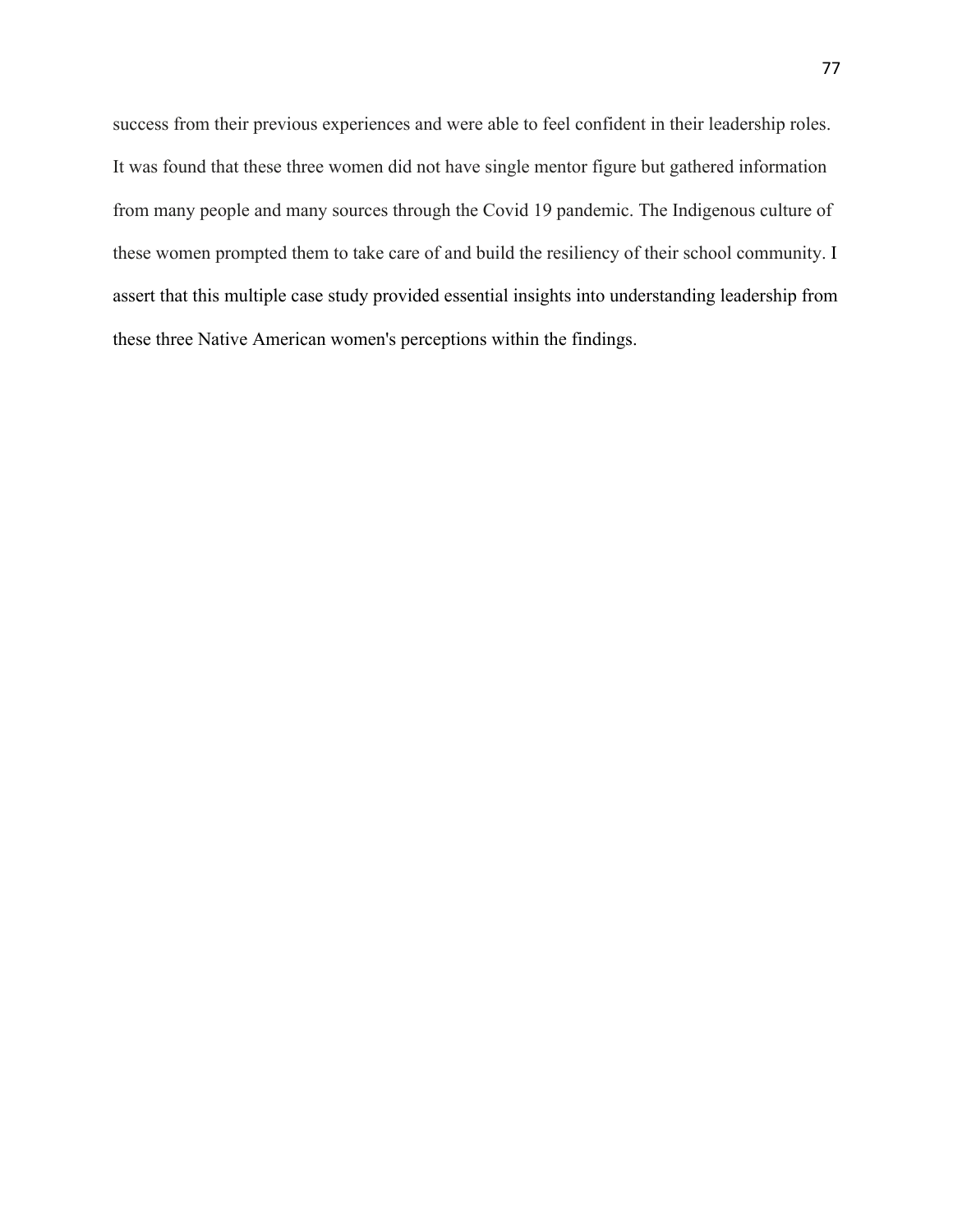# **NATIVE AMERICAN WOMEN SUPERINTENDENTS' SELF-EFFICACY BELIEFS DURING THE COVID 19 PANDEMIC**

### **ABSTRACT**

 their school districts through the Covid 19 pandemic. The qualitative research design for the at least two years of superintendent experience in public school districts during the pandemic. The findings suggest that all three participants persevered to overcome their obstacles and serve their districts. Understanding the self-efficacy beliefs of these three women shows it is a This multiple case study focused on three Native American women superintendents' selfefficacy beliefs and the impact of the Indigenous culture on their decision-making as they led study relied on data gathered from interviews and written journal responses. All participants had challenges, felt validated by positive feedback, gathered information from many sources, and relied on previous experiences to lead through the pandemic. Also, these women felt a need to time to call for social initiatives that build self-efficacy to influence the conditions that shape all superintendents' lives and those of future generations.

# **Introduction**

School leadership has faced a new challenge since the arrival of the Covid 19 pandemic, especially for Native American women superintendents who, according to Lajimodiere (2011), were already dealing with poverty, gender, and racial disparity within their school districts. Native American women superintendents became community leaders during the pandemic as they took on a caretaker role. They felt it was their duty to ensure their district community was fed and had the resources necessary to comply with the *stay-at-home* orders. As the pandemic spread across the United States, Native American women superintendents in the upper Midwest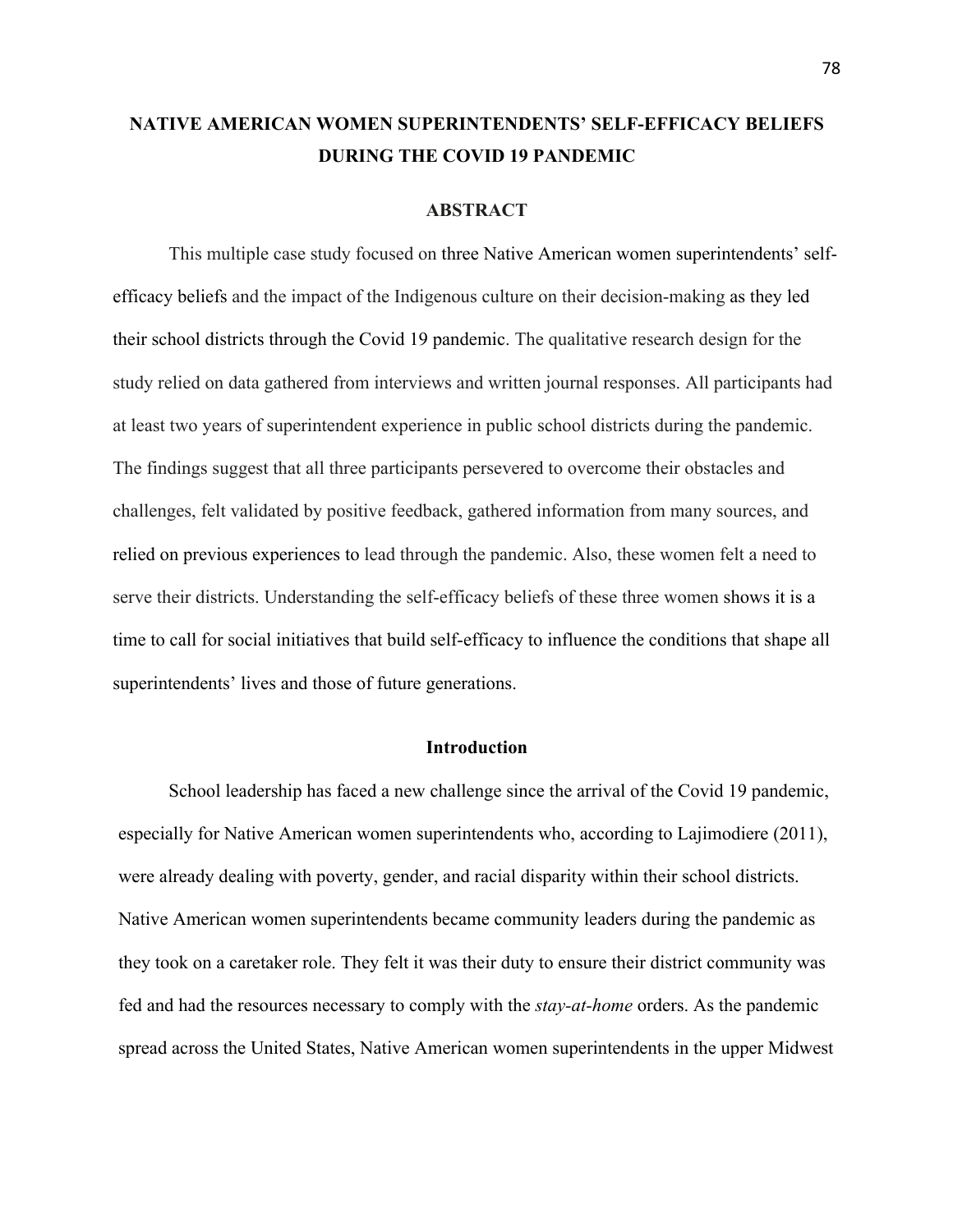faced the challenges of the pandemic alongside all the typical superintendent responsibilities (OCR, 2021).

 considerable poverty, including availability issues with food and other resources. During the In March 2020, most school buildings in the United States were closed due to the Covid 19 pandemic. Schools went from in-person instruction to remote learning. Public and private schools on Native American reservations also closed their school buildings, while some tribes closed their borders, not allowing entrance onto reservation lands. Superintendents serving in Native American public schools on or near reservations had to create safety plans for all stakeholders while developing effective ways to educate students using internet access to deliver instruction. Long before the pandemic, Native American reservations experienced areas of pandemic, food and internet access for families with students became a priority for school superintendents around the country (Kinsey et at., 2020) as schools were ordered closed, and teachers were instructed on how to deliver instruction to students remotely. Many Midwestern schools on reservation lands continued remote instruction through the 2020-2021 school year.

 expectations on school leaders. These events required more crisis management than simply circumstances for the crisis are unknown. Covid 19 put superintendents into situations that did Leadership in schools is not a position but a disposition for taking action (ICLE, 2012). The The increased challenges brought on by COVID 19 pandemic forced heightened facilitating an adequate response (Boin et al., 2017). Boin et al. (2017) claimed that leadership during a crisis requires urgent problem solving and decision making even when the reasons or not have clear-cut guidelines and procedures. However, for schools to carry on during this time, school leaders had to function with maximize efficiency and achieve organizational goals. importance of a leader becomes even more evident when a crisis hits an organization and the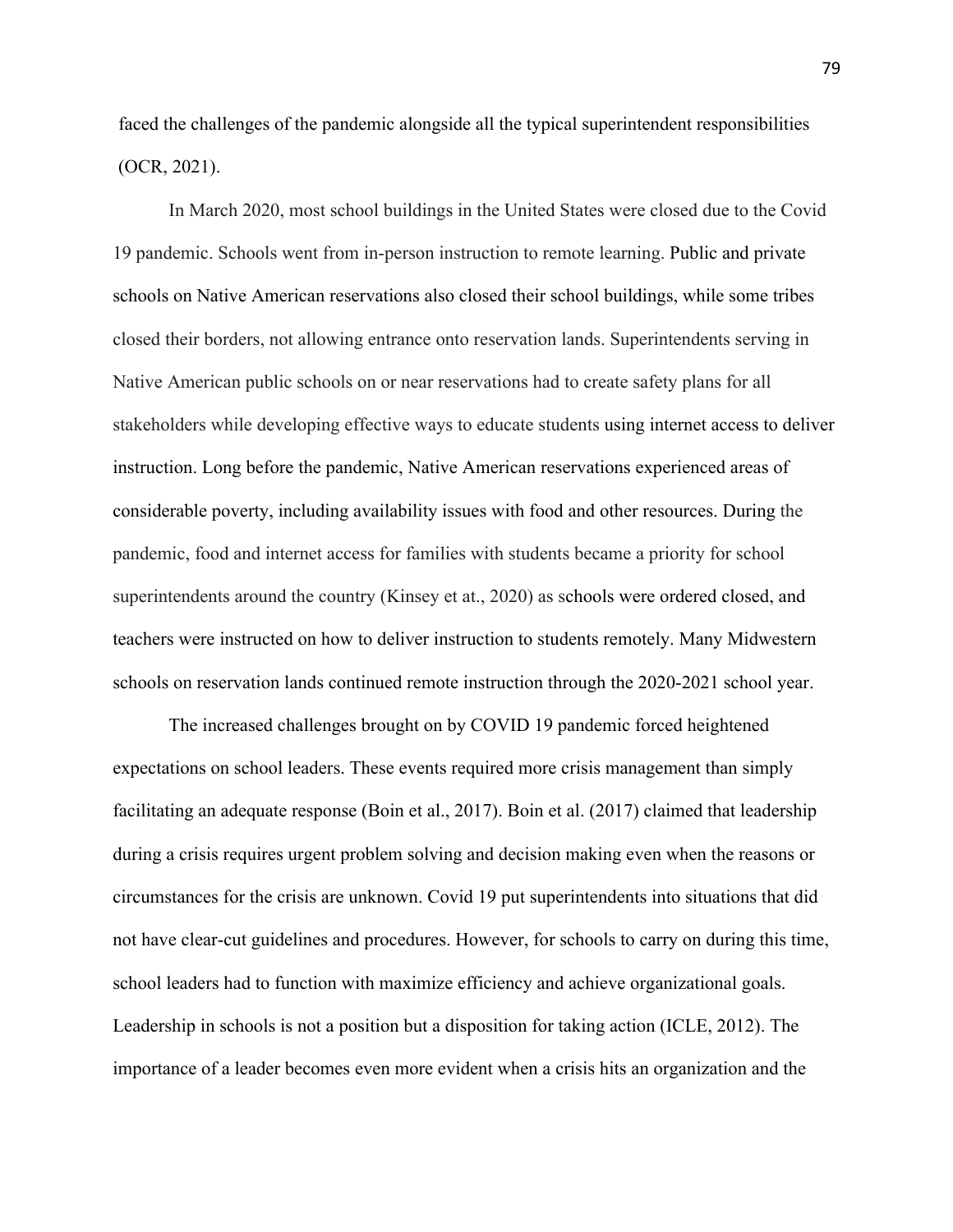efficiency of the school district to achieve organizational goals is tested. The Education, Consulting, Research and Analytics Group (2016) found that today's superintendent must be a visionary leader with forethought and communication skills that guide a school district toward achieving shared goals in a culture where beliefs, assumptions, and expectations are diverse and divergent. These events require effective communications to school board members, students, parents, staff, and the community with varying needs, views, and experiences.

#### **Leadership in Crisis Times**

 Leadership in the United States' educational system stands in the spotlight, primarily they made decisions to move forward during the start of the pandemic (Anderson, 2020). In instruction within a week. While many households had internet connections to support online significant problem for two-thirds of the school leaders in high-poverty districts (Darling- Hammond, 2020, p. 6). The lack of connectivity caused a lot of stress, especially in school because of growing responsibilities for keeping their staff and students safe while still making sure students are learning during the Covid 19 pandemic. School leaders had no guidebooks as March 2020, as the pandemic spread, schools across the United States moved to online or remote instruction, Darling-Hammond (2020) reported that 15 percent of U.S. households and 35 percent of low-income households with school-age children did not have a high-speed internet connection at the start of the pandemic (p. 6). In April, the scarcity of internet connectivity was a districts that lacked digital infrastructure when the decision to pivot to remote teaching occurred (Fernandez & Shaw, 2020).

# **Women Superintendents**

During the early days of the pandemic, superintendents all dealt with unforeseen issues and mounting concerns from stakeholders. Women superintendents also faced the same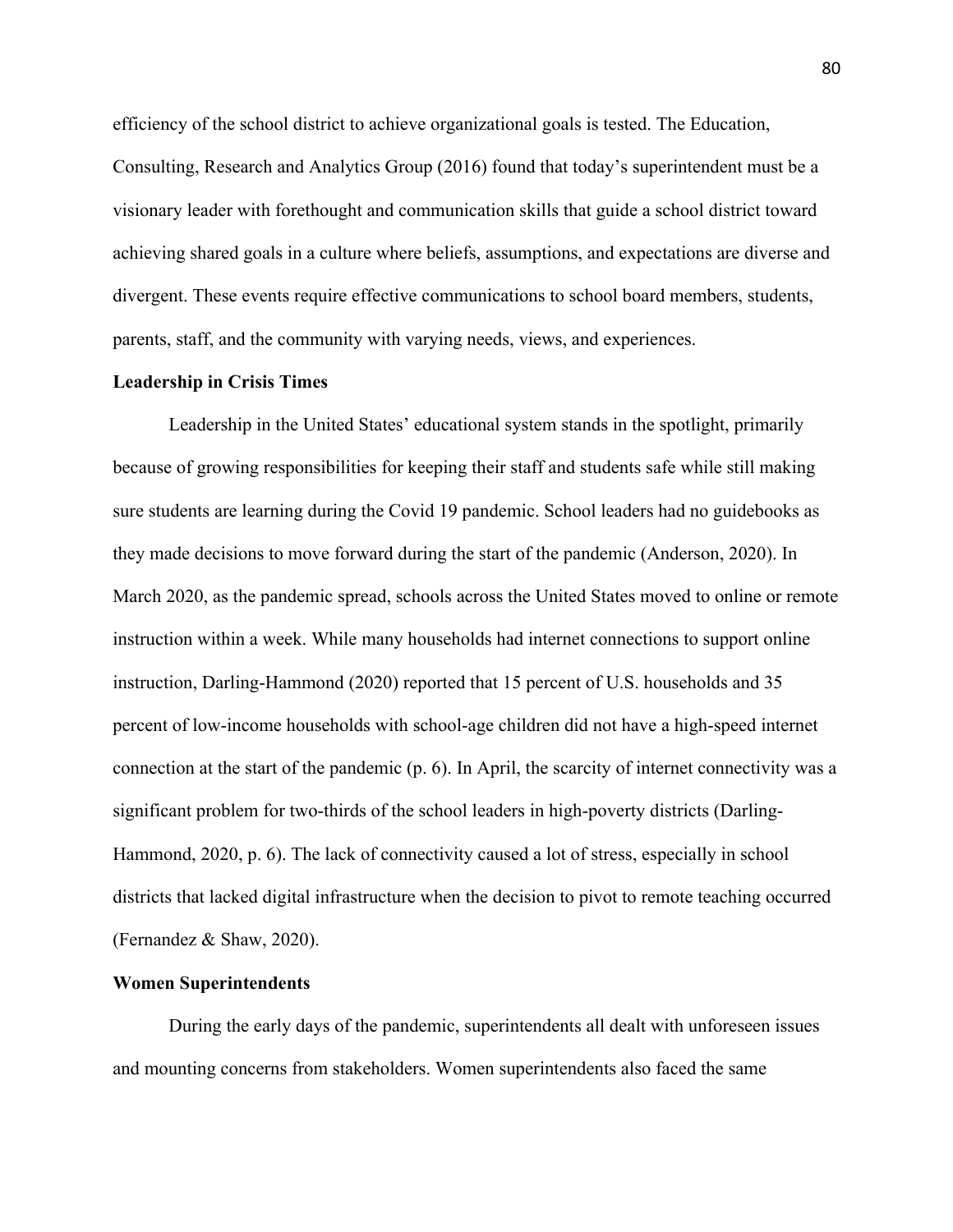2020, the percentage of female superintendents increased slightly in the past decade, from 24.1 percent in 2010 to 26.68 percent (Modan, 2020, para. 2). While women are seemingly trying to color, less than half are women (Modan, 2020, p. 3). Women continue to hold most of the jobs 26.68% of superintendents in 2020 were women (AASA, 2021, p. 4). The percentage of women who have been serving as superintendents is in stark contrast to the percentage of women in the challenges brought on by the pandemic on top of what Bernal et al. (2017) describes as challenges just achieving top leadership positions, especially in predominantly male roles. As of conquer uphill battles where few have been before, principal leadership remains comparatively much more gender-equal, with women holding most principal positions during the 2015-16 school year (Modan, 2020, para. 6). The number of superintendents of color for both genders is slowly increasing from 6 percent in 2010 up to 8.6% in 2020. Of the 8.6% of superintendents of in education, with 76% of teachers, 52% of principals, 78% being central-office employees, and teaching ranks.

Reasons for the gender differences in superintendent positions have been investigated. Wang et al. (2013) disclosed that women tend to have lower self-efficacy than men in maledominated careers. According to Shaw and Barbuti (2010), individuals who lack expectations for success in a career are less likely to initiate effective choices to move into a superintendent position. Furthermore, women hired as superintendents are more likely to be employed in small school districts than men (Robinson et al., 2017). Robinson et al.'s (2017) study also showed that women were more likely to become superintendents in districts with more significant numbers of homeless students and have a larger number of students with disabilities than men. Robinson et al. (2017) found that women of color are more likely than white women to lead a majority of minority student-filled districts. In general, women are more likely than men to lead districts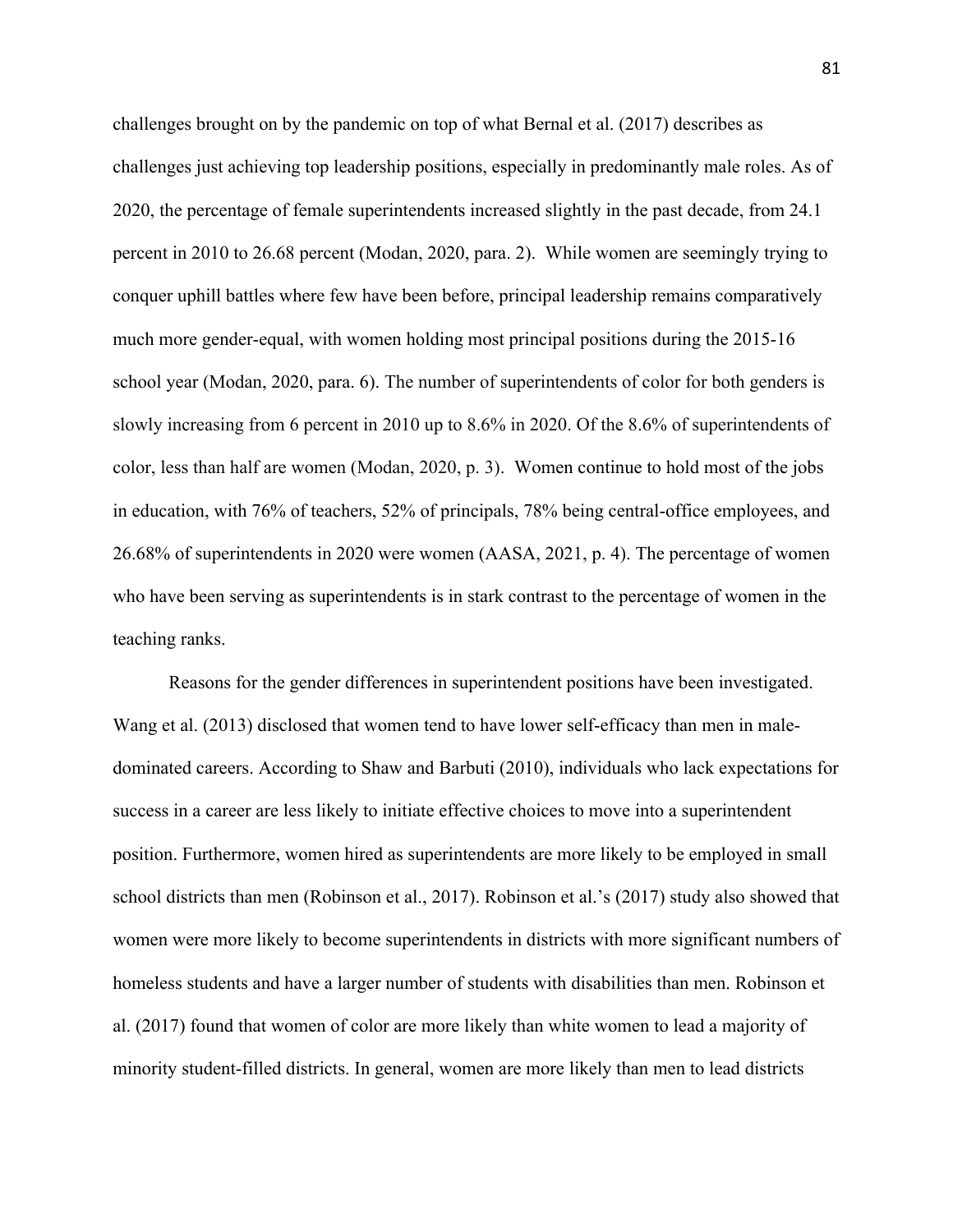stakeholders view the effectiveness of a woman leader compared to a man leader. with many people of color in the district. Women superintendents are challenged to be hired into a superintendent position. Still, the challenge goes deeper into the perception of how

# **Gender Stereotypes**

 they were hired perceived it to be based on their expertise in curriculum and instruction, while Gender roles have different implications for men and women concerning the way people expect them to behave and how they can succeed as leaders (Triana et al., 2017). Robinson et al. (2017) found that school boards show hiring discrepancies between hiring men and women for superintendent positions. While men are viewed as effective managers, women school leaders are thought to be instructional leaders, communal, and collaborative (Robinson et al., 2017). According to Sampson and Gresham (2017), women superintendents reflecting on the reasons male superintendents believed they were hired because of personal managerial characteristics.

 behaviors tend to be accommodating and emotional, while males are perceived to be self- and agentic behaviors (Eagly & Karau, 2002). Leadership is a desired personality trait and create successful leadership (Skinner, 2014). Gender is also one of the most critical factors affecting self-efficacy because of social expectations and roles. Gender stereotypes affect leadership self-efficacy, as masculine characteristics discourage women's perceived leadership ability (Huszczo  $\&$  Endres, 2017). This perception is directly related to gender-specific behaviors. For females, these gender-specific confident and aggressive. For a female leader to be perceived as effective, both sensitivity and strength are expected. In comparison, masculine leadership includes risk-taking, task-oriented, considered a masculine characteristic, even though the need for both stereotypical female characteristics (e.g., interpersonal and communal) and male characteristics (e.g., assertiveness)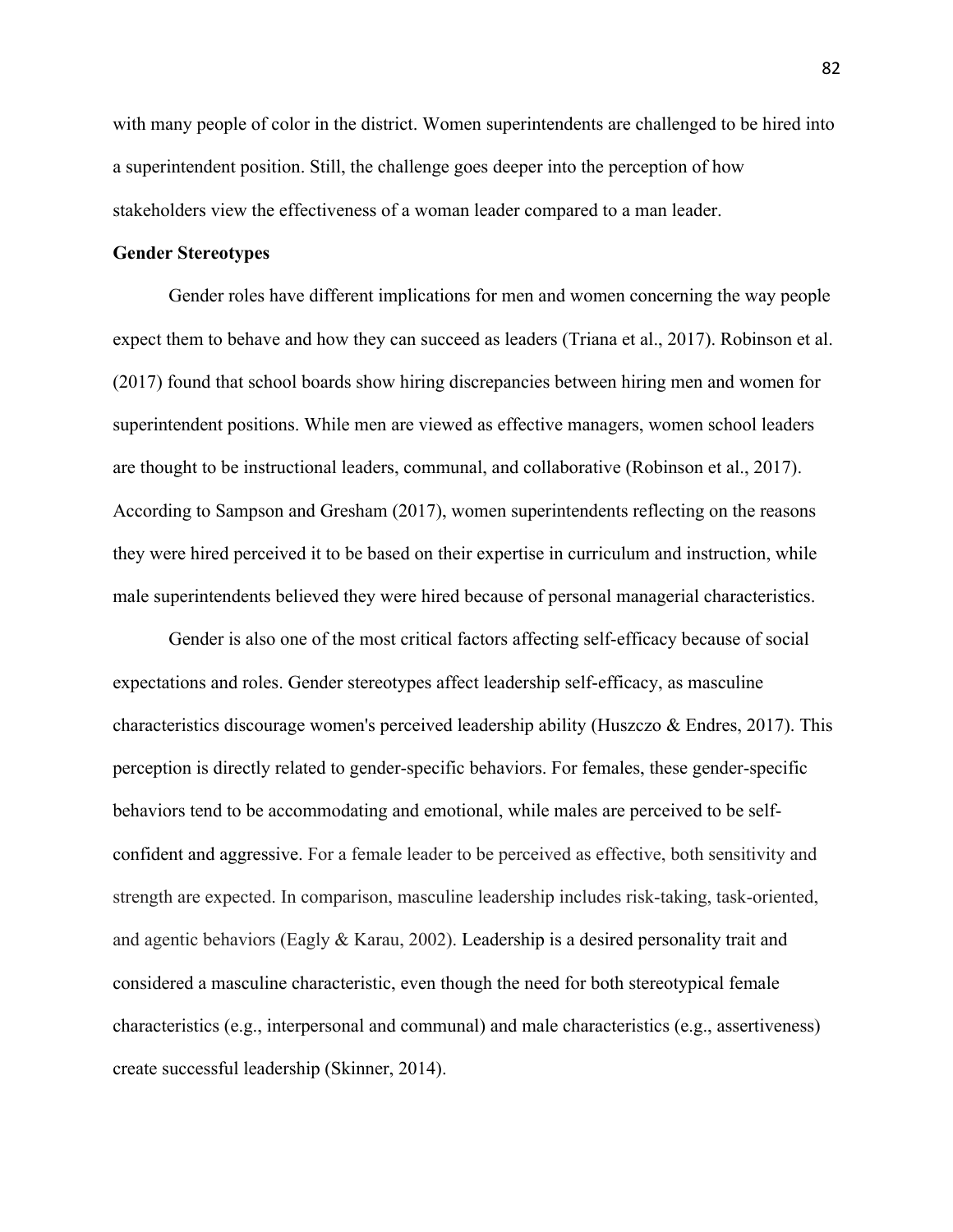# **Native American Women Leaders**

 Native Americans have their roots in their Indigenous culture and traditions and walk in the superintendents, approximately 42% are women (Modan, 2020, p. 3). The numbers of women or Alaska Native (Healy, 2019, p. 9). For Native American women superintendents, the challenges are unique because most Native world and the dominant culture (Barkdull, 2009). Barkdull (2009) believed that Native American women face gender and minority inequities. According to Modan (2020), the percentage of people of color in superintendent jobs is lopsided compared to the demographics of the students they serve and the teachers they oversee, with fewer than 9% of survey respondents identifying as people of color (p. 3). Among Black, Latino, Asian, and Native American superintendents of color are significantly smaller, with only 2% identifying as American Indian

 Wolf (2015) stated that Native American leaders possess qualities, including care and compassion for others, self-awareness, and importance placed on relationships and connections with others. Wolf (2015) also added that Native leaders are visionaries as they see the big picture for the entire community. "Native leadership is founded on spiritual values, community, and shared responsibility…in contrast to those in Western leadership models, which are based on authoritative and hierarchical relationships" (Metoyer, 2010, p.1).

 2011). Triana et al. (2017) found that when women work in a place where women lead, they obtain the highest levels of organizational commitment by staff (2017). Most Native tribes were In traditional Indigenous societies, women play different roles, and historically it was common for Indigenous women to hold political, spiritual, and economic power (Lajimodiere, a matrilineal society and have illustrated the importance of gender roles and kinship systems through their creation stories and religious beliefs (Vandever, 2003). Northouse (2016) stated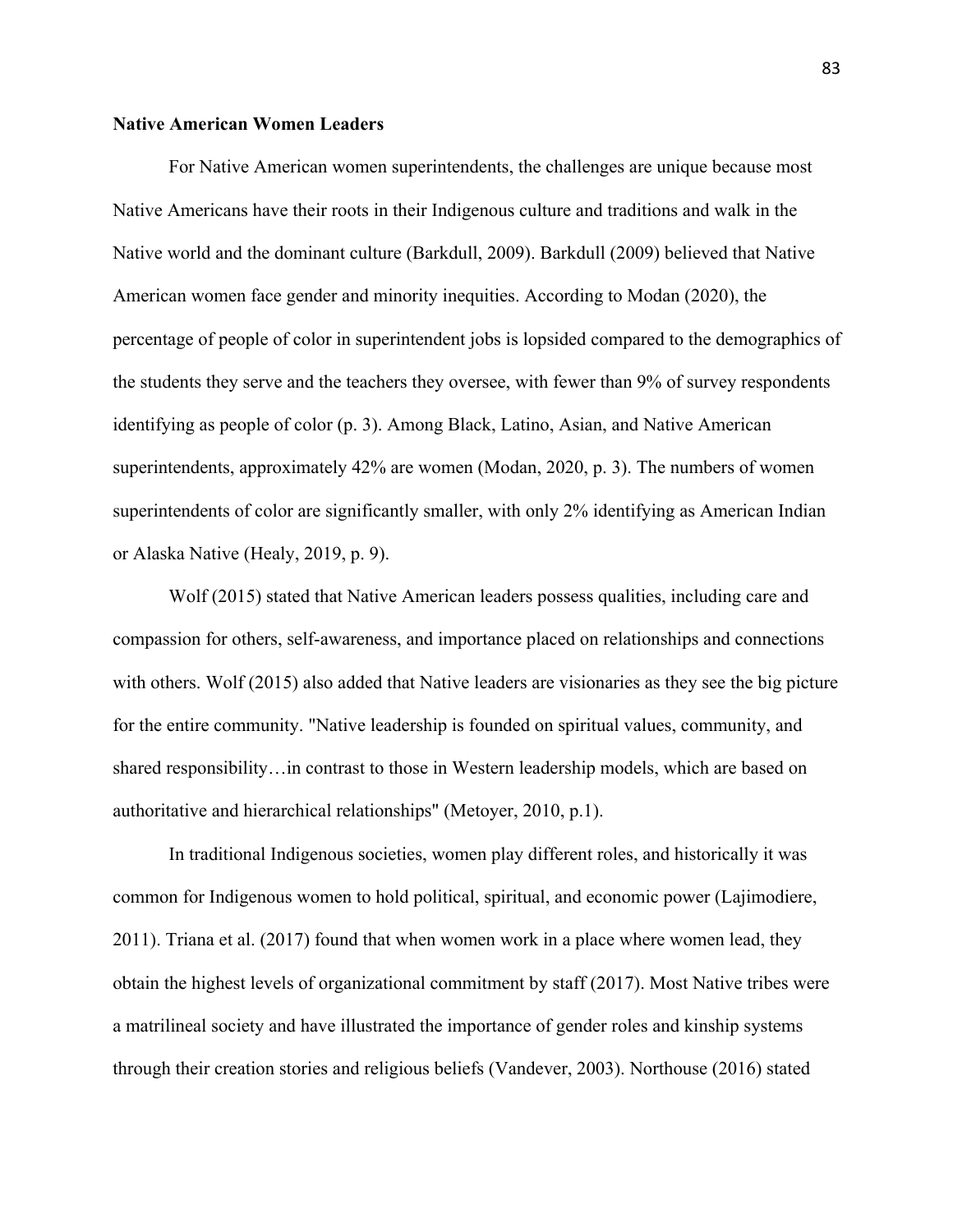that maternalistic leaders are motherly toward their followers and regard the organization as a family. The traditional Native American tribal matrilineal structure and beliefs conflict with the Western patriarchal system in current schools, which presents additional challenges for Native American women superintendents (Barkdull, 2009). In matrilineal sociality, women were involved in the decision-making process for the greater good of the people (Skyhawk, 2018).

 efforts benefit their community and its continued peaceful functioning (Portman & Garrett, 2010). Leadership from a Native American perspective is one of service to the betterment of the Traditional Native American people judge themselves and their actions by how the 2005). A Native leader's passion and generosity can lead to social action, where individuals with unique skills can earn a living and meet the community goals (Genham & Murakami-Ramalho, community (Portman & Garrett, 2005). According to Rodriguez (2019), Indigenous women superintendents demonstrate determination and endure whatever ethical challenges the position presents and have developed a strong sense of self-efficacy as they have ascended a multifaceted educational career ladder. These strengths contribute positively to a school culture.

# **Challenges for Native American Women School Leaders**

Native American women in education have had to endure a history of neglect, limited opportunities, difficulties in finding stability and support, and struggles discovering their identities and, ultimately, their role in education (Strong, 1998). Many older generational Native Americans experienced boarding schools. It is a well-documented historical fact that the United States government made policies that displaced Native Americans from their native lands and sent Native children to boarding schools (Brown, 1991). These Native American children were taken from their homes, sometimes forcibly to be transferred unwillingly to boarding schools far from their families. Most Native Americans left these boarding schools torn between two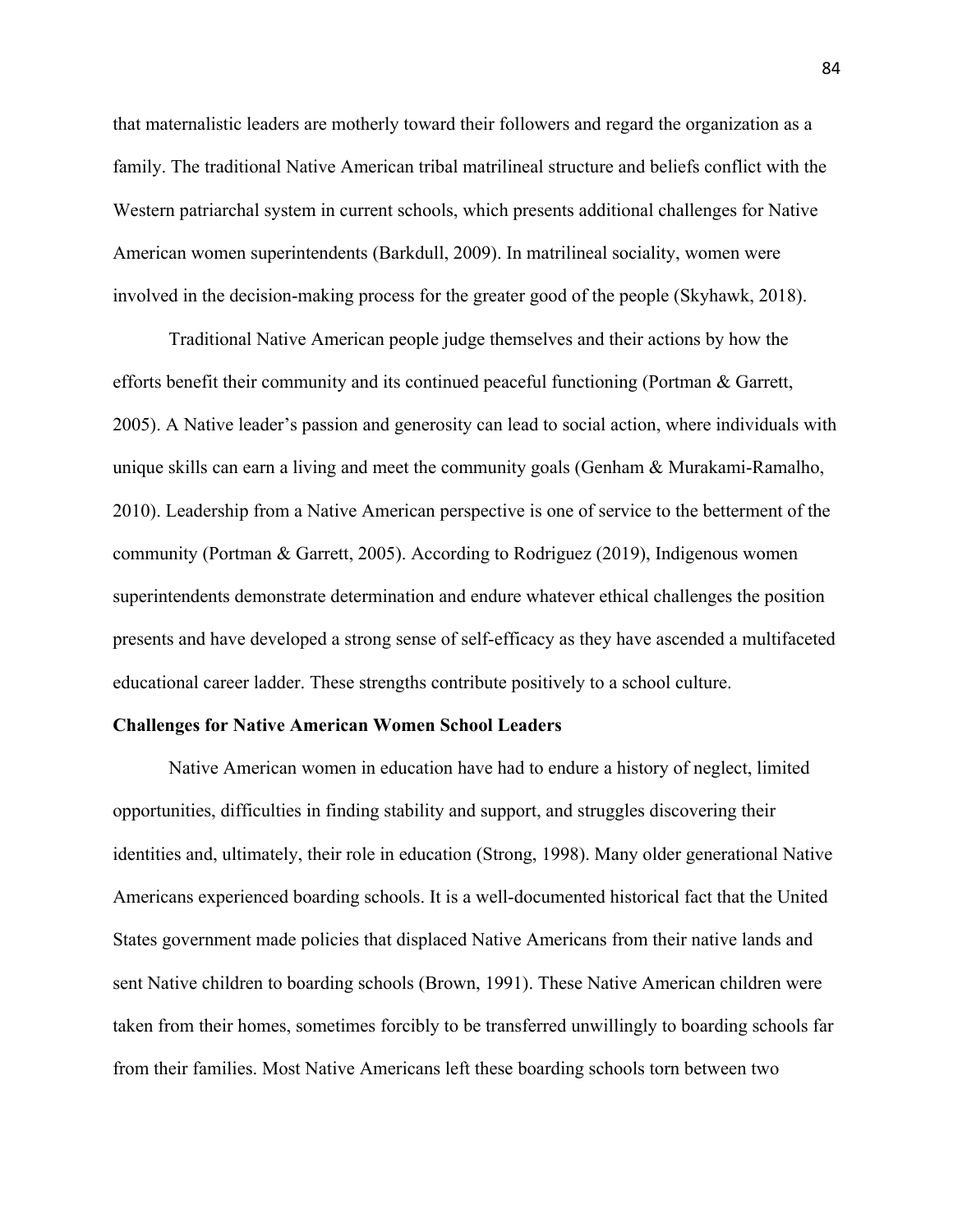cultures. They were not accepted into the White society and were punished for speaking or taking part in their Native ceremonies, which caused cultural confusion (Reyhner, 2002). The government also relocated families to different parts of the country, which may have contributed to Native Americans, as a culture, becoming skeptical of governmental intervention (Brown, 1991). These incidences led many Native Americans to forsake their native culture to assimilate white culture. According to Reyhner (2002), poverty and other social conditions have plagued Native Americans through these systemic racial practices. Nevertheless, Native Americans have fought for political and economic equality and continue working on regaining and sustaining their Native languages and traditions that historically were suppressed (Reyhner, 2002).

 with significant responsibility to their families, the tribes, their communities, and other Native Native American women superintendents have had to live in two worlds: their Indigenous world and the global society. Portman and Garrett (2005) wrote that generosity, in a Native American worldview, is considered a sign of wisdom and humility, and the idea of seeking group harmony through cooperation and sharing takes precedence over all else. Native American women leaders have adopted dual identities and acquired skills that are substantially different from the skills cultivated by the tribal cultures in which they grew up (Mueller, 1998). Shotton (2018), in her study on Indigenous students, found that women saw themselves and their communities inaccurately reflected or not reflected at all in academic research and were motivated by a need to fill that significant gap and earn their doctorate degrees. According to Shotton (2018), Native American women recognize the importance of earning advanced degrees, not viewed in terms of their success but more in terms of what it means for their communities women (Minthorn & Shotton, 2019; Shotton, 2018).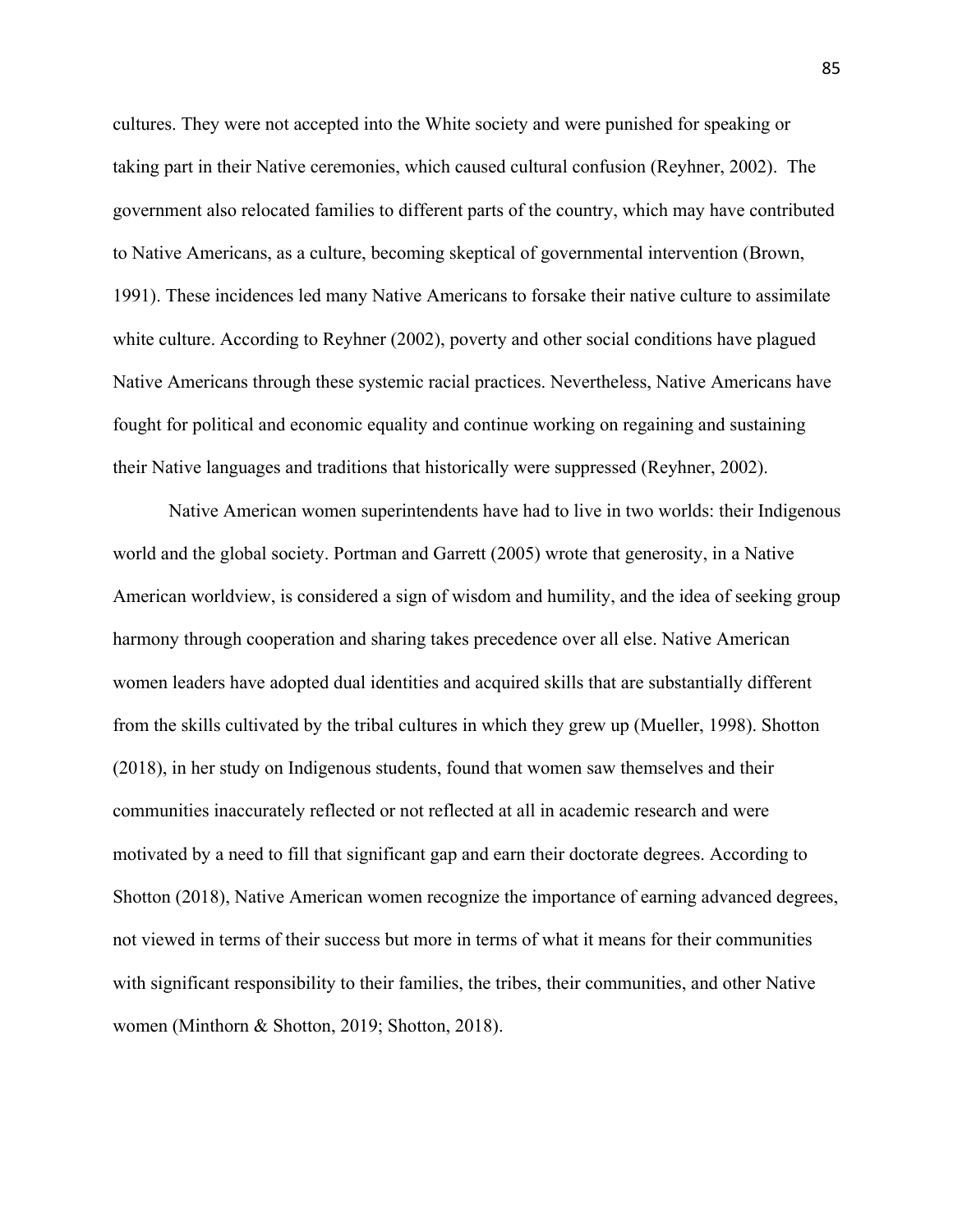Studies have indicated that Native American students, on average, experience less academic rate may explain why Native Americans decide not to continue in activities in which they are not One of the implications of not obtaining adequate levels of education for Native Americans is the inability to reduce the poverty rate, which is significantly higher among the Native American population at 27%, above the national average of 15% (NCAI, 2020, p. 6). success than students of other ethnicities (NAEP, 2019; Stone & Gridley, 1991) and subsequent higher dropout rates (U.S. Department of Commerce, 2020). The higher-than-expected dropout successful, something postulated by Bandura (1977, 1997). According to Reyhner (2002), while poverty and other social conditions have inundated Native Americans through systemic racial practices, they continue to fight for political and economic equality and work on regaining and sustaining their Native languages and traditions that historically were suppressed (Reyhner, 2002). By recovering the past through a strong sense of identity and culturally relevant education, Native Americans have reclaimed their self-worth (Dhillon, 2019). This is especially true for the Native American women leaders who view leadership as a position of responsibility for their people (Portman & Garrett, 2005). This leadership view became clear as three Native American women superintendents shared their stories about the increased challenges brought on by COVID 19.

#### **Research Design and Methodology**

 three women served as public school superintendents from different size school districts with 55 years old, with superintendent experience between two to thirteen years. At the time of the Three Midwestern Native American women superintendents took part in the study. All student populations ranging from 200 to 2000 students. The women's ages ranged between 44 to study, all participants worked in districts that included high percentages of Native American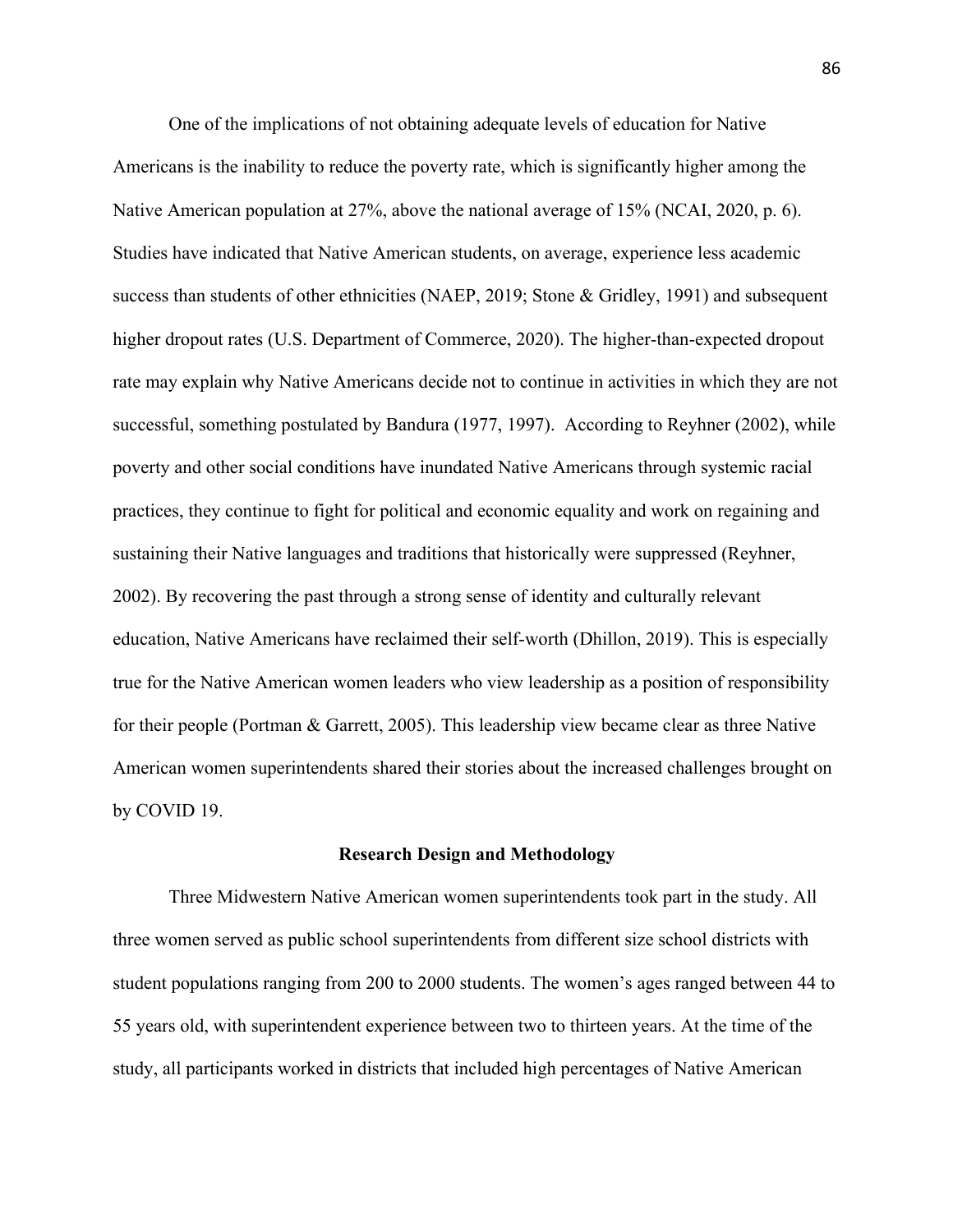Covid 19 pandemic. The central question that guided this study focused on the similarity of leadership self-efficacy beliefs that influenced three Native American women superintendents' students as well as high percentages of economically disadvantaged students. The women superintendents were interviewed about their experiences leading their school districts during the behaviors during the pandemic.

 entries provided participants with opportunities to describe in their own words what made it execute the requisite activities. The women recorded the power of their efficacy beliefs on a 10- Data collected came from the participants' responses from interview questions and written responses from a self-efficacy perception journal. The self-efficacy perception journal difficult for them to perform the required activities during the pandemic. Through the examples provided by Bandura (2006), five items portraying different task demands were developed, and the women superintendents were asked to rate the strength of their belief in their ability to point scale with 1-unit intervals ranging from 0-cannot do; through intermediate degrees of assurance, 5-moderately certain can do; to complete confidence, 10-highly confident/can do.

 The process of open coding was employed as data was collected. The data were read, taken apart, and then put back together, relying on Bandura's (2006) self-efficacy leadership beliefs and Indigenous culture as a lens to view the data. Data was reviewed several times and coded with relationships established, which portrayed the "interrelationship of causal conditions, data analysis provided evidence of the following five categories which are the study's self- efficacy and Indigenous culture themes: *Past Experiences, Modeling*, *Feedback/Encouragement from Trusted Sources, Emotional State, and Indigenous Culture.* strategies, contextual and intervening conditions and consequences" (Creswell & Poth, 2008, p. 434). The final phase of data analysis included creating a detailed description of each case. The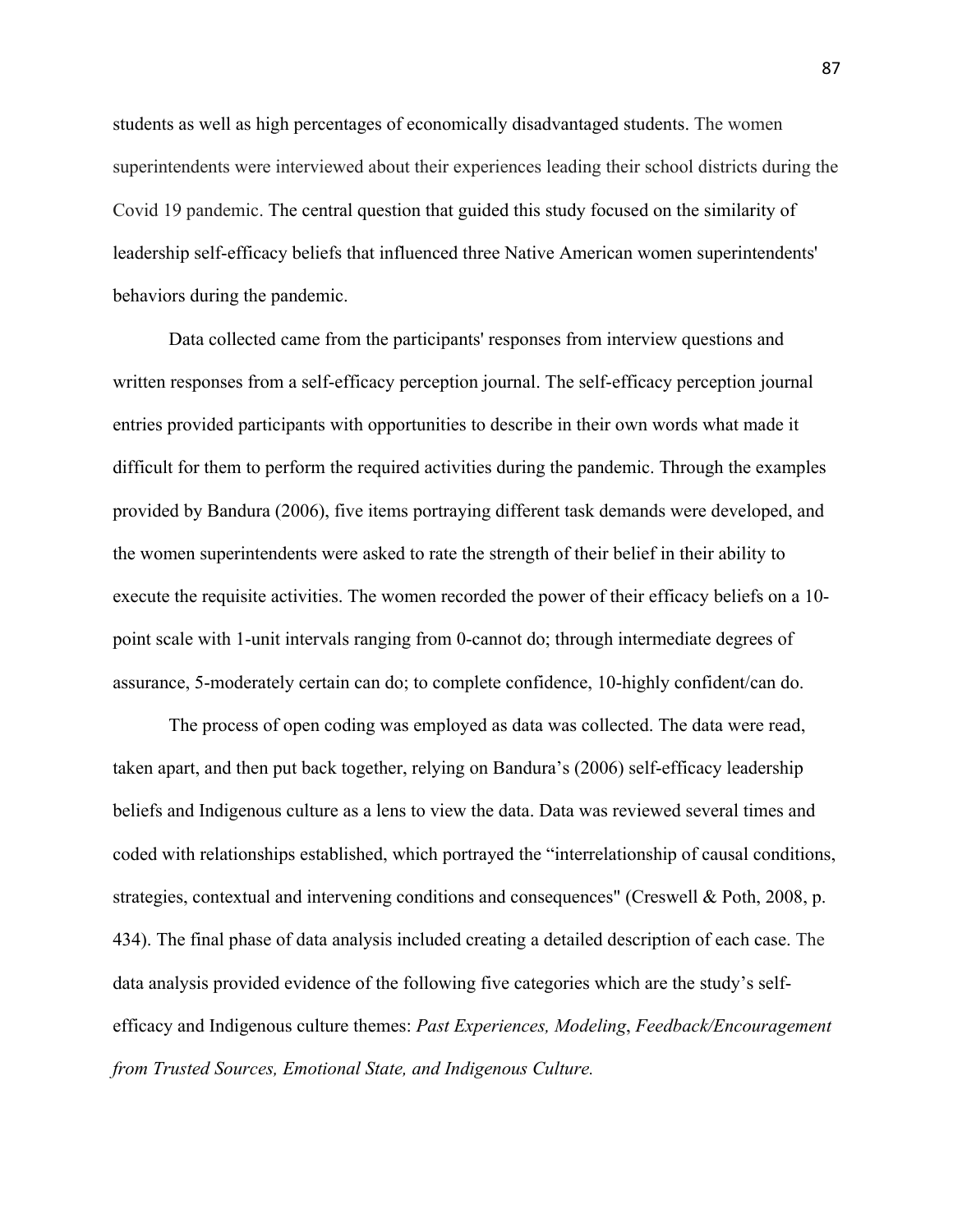#### **Findings**

 public-school districts during the days of the Covid 19 pandemic. Bandura's (1977) self-efficacy This qualitative multiple case study was intended to develop an in-depth understanding of three Native American women superintendents' perceived leadership beliefs as they led their theory provided a framework to understand how Native American women superintendents' beliefs impacted their experiences during the recent crisis. The self-efficacy theory is a particular set of beliefs that determine how well one can execute a plan of action in prospective situations. In other words, self-efficacy is a person's belief in their ability to succeed in a particular situation. The four aspects of self-efficacy theory include relying on prior experiences, emulating role models, using feedback from trusted individuals, and developing awareness of emotional states (Bandura, 1977) helped to understand the leaders' stories.

 work performance, and the ability to cope and overcome challenging situations, are linked with women (Day et al., 2009; Hannah et al., 2008; Machida & Schaubroeck, 2011). An Maddux and Barnes (1989) described leadership self-efficacy as the belief that one has the capabilities and resources to perform a specific task, which in this case is leading a district during a pandemic. Significant academic, career, and life benefits, such as leadership aspirations, leadership self-efficacy. Self-efficacy has also been related to managing and overcoming stereotypes, as with these Native American women superintendents being Native and being understanding of how their self-efficacy beliefs influenced their decision making, as well as understanding what part of their culture impacted their actions and decision making was the focus of this study

The first theme is *Past Experiences*. Bandura (1998) described *past experiences* as successful experiences and personal accomplishments that can boost a person's self-efficacy.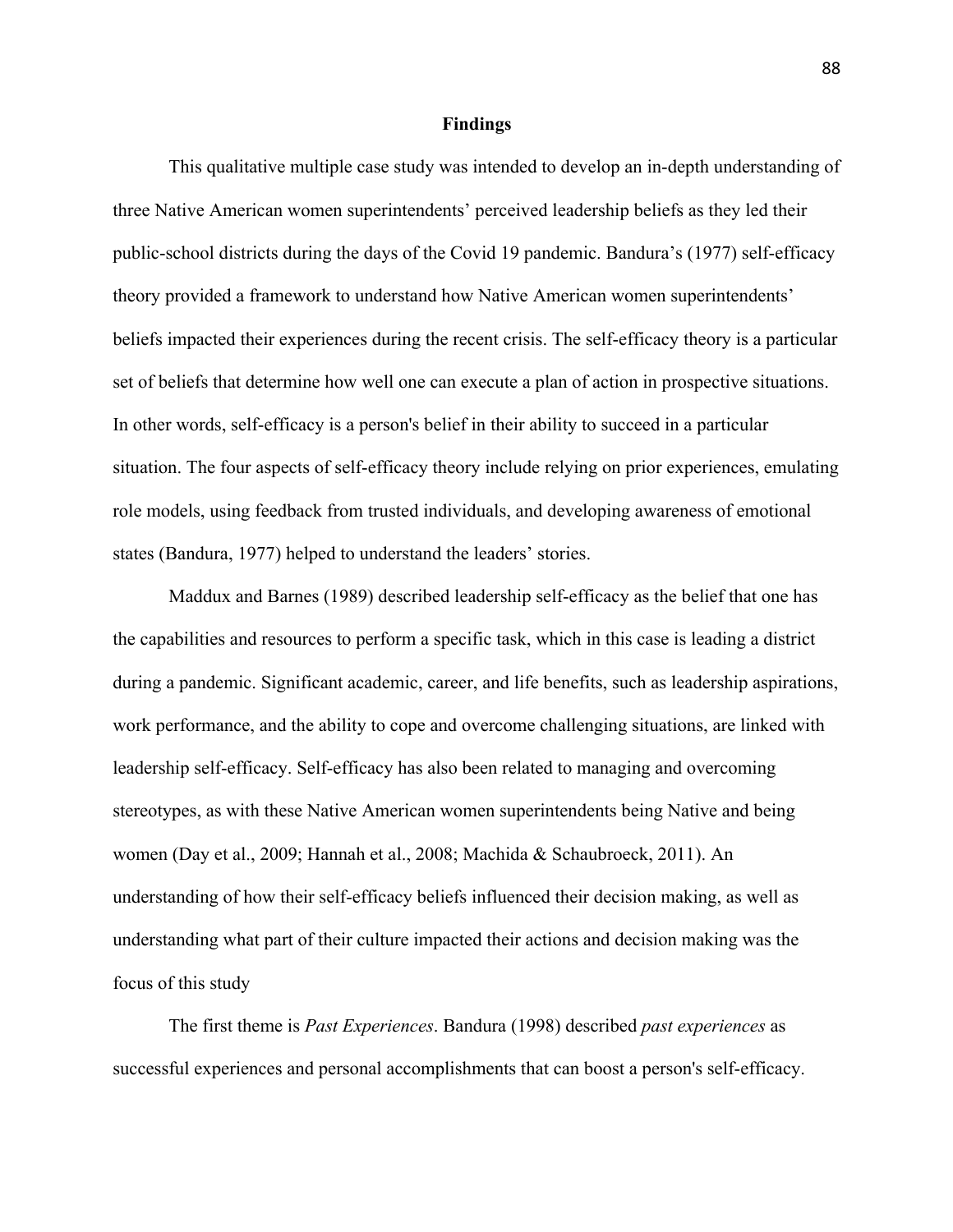When an individual is successful at a task or experiences a sense of personal accomplishment, they will likely believe they can succeed at the task again in the future (Bandura, 1998).

myself and my staff was in a good place." Under the *Past Experiences theme* were three subthemes that developed from these women's voices. The first subtheme was *Resourceful and Resilient* subtheme. These women superintendents found success from their previous experiences and were able to feel confident in their leadership roles. Mitan stated, "These prior experiences provided me with the confidence, tools, and resourcefulness to be as successful as possible, no matter the parameters provided throughout the pandemic." All three participants believed their prior experiences built their confidence to lead during the Covid 19 pandemic. Winona said, "I have been an administrator for ten years, and by then, I had 20 years of teaching under my belt, so my confidence level in

pandemic or anything like that because you've already used to change." The next subtheme of *It's Just Another Day as a Superintendent* came from Cunwe, "So a pandemic isn't any different…I never really looked at it as a pandemic…I looked at it as this is my job and every day is different as a superintendent." All three participants had prior experiences that helped them lead through the Covid 19 pandemic. Cunwe explained, "In the superintendency, every day is different, so that helps you when you have something like the

The last subtheme was *Human Oriented*. All three participants had past experiences that helped them build deeper relationships with staff and students during the Covid 19 pandemic. Mitan stated, "I was fortunate enough to spend my twenties traveling the United States…gaining an appreciation of different types of people, different cultures…an experience I hold really close to my heart and rely on and pull from those learnings every day." Winona said, "I was a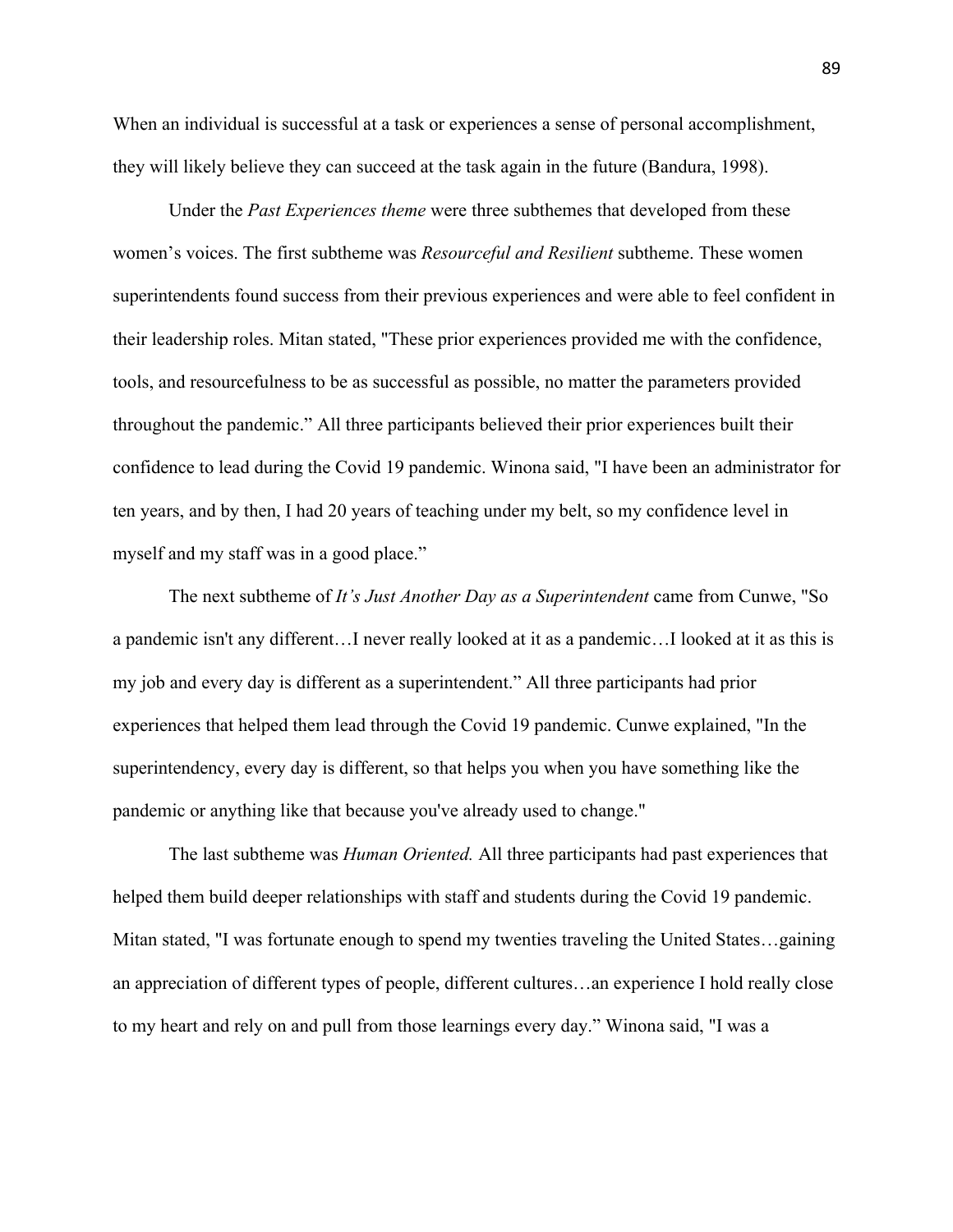classroom teacher for 20 years…I was the teacher of the year and knowing that I have all that under my belt, telling teachers, it's important for you to have a relationship with your students."

 successfully. *Modeling from Others* theme had the least number of identified codes, with little  Top-Notch *Structures and Resources* and *She Was There to Help Me.*  The second theme is *Modeling from Others*. In Bandura's(1998) self-efficacy theory, he calls *modeling* a vicarious experience which is observing others performing specific tasks data supporting this part of Bandura's (1998) self-efficacy theory. Bandura (1977, 1997) identified three main factors that create good role models: age and expertness, the similarity between models and observers, and the difficulty of performing tasks. Two subthemes emerged:

Under the first subtheme of *Top-Notch Structures and Resources,* it was found that the three participants received mentoring from either an organization, a department, or a program during the Covid 19 pandemic. Mitan commented, "I think the state department has provided for schools, they have a top-notch department…they provided high quality …structure for the school district." Winona stated, "I belong to the educational leaders' association." Winona told how this organization of leaders was supportive of her during the pandemic. Cunwe said, "They had provided us suggestions." She was talking about the state department guidance during the Covid 19 pandemic.

Under the second subtheme, *She Was There to Help Me,* and it was found that all three participants looked for guidance from either a mentor, a trusted person, or a small group of people during the Covid 19 pandemic. Winona told about the director of a School Leaders Organization who supported her during the pandemic. She said, "Mandates were coming down from the state, you know, and so much paperwork that we had to submit…so she was very helpful with that." Cunwe spoke, "You have to reach out and have people help you." After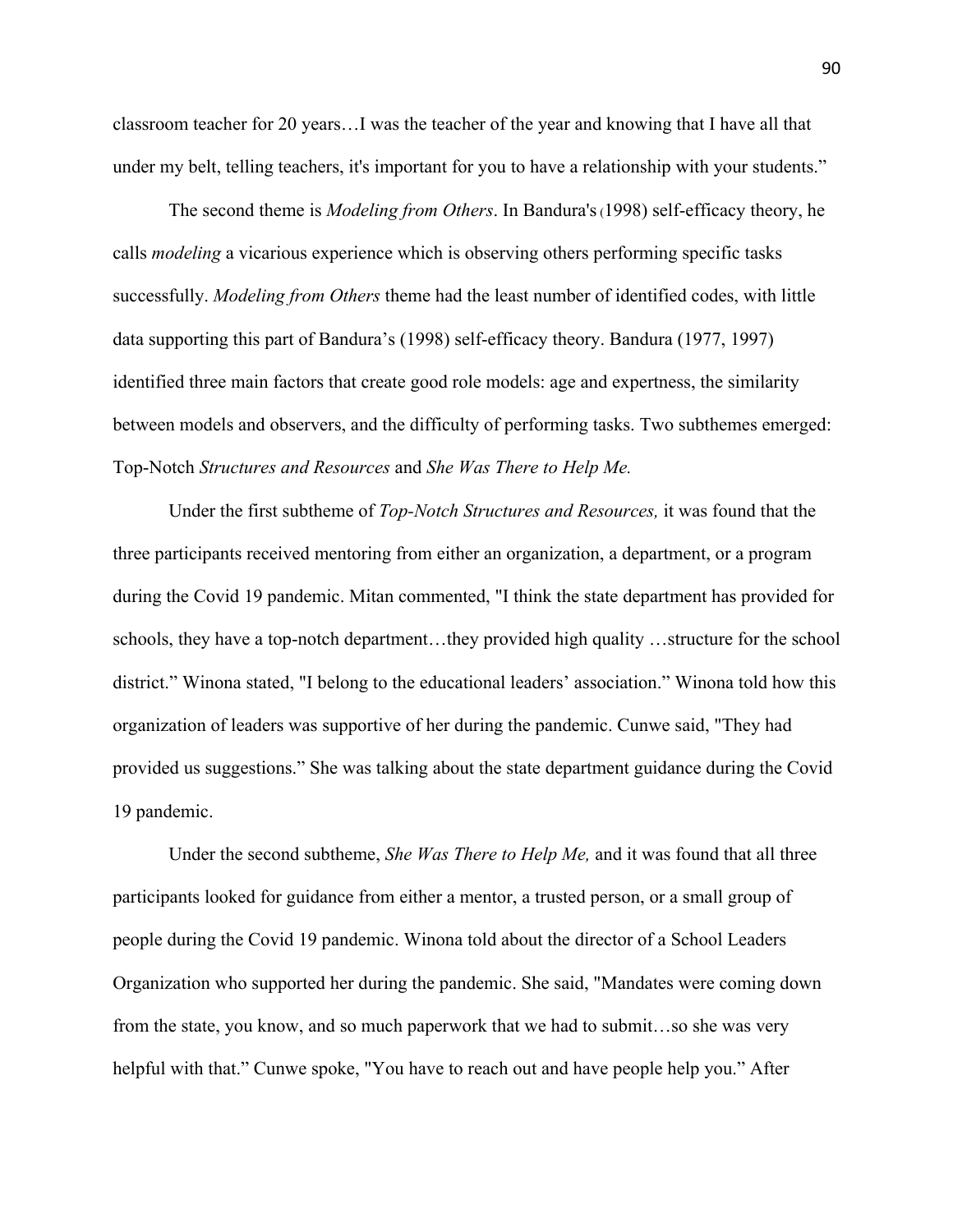an all-new experience for everyone. reflecting on what she learned from leading through a pandemic, this superintendent said she needed to have people help guide her through a time when everyone was in the same boat. It was

The third theme is *Feedback/Encouragement from Trusted Sources* Bandura (1998) defined *feedback* as verbal persuasion, which is understood as an individual being persuaded of capabilities to perform certain behaviors or activities. Bandura also believed that it is easier for a person to gain efficacy if the feedback is conveyed through a person they trust. Under *Feedback/Encouragement from Trusted Sources* theme were five subthemes.

*Collaboration* subtheme emerged from the data through these women's voices. All three participants received valuable feedback from outside entities during the Covid 19 pandemic. All three women voiced how their state department provided guidance and resources. Mitan said, "I think the state department had provided resources for schools… high-quality structure and resources for the school district."

 fresh air; you know you're doing great." *Feels Like It's Validation* subtheme was identified from the data. All three participants received feedback and encouragement from staff, parents, school board, or the community during the Covid 19 pandemic. Cunwe commented, "You can never please everyone, but there are a lot of parents out there that thanked me for the safety offered, our staff for being appreciative of how we provided that leadership." Winona stated, "I've received feedback from my staff as well as my board now, and it validates…I know I'm working hard, and I know what I'm doing, but it really helps to have others recognize that as well." Mitan said, "I've got a wall of thank you cards, and I get people coming into my office, thanking me for bringing a breath of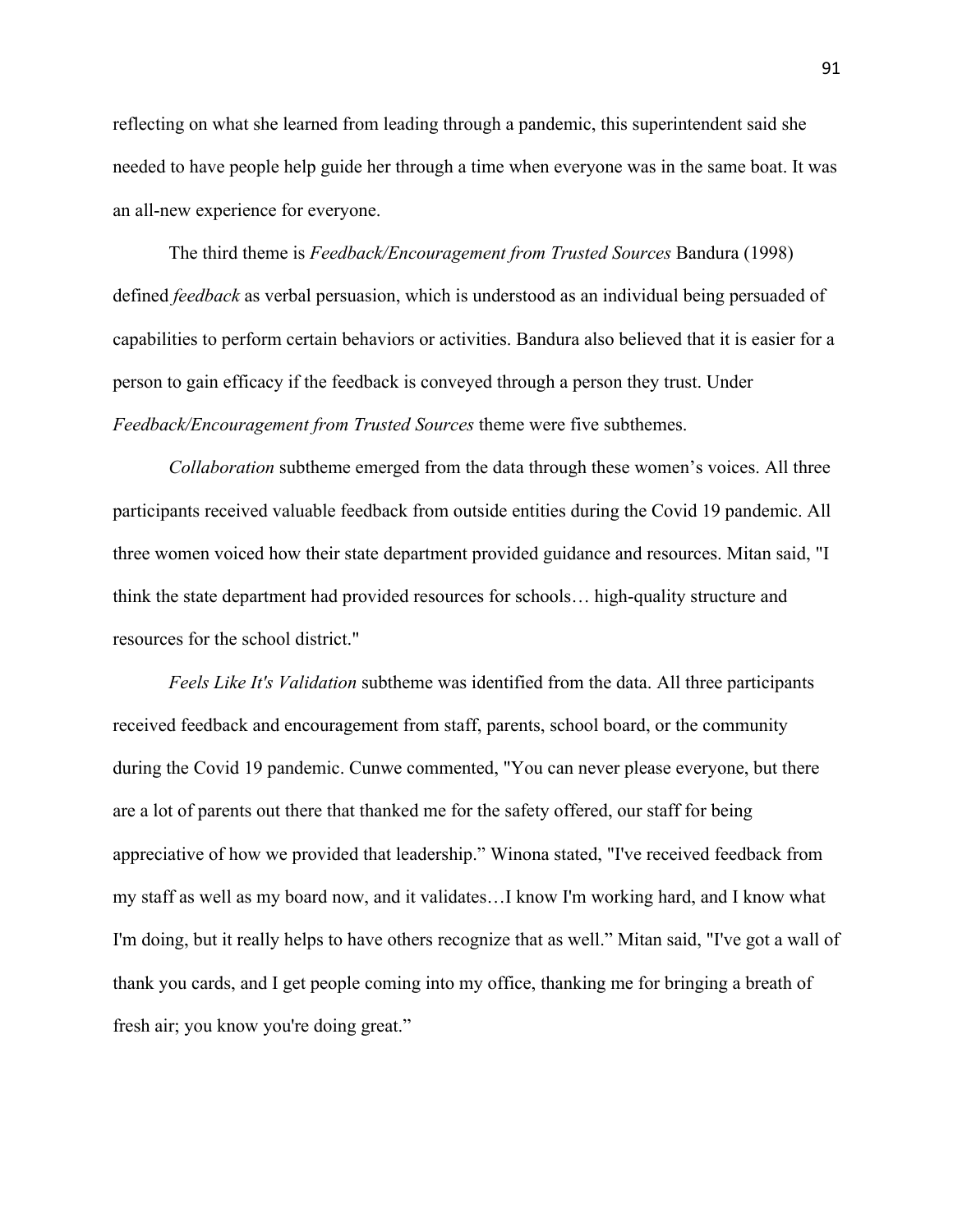The third subtheme was *Well-Seasoned Professional.* All three participants received feedback from professional individuals outside their school districts during the Covid 19 pandemic. Mitan said, "I jumped at the opportunity to join a mentorship program…I relied on mentorship with seeking out resources…I relied on mentorship opportunities and mentors in the field." Cunwe stated, "You can't be an island to yourself; you have to reach out and have people help you." "I liked the fact that she did weekly calls so we could say, I need help on this, and not to be afraid to ask for help, because, like I said, everybody's in the same boat," mentioned Winona.

The fourth subtheme was *Resourceful and Resilient.* All three participants received feedback from their school board or community and kept moving forward during the Covid 19 pandemic. Winona school board would not hire for the open principal position, and she was left doing both superintendent and principal jobs. Mitan talked about the feedback she received from her stakeholders, letting her know how much change they can handle and when she needs to back off. Cunwe stated, "We did a survey before school started, and we knew which direction we were going to go, but the board was adamant that we did not have school and that we do remote." She talked about the parents being ready to send their kids back to school, but the school board did not allow that, so she had to change direction with her staff to prepare for remote schooling.

*We Got Things Done* subtheme was the fifth subtheme under *Feedback From Trust Sources theme.* All three participants received feedback either from the school board, staff, students, parents, or community on how these superintendents did their job during the Covid 19 pandemic. Winona commented, "My beliefs and values are affirmed daily due to strong relationship building with staff and the school board." Cunwe stated, "Most of the board was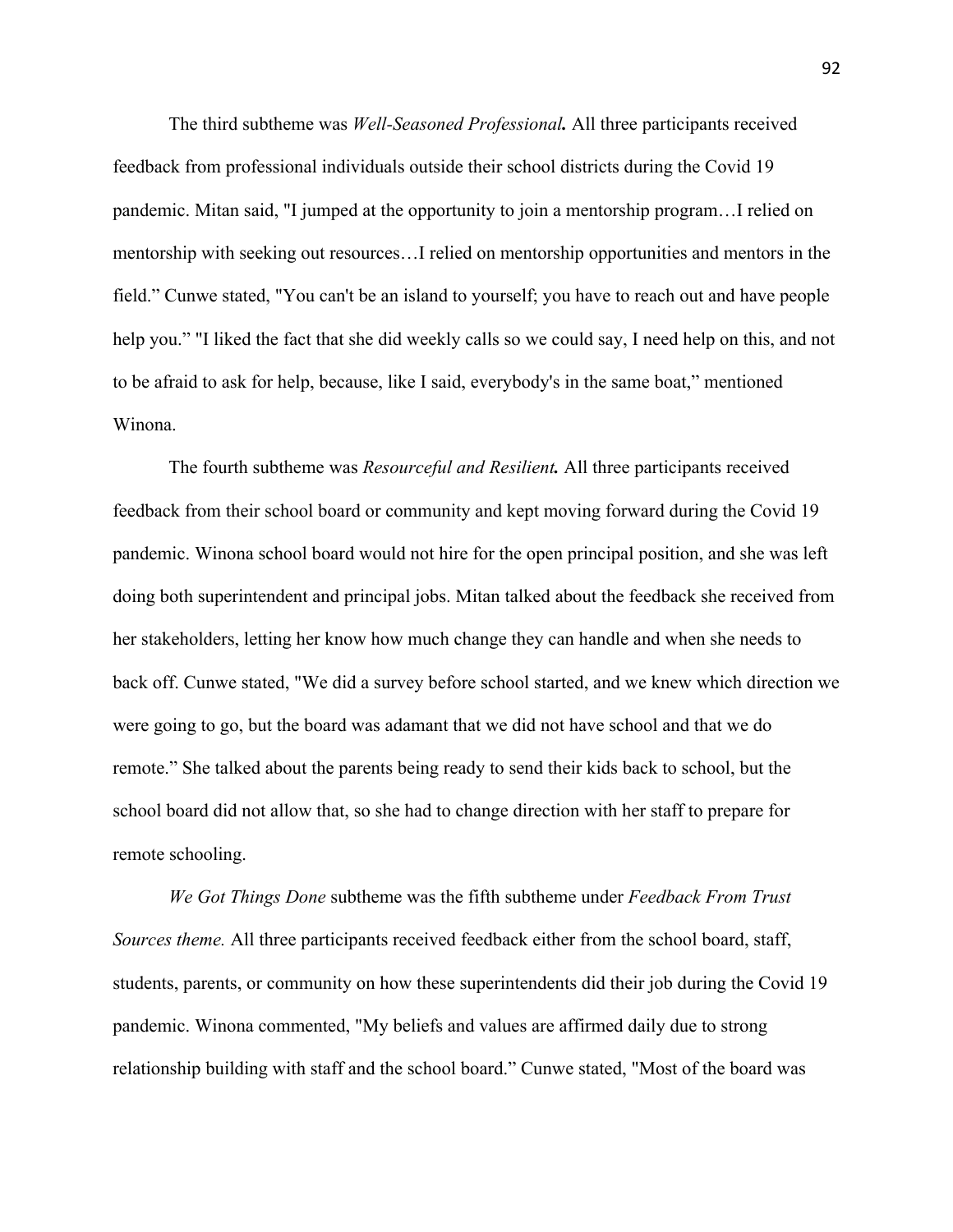really kind of proud of the things that we got done during Covid…parents and students were thankful for the things we could provide." Mitan mentioned, "You really have to have a rapport with the community." This superintendent talked about the different views from her community if school should be closed or open.

The fourth theme is *Emotional State.* Emotional state as defined by Bandura (1998) is the amount of emotional arousal or anxiety a person feels about performing tasks. When a person experiences negative thoughts and fears about their capabilities, these affective reactions can lower self-efficacy. One way to raise self-efficacy is to improve emotional well-being and reduce negative *emotional states*. Individuals have the capacity to alter their thoughts and feelings so that enhanced self-efficacy can influence their *emotional state* (Bandura, 1986).

 *Emotional state* had the highest frequency of codes, with three subthemes emerging from the data. *Overcome Subtheme* was the first subtheme to be identified. All three participants struggled against obstacles but mentally moved their district through the Covid 19 pandemic. "The biggest stressor would have been uncertainty… you're faced with an uncertain situation, and you've got an uncertain variable that is thrust at you on a day-to-day basis…you put on your game face and remain calm and work through it," stated Mitan. Cunwe said, "So an obstacle, of course, is, I guess, the threat of losing their family members…so they were scared…they were scared to come to work…the obstacle was the fear factor… but we still provided services for our kids." "Trying to maneuver through all those changes and then trying to get them into your policy, that was a huge stressor…I think what helped was a collaboration with my local administrative and statewide team," stated Winona.

 The second subtheme that emerged was *Servant Leadership.* All three participants used their leadership to serve their staff and students during the Covid 19 pandemic. "I think safety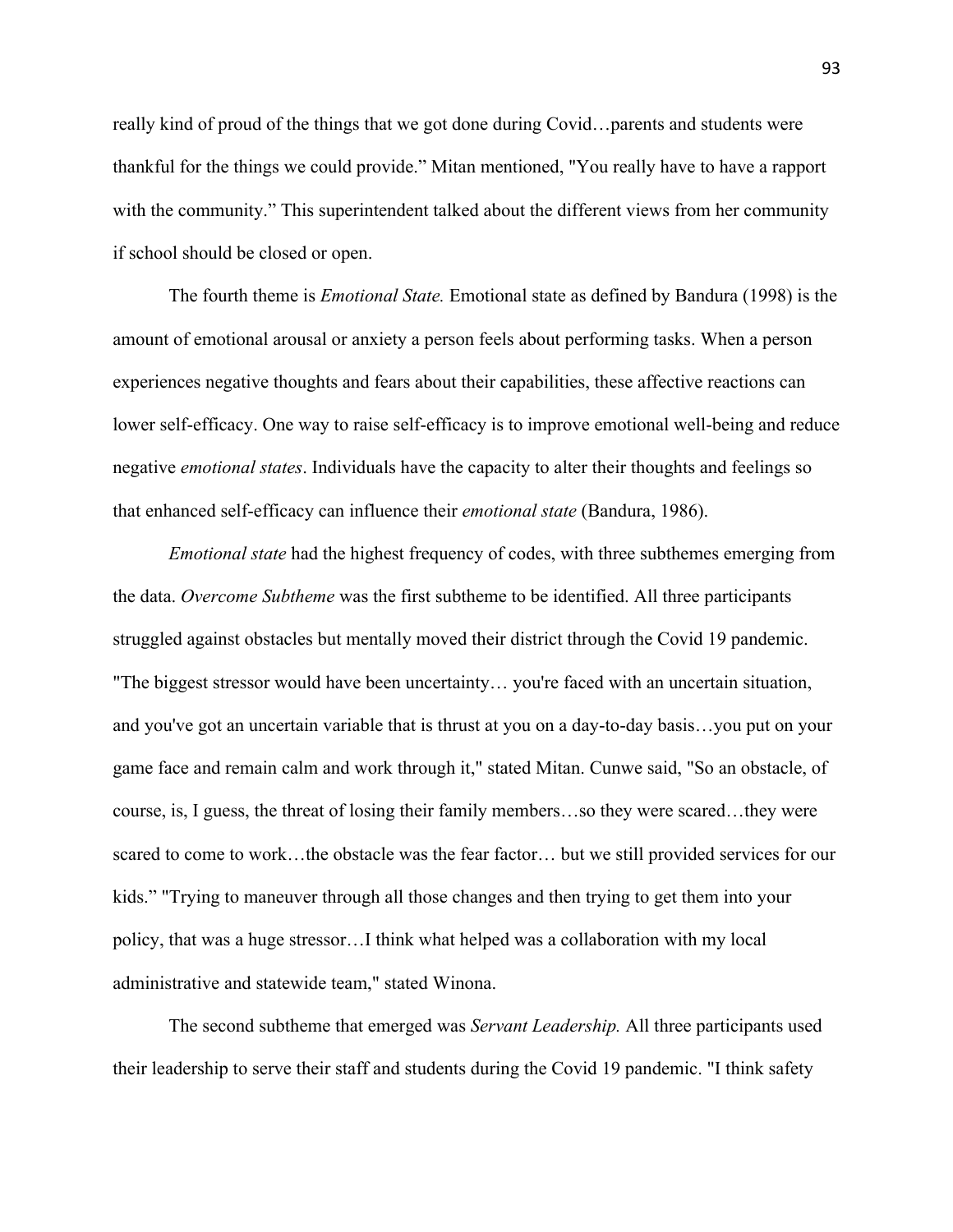was the first and foremost stress, making sure any decision we made wasn't going to be a detriment to somebody's health or safety…however, our belief of keeping the main thing is a guiding factor in decisions as well," stated Winona. Her priority was educating students to the best of her ability. Cunwe said, "We had more empathy towards any staff that has those issues [sick with Covid] we had hazard pay, we did a lot of bonus pay…we did a lot for our staff to help them through." Mitan said, "If I can build up the capacity of others, then that is the greatest thing you can do as a leader…you know, through this pandemic, that's really what it's been all about."

leader they can trust and depend on to me, that's worth a lot." *Faith and Confidence in My Abilities and My Team Subtheme* was the third subtheme to be identified under the *Emotional States theme.* All three superintendents' staff members gave feedback that helped them feel validated in their position during the Covid 19 pandemic. In one way or another, All three women stated that the staff appreciated their leadership during the pandemic. Winona said, "I think just knowing that the staff, you know, feel like they have a

The fifth theme is *Indigenous Culture*. The cultural impact on these Native American women's leadership was evident as the women shared their stories of leading during the pandemic. All three participants led a public school district with a high percentage of Native American students and students in poverty. In the findings, the subtheme: *Taking Care of My Tiospaye* was mentioned numerous times. Winona said, "We would double up on what supplies we would give them… that's part of your belief, looking out for your people, your Tiospaye, making sure everyone is fed, not just going to give one person food and ignore everybody else." Mitan said, "I am fortunate to serve within my home community…the need to live up to and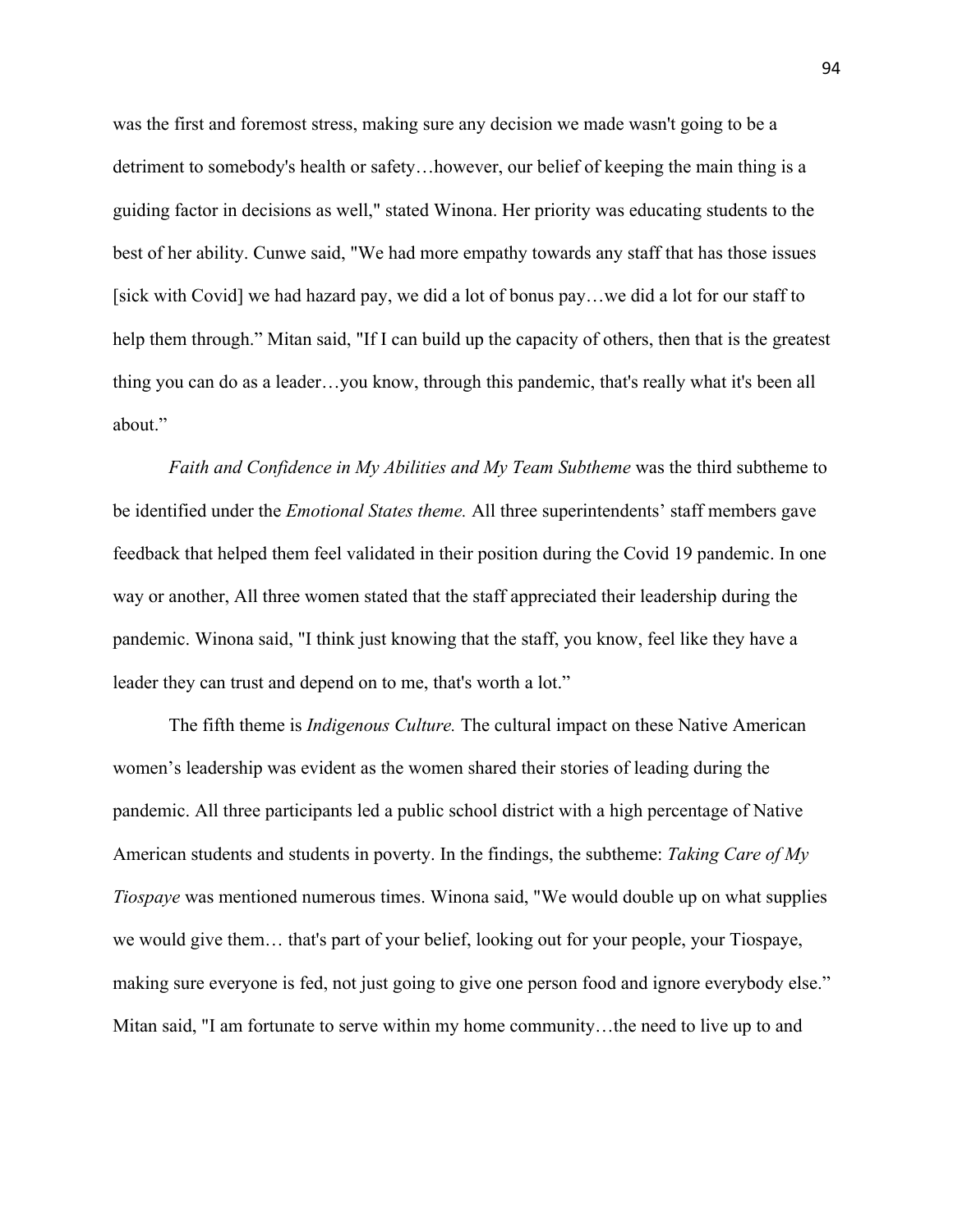students, I think, quite a few of them, we're thankful for the things that we could provide." provide a model which others can aspire to within my community." Cunwe said, "Parents and

Another subtheme under the *Indigenous Culture theme* was *Resiliency and Perseverance.* All three participants believed they could build resiliency in their staff and students by what they bring to the position of superintendent. Winona stated, "My Native American culture has and continues to influence my leadership role as the superintendent of this district with strong familial connections and relationships which are vital to my leadership." This participant was a firm believer in relationships that build people up, and that is what she believed she brought to the position. Mitan said, "Seeing that a notable transformation within the system, that goes down to the efficiency of how things are run to the resiliency of our staff and our students and our families or community." This superintendent also added, "To provide a model which others can aspire to within my community." Cunwe mentioned, "I'm a strong proponent of our Native American culture, and our district has made huge strides in ensuring that our language, history, and culture are utilized across the district." She went on to say, "During the pandemic, I continued to advocate for our Native children and want them all to develop that self-identity."

### **Discussion**

The purpose of the study was to understand three Native American women superintendents perceived self-efficacy beliefs as they led their school district during the Covid 19 pandemic. The findings indicate that self-efficacy and Indigenous culture played a part in these women's superintendent's leadership during the pandemic. These findings show that these Native American women's self-efficacy beliefs came by being validated through feedback, knowing success from previous experiences, finding guides and resources, and knowing they had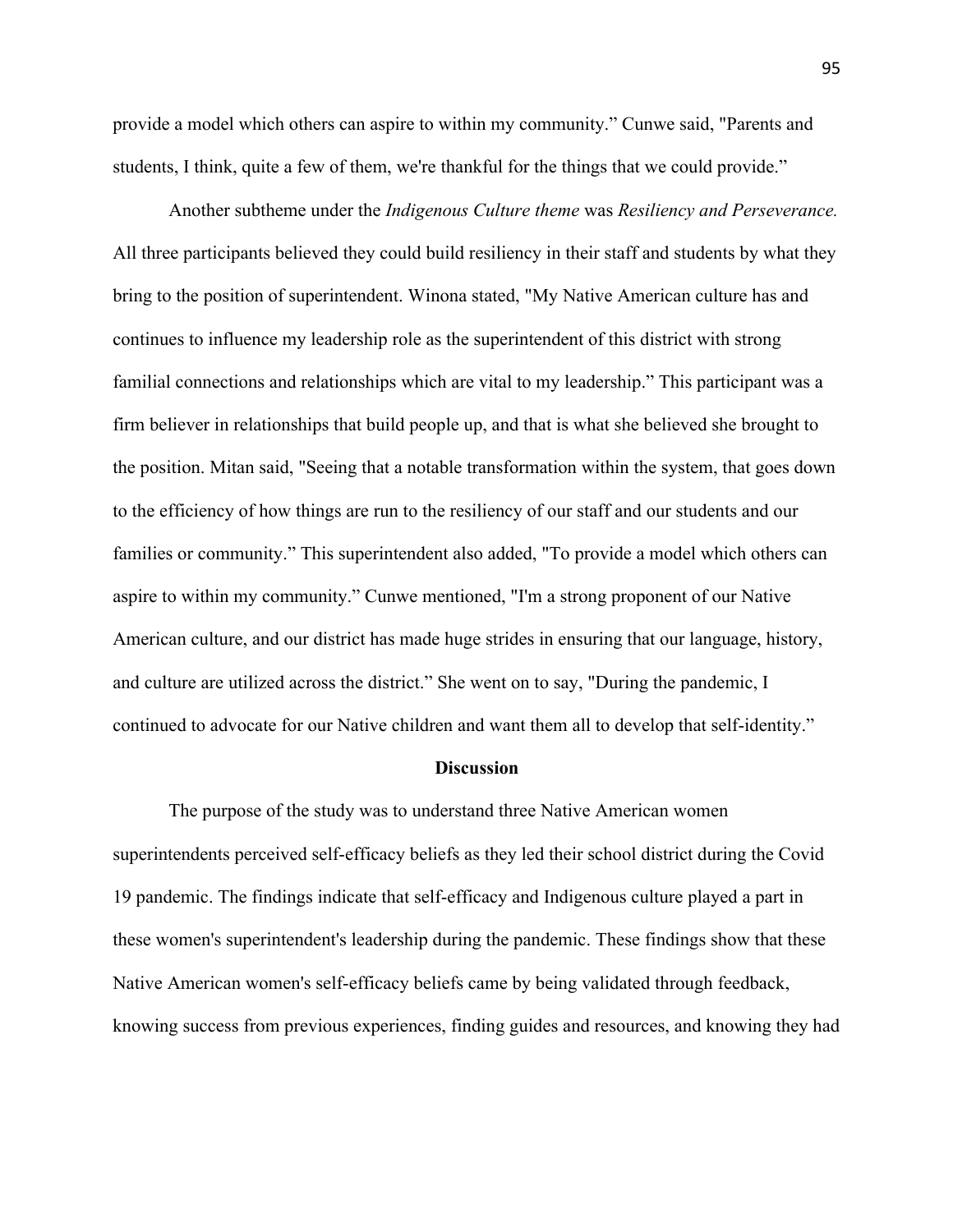conquered much and will continue to conquer through challenges, as well as being sustained through their Indigenous culture.

The findings from this study are relatively consistent with the literature review. Superintendents' self-efficacy beliefs are crucial for managing a school and can be referred to as a type of leadership self-efficacy that one is being confident in their knowledge, skill, and abilities (Hannan et al., 2008). These women superintendents found success from their previous experiences and were able to feel confident in their leadership roles. Cunwe stated, "You're already used to change…so that helps you when you have something like the pandemic." Successful experiences and personal accomplishments can boost a person's self-efficacy (Bandura, 1998).

 participants stated how they altered their thinking to overcome their obstacles and challenges. and responsibilities that entailed [leading through the pandemic]." Superintendents pull from their experiences and their beliefs when difficulties require creative thinking. Unlike most routine decisions, a dilemma is a predicament with no clear solutions, non-existent policy, and no precedent (Hoy & Tarter, 2008). It was found that all three Mitan said, "I was able to learn from my prior experience…so I felt comfortable with the roles

It was challenging to find enough Native American women in the public school superintendent position to participate in this study. I believe that the sparseness of the women in the role of superintendent was related to why there were the least amount of codes identified under the *Mentoring* theme. I think this quote from Mitan sums it up. "I'm willing to soak in as much as I can from any resource … everybody's got something to learn from and offer." As a researcher, I was asking for a particular mentor or model, and I found it wasn't as clear-cut as I thought it would be, as these women learned from all experiences and people they encountered.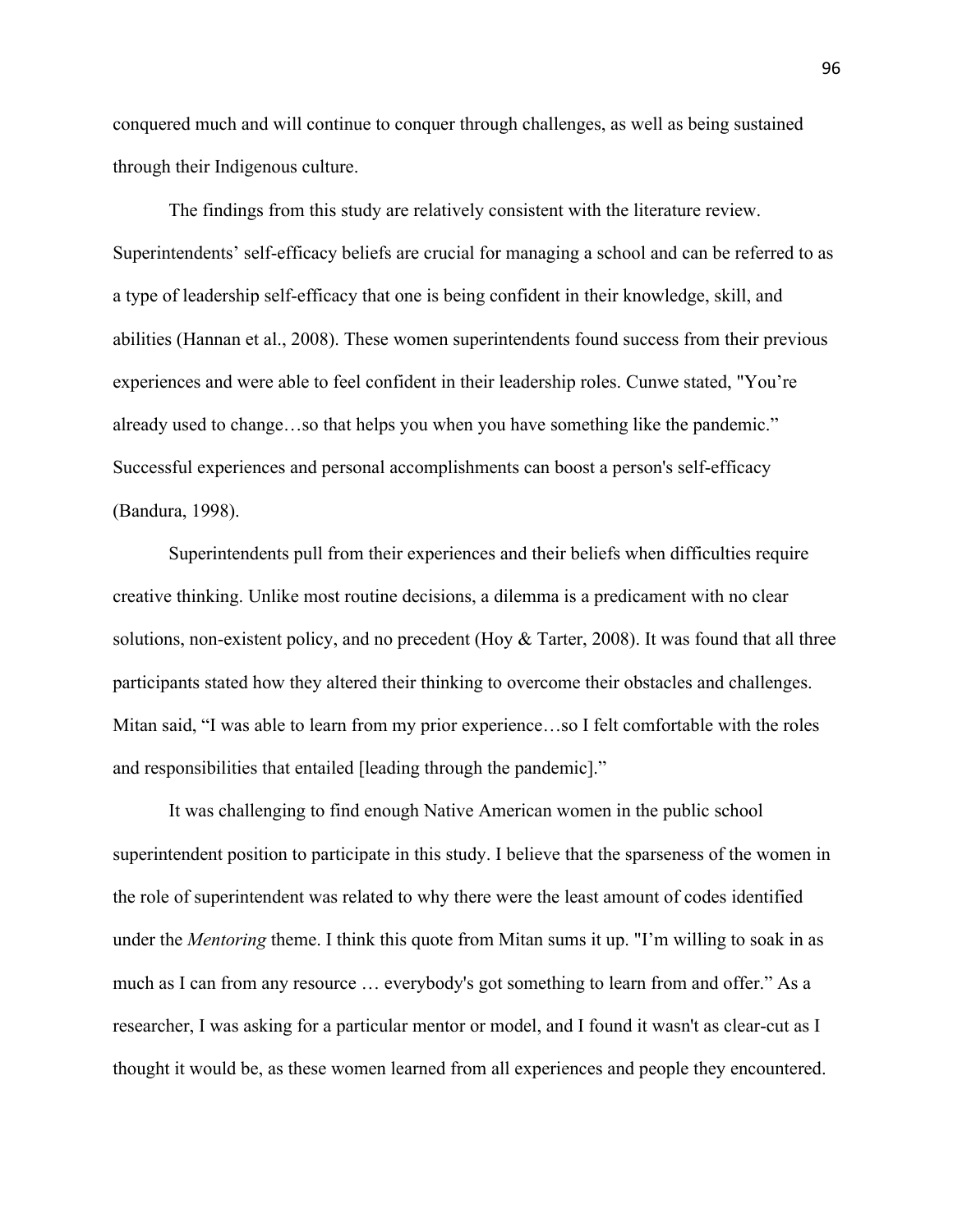Not many Native American women have been in these positions to help other Native women leaders navigate these waters, according to Rodriguez (2019).

 responsibility, of care-taking for people. In my findings, the subtheme: *Taking Care of My*  the community" (p. 2). All three women were similar in their beliefs in serving their Robinson et al. (2017) found that women of color are more likely than white women to lead a majority of minority student-filled districts although, in general, women are more likely than men to lead districts with a large percentage of people of color in the district. I found this to be true among our three Native American women superintendents. All three participants led a public school district with a high percentage of Native American students and students in poverty. I believe these Native American women were influenced by their culture to serve in these districts. According to Portman and Garrett (2005), leadership is viewed as a position of *Tiospaye* reoccurred frequently. Winona mentioned, "We would double up on what supplies we would give them… that's part of your belief, looking out for your people, your Tiospaye, making sure everyone is fed, not just going to give one person food and ignore everybody else." According to McCall (2020), "American Indian leaders focus on the techniques it takes to serve communities by either feeding, getting resources, or creating resiliency among the people.

 historical trauma, poverty, and cultural identity. Rodriguez (2019) stated that Indigenous women Native American women have faced many challenges in which they build self-efficacy: superintendents demonstrate determination and endure whatever ethical challenges the position presents and have developed a strong sense of self-efficacy as they have ascended a multifaceted educational career ladder. These self-efficacy beliefs were seen clearly in these women's statements as they overcame obstacles during the pandemic. Mitan said, "I've become more than ever, resourceful and resilient…that's just my attitude towards life." Cunwe said, "The obstacle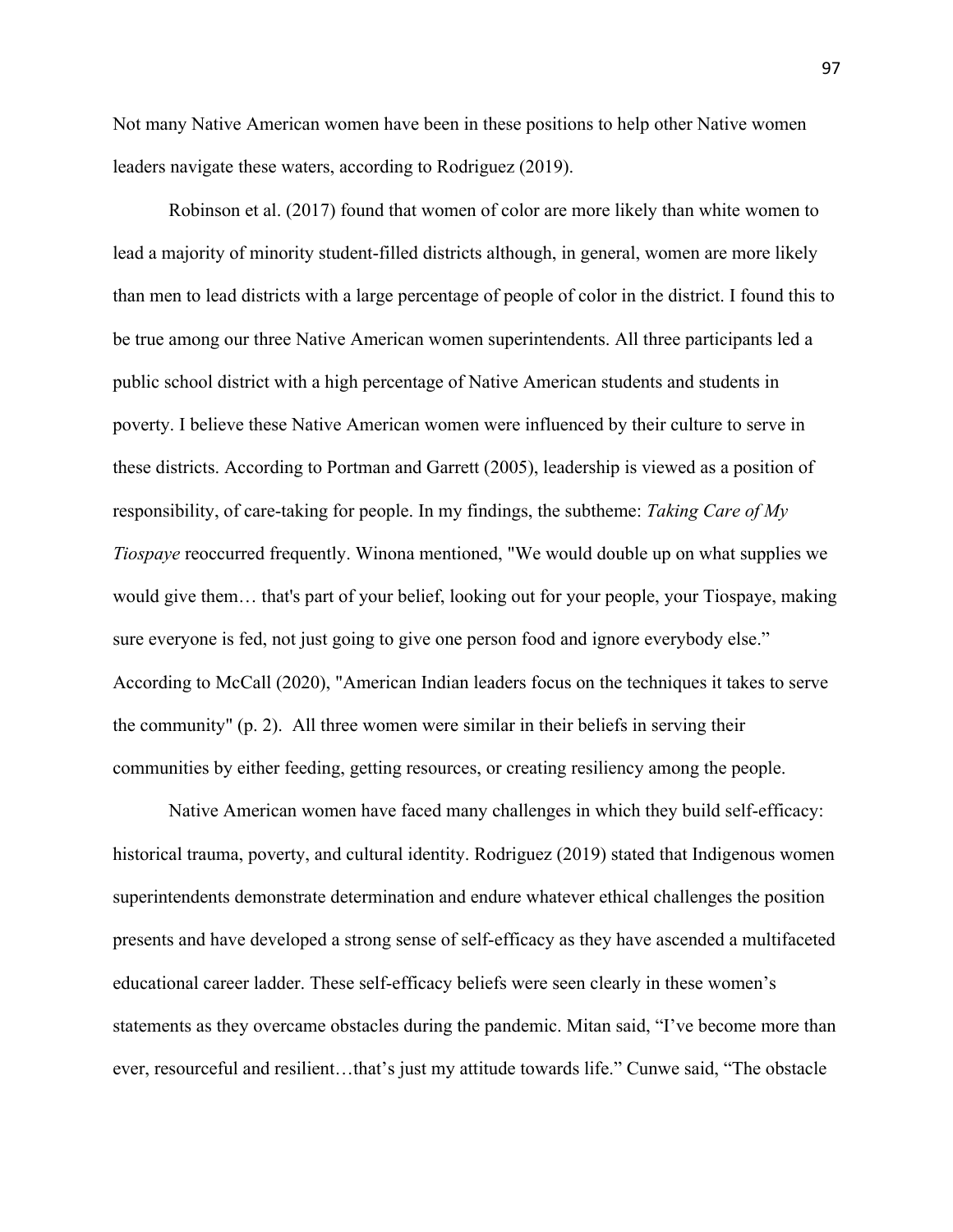was fear [of catching Covid 19] …we made sure that we were still providing services for our kids." Winona said, "Yes, they were challenges, but they were not so big that we could not accomplish what we needed to do." Moreover, the voices of these women demonstrated that they indeed had many similar self-efficacy beliefs and were able to ascend to the superintendency because of their willingness to improve their well-being; and, in their own words, be resilient and persevere, which helped them lead through the Covid 19 pandemic.

The voices of these Native American women have long been excluded from education and leadership research. It is safe to say that Indigenous women will continue to play essential roles in the leadership of Indigenous people. We must better understand the experiences of these Native American women superintendents so that we can work to serve the Indigenous population better and prepare future generations of Native American leaders. I assert that studies like mine can provide essential insights into understanding leadership from Native American women's perspectives. I encourage other researchers to take steps in addressing how we can honor the experiences of these warrior women while supporting the development of future Native American women leaders in education.

#### **Recommendations for Practice**

This study provides insight through the perspective of these three Native American women superintendents and helps us better understand Indigenous women in educational leadership. The results of this study are intended to add to the research and provide insights into current practices to support and guide more indigenous women in leadership roles. Based on the researcher's observations, three recommendations for action are being suggested. One recommendation is to form a Native American woman advisor/advisee program to bring together women to help mentor future leaders. Based on the research conducted, these women began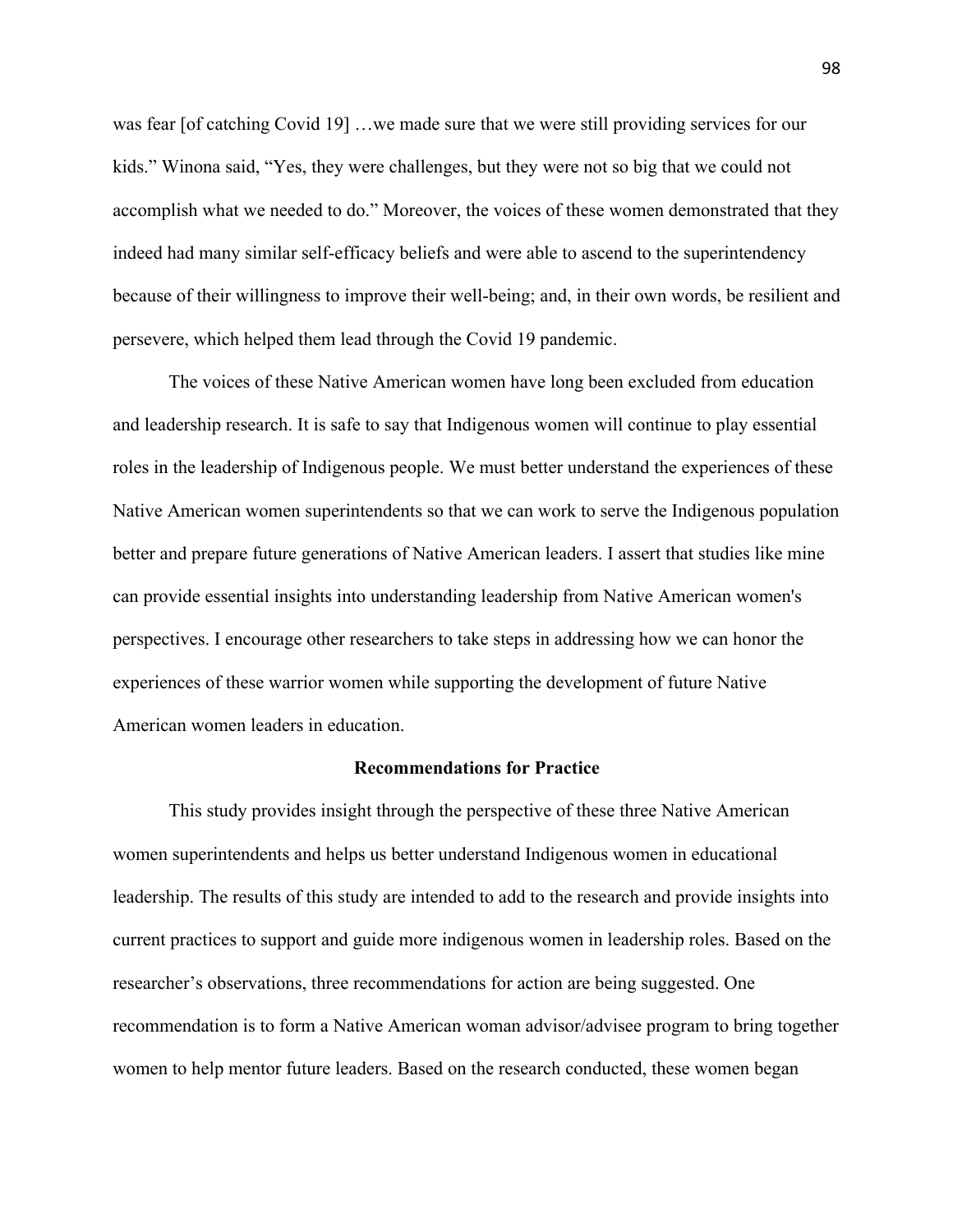building their leadership self-efficacy with every position they held. If future Native women leaders from various colleges and universities could have access to the wealth of these women's experiences and knowledge, I believe it would help future leaders immensely.

 Another recommendation is to gather information from these Native American women on their best practices with working with state and tribal agencies. All three women gained guidance and resources from both entities because they knew how to work with the nuances of both agencies.

 survey to all superintendent program candidates at the beginning of their program to assess their leadership self-efficacy. Leadership self-efficacy plays a significant role in being able to The third recommendation is for colleges and universities to administer a self-efficacy overcome obstacles and challenges that come when holding a superintendent position. Based on the leadership self-efficacy assessment results, professors and the candidates will have an insight into program planning for differentiated instruction to increase leadership self-efficacy.

#### **Recommendations for Future Research**

Despite the research that has been conducted on self-efficacy, little research exists on leadership self-efficacy, Native American women superintendents, and ways to increase both. This was a small study conducted with three Native American women across three Midwestern states; therefore, results cannot be generalized to the larger educational population. Further research could offer a deeper analysis of practices for increasing leadership self-efficacy with more Native American women leaders.

Further research could be conducted concerning Native American women superintendent's determined best practices for increasing leadership self-efficacy. With this research, the researcher could interview Native American women superintendents at tribal and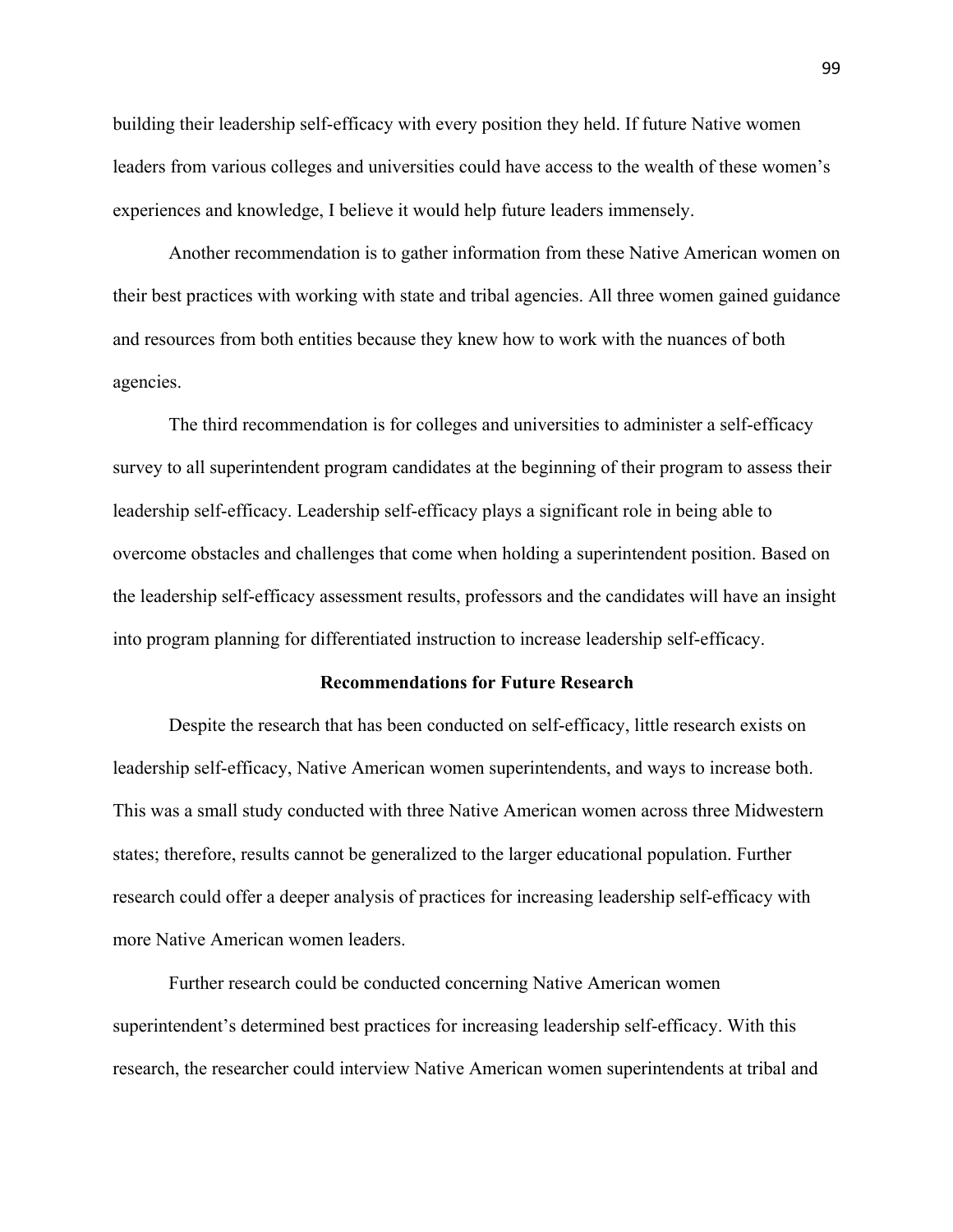public schools to determine personal experiences with the strategies used within preparation leadership programs. This research would provide insight into Native women leaders' perceptions of best practices for increasing their leadership self-efficacy and the effectiveness of their practices.

 journal data again for selected Native women leaders *after* using the suggested instructional Additional research might include quantitative data concerning the effectiveness of the implemented strategies. This research could be achieved using the self-efficacy perception journal used in this study to gain a *before strategies* data. Then researcher could gather the strategies. The researcher could gather end of the year data to determine growth of leadership efficacy over the course of one school year.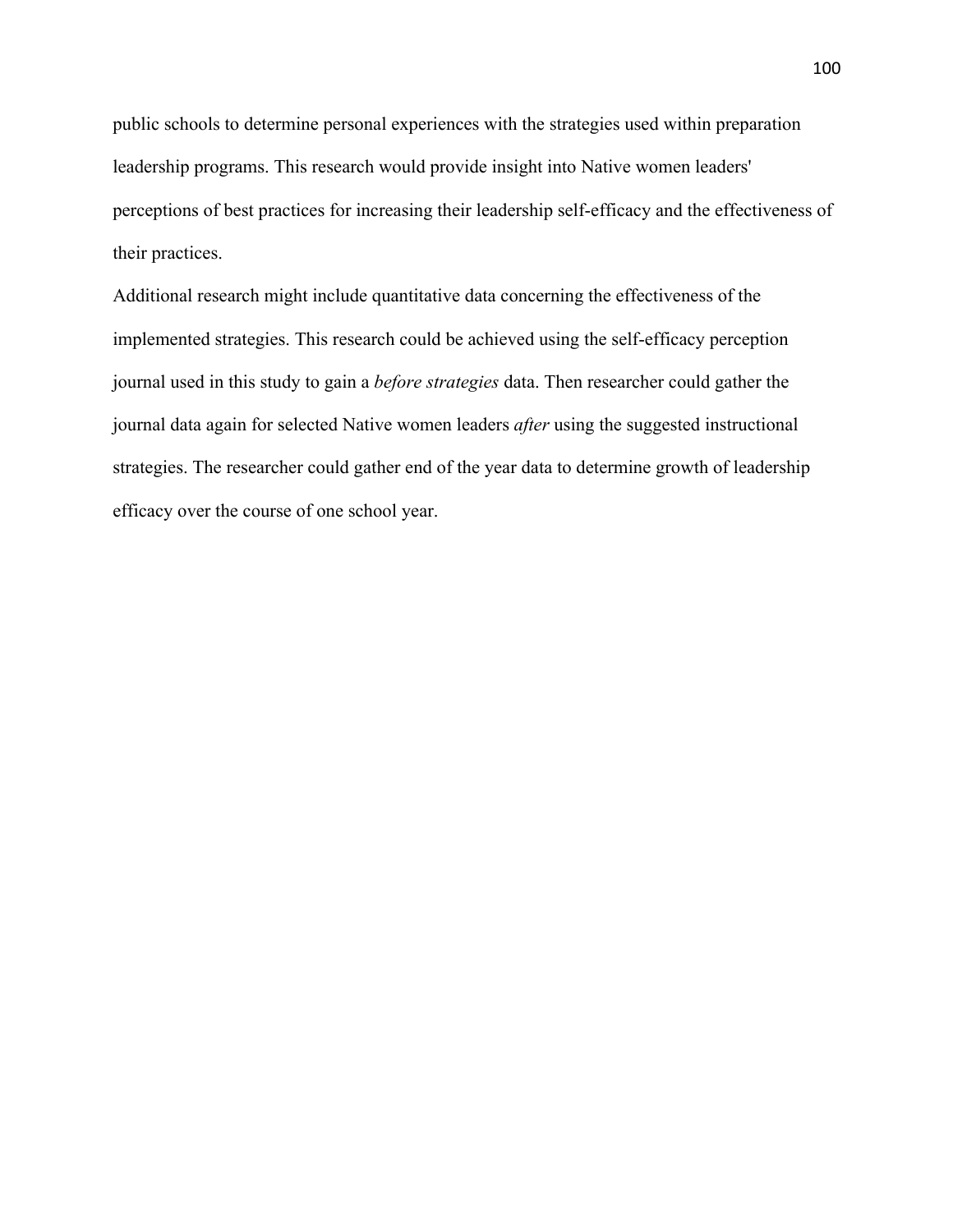#### **References**

- *Superintendents Association*. Retrieved January 2021 from https://www.aasa.org/home/ AASA (2021). *2020-21* Superintendent salary & benefits study. *The School*
- ASU (2008). *Mosaic, cultural identity in America.* Arizona State University Museum of Anthropology. https://shesc.asu.edu/sites/default/files/mosaic\_ed\_packet\_adult\_0.pdf.
- Anderson, J. (2020). *Harvard Ed cast: School leadership during crisis.* Podcast (/taxonomy/term/171). Harvard Graduate School of Education.
- Babic, A., & Habsez, I. (2021). The glass ceiling for women managers: Antecedents and consequences for work-family interface and well-being at work. Frontiers in Psychology. 12(p. 677). DOI=10.3389/fpsyg.2021.618250
- Bandura, A. (1977). *Social learning theory*. Prentice-Hall.
- Bandura, A. (1977). Self-efficacy: Toward a unifying theory of behavioral change. *Psychological Review*, *84*(2), 191–215. https://doi.org/10.1037/0033-295X.84.2.191.
- Bandura, A. (1986) *Social foundations of thought and action. A social cognitive theory.* Prentice-Hall.
- Bandura, A. (1997). *Self-efficacy: The exercise of control.* Freeman.
- Bandura, A. (2006). Toward a psychology of human agency. *Perspectives on Psychological Science*. https://doi.org/10.1111/j.1745-6916.2006.00011.x
- Barkdull, C. (2009). Exploring intersections of identity with Native American women leaders. *Journal of Women and Social Work, 24*(2), 120-136. SAGE.
- Bernal, C., Monosou, N., Stencler, A., Lajoie, A., Raigoza, A. & Akhavan N. (2017). Gender bias within the superintendency: A comparative study. *Journal of School Administration Research and Development, 2*(1), 42-52.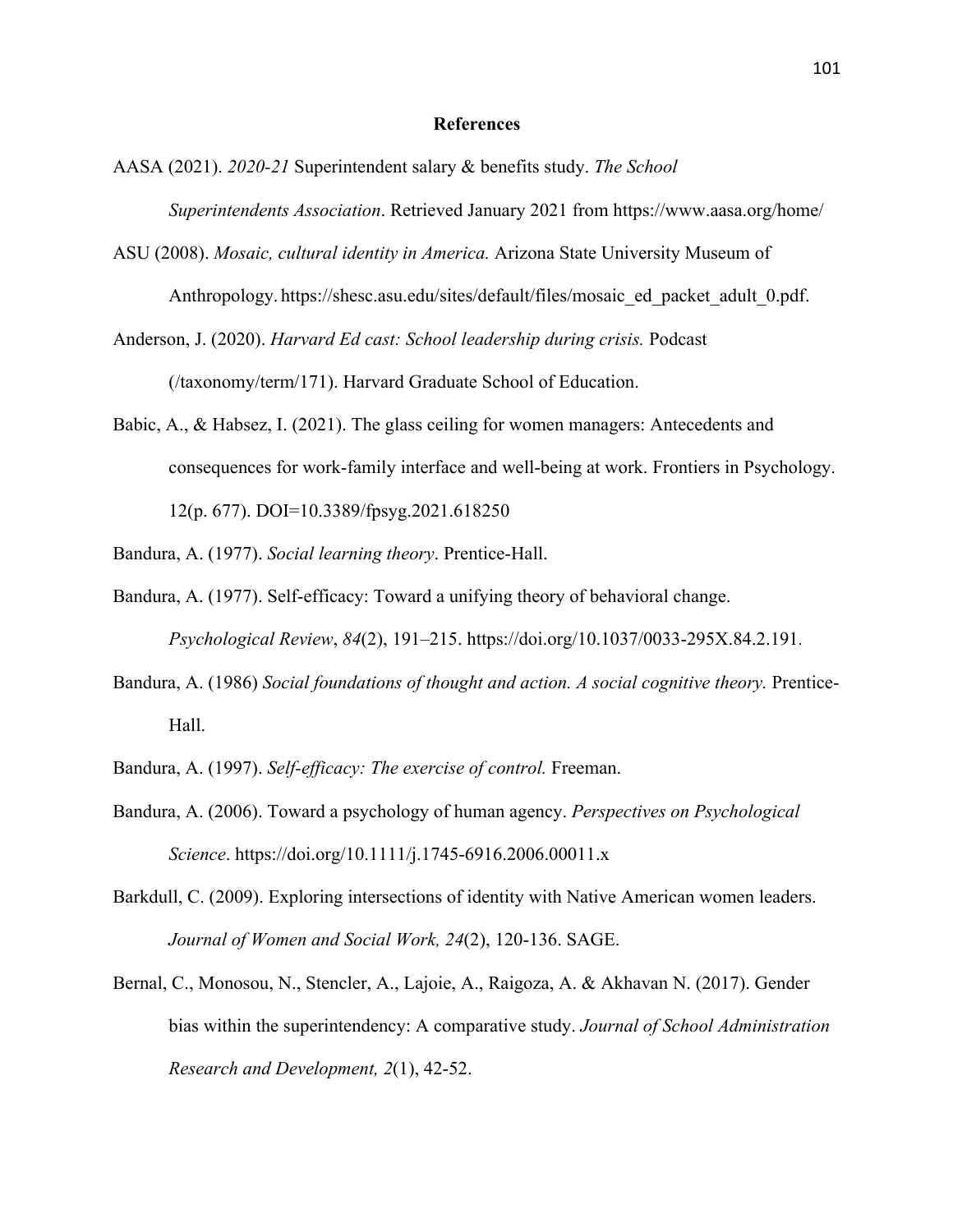- Bernard, R. H. (2011). *Research methods in anthropology: Qualitative and quantitative approaches*. Rowman Altamira. ISBN: 0759112436, 9780759112438.
- Benham, M. & Murakami-Ramalho, E. (2010). Engaging in educational leadership: The generosity of spirit. *International Journal of Leadership in Education, 13*(1), 77-91.
- *and methods* (4th ed.), Pearson. Bogdan, R., & Biklen, S. (2003). *Qualitative research for education: An introduction to theories*
- Boin, A., Hart, P., Stern, E., & Sundelius, B. (2017). *The politics of crisis management: Public leadership under pressure* (2<sup>nd</sup> ed.). Cambridge University Press.
- Brown, D. (1991). *Bury my heart at Wounded Knee: An Indian history of the American West*. H Holt & Co.
- Buckmiller, Tom M., & Cramer, Renee A. (2013). A conceptual framework for non-native instructors who teach adult Native American students at the university. *Multicultural Learning and Teaching*, *8(*1), 7-26. https://doi.org/10.1515/mlt-2012-0009
- Bulmer, J. (2013). Leadership aspirations of registered nurses: Who wants to follow us? *Nurse Administration*, *43*(3), 130-134.
- Centre for Clinical Interventions, (2009). *What are core beliefs?*  https://www.cci.health.wa.gov.au/-/media/CCI/Mental-Health-Professionals/Depression/Depression---Information-Sheets/Depression-Information-Sheet---12---What-are-Core-Beliefs.pdf.

Chemers, M. M. (2000). Leadership research and theory: A functional integration. *Group Dynamics: Theory, Research, and Practice, 4*(1), 27–43. https://doi.org/10.1037/1089- 2699.4.1.27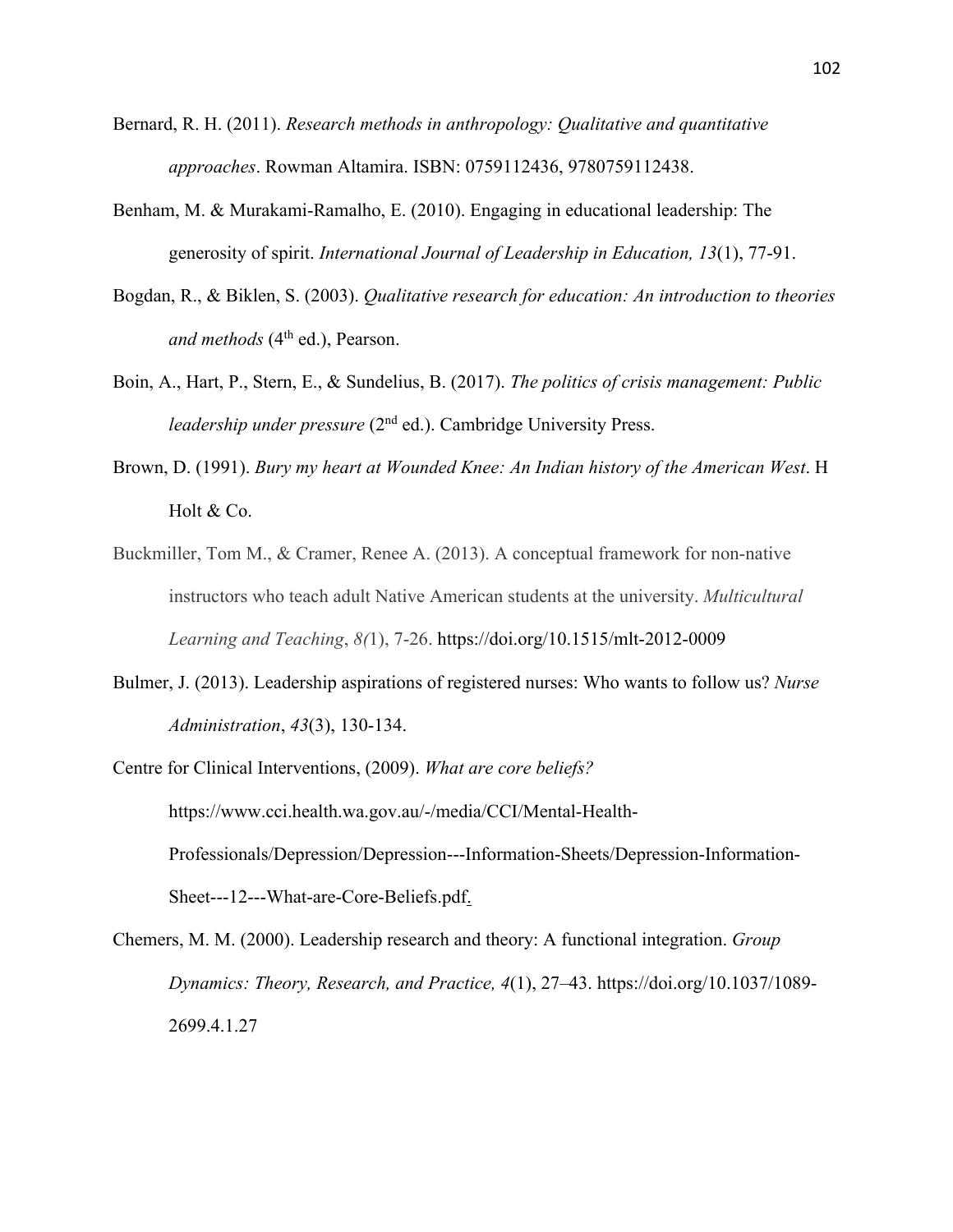- Cobanoglu, F., & Yurek, U. (2018). School administrators' self-efficacy beliefs and leadership styles. *European Journal of Educational Research, 7(*3), 555-565. DOI:10.12973/evjer.7.3.555
- Colvin, R. L. (2002). What hath 9/11 wrought? In the aftermath, school leaders see shifts in thinking, priorities, and curricular emphases. *School Administrator, 59*(2), 42-49.
- Creswell, J., & Poth, C. (2018). *Qualitative inquiry & research design: Choosing among five*  approaches, Sage.
- Creswell, J. W. (2003*). Research design: Qualitative, quantitative, and mixed methods approach*. Sage.
- *development: Connecting adult development, identity, and expertise.* Routledge. Day, D. V., Harrison, M. M., & Halpin, S. M. (2009) *An integrative approach to leader*
- Darling-Hammond, L., Kini, T. (2020). *A new "new deal" for education: Top 10 policy moves for states in the COVID 2.0 era*, Learning Policy Institute Research. Action. Impact. May 19th, Learningpolicyinstitute.org.
- Del Carmen Triana, M., Richard, O. C., & Yücel, İ. (2017). Status incongruence and supervisor gender as moderators of the transformational leadership to subordinate affective organizational commitment relationship. *Personnel Psychology, 70*(2), 429–467. https://doi.org/10.1111/peps.12154
- Denham, A. (2008). Rethinking historical trauma: Narratives of resilience. *Transcult Psychiatry. 45*(3): 391-414. DOI: 10.1177/1363461508094673.
- Dhillon, J., (2019). Notes on becoming a comrade: Indigenous women, leadership, and movements for decolonization. *American Indian Culture and Research Journal. 43*(3). DOI: 10: 17953.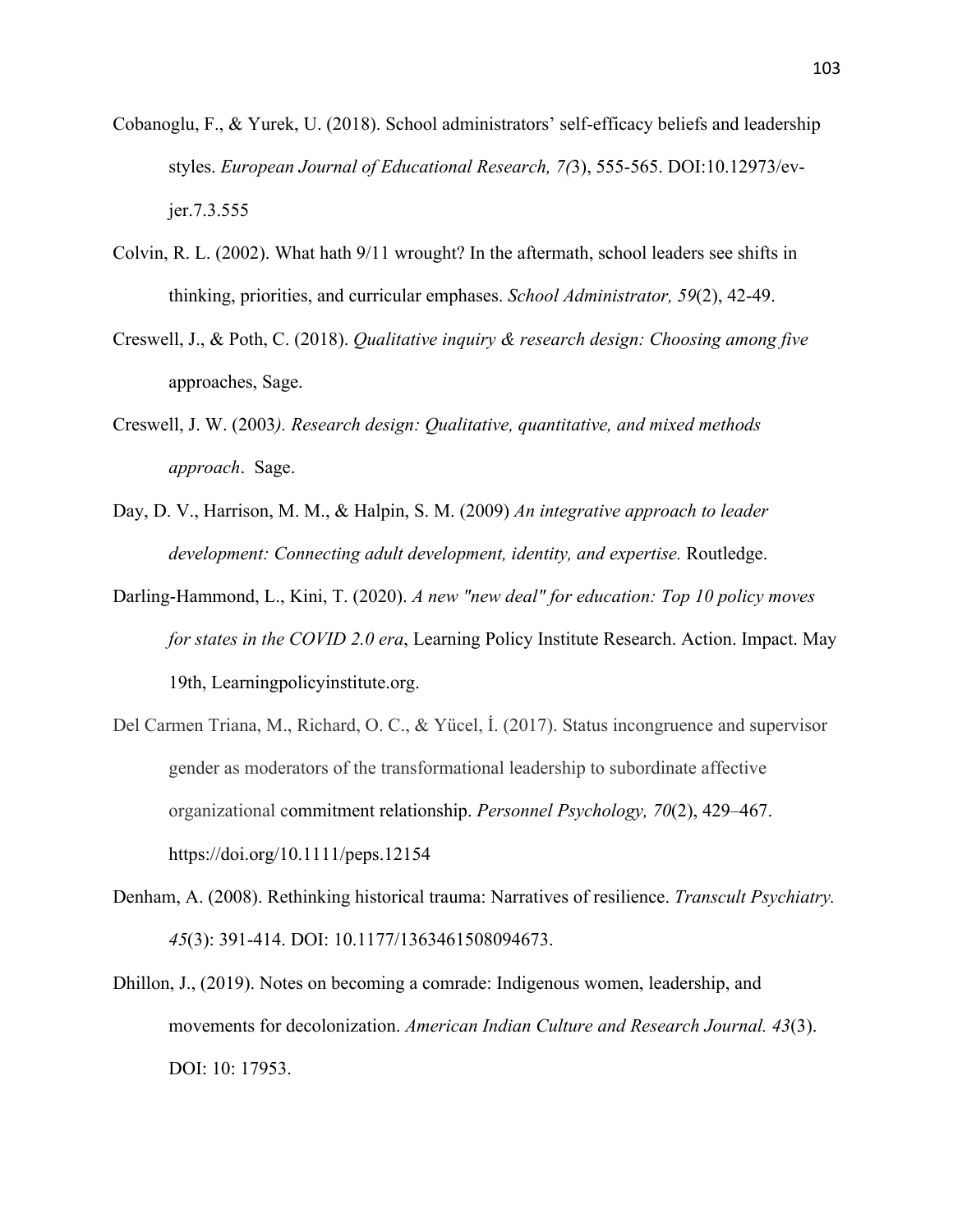- *Education,* 123, 371-383. Edman, J., & Brazil, B. (2009). Perceptions of campus climate, academic efficacy and academic success among community college students: An ethnic comparison. *Social Psychology of*
- Eller, J., & Carlson, H. 2009. *So now you're the superintendent!* Corwin Press.
- Elo, S. & Kyngas, H. (2008). *The qualitative content analysis process. 62*(1), 107-115.
- Ely, R., J., Ibarra, H., & Kolb, D. (2011). Taking gender into account: Theory & design for women's leadership development programs. *Academy of Management Learning & Education, 10*(3).
- Ely, R., J., & Rhode D. (2010). Women and leadership: Defining the challenges. *Handbook of Leadership Theory and Practice,* Nohria, N. & Khurana, R. (Eds). Harvard Business Press.
- Fereday, J. & Muir-Cochrane, E. (2006). Demonstrating rigor using thematic analysis: A hybrid approach of inductive and deductive coding and theme development. *International Journal of Qualitative Methods*, *5*(1), 80–92. Retrieved January 12, 2009, from http://www.ualberta.ca/~iiqm/backissues/5\_1/pdf/fereday.pdf.
- Fernandez, A., & Shaw, G. (2020). Academic leadership in a time of crisis: The coronavirus and COVID-19. *Journal of Leadership Studies*, *14(*1), 39-45. DOI:10.1002/jls.21684.
- Gachupin F.C., Lameman B., Molina F. (2019). Guideline for researchers, a guide to establishing effective mutually beneficial research partnerships with American Indian tribes, families, and individuals. *The University of Arizona*. https://naair.arizona.edu/sites/default/files/gachupin\_altered.pdf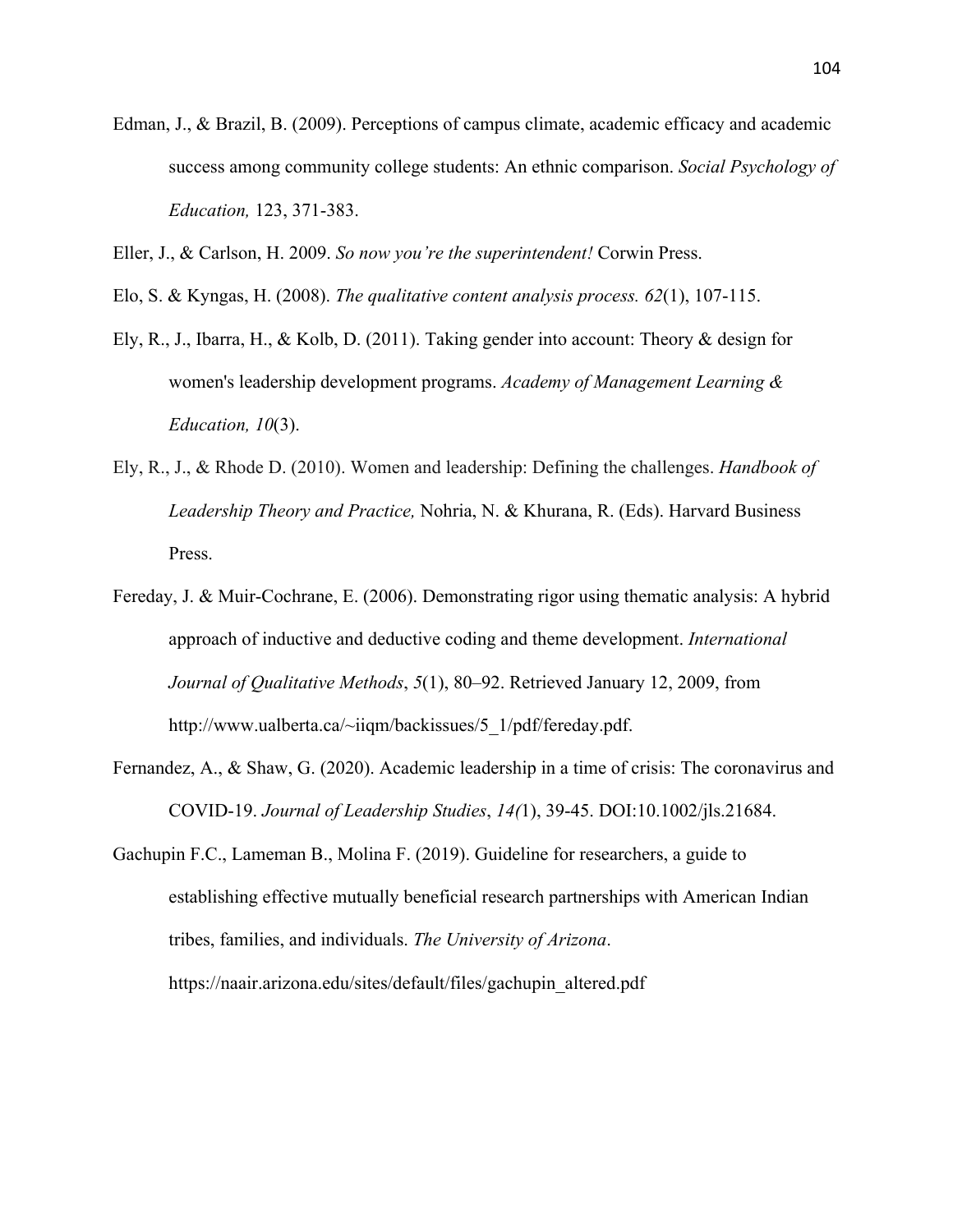- Gullo, G., & Sperandio, J. (2020). Gender and the superintendency: The power of career paths. *Frontiers in Education, 5(*68).
- inquire into intellectual capital reporting. *Journal of Intellectual Capital, 5,* 282-293. Guthrie, J., Yongvanich, K., & Ricceri, F. (2004). Using content analysis as a research method to
- Hackett, G., & Betz, N. E. (1981). A self-efficacy approach to the career development of women. *Journal of Vocational Behavior*, *18*(3), 326–339. https://doi.org/10.1016/0001- 8791(81)90019-1
- Hannah, S. T., Avolio, B. J., Luthans, F., & Harms, P. D. (2008). Leadership efficacy: Review and future directions. *The Leadership Quarterly*, *19*(6), 669–692. https://doi.org/10.1016/j.leaqua.2008.09.007
- Hancock, D., R., & Algozzine, B. (2017) *Doing case study research* (3rd ed.). Teachers College Press.
- Harwood, T. G., & Garry, T. (2003). An overview of content analysis. *The Marketing Review, 3*, 479-498.
- Hill, P., & Jochim, A. (2021). How can school superintendents lead during the COVID-19 crisis?. The Brookings Institution. https://www.brookings.edu/blog/brown-centerchalkboard/2021/01/26/how-can-school-superintendents-lead-during-the-covid-19-crisis/
- Hogue, M., & Lord, R. G. (2007). A multilevel, complexity theory approach to understanding gender bias in leadership. *The Leadership Quarterly, 18(*4), 370–390. https://doi.org/10.1016/j.leaqua.2007.04.006

Holloway, I., & Wheeler, S. (2010). *Qualitative research in nursing and healthcare*. Blackwell.

 *making cases, concepts, and consequences* (3rd ed.), Pearson. Hoy, W. K., & Tarter, C. J. (2008). *Administrators solving the problems of practice: Decision-*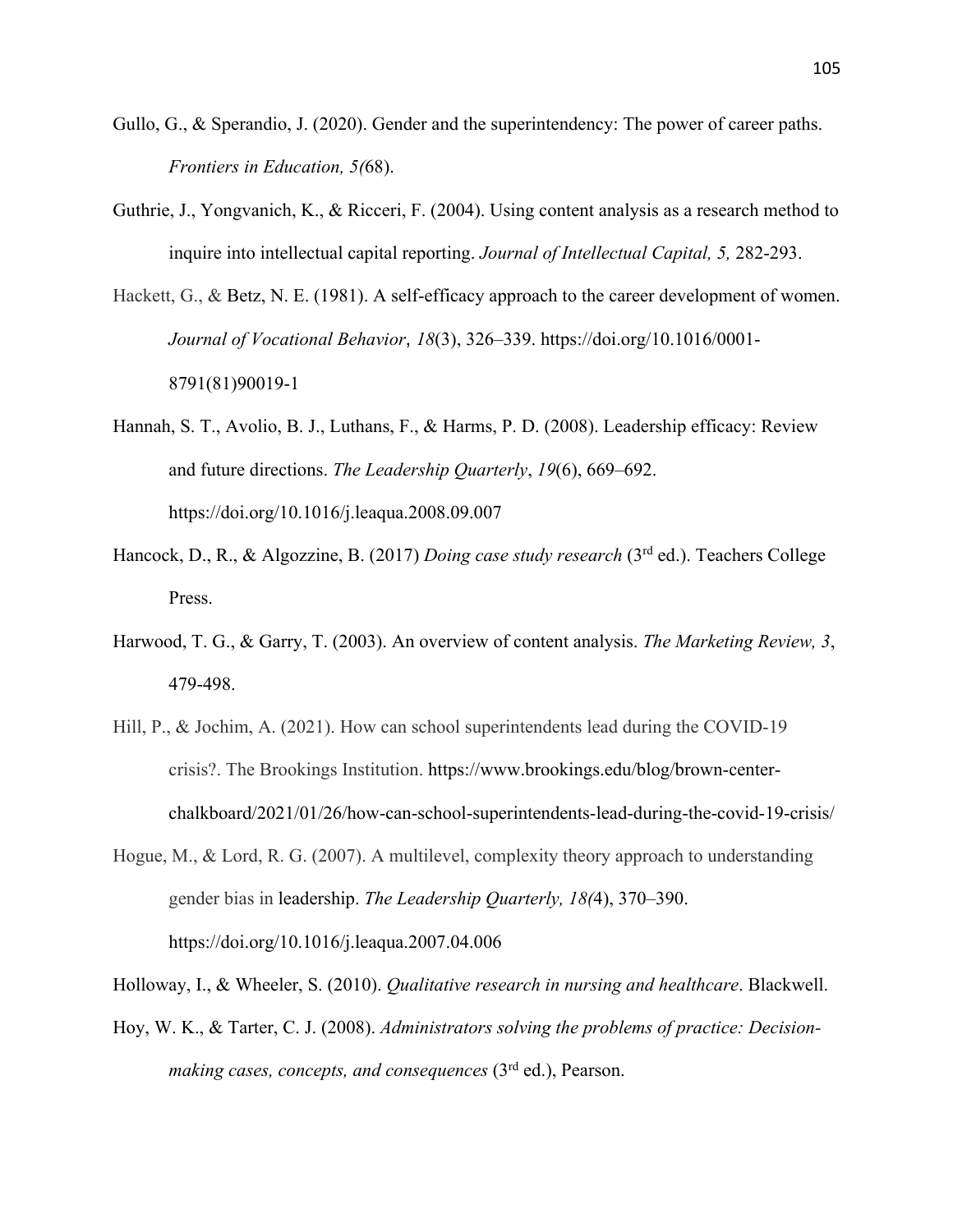- Hussar, B., Zhang, J., Hein, S., Wang, K., Roberts, A., Cui, J., Smith, M., Bullock Mann, F., Barmer, A., and Dilig, R. (2020). The Condition of Education 2020 (NCES 2020-144). U.S. Department of Education. Washington, DC: National Center for Education Statistics. Retrieved October, 24<sup>th</sup>, 2021 from https://nces.ed.gov/pubsearch/pubsinfo. asp? pubid=2020144.
- Huszczo, G., Endres, M. (2017). Gender differences in the importance of personality traits in predicting leadership self-efficacy. *International Journal of Training and Development*. *21*(4), 304-317.
- International Center for Leadership in Education (2012). *A systemwide approach to leadership.*  International Center for Leadership in Education. ISBN-1-935300-81-4.
- Johnson, R. & Waterfield, J. (2004). Making words count: The value of qualitative research. *Physiotherapy Research International, 9(*3), 121-31.
- Johnson, S. K., Murphy, S. E., Zewdie, S., & Reichard, R. J. (2008). The strong, sensitive type: Effects of gender stereotypes and leadership prototypes on the evaluation of male and female leaders. *Organizational Behavior and Human Decision Processes*, *106(*1), 39–60. https://doi.org/10.1016/j.obhdp.2007.12.002
- Kelley, A., Belcourt-Dittloft, A., Belcourt, C., & Belcourt, G. (2013). Moving forward: Breaking the cycle of mistrust between American Indians & researchers. *American Public Health Association, 103*(12), 2152-2159.
- Kelley, A., Belcourt-Dittloft, A., Belcourt, C., & Belcourt, G. (2013). Research ethics & Indigenous communities. *American Public Health Association, 103*(12), 2146-2152.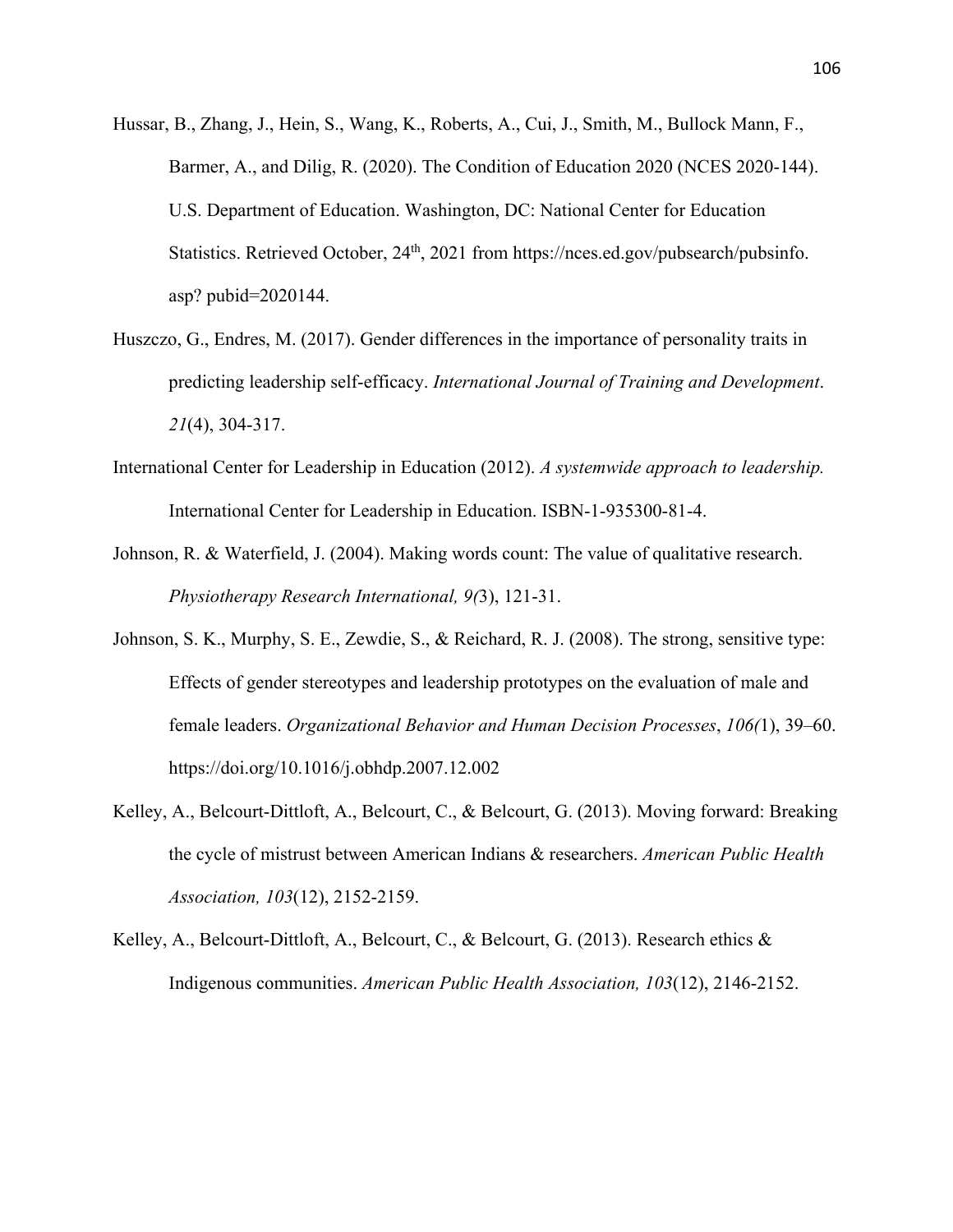- Kinsey, E., Hecht, A., Dunn, C., Levi, R., Read, M., Smith, C., Niesen, P., Seligman, H., & Hagan, E. (2020). School closures during Covid-19: Opportunities for innovation in meal service. *American Journal of Public Health, 110*(11), 1635-1643.
- Klassen, R. (2004). Optimism and realism: A review of self-efficacy from a cross-cultural perspective. *International Journal of Psychology, 39*(3), 205-230.
- *Leadership, A Reference Handbook*. *1,* Sage. DOI: 10.4135/9781412979337.n14. Komlves, S., & Dugan, J. (2010). Contemporary leadership theories. *Political and Civic*
- Krueger, A. (2021, April, 7). How to lead a school district in a crisis. *ISTE*. https://www.iste.org/explore/leadership-how-lead-school-district-crisis.
- *Educational Leadership, 78. http://digitalcommons.unl.edu/jwel/78*  Krumm, B. (2013). The symbiotic relationship of leadership and culture. *Journal of Women in*
- Kyngäs, H., Elo, S., Pölkki, T., Kääriäinen, M., & Kanste, O. (2011). Sisällönanalyysi suomalaisessa hoitotieteellisessä tut- kimuksessa [The use of content analysis in Finnish nursing science research]. *Hoitotiede*, *23*(2), 138-148.
- Laarhuis, E. (2016). *The effects of efficacy beliefs on training outcomes:* L*ooking beyond selfefficacy*. Master of Conflict., Risk and Safety Psychology thesis, University of Twente. http://essay.utwente.nl
- Evidence and theory. *Psychological Bulletin, 114* (3), 395-412. LaFromboise, T., Coleman, H., & Gerton, J. (1993). Psychological impact of biculturalism:
- *26*(2), 57 82, DOI: 10.5749/wicazoareview.26.2.0057. Lajimodiere, D. (2011). Ogimah Ikwe: Native women and their leadership. *Wicazo Sa Review*,
- Lewis, J. (2011). *Self-efficacy and retention among ethnically diverse nursing students*. Doctoral Dissertation, University of Colorado. http://gradworks.umi.com/34/77/3477380.html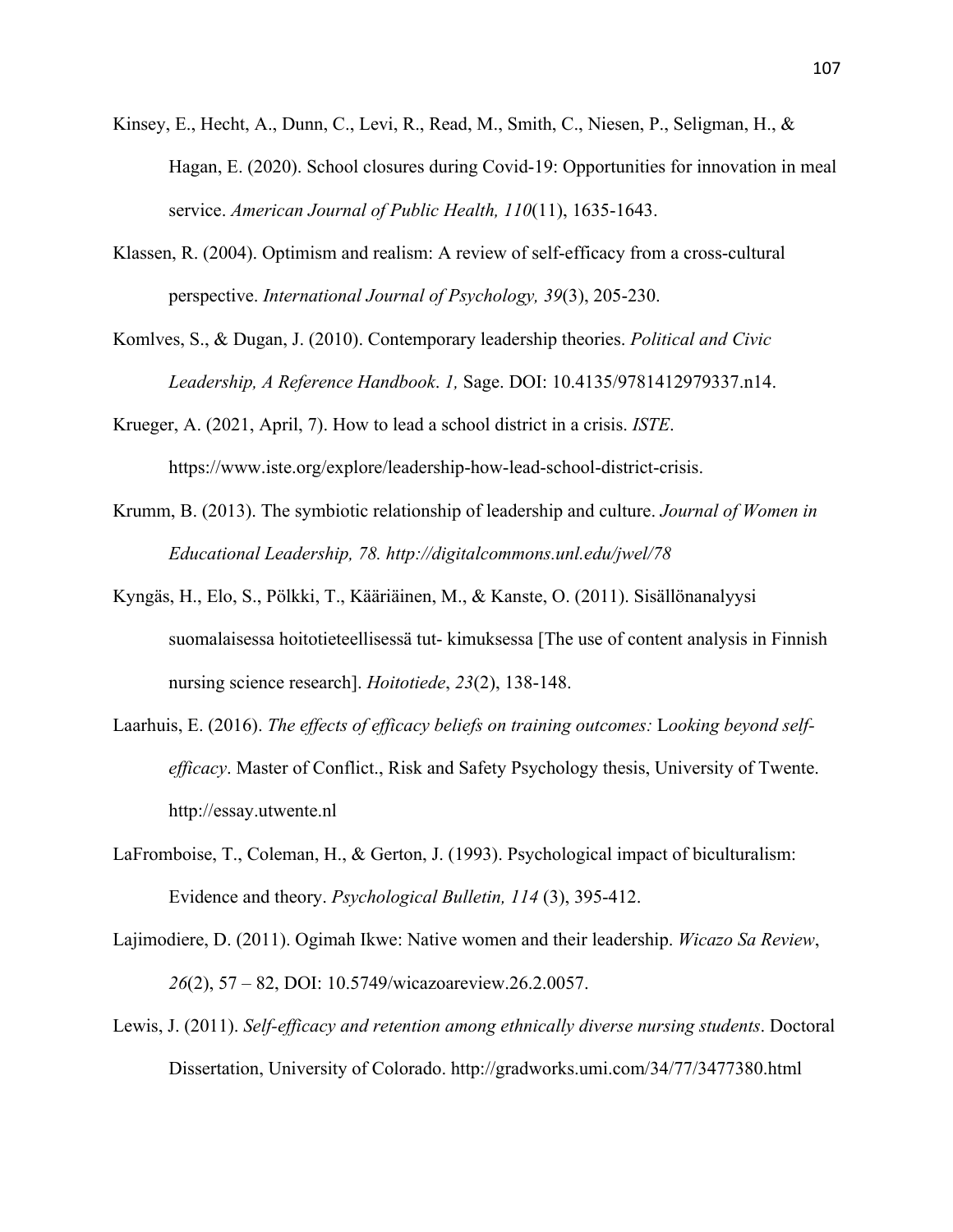during a public health crisis. *Frontiers in Education. 3*(5), DOI: Lochmiller, C. (2021). Rural superintendents' responses to Covid-19: Navigating local control 10.3389/feduc.2021.617058.

Lopez-Garrido, G. (2020, Aug 09). Self-efficacy, *Simply Psychology*. https://simplysychology.org/self-efficacy.html. Pulled on Aug. 02, 2020.

Lowrey, N. (2020, Oct. 19th). How one Native American tribe in S.D. created its own wireless education network. *Argus Leader Newspaper*.

Machida, M. & Schaubroeck, J. (2011). The role of self-efficacy beliefs in leader development. *Journal of Leadership & Organizational Studies*.

https://doi.org/10.1177/1548051811404419.

- Maddux, J. (2013). *Self-efficacy, adaptation, and adjustment: Theory, research, and application*. Springer Science & Business Media.
- Marples, M. (2020). Navajo Nation faces devastating loss from the Covid-19 pandemic. CNN Health. Nov. 4th. https://www.cnn.com/2020/11/24/health/navajo-nation-coronaviruslosses-wellness/index.htm.
- McCall, Kelley, "Leadership through an Indigenous Lens" (2020). Buder Center for American Indian Studies Research. 25. https://openscholarship.wustl.edu/buder\_research/25
- Dissertations & Theses database, UMI, No. 359552. McCarty, S.P. (2012). *K-12 school leaders and school crisis: An exploration of principals' school crisis competencies and preparedness* (Doctoral dissertation). ProQuest
- McCarty, J., & Bennally, J. (2003). Classroom management in a Navajo middle school. *Theory Into Practice,* Autumn, *42*(4), 296-304.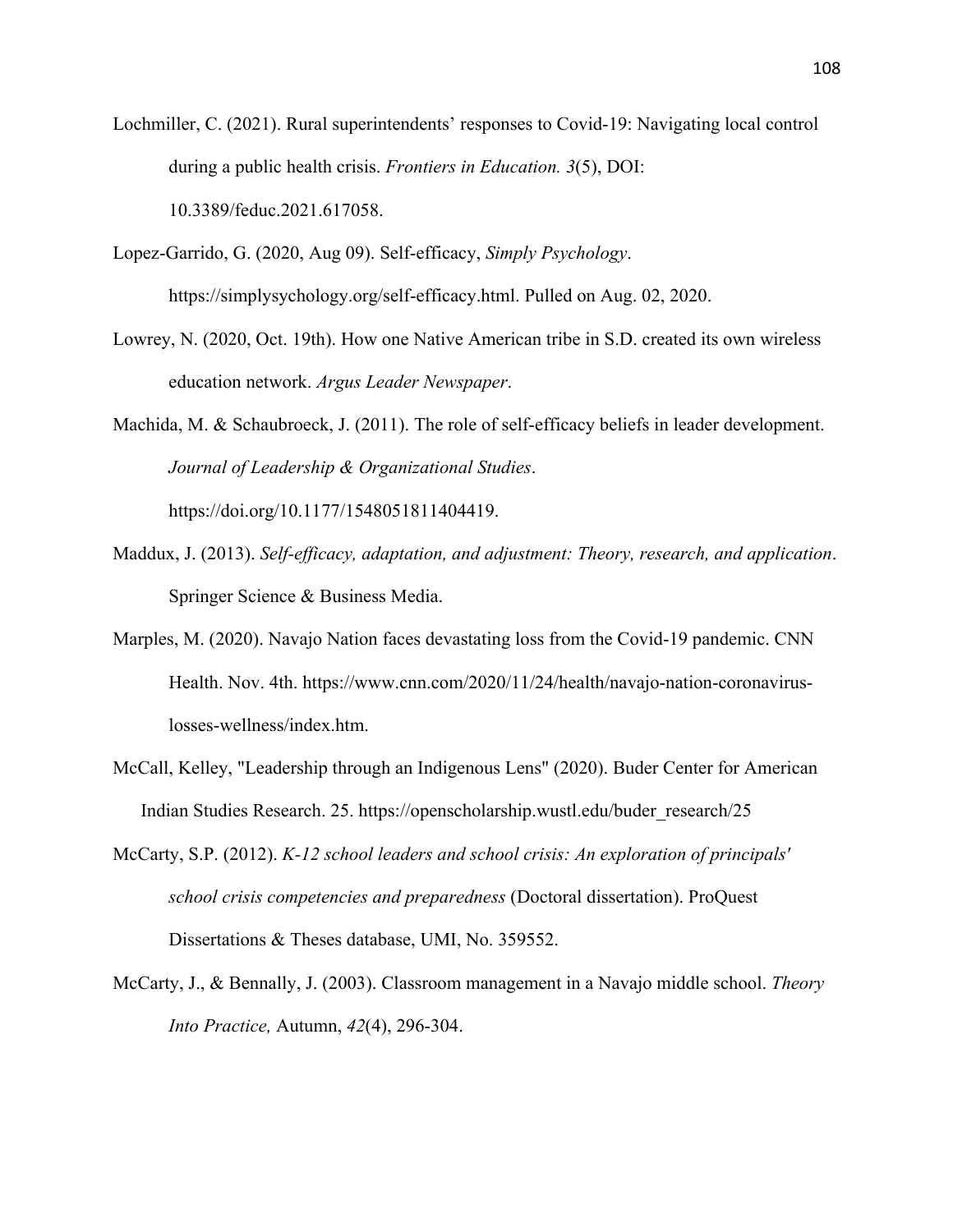- *Administration, 10,* 131-148, DOI:10.1016/S1479-3660(07)10008-1. McCollum, D. & Kajs, L. (2007). School administrator efficacy: Assessment of beliefs about knowledge and skills for successful school leaders. *Advances in Educational*
- McCormick, M. J., Tanguma, J., & Lopez-Forment, A. S. (2002). Extending self-efficacy theory to leadership: A review and empirical test. *Journal of Leadership Education, 1*(2), 1-15.
- McEntire, D. A., Fuller, C., Johnston, C. W., & Weber, R. (2002). A comparison of disaster paradigms: The search for a holistic policy guide. *Public Administration Review*, *62*(3), 267-281.
- McLeskey, J., Waldron, N., & Redd, L. (2014), A case study of a highly effective, inclusive elementary school, *The Journal of Special Education*, *48(*1), 59-70.
- Merriam, S.B. (2009). *Qualitative research: A guide to design and implementation*. John Wiley & Sons.
- *webster.com/dictionary/pandemic* Retrieved September, 26<sup>th</sup>, 2021. Merriam-Webster's Online Dictionary (2021). Online dictionary. *https://www.merriam-*
- Metoyer, C. (2010). Leadership in American Indian communities: Winter lessons. *American Indian Culture and Research Journal 34*(4), 1-12.
- Minthorn, R., Shotton, H. (2019). Indigenous women's approaches to educational leadership: Creating space for Indigenous women in education. *International Journal of Human Rights Education, 3*(1). Retrieved from https://repsoitory.usfca.edu/ijhre/vol3/iss1/6
- Minthorn, R. (2014). Perspectives and values of leadership for Native American college students in non-Native colleges and universities. *Journal of Leadership Education 13*(2), 67-95.
- Minthorn, R., Wanger, S., Shotton, H., & Collins, R. (2013). Developing Native student leadership skills: The success of the Oklahoma Native American students in higher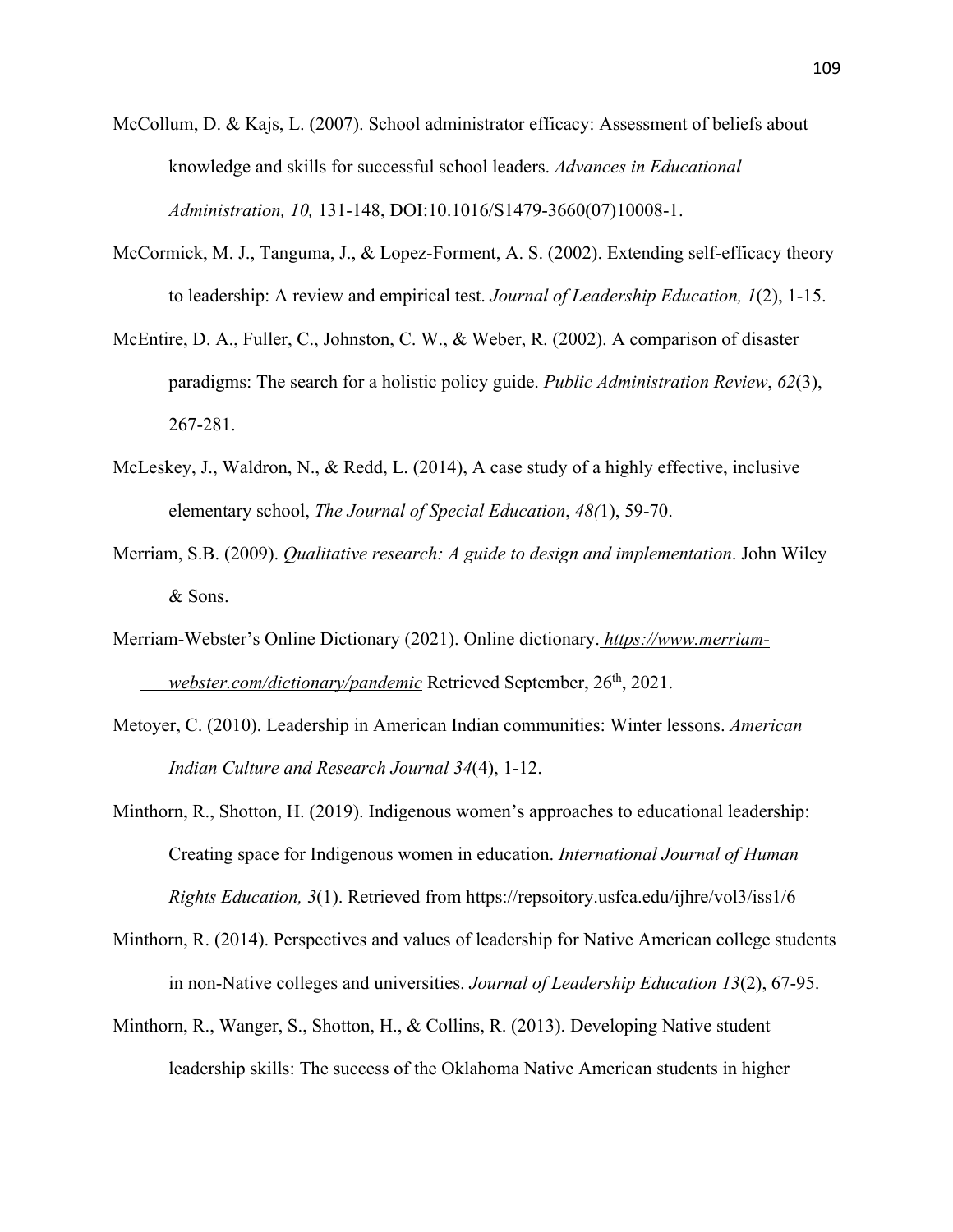education (ONASHE) conference. *American Indian Culture and Research Journal, 37* 3), 59-74. DOI: 10.17953/aicr.37.3.01843v2733240715.

- Modan, N. (2020, Feb. 11<sup>th</sup>). Survey: Superintendents still overwhelmingly white, male. *K12Dive.com.* https://www.k12drive.com/news/survey-superintendents-stilleverwhelmingly-white-male/572008. Retrieved August,  $6<sup>th</sup>$ , 2021.
- Muller, H. (1998). American Indian women managers: Living in two worlds. *Journal of Management Inquiry, 7*, 4-28. DOI: 10.1177/105649269871002.
- Murawski, L. M. (2011). *Leadership traits, tools, and practices: Decision making in a crisis (Doctoral dissertation).* Retrieved from ProQuest Dissertations & Theses database. (UMI No. 341345).
- Murphy, J. (2002). Reculturing the profession of educational leadership: New blueprints. *Educational Administration Quarterly.* DOI:10.1177/0013161X02382004.
- http://www.najp.8m.com/ Nadler, J. T., & Stockdale, M. S. (2012). Workplace gender bias: Not just between strangers. *North American Journal of Psychology*, *14*, 271-292. Retrieved from
- National Congress American Indians (2020, June 1st). National Congress for American Indians 2020. *Indian Country Demography*. https://www.ncai.org/about-tribes/demographics

National Education Association (2018). NEA's school crisis guide. *National Education Association*. https://www.nea.org/sites/default/files/2020-

07/NEA%20School%20Crisis%20Guide%202018.pdf. Retrieved Aug. 14, 2021.

Neuendorf, K. (2002). *The content analysis guidebook*. Sage. ISBN: 9781412979474.

National Federation of High Schools (2020, May 13<sup>th</sup>). Superintendents: Leading in times of a (health) crisis. *National Federation of State High School Associations*.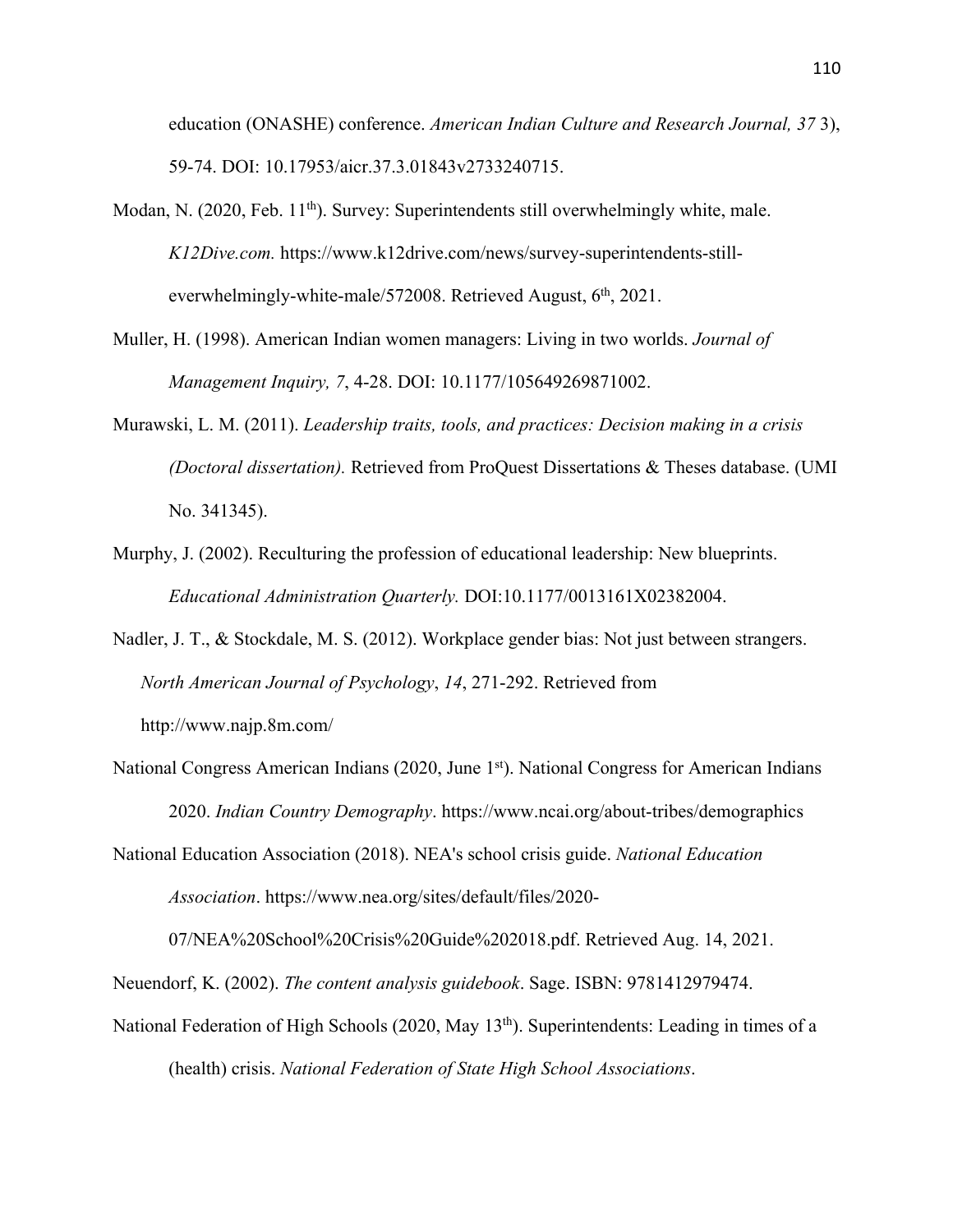Nichols, J. (2014). Perceptions of school leaders: Exploring school climate data based on principal gender and student achievement. *Advancing Women in Leadership Journal, 34*, DOI: 10.18738/awl.v34i0.119.

Northouse, P. G. (2016). *Leadership, theory, and practice* (7<sup>th</sup> ed.). SAGE.

Ortiz, S. (1992). *Woven stone*. University of Arizona.

 *Renaissance of American Indian higher education: Capturing the dream* (pp. 215-240). Ortiz, A. M., & HeavyRunner, I. (2003). Student access, retention, and success: Models of inclusion and support. In Benham, Maenette, K. P., & Stein, Wayne J. (Eds.). *The*  Lawrence Erlbaum Associates, Inc.

- Pajares, F. (2002). *Overview of social cognitive theory and self-efficacy*. Retrieved on July, 25th, 2021 from http://www.emory.edu/EDUCATION/mfp/eff.html.
- Palmer, P. J. (2000). *Leading from within, let your life speak: Listening for the voice of vocation*. Wiley & Sons, Inc.
- Polit, D. F., & Beck, C. T. (2021). *Nursing research: Generating and assessing evidence for nursing practice*, (11th ed.), Wolters Kluwer.
- Porter, B. J. (2010). *A portrait of school district crisis management: Leadership choices in Montgomery County during the sniper shootings of October-2002* (Doctoral dissertation). Retrieved from ProQuest Dissertations & Theses Global database. (UMI No. 3409872).
- Portman, T., Garrett, M., (2005). Beloved women: Nurturing the sacred fire of leadership from an American Indian perspective. *Journal of Counseling & Development, 83*(3), 284-291. DOI: 10.1002/j.155606678.2005.tb00345.x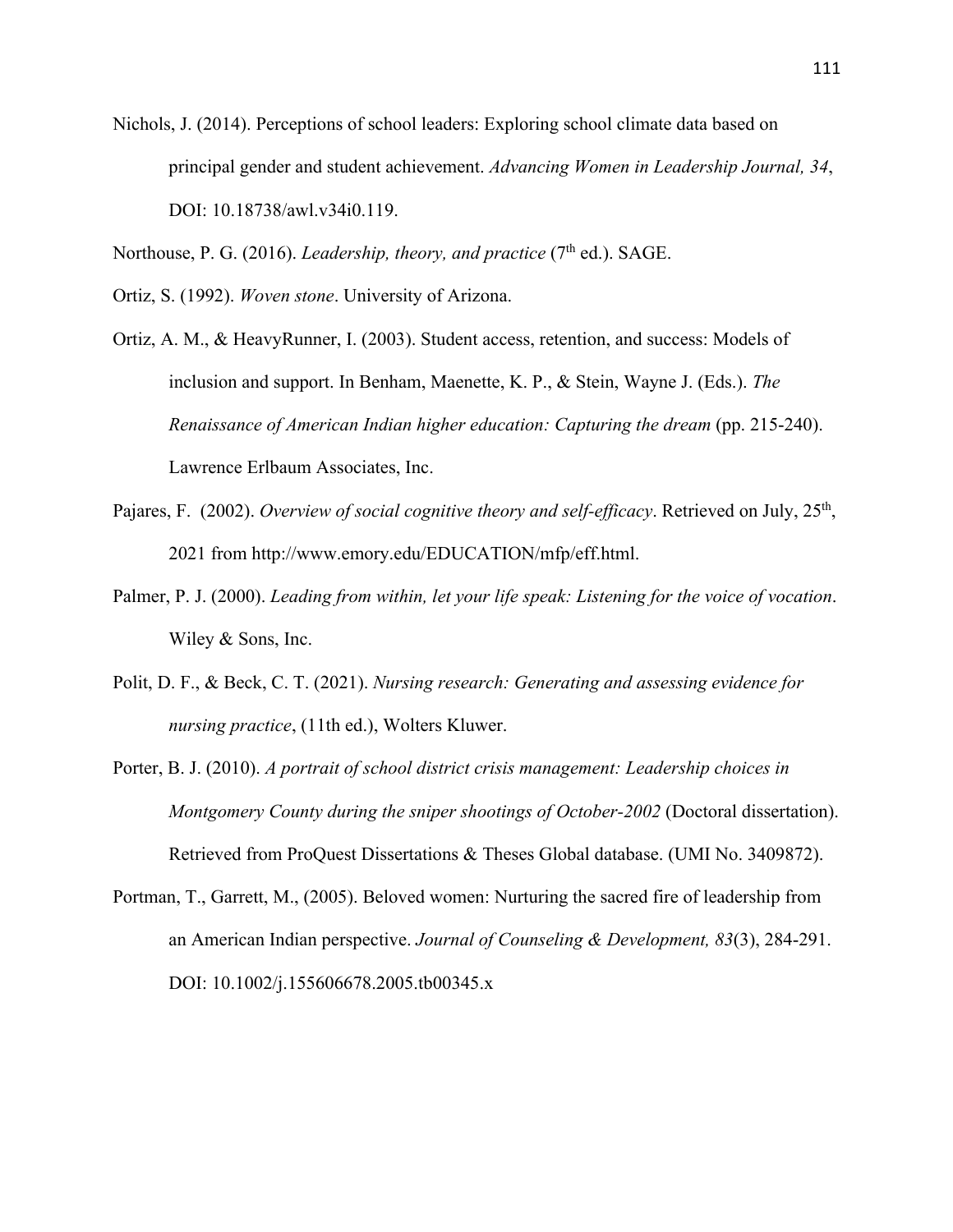- Redbird, B., (2020). What drives Native American poverty? *Northwestern Institute for Policy Research. https://www.ipr.northwestern.edu/news/2020/redbird-what-drives-nativeamerican-poverty.html*
- Reyhner, J. (2002). *American Indian/Alaska Native education: An overview*. Retrieved from www.ed.gov/about/bdscomm/list/hiedfuture/1st-hearing/amer-indian.pdf.
- Robinson, K., (2016). What have we learned from the departures of female superintendents? *Journal of Women in Educational Leadership*, *8(*24).
- Robinson, K., Shakeshaft, C., Grogan, & Newcomb, W. (2017). Necessary but not sufficient: The continuing inequality between men and women in educational leadership findings from the AASA mid-decade survey. *Frontiers in Education,* Chapman University.
- Rodriguez, S. (2019). The unfamiliar superintendent. *School Administration, Multicultural Education, & Inclusion.* Caddo Gap Press.

Russell, J., (2020, Jul. 26th). *Leading in times of crisis*. Forbes.

- Sampson, P., & Gresham, G. (2017). The U.S. school superintendent gender research gap continues: Content analysis of 2014-2016 dissertation. *International Journal of Technology and Inclusive Education, 6*(2).
- Sauer, L. (2021, May 19). *What is coronavirus?* John Hopkins Medicine. Retrieved Aug. 14, 2021. https://www.hopkinsmedicine.org/health/conditions-and-diseases/coronavirus
- STEM majors. *NACADA Journal, 30*, 19-34. Shaw, E., & Barbuti, S. (2010). Patterns of persistence in intended college major with a focus on
- Simms, W. F. (1999). The Native American Indian client: A tale of two cultures. In Yvonne M. Jenkins (Ed*.*)*. Diversity in college settings: Directives for helping professionals* (pp. 21- 35). Routledge.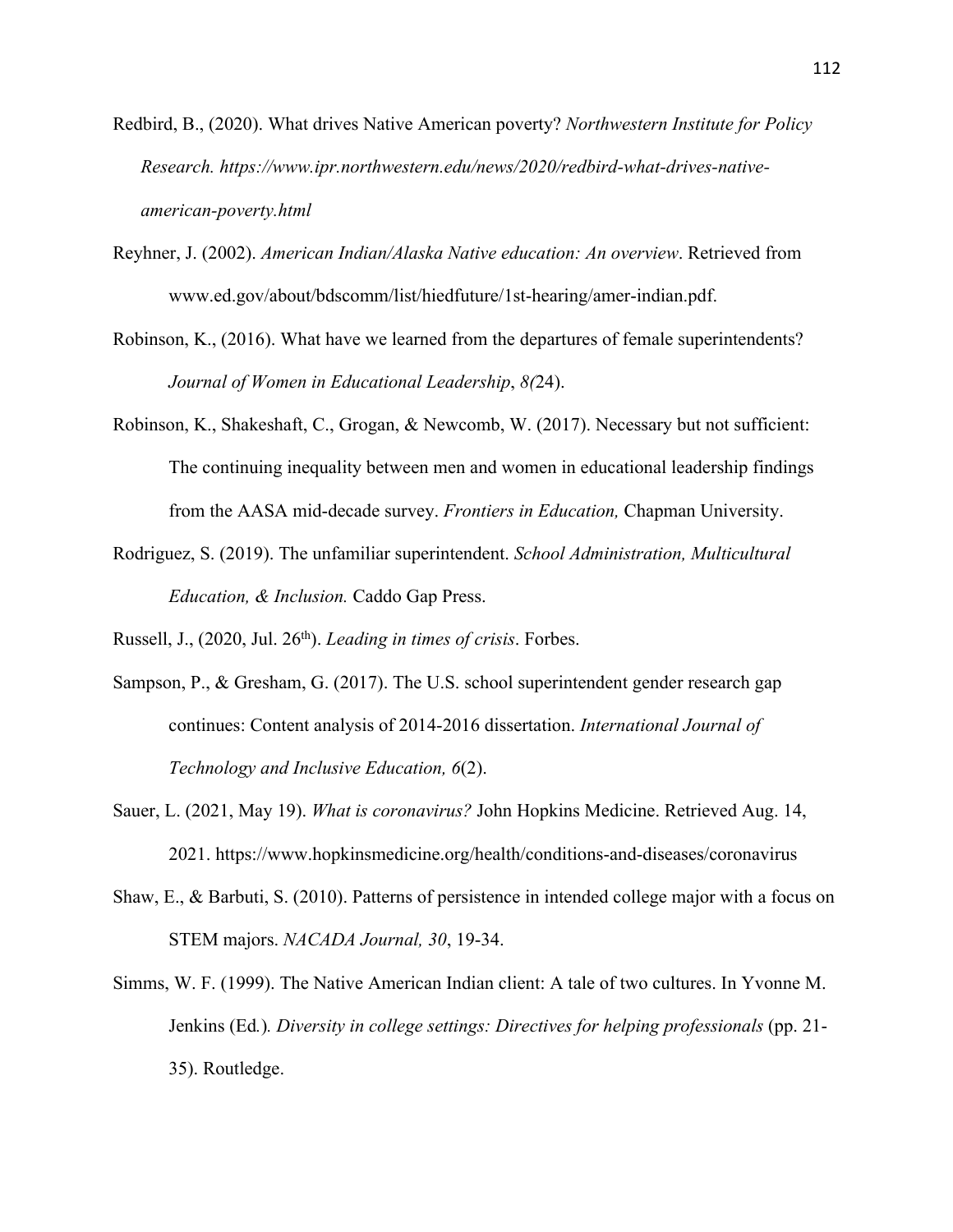- *Education for Information, 22,* 63-75. https://doi.org/10.3233/EFI-2004-22201. Shenton, A. K. (2004). Strategies for ensuring trustworthiness in qualitative research projects.
- Shirey, M. R. (2020). Self-efficacy and the nurse leader. *Nurse Leader, 18*(4), Aug. 2020, 339- 343.
- *American Indian Quarterly, 42*(4). Shotton, H. (2018). Reciprocity and nation building in Native women's doctoral education.
- Skyhawk, S. (2018). Why do tribes have matrilineal societies? *Indian County Today*. https://indiancountrytoday.com/archive/why-do-tribes-have-matrilineal-societies

Stake, R. (1995). *The art of case study research*. Sage.

- enhance follows job attitudes and proactive behavior. *Frontiers in Psychology, 9,* 2338. Steinmann, B., Klug, H., & Maier, G. (2018). The path is the goal: How transformation leaders
- achievement for White and Native American elementary students. *School Psychology*  Stone, B. J., & Gridley, B. E. (1991). Test bias of a kindergarten screening battery: Predicting *Review, 20*(1), 132–139.
- Stuckey, J. W. (2012). *Sexual politics in the California public K-12 superintendency and district office personnel system*. (Doctoral dissertation). Retrieved from ProQuest dissertations database.
- Tabassum, N., & Nayak, B. (2021). Gender stereotypes and their impact on women's career progressions from a managerial perspective. *SAGE*. DOI:10.1177/2277975220975513.
- Taylor, C., Haddock, G., Speer, S., Bee, P. (2020). Characterizing core beliefs in psychosis: A qualitative study*. Behavioral and Cognitive Psychotherapy*, *48*(1), 67-81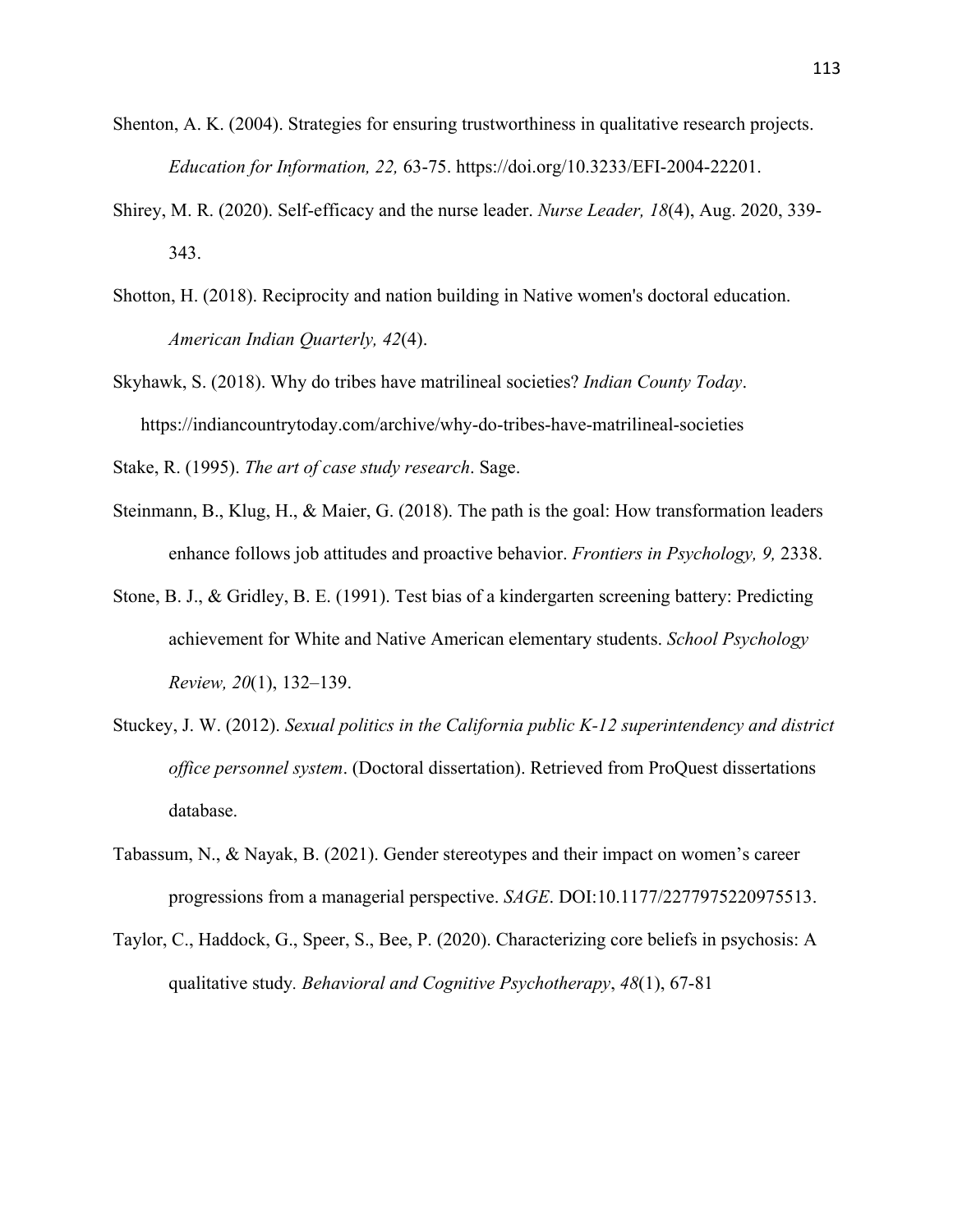- Thomas, E., & Magilvy, J. K. (2011). Qualitative rigor or research validity in qualitative research. *Journal for Specialists in Pediatric Nursing*, *16*(2), 151–155. https://doi.org/10.1111/j.1744-6155.2011.00283.x
- Tippeconnic Fox, M. (2008). American Indian women in academia: The joys and challenges. *NASPA Journal About Women in Higher Education 1*(1), 204-223. DIO:10.2202/1940- 7890.1011.
- *communicating impact.* Wiley. Tracy, S. (2012). *Qualitative research methods: Collecting evidence, crafting analysis,*
- commitment relationship. *Personnel Psychology, 70*(2), 429-467. Triana, M., Richard, O., & Yucel, I. (2016). Status incongruence and supervisor gender as moderators of the transformational leadership to subordinate affective organizational DOI:10.1111/peps12154.
- U.S. Government Accountability Office. (2017). *Tribal transportation: Better data could improve road management and inform Indian student attendance strategies.* May 22<sup>nd</sup>, para. 4. GAO-17-423. https://www.gao.gov/products/gao-17-423.
- U. S. Department of Education (2007). *Practical information on crisis planning: A guide for school and communities*. https://www2.ed.gov/admins/lead/safety/crisisplanning.html.
- U.S. Department of Commerce (2020) American community survey. *Digest of Education Statistics.* Table 219.80. https://nces.ed.gov/programs/digest/d20/tables/dt20\_219.80.asp.
- Vandever, V. (2003/2004). Considering gender roles in environmental policy and management: A Navajo perspective. *EPA Tribal News*, 14-16.
- Vinkenburg, C. J., Van Engen, M. L., Eagly, A. H., & Johannesen-Schmidt, M. C. (2011). An exploration of stereotypical beliefs about leadership styles: Is transformational leadership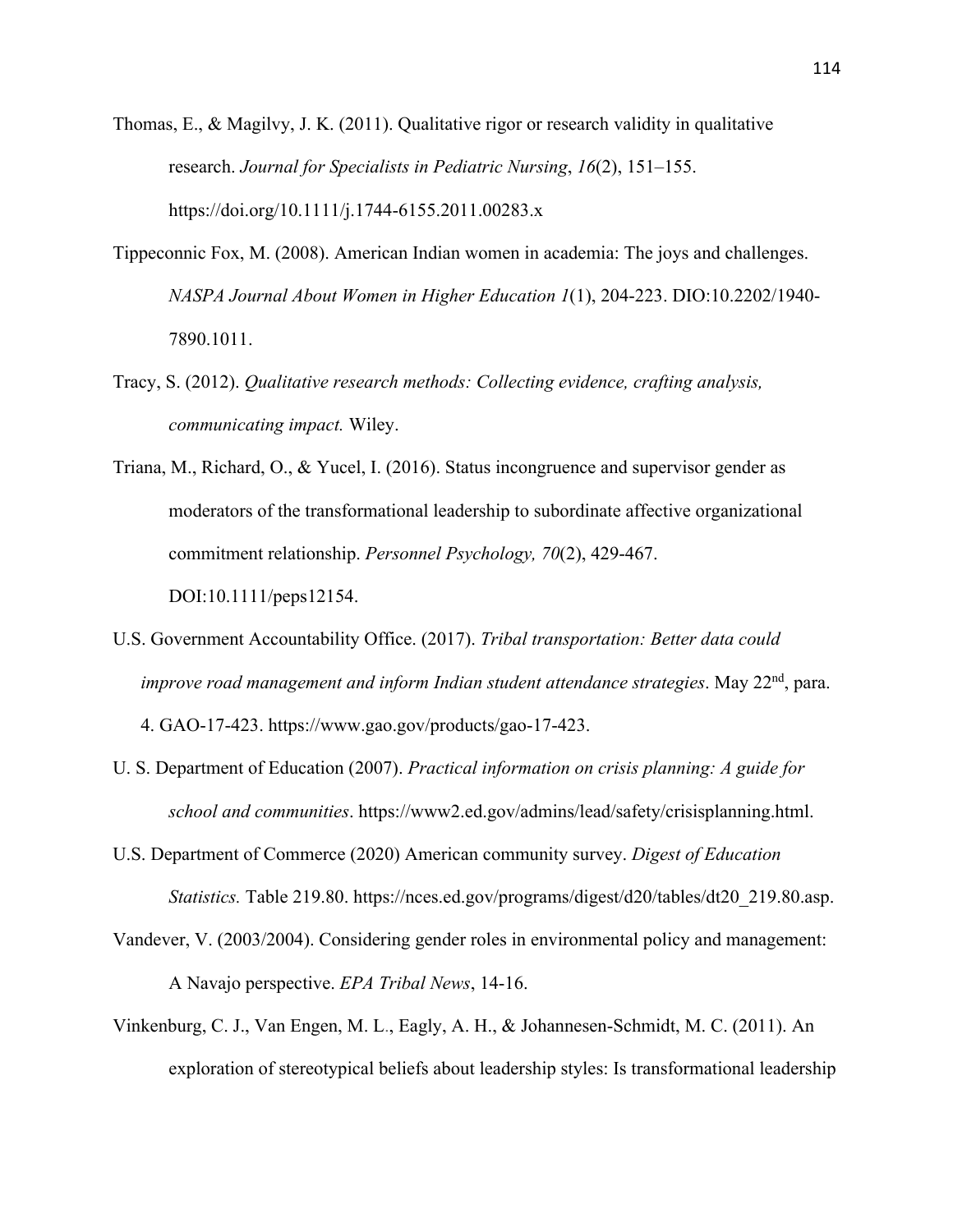a route to women's promotion? *Leadership Quarterly, 22*(1), 10-21. https://doi.org/10.1016/j.leaqua.2010.12.003

Wang, A., Chiang, J., Tsai, C., Lin, T., & Cheng, B. (2013). Gender makes the difference: The moderating role of leader gender on the relationship between leadership styles and subordinate performance. *Organizational behavior and Human Decision Processes, 122*(2), 101-13.

Wolf, W. (2015, June 5th). *Five qualities of Native American leaders*. LinkedIn.

Weenie, A. (2002). *A study of resilience in First Nations post-secondary education students*. Master of Education thesis, University of Saskatchewan. https://ecommons.usask.ca/handle/10388/etd-07222008-124235.

Yin, R. K. (2009). *Case study research: Design and methods* (4th ed.). Sage.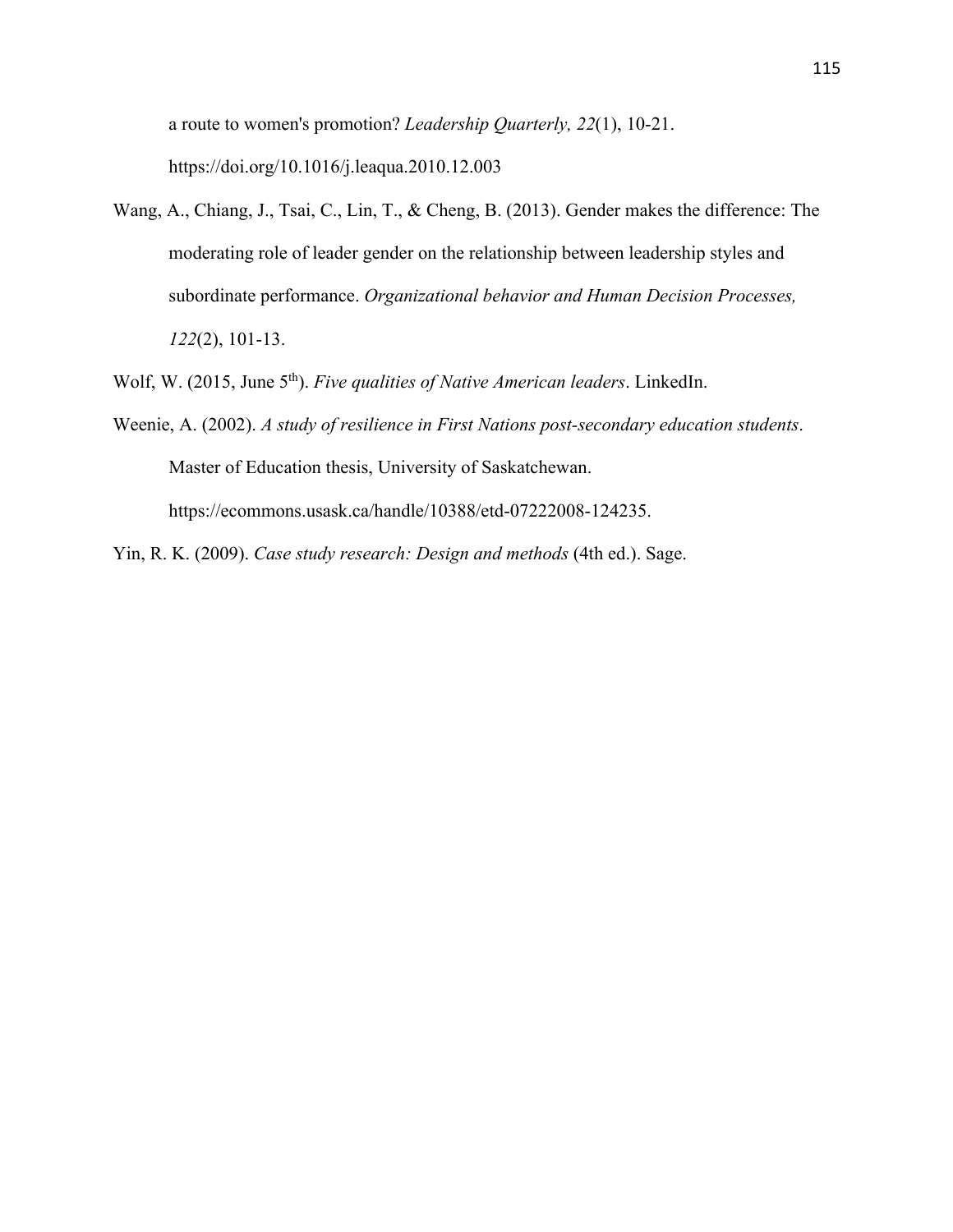## **Appendix A**

## **Email To Ask for Participation**

Dear Mrs., Ms., or Dr.

 Dakota. I am also a principal at Enemy Swim Day School in Waubay, SD. I am inviting you to My name is Jeannine Metzger, and I am currently a doctoral student at the University of South participate in a research study. The purpose of my dissertation research study is to identify and describe the similar leadership self-efficacy beliefs held by Native American women superintendents during the Covid 19 pandemic. Because you are a Native American woman superintendent who was leading a school district at the start of the Covid 19 pandemic, you are an ideal candidate for this research study.

Your involvement in the study is entirely voluntary and will include individual interviews via Zoom and written reflections. The first interview is expected to take an hour, if a follow up interview is needed, it will take approximately 60 minutes. You will be asked to reflect on your experiences leading through the start of a pandemic in a Google form titled, *Self-efficacy Perception Journal*. The journal includes five prompts. You will be asked to write a written reflection in response to each prompt. It is estimated that each journal entry will take approximately 10 to 15 minutes. Total time commitment is approximately 3 hours over the course of approximately 2 months.

 beliefs in inspiring future leaders, especially in districts that serve Native American students Results of the study will add to what is already known about leading school districts through a crisis and may lead to improving leadership practices and the development of self-efficacy across the United States.

Jeanninemetzger@gmail.com or call me at 605-415-3967. Before agreeing to participate, please read the Informed Consent Statement attached for additional details about the study. If you agree to participate in the study, please contact me at

Thank you,

Jeannine Metzger Doctoral Candidate School of Education University of South Dakota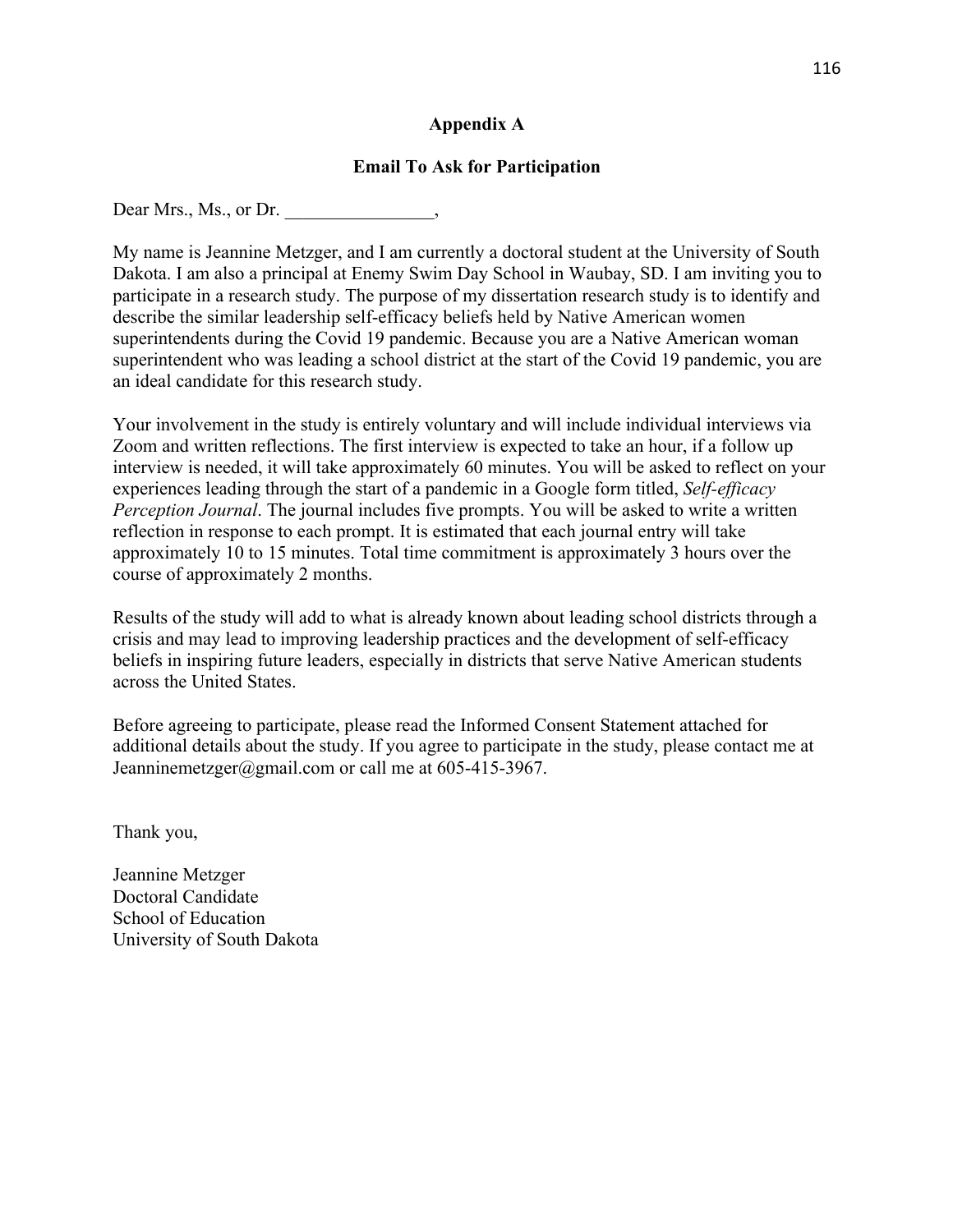## **Appendix B**

## **UNIVERSITY OF SOUTH DAKOTA Institutional Review Board Informed Consent Statement**

COVID 19 Pandemic Title of Project: Native American Women Superintendents' Self-Efficacy Beliefs during the

Principal Investigator: Kristine Reed, Delzell Education Center, University of South Dakota, Vermillion, SD 57069. Kristine.Reed@coyotes.usd.edu

Student Investigator: Jeannine Metzger, Delzell Education Center, University of South Dakota, Vermillion, SD 571069. Janet.Metzger@coyotes.usd.edu

## **Invitation to be Part of a Research Study**

 deciding whether to take part in this research project You are invited to participate in a research study. In order to participate, you must be a Native American woman and hold the position of school superintendent for at least the last five years leading your school district during the start of the Covid 19 pandemic. Taking part in this research project is voluntary. Please take time to read this entire form and ask questions before

## **What is the study about and why are we doing it?**

The purpose of this multiple case study to identify and describe the similar leadership selfefficacy beliefs held by Native American women superintendents during the Covid 19 pandemic. Three Native American woman superintendents will take part in this research.

## **What will happen if you take part in this study?**

If you agree to take part in this study, you will be asked to participate in two interviews and provide your thoughts and perceptions in writing. As a participant, you will be asked to verbally consent before the interviews. If you consent to participate, you will be asked to provide time for a one-on-one initial interview. Interviews will be done on Zoom. The total expected time of the initial interview will be 60 minutes. A follow-up interview may be requested for further clarification about your experiences, and will not be more than 60 minutes. Initial interviews will take place in December. The follow-up interview will be requested about three weeks following your initial interview.

Lastly, if you consent to participate, you will be asked to reflect about your experiences in a Google form titled, *Self-efficacy Perception Journal*. The journal includes five prompts. You will be asked to complete a written reflection in response to each prompt. It is estimated that each journal entry will take approximately 10 to 15 minutes.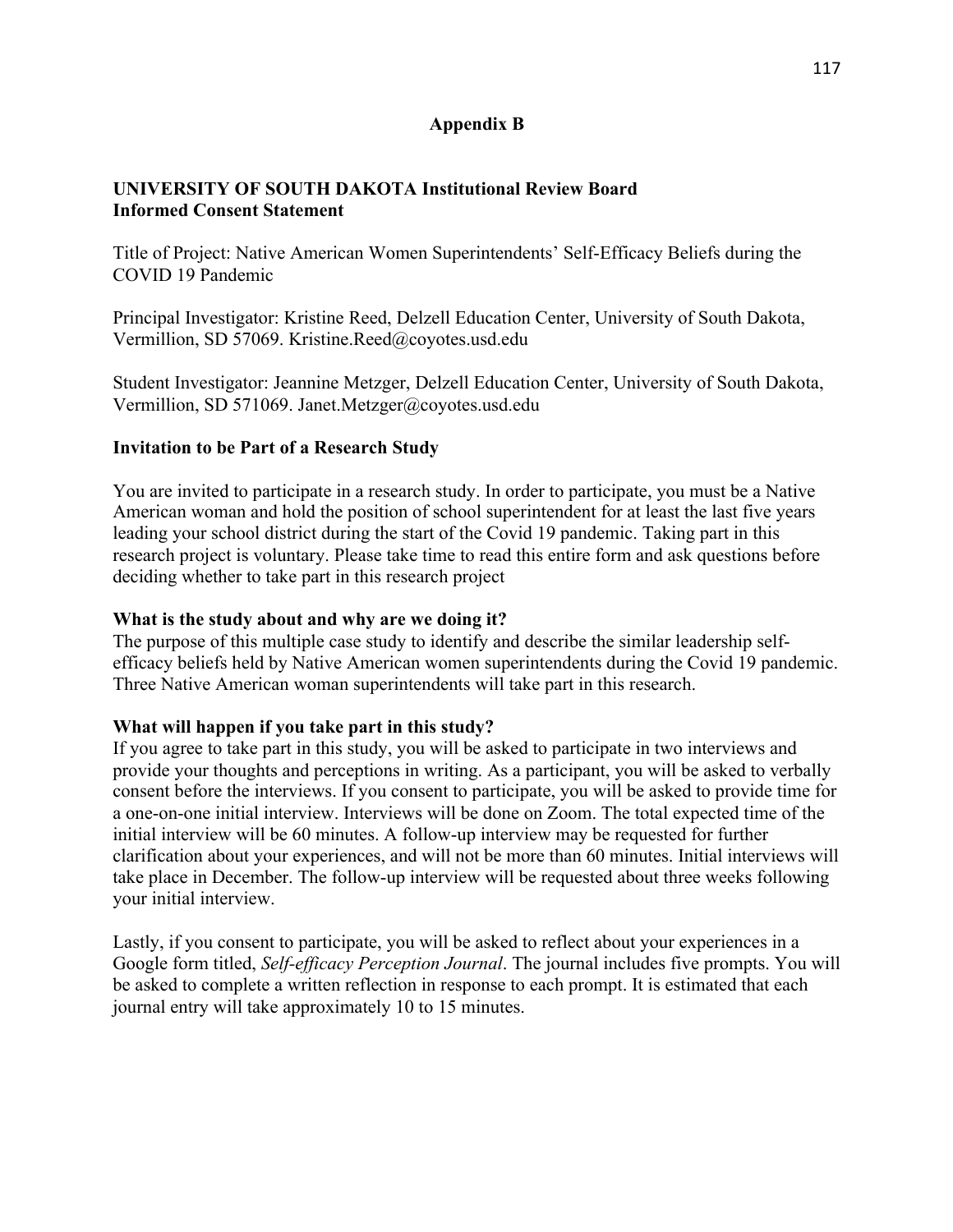## **What risks might result from being in this study?**

The risks from participating in this study are not viewed as being in excess of your experiences in everyday life. If you become frustrated or upset by a question, you may choose not to answer the question. You also have the option to discontinue your participation in the study at any time. **How could you benefit from this study?** 

Although you will not directly benefit from being in this study, others might benefit because information can impact by improving leadership practices and the development of self-efficacy beliefs in inspiring future leaders, especially in districts that serve Native American students across the United States. You might benefit from being in this study because you may reflect on the leadership self-efficacy beliefs that help you lead schools effectively.

## **How will we protect your information?**

*By consenting, I agree to be digital recorded during this study.* 

 By consenting, I agree to allow *my quotes to be used in the research; however, I will not be identified.* 

The records of this study will be kept confidential to the extent permitted by law. Any report published with the results of this study will remain confidential and will be disclosed only with your permission or as required by law. To protect your privacy, we will not include any information that could identify you. We will protect the confidentiality of the research data by using a pseudonym as an identifier for each participant. Identifiers will be deleted once the data analysis is complete. All data including transcripts from interviews and reflection data from the *Self-efficacy Perception Journal* will be saved in a password-protected file on my computer.

As data is collected, it will be placed in a separate electronic folder within a larger electronic folder labeled "research data". Transcriptions will be typed and stored along with the digital recording file in participant's own folder. All interview folders will be labeled with the participant's pseudonym name for security purposes. Once research is transcribed and I have checked the transcription for accuracy, all interview recordings will be destroyed.

The Google form will only be able to be accessed by a password. Passwords will be assigned to the participants. Submitted Google reflections will be placed in the password-protected file in the folder assigned to the respective participant titled by the pseudonym name for security purposes. Once the reflection data is retrieved from the Google form and moved to a Word document identified with your pseudonym, the Google form assigned to you will be deleted.

It is possible that other people may need to see the information we collect about you. These people work for the University of South Dakota, and other agencies as required by law or allowed by federal regulations.

## **Your Participation in this Study is Voluntary**

It is totally up to you to decide to be in this research study. Participating in this study is voluntary. Even if you decide to be part of the study now, you may change your mind and stop at any time. You do not have to answer any questions you do not want to answer.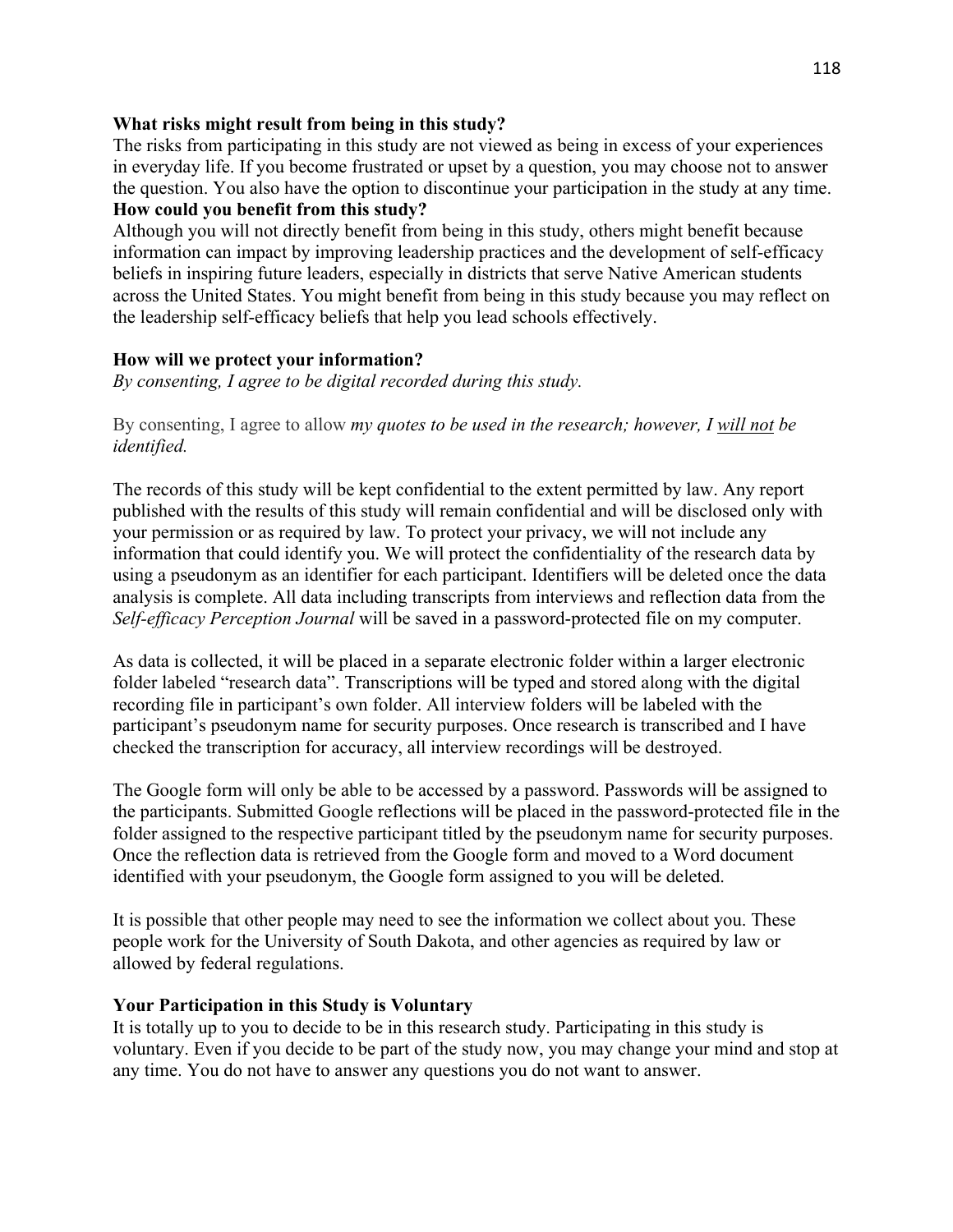#### **Contact Information for the Study Team and Questions about the Research**

The researchers conducting this study are Dr. Kris Reed and Jeannine Metzger. You may ask any questions you have now. Contact Jeannine Metzger at Janet.Metzger@coyotes.usd.edu If you later have questions, concerns, or complaints about the research please contact Kristine Reed at kristine.reed@usd.edu.

If you have questions regarding your rights as a research subject, you may contact The University of South Dakota- Office of Human Subjects Protection at (605) 658-3743. You may also call this number with problems, complaints, or concerns about the research. Please call this number if you cannot reach research staff, or you wish to talk with someone who is an informed individual who is independent of the research team.

#### **Your Consent**

Before agreeing to be part of the research, please be sure that you understand what the study is about. Keep this copy of this document for your records. If you have any questions about the study later, you can contact the study team using the information provided above.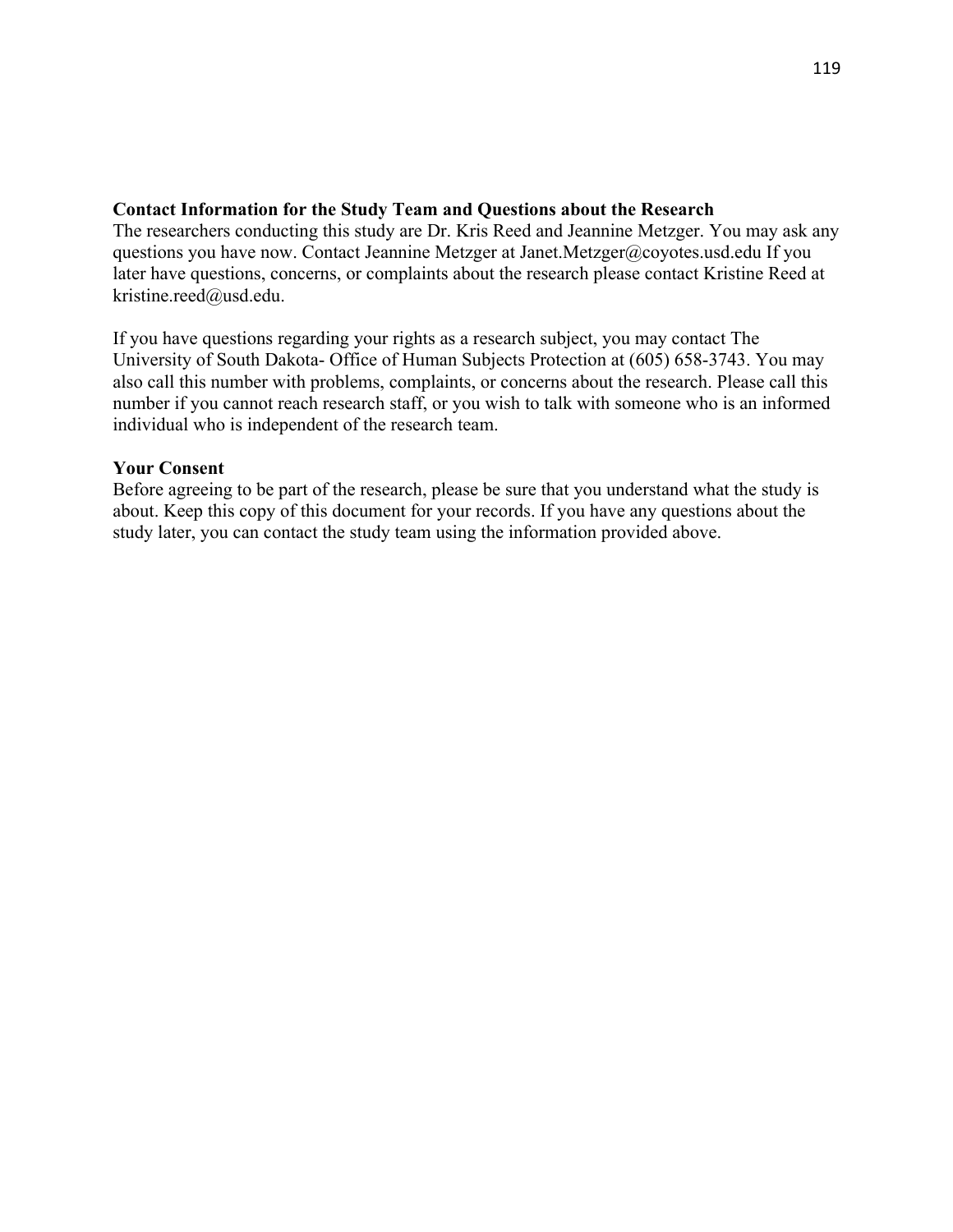#### **Appendix C**

#### Interview Protocol

Interview Questions:

- 1. How confident did you feel in being able to lead your school district through the Covid 19 pandemic? What helped you feel more confident?
- 2. What are some accomplishments, personal or professional, you had while leading your school district through the Covid 19 pandemic?
- school district through the Covid 19 pandemic?<br>3. What attributes have you adopted from other's leadership that were helpful during the Covid 19 pandemic?
- 4. How did your feel your background or experiences impact your leadership decisions during the Covid 19 pandemic? What were your top priorities in terms of your time during the Covid 19 pandemic?
- 5. Have you received any feedback or encouragement on your leadership during the Covid 19 pandemic? If so, how did it make you feel?
- 6. Did you develop or help develop a pandemic plan/reopening plan, and what resources did you use?
- 7. What was the obstacle during the Covid 19 pandemic, and how did you overcome them?
- 8. We can identify stress through emotional changes. Think about your stress during this period and tell me how you coped with the pressure during the Covid 19 pandemic.
- 9. How did Indigenous cultural beliefs impact your leadership during the Covid 19 pandemic?
- 10. What will be your legacy? What do you think will be your most prized action in leading this school district during the COVID 19 pandemic?

Closing the Interview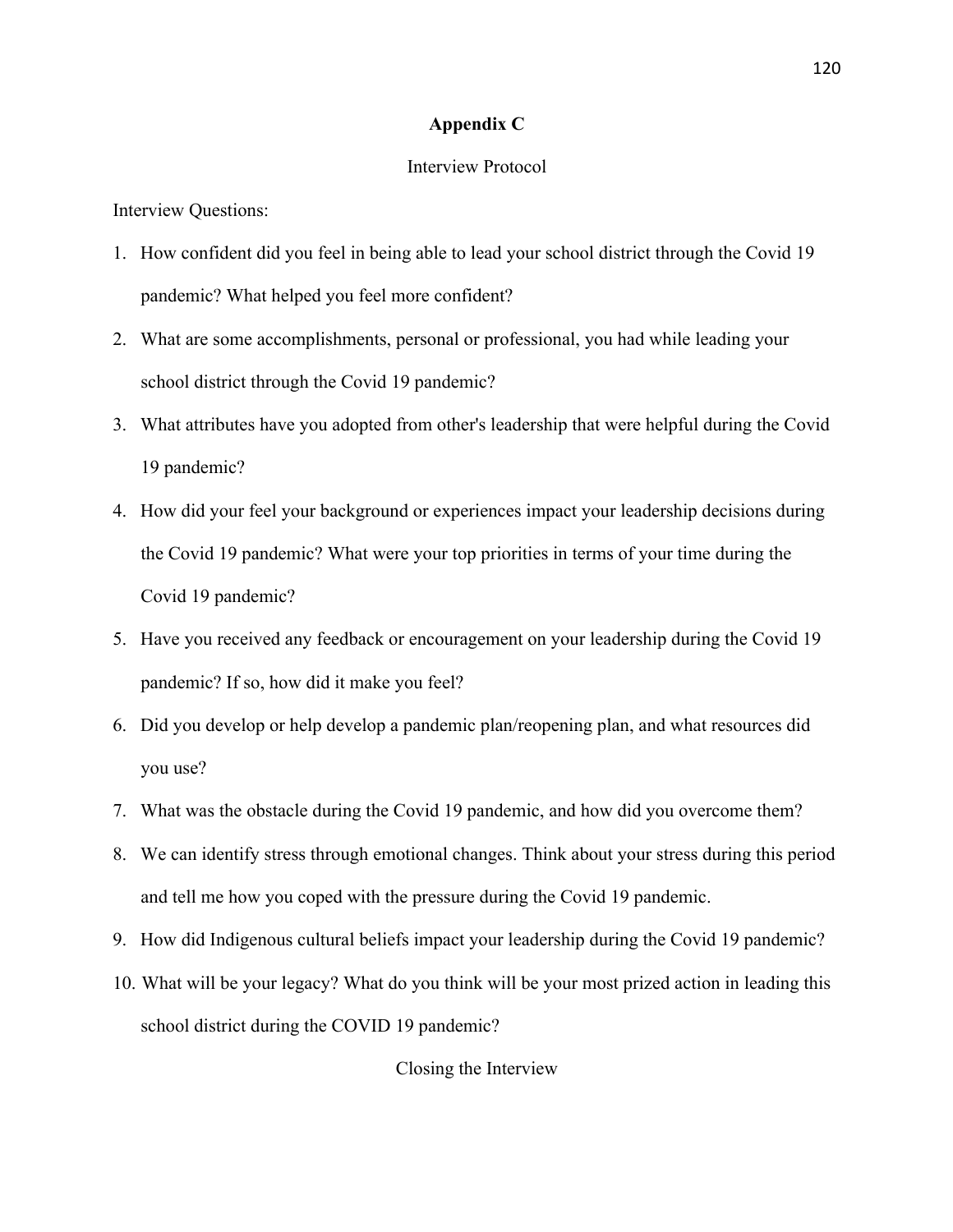As we are coming to the closing of our interview, is there information you feel is essential for this research?

I would like to thank you for participating in the study, and you can expect the information in this study will remain safe and confidential.

My contact information is jeanninemetzger@gmail.com or jmetzger@esds.us, and my phone number is 605-415-3967, or my school cell number is 605-265-0886.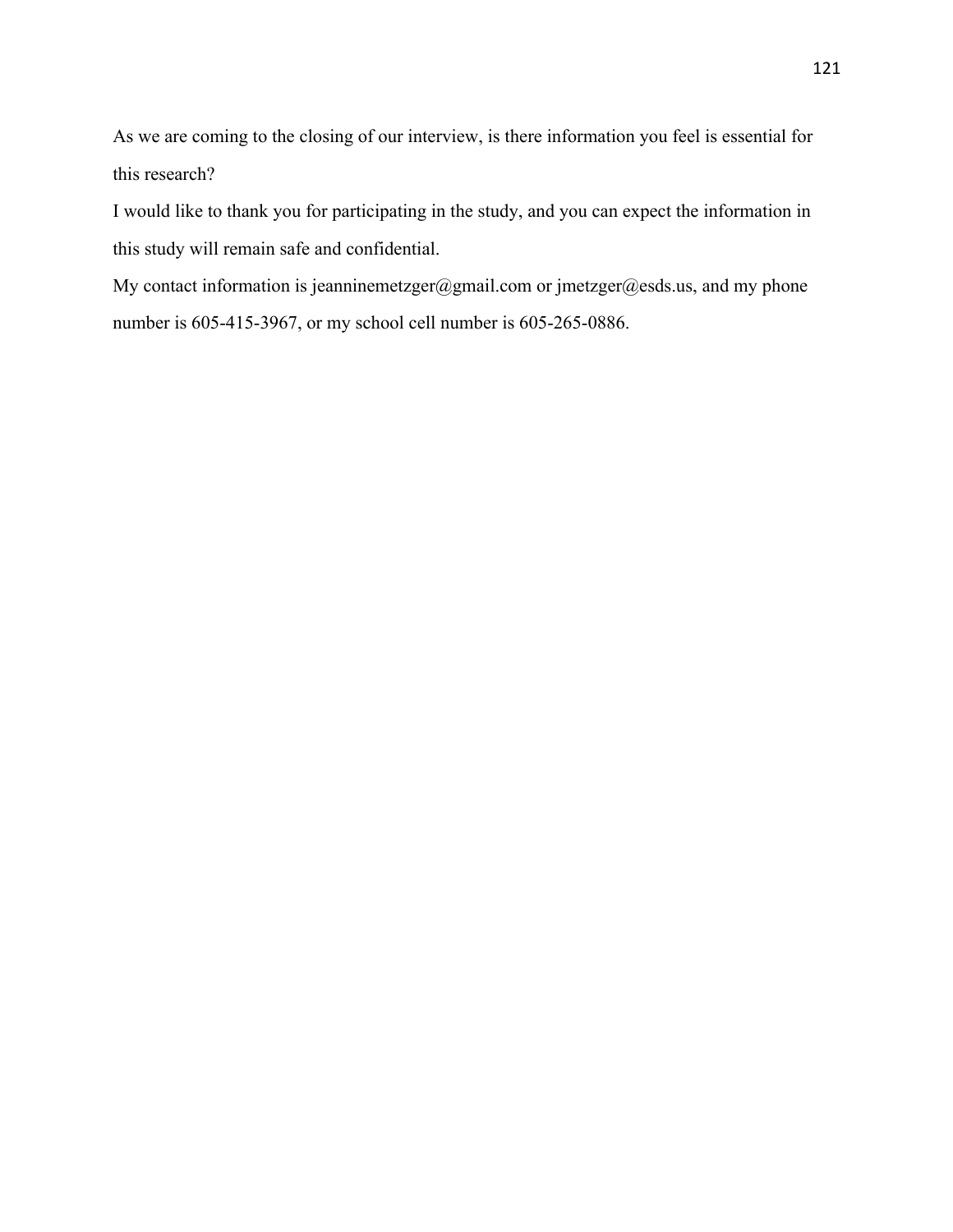#### **Appendix D**

#### Self-Efficacy Perception Journal

1. Please rate your degree of confidence by recording a number from 0 - 10 using the scale given below with this thought in mind: I knew who I could count on to help me lead my school district during Covid 19 pandemic.

1 2 3 4 5 6 7 8 9 10

Please journal any thoughts or feelings this prompt, "I know who I could count on to help me lead my school district during Covid 19 pandemic," has brought up for you. Please include where your degree of confidence was in March 2020, and where it is now. If the rating has changed, what happened to make the shift in the rate?

2. Please rate your degree of confidence by recording a number from 0 - 10 using the scale given below with this thought in mind: I used my strengths and past experiences to lead my district during Covid 19 pandemic.

1 2 3 4 5 6 7 8 9 10 Please journal any thoughts or feelings this prompt, "I used my strengths and past experiences to lead my district during Covid 19 pandemic," has brought up for you. Please include where your degree of confidence was in March 2020, and where it is now.

- If the rating has changed, what happened to make the shift in the rate?
- 3. Please rate your degree of confidence by recording a number from 0 10 using the scale given below with this thought in mind: I was confident in my ability to keep our district's vision during Covid 19 pandemic.

1 2 3 4 5 6 7 8 9 10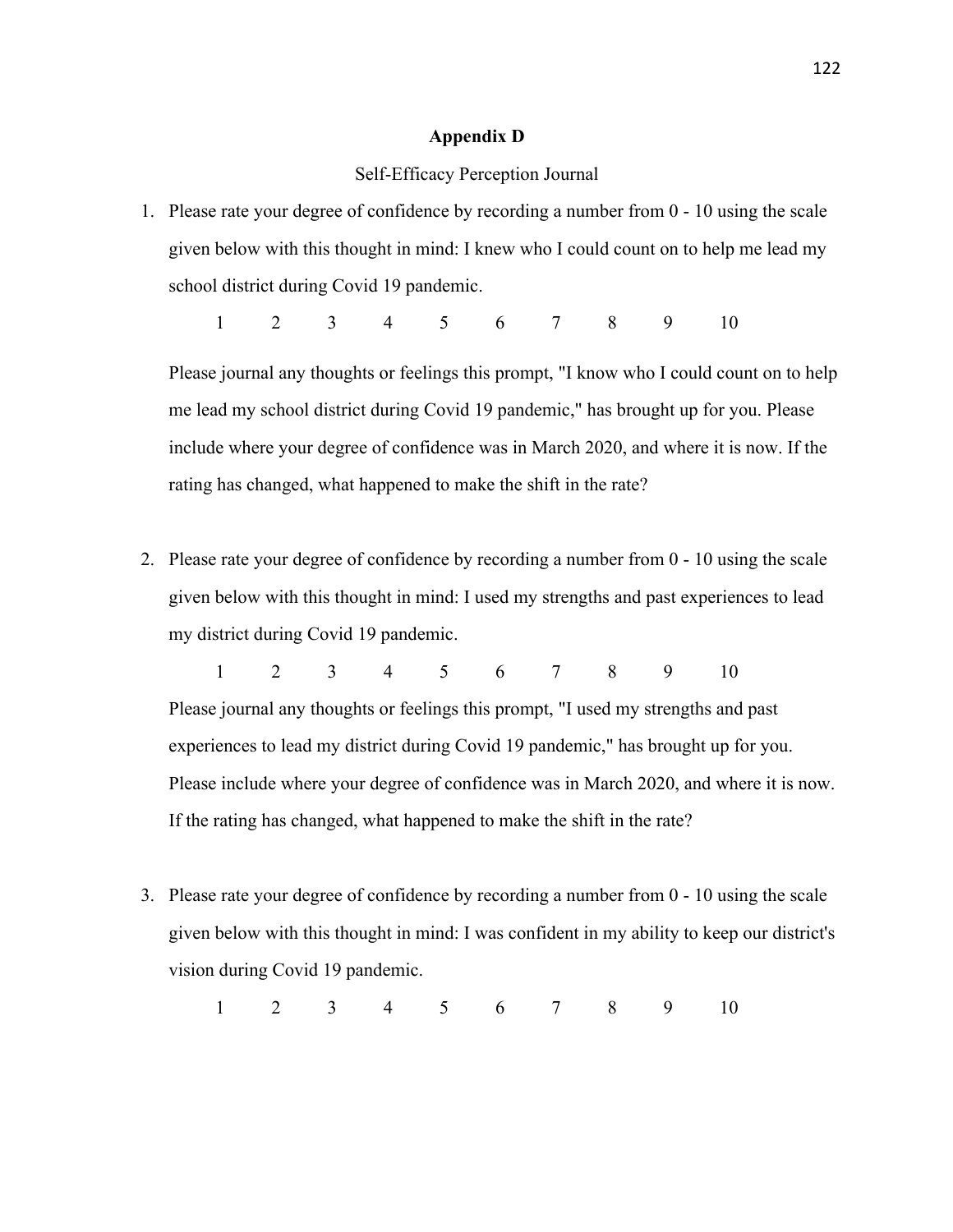Please journal any thoughts or feelings this prompt, "I was confident in my ability to keep our district's vision during Covid 19 pandemic," has brought up for you. Please include where your degree of confidence was in March 2020, and where it is now. If the rating has changed, what happened to make the shift in the rate?

4. Please rate your degree of confidence by recording a number from 0 - 10 using the scale given below with this thought in mind: As a leader, I can affirm my beliefs and values through my actions during Covid 19 pandemic.

1 2 3 4 5 6 7 8 9 10 Please journal any thoughts or feelings this prompt, "As a leader, I can affirm my beliefs and values through my actions during Covid 19 pandemic," has brought up for you. Please include where your degree of confidence was in March 2020, and where it is now. If the rating has changed, what happened to make the shift in the rate?

5. Please rate your degree of confidence by recording a number from 0 - 10 using the scale given below with this thought in mind: As a leader, my Native American culture has influenced my leadership role during the pandemic.

1 2 3 4 5 6 7 8 9 10 Please journal any thoughts or feelings this prompt, "As a leader, my Native American culture has influenced my leadership role during the pandemic," has brought up for you. Please include where your degree of confidence was in March 2020, and where it is now. If the rating has changed, what happened to make the shift in the rate?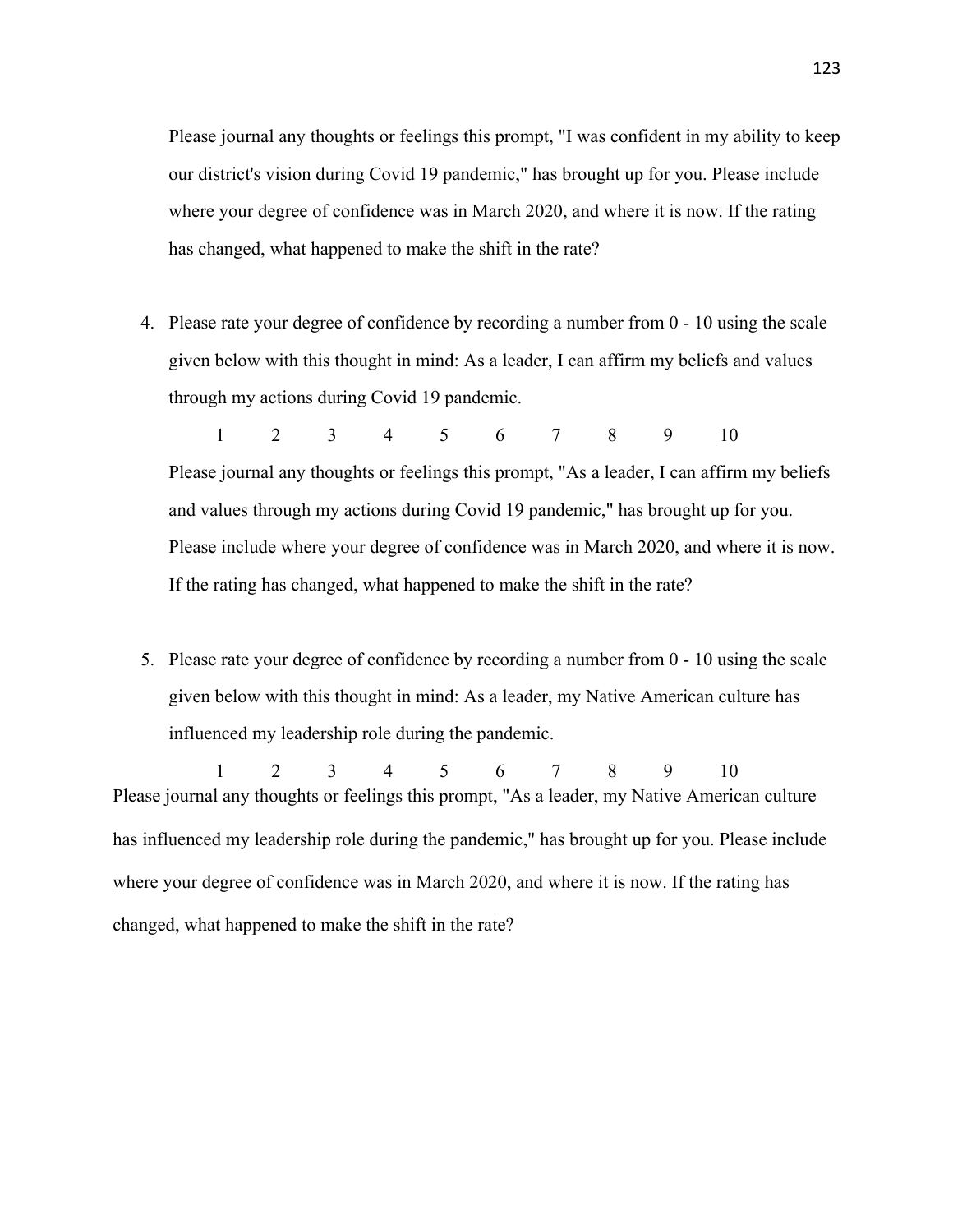# **Appendix E**

# Code/Theme Definitions

# **Meaning for Bandura's Self-Efficacy Codes:**

*Feedback/Encouragement from Trusted People:* What people tell us about what we are able to do.

*Past Experience:* What we have try to do, and how well we succeed.

*Modeling from others:* What we see other people do and learn from them.

*Emotional State:* How are we feeling mentally, and if we can be successful or not.

*Indigenous Culture's Impact:* Identifying and engaging in Indigenous cultures has been linked with enhanced self-assessed health, improved educational and employment outcomes, and greater life satisfaction, as well as, taking care of your own.

# **Meaning for Researchers' Themes for Mitan:**

*Being Mentored:* Learning from Others.

*Team Work:* Working together within the school as teams.

*Past Experiences:* Experiences that provided tools, resources, and information the Native

American woman superintendent could rely on during the pandemic.

*Emotional State:* How the person is feeling toward the situation.

*Leadership:* Quotes that talk about leadership skills, or on the role of a leader.

*Moving Forward:* Quotes that talked about a detrimental or challenging situation , and where she found the positive silver lining.

*Feedback:* Information given from a variety of sources.

*Stressors:* An obstacle or challenge the superintendent faced that included the emotion.

# **Meaning for Mitan's Voice Themes:**

*Well-Seasoned Professionals:* Model the participant learned from.

*Top-Notch Structures and Resources:* Agencies and resources that the participant leaned on or learned from.

*Prior Experiences:* Past experience information participant relied on. Prior working experiences provided confidence, tools, and resources to be successful through the pandemic (#1, Journal). Faith and Confidence in my Ability and my Team's: Superintendent had confidence in her ability

and her school district's teams to lead through the pandemic (7:21).

*Resourceful and Resilient:* Having a growth mindset. A willingness to pivot or be flexible as need to overcome challenges.

*Servant Leadership:* A leader that servers, and builds the capacity of others.

*Human Oriented:* The superintendent having a deep respect and appreciation for different cultures and backgrounds.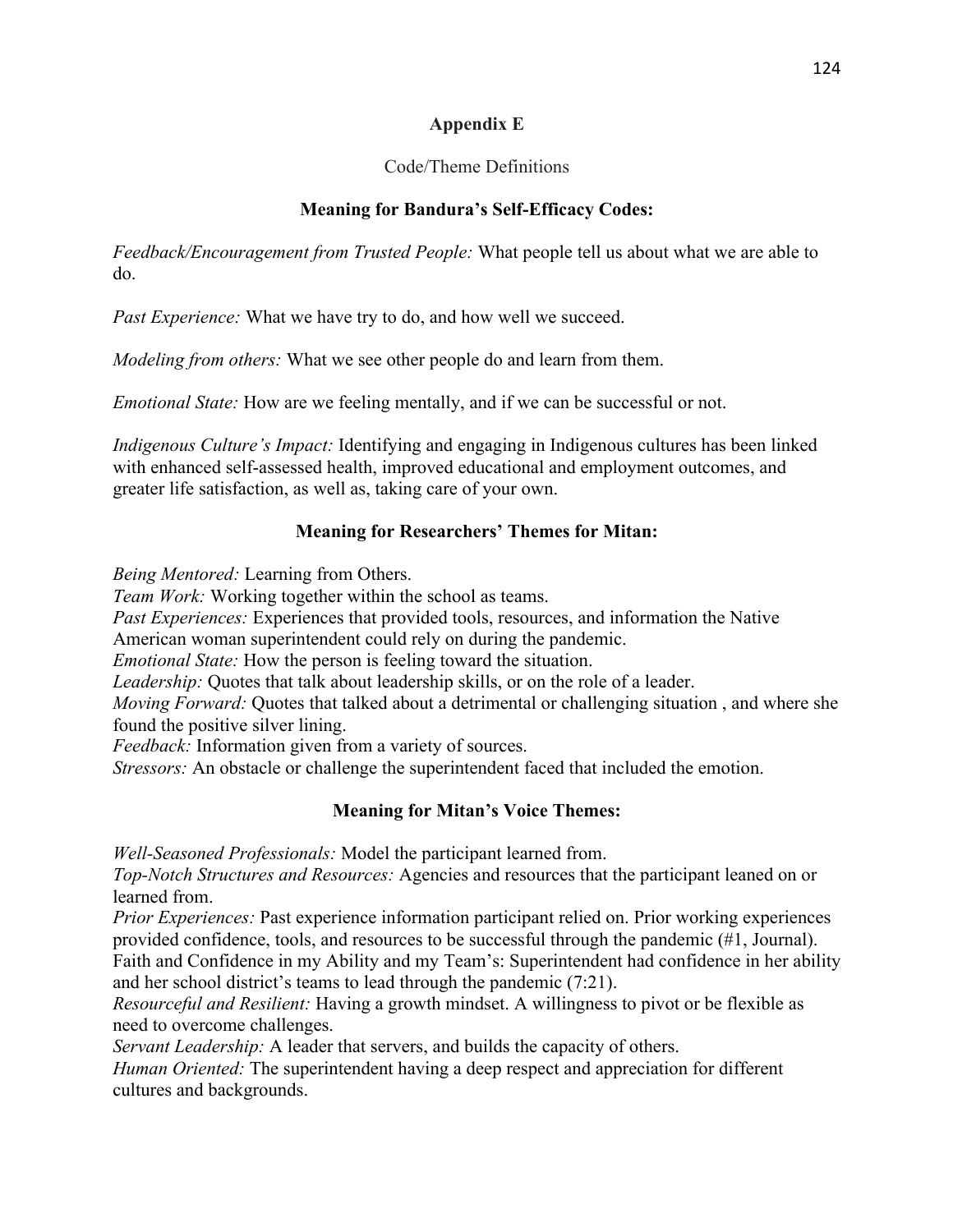# **Meaning for Researchers' Themes for Winona:**

*Confidence:* The superintendent mentioned confidence or alluded to not having or gaining more confidence in her quotes.

*Past Experiences:* The past experiences the superintendent told about or influenced their leadership during the Covid 19 pandemic.

*Networking:* Working with other people outside of the school district.

*Challenges:* Any obstacles the superintendent came across while leading during the pandemic. *Taking Care of Others:* Any quotes that included taking care/supporting staff and students.

*Team Work:* Working with people inside the school district.

*Stressor:* Stressor were obstacles with an emotional state attached.

*Relationships:* The superintendent's relationships with staff and students.

*Feedback:* Information from educational books, outside entities, staff, students/parents, school board or community.

*Emotion:* Quotes that created a positive feeling for the superintendent.

*Culture:* Refers to Native American culture or cultural practices.

## **Meaning for Winona's Voice Themes:**

*Resiliency and Perseverance:* A theme of pushing through a difficult situation, emotional state is attached in the quote.

gave information to the superintendent to help her lead through the pandemic. *Experiences:* Past positions within the schools, Paraprofessional, Teacher, Principal, Etc., that

*Reaching Out:* Superintendent found help and guidance outside her school district.

*She was There to Help:* A mentoring type person or small group of people that helped support the superintendent in her leadership during the pandemic.

*Detrimental to Leadership:* An obstacle or challenge that made leading her school district tough. *Taking Care of my Tiospaye:* Taking care of student, staff and community with resources, education and other supports.

*Collaboration:* Finding help and guidance/support from people within her district.

*Relationships:* Positive relationships between staff and students, and the superintendent.

*Feels like it's Validation:* Feedback from school board, staff, families and community.

*Indigenous Practices:* Quotes that mention Native American culture or practices.

## **Meaning for Researchers' Themes for Cunwe:**

*Past Experiences:* Past experiences that help give the superintendent information to help her lead during the pandemic.

*Team Work:* Staff that work together at school.

*Obstacles:* Difficulties the superintendent ran into during the pandemic.

*Taking Care of Others:* Taking care of both people in her school district and community.

*Culture:* All quotes that contained information about spirituality, Native American culture,

language or history, and historical trauma.

*Emotion:* Superintendent's statements that had feeling words in them.